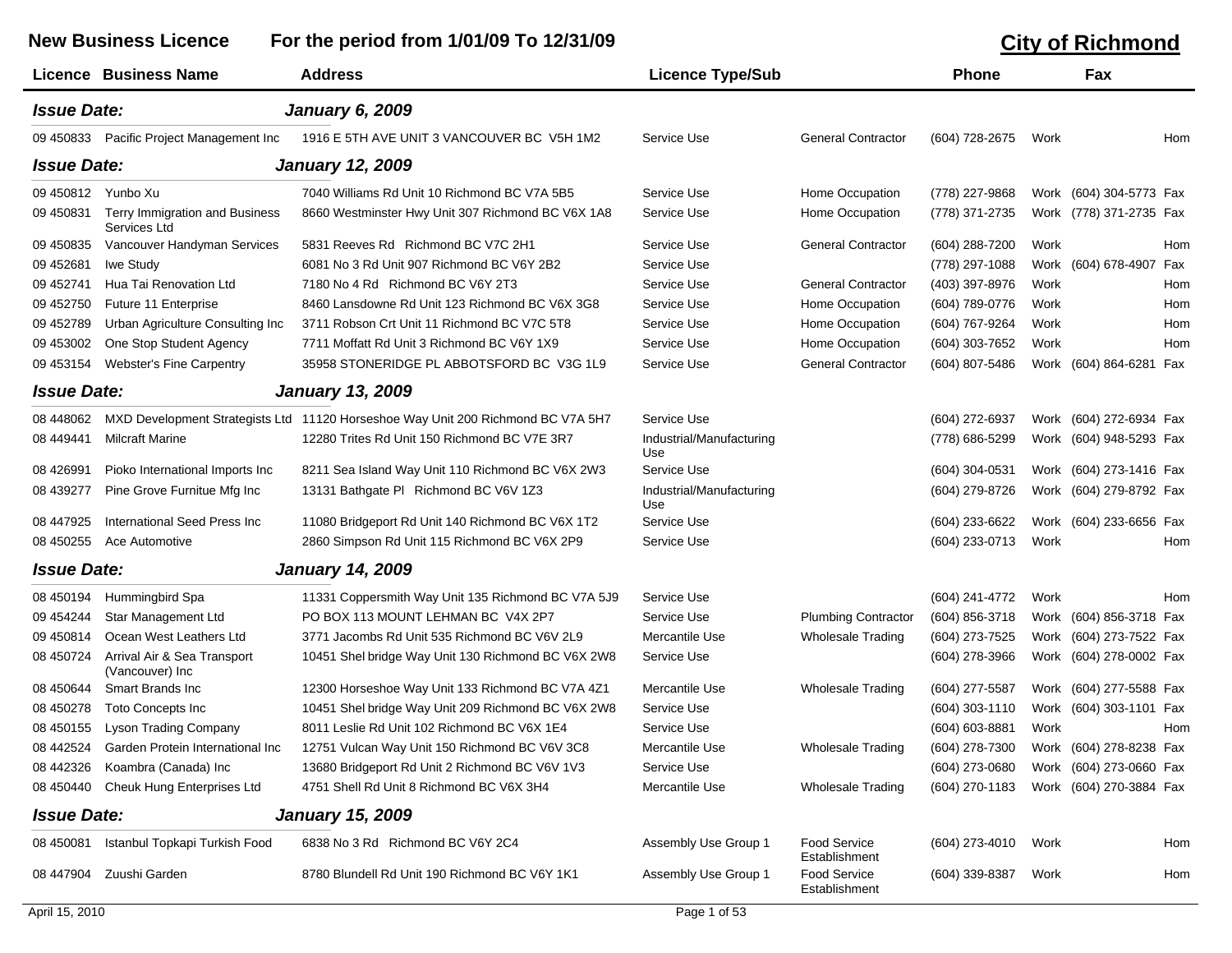|                    | <b>Licence Business Name</b>                                    | <b>Address</b>                                          | <b>Licence Type/Sub</b> |                                                    | <b>Phone</b>     |      | Fax                       |     |
|--------------------|-----------------------------------------------------------------|---------------------------------------------------------|-------------------------|----------------------------------------------------|------------------|------|---------------------------|-----|
| 08 417514          | <b>Tek Apparel</b>                                              | 20800 Westminster Hwy Unit 3128 Richmond BC V6V 2W3     | Mercantile Use          | <b>Wholesale Trading</b>                           | (604) 520-6813   |      | Work (604) 520-6887 Fax   |     |
| 08 445996          | J2                                                              | 6060 Minoru Blvd Unit 1826 Richmond BC V6Y 2V7          | Mercantile Use          | <b>Retail Trading</b>                              | (604) 273-4482   |      | Work (604) 273-4463 Fax   |     |
| 09 45 2680         | Vitamoor                                                        | 13680 Bridgeport Rd Unit 7 Richmond BC V6V 1V3          | Service Use             |                                                    | (604) 279-9555   |      | Work (604) 279-5541 Fax   |     |
| 08 44 6984         | <b>HA Chinese Medicine Wellness</b><br>Centre                   | 4580 No 3 Rd Unit 2080 Richmond BC V6X 4E8              | Service Use             | <b>Therapeutic Touch</b><br>Treatments             | (778) 554-8288   | Work |                           | Hom |
| <b>Issue Date:</b> |                                                                 | <b>January 19, 2009</b>                                 |                         |                                                    |                  |      |                           |     |
| 09 45 4481         | Clover Plumbing & Heating Ltd                                   | 18324 63A AVE SURREY BC V3S 8A8                         | Service Use             | <b>Plumbing Contractor</b>                         | (604) 817-6735   |      | Work (604) 575-1897 Fax   |     |
| 09 454502          | <b>Brite Onetouch Vehicle-Security</b><br>Panel (Bov-Panel.com) | 6151 Twintree PI Richmond BC V7C 2V2                    | Service Use             | Home Occupation                                    | (778) 668-2634   | Work |                           | Hom |
| <b>Issue Date:</b> |                                                                 | <b>January 20, 2009</b>                                 |                         |                                                    |                  |      |                           |     |
| 09 453373          | <b>Richview Building Maintenance</b><br>Ltd                     | 11668 73 A ST DELTA BC V4C 1C8                          | Service Use             |                                                    | (604) 596-2625   | Work |                           | Hom |
| 09 454647          | Exide Technologies Canada<br>Corporation                        | 14480 Knox Way Unit 115 Richmond BC V6V 2Z5             | Mercantile Use          | Wholesale Trading                                  | (604) 273-9779   |      | Work (604) 273-9790 Fax   |     |
| 09 454361          | Magenta Trading Company                                         | 7671 Minoru Blvd Unit 244 Richmond BC V6Y 1Z3           | Service Use             | Home Occupation                                    | (604) 773-7254   | Work |                           | Hom |
| 09 454260          | Rocky Pacific Distribution Ltd                                  | 5988 Lancing Rd Unit 20 Richmond BC V7C 3A8             | Service Use             | Home Occupation                                    | (604) 271-7601   |      | Work (604) 271-7608 Fax   |     |
| 09 453463          | Zuwie1 24/7 Delivery Service                                    | 6475 Williams Rd Richmond BC V7E 1K6                    | Service Use             | <b>Delivery Services</b>                           | (778) 960-3289   |      | Work (778) 297-4475 Fax   |     |
| 09 453376          | <b>Magic Forest Gifts</b>                                       | 6220 Taseko Cr Richmond BC V7C 2N5                      | Service Use             | Home Occupation                                    | (604) 278-4576   |      | Work (604) 278-4578 Fax   |     |
| 09 453363          | Mon Flooring                                                    | 10351 Amethyst Ave Richmond BC V7A 3A8                  | Service Use             | <b>General Contractor</b>                          | (604) 285-0016   |      | Work (604) 285-3386 Fax   |     |
| 09 454789          | Super-Visors                                                    | 9491 Arvida Dr Richmond BC V7A 3P5                      | Service Use             | Home Occupation                                    | (604) 285-4777   | Work |                           | Hom |
| 09 453285          | Diamond Parking Ltd                                             | 8360 Granville Ave Richmond BC V6Y 1P3                  | Service Use             | Parking Enforcement<br><b>Business</b>             | (604) 681-8797   |      | Work (604) 891-8772 Fax   |     |
| 09 453281          | Diamond Parking Ltd                                             | 8511 Alexandra Rd Richmond BC V6X 1C3                   | Service Use             | <b>Parking Enforcement</b><br><b>Business</b>      | (604) 681-8797   |      | Work (604) 891-8772 Fax   |     |
| 09 453264          | Able C's Fire & Safety                                          | 10177 170THA ST SURREY BC V4N 4N6                       | Service Use             | <b>General Contractor</b>                          | (604) 581-3049   | Work |                           | Hom |
| 09 452786          | Jaz Food Inc                                                    | 2700 Simpson Rd Unit 140 Richmond BC V6X 2P9            | Mercantile Use          | <b>Wholesale Trading</b>                           | (604) 271-6362   |      | Work (604) 271-6362 Fax   |     |
| 08 450 656         | <b>Vlad's Wellness Foods</b>                                    | 12171 Bridgeport Rd Unit 11 Richmond BC V6V 1J4         | Mercantile Use          | <b>Wholesale Trading</b>                           | (604) 270-0466   |      | Work (604) 808-8746 Cellu |     |
| 08 448520          | Cafe D' Lite Express                                            | 4151 Hazelbridge Way Unit 3210 Richmond BC V6X 4J7      | Assembly Use Group 1    | <b>Food Service</b><br>Establishment, Take-<br>Out | $(604)$ 295-6603 | Work |                           | Hom |
| 08 434308          | <b>Anne Beauty Cosmetic</b>                                     | 8888 Odlin Cr Unit 2190 Richmond BC V6X 3Z8             | Mercantile Use          | <b>Retail Trading</b>                              | (604) 781-6986   |      | Work (604) 244-8393 Fax   |     |
| 09 453355          | Mid Town Paving Ltd                                             | 8165 MAIN ST UNIT 84 BC V5X 3L2                         | Service Use             | <b>General Contractor</b>                          | (604) 637-7930   |      | Work (604) 638-6077 Fax   |     |
| 09 453383          | C & W Service Enterprise                                        | 7293 Moffatt Rd Unit 250 Richmond BC V6Y 3E4            | Service Use             | <b>Delivery Services</b>                           | (604) 273-9092   | Work |                           | Hom |
| <b>Issue Date:</b> |                                                                 | <b>January 22, 2009</b>                                 |                         |                                                    |                  |      |                           |     |
| 09 454615          | <b>Revision Custom Home</b><br>Renovations Inc                  | 288 W 8TH AVE UNIT 220 VANCOUVER BC V5Y 1N5             | Service Use             | <b>General Contractor</b>                          | (604) 835-4033   |      | Work (604) 873-4770 Fax   |     |
| 09 454 652         | <b>Bros Products</b>                                            | 4380 No 3 Rd Unit 1445 Richmond BC V6X 3V7              | Mercantile Use          | <b>Retail Trading</b>                              | (604) 767-3763   | Work |                           | Hom |
| 09 454 666         | Howard Xun Wang's Enterprise                                    | 4591 Sorenson Cr Richmond BC V6X 2G7                    | Service Use             | <b>General Contractor</b>                          | (604) 785-2988   | Work |                           | Hom |
| 09 454797          | <b>Avenue Restoration Services Ltd</b>                          | 3751 Jacombs Rd Unit 130 Richmond BC V6V 2R4            | Service Use             | <b>General Contractor</b>                          | (604) 244-7484   |      | Work (604) 295-5771 Fax   |     |
| 09 454993          | 373633 B C Ltd                                                  | 425 CARNARVON ST UNIT 705 NEW WESTMINSTER<br>BC V3L 1C3 | Service Use             | <b>General Contractor</b>                          | (604) 525-5460   | Work |                           | Hom |
| 09 455232          | Shon A Wirth                                                    | 8020 Colonial Dr Unit 209 Richmond BC V7C 4V1           | Service Use             | <b>General Contractor</b>                          | (778) 836-3610   | Work |                           | Hom |
| 09 455356          | <b>CSL Enterprises Ltd</b>                                      | 5881 MARGARETS ST VANCOUVER BC V5R 3H6                  | Service Use             | <b>General Contractor</b>                          | (604) 816-1113   |      | Work (604) 431-7888 Fax   |     |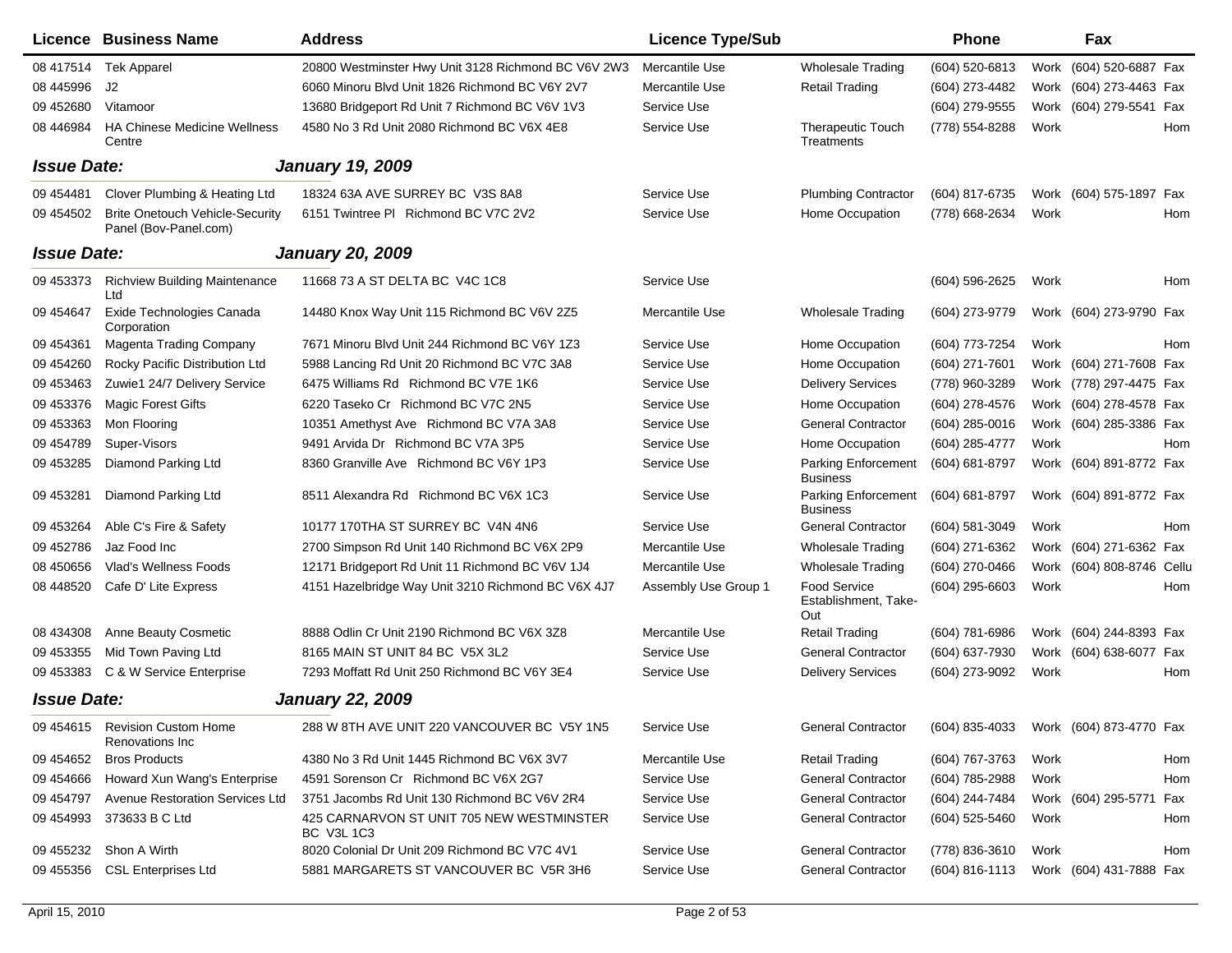|                    | Licence Business Name                             | <b>Address</b>                                     | <b>Licence Type/Sub</b> |                                      | <b>Phone</b>     |      | Fax                     |     |
|--------------------|---------------------------------------------------|----------------------------------------------------|-------------------------|--------------------------------------|------------------|------|-------------------------|-----|
| 09 454604          | <b>Hairun Construction Ltd</b>                    | 4871 Shell Rd Unit 2205 Richmond BC V6X 3Z6        | Service Use             | <b>General Contractor</b>            | (778) 297-0771   |      | Work (778) 297-0772 Fax |     |
| 09 455389          | Elder Support Group Of<br>Richmond                | 11291 7th Ave Unit 39 Richmond BC V7E 4J3          | Service Use             | Home Occupation                      | (604) 241-2621   |      | Work (604) 241-2691 Fax |     |
| 09 454554          | Always Done Right Contracting                     | 23281 Gilley Rd Richmond BC V6V 1E6                | Service Use             | <b>General Contractor</b>            | (604) 722-3392   | Work |                         | Hom |
| 09 453420          | Great Wall Holidays Inc                           | 8055 Anderson Rd Unit 307 Richmond BC V6Y 1S2      | Service Use             | <b>Travel Agency</b>                 | (604) 278-2772   | Work |                         | Hom |
| 09 453385          | Shelley Smith Dog Training                        | 9640 Herbert Rd Richmond BC V7A 1T5                | Service Use             | Home Occupation                      | (604) 274-6551   | Work |                         | Hom |
| 09 45 0837         | Kana's Esthetic Salon                             | 3240 Williams Rd Richmond BC V7E 1J1               | Service Use             | Home Occupation                      | (778) 882-5262   | Work |                         | Hom |
| 08 450093          | Yan Zavelion Immigration Aid<br>Services          | 8111 Anderson Rd Unit 625 Richmond BC V6Y 3Z8      | Service Use             |                                      | (604) 321-1663   |      | Work (604) 273-3710 Fax |     |
| 08 437222          | Steveston Village Yoga                            | 12211 1st Ave Unit 310 Richmond BC V7E 3M3         | Assembly Use Group 3    | <b>Health Studio</b>                 | (778) 238-1111   | Work |                         | Hom |
| 08 433625          | <b>Browns Social House</b>                        | 11660 Steveston Hwy Unit 1020 Richmond BC V7A 1N6  | Assembly Use Group 1    | <b>Food Service</b><br>Establishment | (604) 275-3322   |      | Work (604) 275-3362 Fax |     |
| 08 408 657         | <b>Gudrun Tasting Room</b>                        | 3500 Moncton St Unit 150 Richmond BC V7E 3A2       | Assembly Use Group 1    | Food Service<br>Establishment        | (604) 727-4477   | Work |                         | Hom |
| 09 454560          | <b>Barnett and Associates</b>                     | 3993 Lockhart Rd Richmond BC V7C 1M4               | Service Use             | Home Occupation                      | (778) 988-5227   |      | Work (604) 244-8423 Fax |     |
| <b>Issue Date:</b> |                                                   | <b>January 23, 2009</b>                            |                         |                                      |                  |      |                         |     |
| 09 454343          | <b>Qualitech Supplies &amp; Promotions</b><br>Inc | 13988 Cambie Rd Unit 383 Richmond BC V6V 2K4       | Mercantile Use          | <b>Wholesale Trading</b>             | (604) 512-0662   |      | Work (604) 732-3168 Fax |     |
| 09 455310          | <b>Advanced Concept Fire</b><br>Protection        | 9929 LYNCEAN DR SURREY BC V4N 4M6                  | Service Use             | <b>General Contractor</b>            | (604) 716-4555   |      | Work (866) 514-5331 Fax |     |
| 08 422390          | NF Asia Trading Ltd                               | 2351 Simpson Rd Unit 5 Richmond BC V6X 2R2         | Mercantile Use          | <b>Wholesale Trading</b>             | (778) 388-0038   | Work |                         | Hom |
| 08 449 456         | ThyssenKrupp Safway Inc                           | 11211 Twigg PI Richmond BC V6V 3C9                 | Service Use             |                                      | (604) 294-2753   |      | Work (604) 294-2799 Fax |     |
| 08 450495          | Technique Hair Studio                             | 7771 Westminster Hwy Unit 135 Richmond BC V6X 1A4  | Service Use             |                                      | 60472887994      |      | Work (604) 251-2293 Fax |     |
| <b>Issue Date:</b> |                                                   | <b>January 26, 2009</b>                            |                         |                                      |                  |      |                         |     |
| 09 455410          | Body Glo Tan Ltd                                  | 8120 No 2 Rd Unit 172 Richmond BC V7C 5J8          | Service Use             |                                      | (604) 275-5858   |      | Work (604) 275-5859 Fax |     |
| 09 455760          | <b>Graymont Capital Inc.</b>                      | 10991 Shel bridge Way Unit 200 Richmond BC V6X 3C6 | Service Use             |                                      | (604) 276-9331   |      | Work (604) 276-9337 Fax |     |
| <b>Issue Date:</b> |                                                   | <b>January 27, 2009</b>                            |                         |                                      |                  |      |                         |     |
| 09 45 08 39        | Mayu Onishi                                       | 8440 Francis Rd Richmond BC V6Y 1A6                | Service Use             | Home Occupation                      | $(604)$ 204-2506 | Work |                         | Hom |
| 09 45 6286         | <b>GKM Renovations</b>                            | 9700 Glenacres Dr Unit 127 Richmond BC V7A 1Y7     | Service Use             | <b>General Contractor</b>            | (604) 916-6152   |      | Work (604) 277-2405 Fax |     |
| <b>Issue Date:</b> |                                                   | <b>January 28, 2009</b>                            |                         |                                      |                  |      |                         |     |
| 09 45 6416         | A & L Delivery Service                            | 10573 McLennan PI Richmond BC V6X 3G6              | Service Use             | <b>Delivery Services</b>             | (778) 999-2525   | Work |                         | Hom |
| 09 456534          | 0797238 B C Ltd                                   | 10720 Bamberton Dr Richmond BC V7A 1K7             | Service Use             | <b>General Contractor</b>            | (604) 618-8245   | Work |                         | Hom |
| 09 456453          | David Hiebert                                     | 7065 21ST AVE UNIT 310 BURNABY BC V5E 4E9          | Service Use             |                                      | (778) 397-0072   |      | Work (778) 397-0072 Fax |     |
| <b>Issue Date:</b> |                                                   | <b>January 29, 2009</b>                            |                         |                                      |                  |      |                         |     |
|                    | 09 454636 J & J Office Furniture                  | 11080 Bridgeport Rd Unit 150 Richmond BC V6X 1T2   | <b>Mercantile Use</b>   | Wholesale Trading                    | (604) 276-8868   |      | Work (604) 276-8891 Fax |     |
| 09 45 6328         | San Marino Furniture Co Ltd                       | 7771 Alderbridge Way Unit 150 Richmond BC V6X 2A4  | Mercantile Use          | <b>Retail Trading</b>                | (604) 278-9686   |      | Work (604) 278-9686 Fax |     |
| 09 45 6729         | <b>Best Look Concrete</b>                         | 7622 147 A ST SURREY BC V3S 8Z3                    | Service Use             | <b>General Contractor</b>            | (604) 897-7461   | Work |                         | Hom |
| 09 455761          | Sandvault Group Global<br><b>Solutions Corp</b>   | 3840 Jacombs Rd Unit 108 Richmond BC V6V 1Y6       | Service Use             |                                      | (604) 278-9500   | Work |                         | Hom |
| 09 455215          | Kwok Wai Development Ltd                          | 5760 Minoru Blvd Unit 207 Richmond BC V6X 2A9      | Service Use             |                                      | $(604)$ 821-2081 |      | Work (604) 821-0859 Fax |     |
| 09 455191          | Pan-Asia Logistic Inc                             | 8860 Beckwith Rd Unit 120 Richmond BC V6X 1V5      | Service Use             |                                      | (778) 297-1429   |      | Work (778) 297-1439 Fax |     |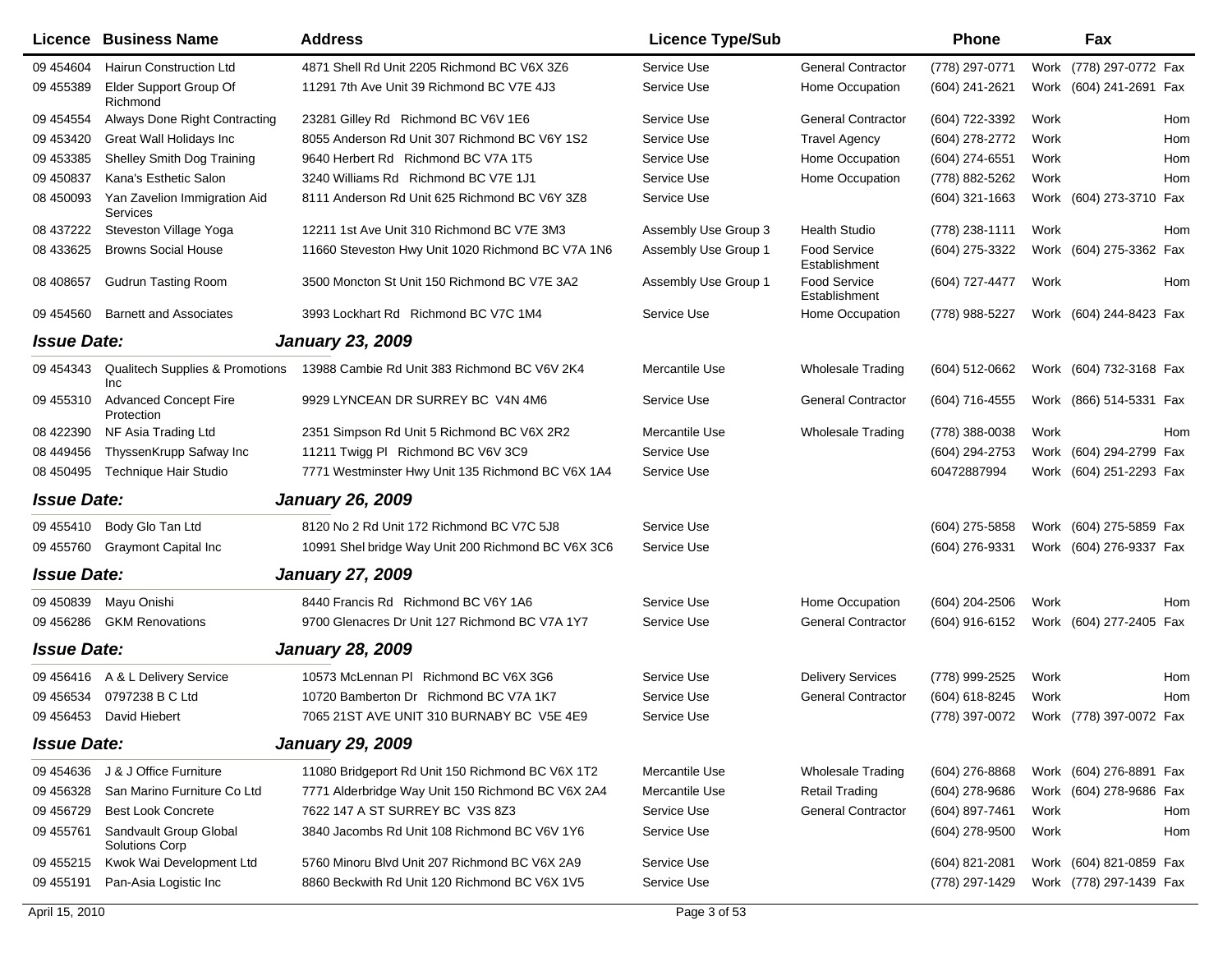|                    | Licence Business Name                                              | <b>Address</b>                                      | <b>Licence Type/Sub</b>         |                                      | <b>Phone</b>     |      | Fax                                    |     |
|--------------------|--------------------------------------------------------------------|-----------------------------------------------------|---------------------------------|--------------------------------------|------------------|------|----------------------------------------|-----|
| 09 454240          | Ocean Stone Trade Ltd                                              | 11791 Machrina Way Unit 130 Richmond BC V7A 4V3     | Industrial/Manufacturing<br>Use |                                      | (778) 889-9168   | Work |                                        | Hom |
| 09 454153          | Akomplis Studio Inc                                                | 4322 Blair Dr Richmond BC V6X 4C3                   | Service Use                     | Home Occupation                      | (604) 377-9627   | Work |                                        | Hom |
| 09 450826          | Spa-Cial Aesthetics for a Better U                                 | 5890 No 3 Rd Unit 160 Richmond BC V6X 3P6           | Service Use                     |                                      | (604) 644-2207   | Work |                                        | Hom |
| 08 432187          | Telephone Booth                                                    | 6551 No 3 Rd Unit 1808 Richmond BC V6Y 2B6          | Mercantile Use                  | <b>Retail Trading</b>                | (604) 304-6294   |      | Work (604) 304-6296 Fax                |     |
| 08 429702          | <b>Brighouse Yoga</b>                                              | 7731 Alderbridge Way Unit 102 Richmond BC V6X 1Z9   | Assembly Use Group 3            | <b>Health Studio</b>                 | (604) 736-6002   |      | Work (604) 736-6004 Fax                |     |
| 07 387144          | <b>ATS Andlauer Transportation</b><br>Services Limited Partnership | 18331 Blundell Rd Richmond BC V6W 1L8               | Service Use                     |                                      | (604) 231-6300   |      | Work (604) 207-8714 Fax                |     |
| 08 411449          | <b>Fairfield Investment Ltd</b>                                    | 13700 Mayfield PI Unit 2210 Richmond BC V6V 2E4     | Service Use                     |                                      | (604) 244-1969   | Work |                                        | Hom |
| <b>Issue Date:</b> |                                                                    | <b>February 2, 2009</b>                             |                                 |                                      |                  |      |                                        |     |
| 09 45 08 13        | Pho 78 Vietnamese Restaurant<br>Ltd                                | 4351 No 3 Rd Unit 170 Richmond BC V6X 3A7           | Assembly Use Group 1            | <b>Food Service</b><br>Establishment | (604) 278-7599   | Work |                                        | Hom |
| 09 45 6873         | <b>IDLA China</b>                                                  | 12438 Brunswick PI Unit 5 Richmond BC V7E 6K6       | Service Use                     | Home Occupation                      | (604) 998-6621   | Work |                                        | Hom |
| 09 45 6940         | Lexington Homes Ltd                                                | 8663 168 B ST SURREY BC V4N 5J4                     | Service Use                     | <b>General Contractor</b>            | (604) 723-9700   |      | Work (604) 575-4172 Fax                |     |
| 09 457024          | Yokee Li                                                           | 3581 TRIUMPH ST VANCOUVER BC V5K 1V2                | Service Use                     | <b>General Contractor</b>            | (604) 612-3168   | Work |                                        | Hom |
| 09 457100          | New Transborder                                                    | 3880 Grant McConachie Way Richmond BC V7B 0A5       | Mercantile Use                  | <b>Retail Trading</b>                | (604) 273-1708   |      | Work (604) 273-1752 Fax                |     |
| <b>Issue Date:</b> |                                                                    | <b>February 3, 2009</b>                             |                                 |                                      |                  |      |                                        |     |
| 09 452751          | Leonic Immigration Services Ltd                                    | 5811 Cooney Rd Unit 305 Richmond BC V6X 3M1         | Service Use                     |                                      | (604) 738-6648   | Work |                                        | Hom |
| 07 401165          | Delta Hotels Services Limited                                      | 3500 Cessna Dr Richmond BC V7B 1C7                  | Service Use                     |                                      | (604) 276-1969   |      | Work (604) 276-1997 Fax                |     |
| 09 457113          | <b>Communication Networking</b><br><b>Security Systems Ltd</b>     | PO BOX 334 SURREY BC V3T 5B6                        | Service Use                     | <b>General Contractor</b>            | (604) 961-5030   |      | Work (604) 501-2394 Fax                |     |
| 08 430418          | Coca-Cola Ltd                                                      | 5200 Hollybridge Way Unit 200 Richmond BC V7C 5E8   | Service Use                     |                                      | (604) 247-5440   |      | Work (604) 247-5461 Fax                |     |
| 08 44 6175         | Epic Car Wash Supply Ltd                                           | 6753 Graybar Rd Unit 120 Richmond BC V6W 1H7        | Mercantile Use                  | <b>Wholesale Trading</b>             | (604) 357-3500   |      | Work (877) 681-3742 Fax                |     |
| <b>Issue Date:</b> |                                                                    | February 4, 2009                                    |                                 |                                      |                  |      |                                        |     |
| 08 443303          | <b>Richmond Olympic Oval</b>                                       | 6111 River Rd Richmond BC V7C 0A2                   | Assembly Use Group 3            |                                      | (778) 296-1400   | Work |                                        | Hom |
| 09 457054          | Dave Gallacher Construction Ltd                                    | 20120 STEWART CR UNIT 205 MAPLE RIDGE BC V2X<br>0T4 | Service Use                     | <b>General Contractor</b>            | $(604)$ 465-6600 |      | Work (604) 465-6670 Fax                |     |
| 09 457060          | MG Flooring Ltd                                                    | 4554 NAPIER ST BURNABY BC V5C 3H3                   | Service Use                     | <b>General Contractor</b>            | (778) 861-9447   |      | Work (604) 299-5337 Fax                |     |
| 09 457079          | Cai Trading Inc                                                    | 9333 Ferndale Rd Unit 27 Richmond BC V6Y 1X4        | Service Use                     | Home Occupation                      | (604) 303-3011   |      | Work (604) 303-3011 Fax                |     |
| 09 457230          | Pilipino Janitorial and Building<br><b>Services</b>                | 8851 Patterson Rd Richmond BC V6X 1P5               | Service Use                     | Home Occupation                      | (604) 715-7543   | Work |                                        | Hom |
| 09 457239          | Agape Concierge Services Inc                                       | 8831 Greenfield Dr Richmond BC V7A 4M2              | Service Use                     | Home Occupation                      | (604) 720-8044   | Work |                                        | Hom |
| 09 457276          | Sino-Canadian International<br><b>Trade Company</b>                | 8131 Ryan Rd Unit 258 Richmond BC V7A 2E4           | Service Use                     | Home Occupation                      | (778) 898-5511   | Work |                                        | Hom |
|                    | 09 457319 Dulude Taylor Inc                                        | 4360 Agar Dr Richmond BC V7B 1A3                    | Service Use                     |                                      |                  |      | (604) 276-2428 Work (604) 276-2445 Fax |     |
| <b>Issue Date:</b> |                                                                    | <b>February 5, 2009</b>                             |                                 |                                      |                  |      |                                        |     |
|                    | 09 457613 Euro - Green Landscaping                                 | 8751 Citation Dr Unit 208 Richmond BC V6Y 2Y5       | Service Use                     | <b>General Contractor</b>            | (604) 273-3249   | Work |                                        | Hom |
| <b>Issue Date:</b> |                                                                    | <b>February 6, 2009</b>                             |                                 |                                      |                  |      |                                        |     |
| 09 45 6858         | Dr Raheem B Kherani                                                | 6091 Gilbert Rd Unit 230 Richmond BC V7C 5L9        | Service Use                     |                                      | (604) 273-8085   |      | Work (604) 273-8043 Fax                |     |
| 09 457814          | <b>Babak's Automotive</b>                                          | 11511 Seaport Ave Richmond BC V7A 3E2               | Service Use                     | Home Occupation                      | (604) 833-1823   |      | Work (604) 833-1823 Cellu              |     |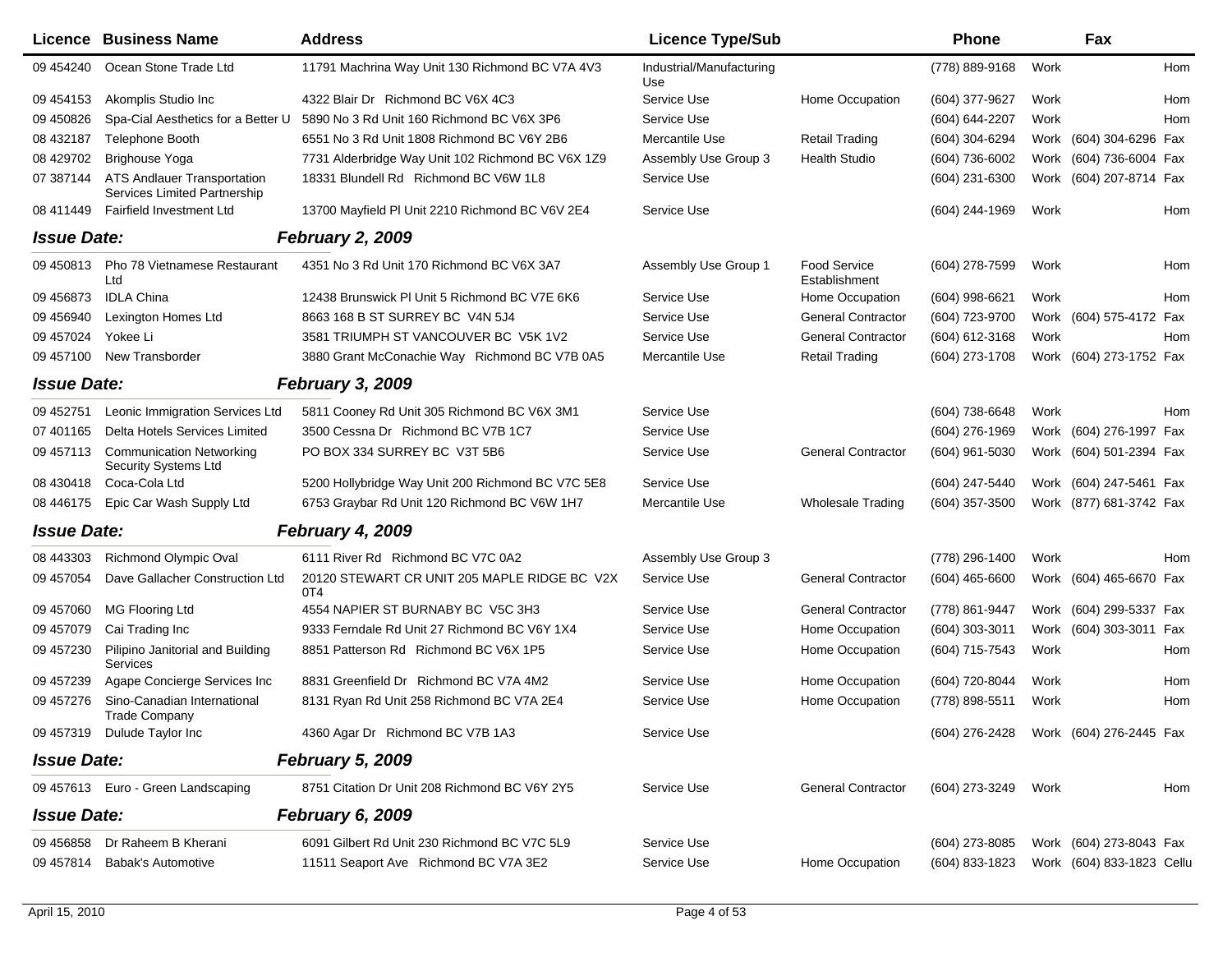|                    | <b>Licence Business Name</b>                         | <b>Address</b>                                   | <b>Licence Type/Sub</b>         |                           | <b>Phone</b>   |      | Fax                     |       |
|--------------------|------------------------------------------------------|--------------------------------------------------|---------------------------------|---------------------------|----------------|------|-------------------------|-------|
| 09 457058          | Distinctive Millwork Inc                             | 12191 Bridgeport Rd Unit 4 Richmond BC V6V 1J4   | Industrial/Manufacturing<br>Use |                           | (604) 276-8777 | Work |                         | Cellu |
| 09 457033          | La Vida P Automotive                                 | 2860 Simpson Rd Unit 105 Richmond BC V6X 2P9     | Service Use                     |                           | (604) 247-1528 |      | Work (604) 328-9867     | Cellu |
| 09 457022          | Deers Ltd                                            | 12500 Horseshoe Way Unit 115 Richmond BC V7A 5K2 | Mercantile Use                  | <b>Wholesale Trading</b>  | (604) 916-5211 | Work |                         | Hom   |
| 08 448719          | Leng Yip International Trading Ltd                   | 5811 Cooney Rd Unit 305 Richmond BC V6X 3M1      | Service Use                     |                           | (604) 771-5236 |      | Work (604) 288-8825 Fax |       |
| 05 321272          | Paradigm Securities Inc                              | 3771 Jacombs Rd Unit 420 Richmond BC V6V 2L9     | Assembly Use Group 3            | <b>Health Studio</b>      | (604) 207-1777 |      | Work (604) 207-1778 Fax |       |
| 09 457023          | Deerfield Distributors Inc                           | 12500 Horseshoe Way Unit 115 Richmond BC V7A 5K2 | Mercantile Use                  | <b>Wholesale Trading</b>  | (604) 218-7605 | Work |                         | Hom   |
| <b>Issue Date:</b> |                                                      | <b>February 10, 2009</b>                         |                                 |                           |                |      |                         |       |
| 09 457664          | Vanwell Homes Ltd                                    | 2138 UPLAND DR VANCOUVER BC V5P 2C8              | Service Use                     | <b>General Contractor</b> | (604) 649-7919 |      | Work (604) 322-6929 Fax |       |
| 09 45 6359         | Canadian Outdoor Adventure                           | 3880 Grant McConachie Way Richmond BC V7B 0A5    | Mercantile Use                  | <b>Retail Trading</b>     | (604) 231-3731 |      | Work (604) 231-3732 Fax |       |
| 09 457958          | <b>Walter Najarro</b>                                | 4190 LOUGHEED HWY UNIT 206 BURNABY BC V5C<br>6A8 | Service Use                     |                           | (778) 328-8826 |      | Work (778) 328-8828 Fax |       |
| 09 457955          | Jason Williams                                       | 4190 LOUGHEED HWY UNIT 206 BURNABY BC V5C<br>6A8 | Service Use                     |                           | (778) 328-8826 |      | Work (778) 328-8828 Fax |       |
| 09 457953          | Kaleena Morrison                                     | 4190 LOUGHEED HWY UNIT 206 BURNABY BC V5C<br>6A8 | Service Use                     |                           | (778) 328-8826 |      | Work (778) 328-8828 Fax |       |
| 09 457950          | Ali Zamany                                           | 4190 LOUGHEED HWY UNIT 206 BURNABY BC V5C<br>6A8 | Service Use                     |                           | (778) 328-8826 |      | Work (778) 328-8828 Fax |       |
| 09 457939          | R Valdivia Painting                                  | 2818 MAIN ST UNIT 208 VANCOUVER BC V5T 0C1       | Service Use                     | <b>General Contractor</b> | (778) 863-7996 | Work |                         | Hom   |
| 09 457930          | <b>Brendon Brady</b>                                 | 4190 LOUGHEED HWY UNIT 206 BURNABY BC V5C<br>6A8 | Service Use                     |                           | (778) 328-8826 |      | Work (778) 328-8828 Fax |       |
| 09 457927          | Stephen Wolski                                       | 4190 LOUGHEED HWY UNIT 206 BURNABY BC V5C<br>6A8 | Service Use                     |                           | (778) 328-8826 |      | Work (778) 328-8828 Fax |       |
| 09 457783          | The Woofer Walkers                                   | 8120 Fairbrook Cr Richmond BC V7C 1Z1            | Service Use                     | Home Occupation           | (778) 838-9255 | Work |                         | Hom   |
| 09 457536          | Max Wall Construction Co Ltd                         | 2052 BOWLER DR SURREY BC V4A 6S6                 | Service Use                     | <b>General Contractor</b> | (778) 892-5550 |      | Work (866) 400-4095 Fax |       |
| 09 457533          | Readicina Import and Export<br><b>Trading Co Ltd</b> | 8600 No 3 Rd Unit 18 Richmond BC V6Y 2E8         | Service Use                     | Home Occupation           | (604) 274-1202 | Work |                         | Hom   |
| 08 410732          | CDP Labs Inc                                         | 3771 Jacombs Rd Unit 410 Richmond BC V6V 2L9     | Industrial/Manufacturing<br>Use |                           | (604) 279-9929 |      | Work (604) 279-9946 Fax |       |
| 09 457327          | <b>Smart Scanning</b>                                | 7960 River Rd Richmond BC V6X 1X7                | Service Use                     |                           | (604) 420-5250 |      | Work (888) 630-7762 Fax |       |
| 08 450795          | Micata Trading Co Ltd                                | 4140 No 3 Rd Unit 250 Richmond BC V6X 2C2        | Service Use                     |                           | (604) 789-9388 |      | Work (604) 936-5595 Fax |       |
| 08 444023          | Canada Can-Do Immigration<br><b>Consultant Ltd</b>   | 4140 No 3 Rd Unit 250 Richmond BC V6X 2C2        | Service Use                     |                           | (604) 273-3069 | Work |                         | Hom   |
| 08 442434          | Southseas Food Ltd                                   | 13980 Maycrest Way Unit 168 Richmond BC V6V 3C2  | Industrial/Manufacturing<br>Use |                           | (604) 207-9863 |      | Work (604) 270-9839 Fax |       |
| 09 457574          | Ampra & Arc Construction Ltd                         | 14337 33 AVE SURREY BC V4P 3M4                   | Service Use                     | <b>General Contractor</b> | (604) 541-9294 |      | Work (604) 541-9294 Fax |       |
| 09 457519          | Huang Quan Renovation Co                             | 6988 DUMFRIES ST VANCOUVER BC V5P 3C2            | Service Use                     | <b>General Contractor</b> | (604) 879-2896 |      | Work (604) 879-2896 Fax |       |
| <b>Issue Date:</b> |                                                      | <b>February 11, 2009</b>                         |                                 |                           |                |      |                         |       |
| 08 443764          | Dining Code Food Service<br>Supplies Inc             | 3771 Jacombs Rd Unit 540 Richmond BC V6V 2L9     | Service Use                     |                           | (604) 780-3909 |      | Work (866) 631-8028 Fax |       |
| 09 458025          | Super Drywall Ltd                                    | 13884 93A AVE SURREY BC V3V 6L9                  | Service Use                     | <b>General Contractor</b> | (604) 338-2557 | Work |                         | Hom   |
| 09 458021          | Hoy Industries Inc                                   | 1965 E 43 AVE UNIT 4 VANCOUVER BC V5P 1M5        | Service Use                     | <b>General Contractor</b> | (604) 325-8875 |      | Work (604) 325-8875 Fax |       |
| 09 458020          | <b>Great Wall Projects Ltd</b>                       | 8678 GREENALL AVE UNIT 110 BURNABY BC V5J 3M6    | Service Use                     | <b>General Contractor</b> | (604) 829-8900 |      | Work (604) 438-0399 Fax |       |
| 09 457999          | <b>CIT</b>                                           | 13571 Verdun PI Unit 140 Richmond BC V6V 1W5     | Mercantile Use                  | <b>Wholesale Trading</b>  | (604) 270-2086 |      | Work (604) 270-2081 Fax |       |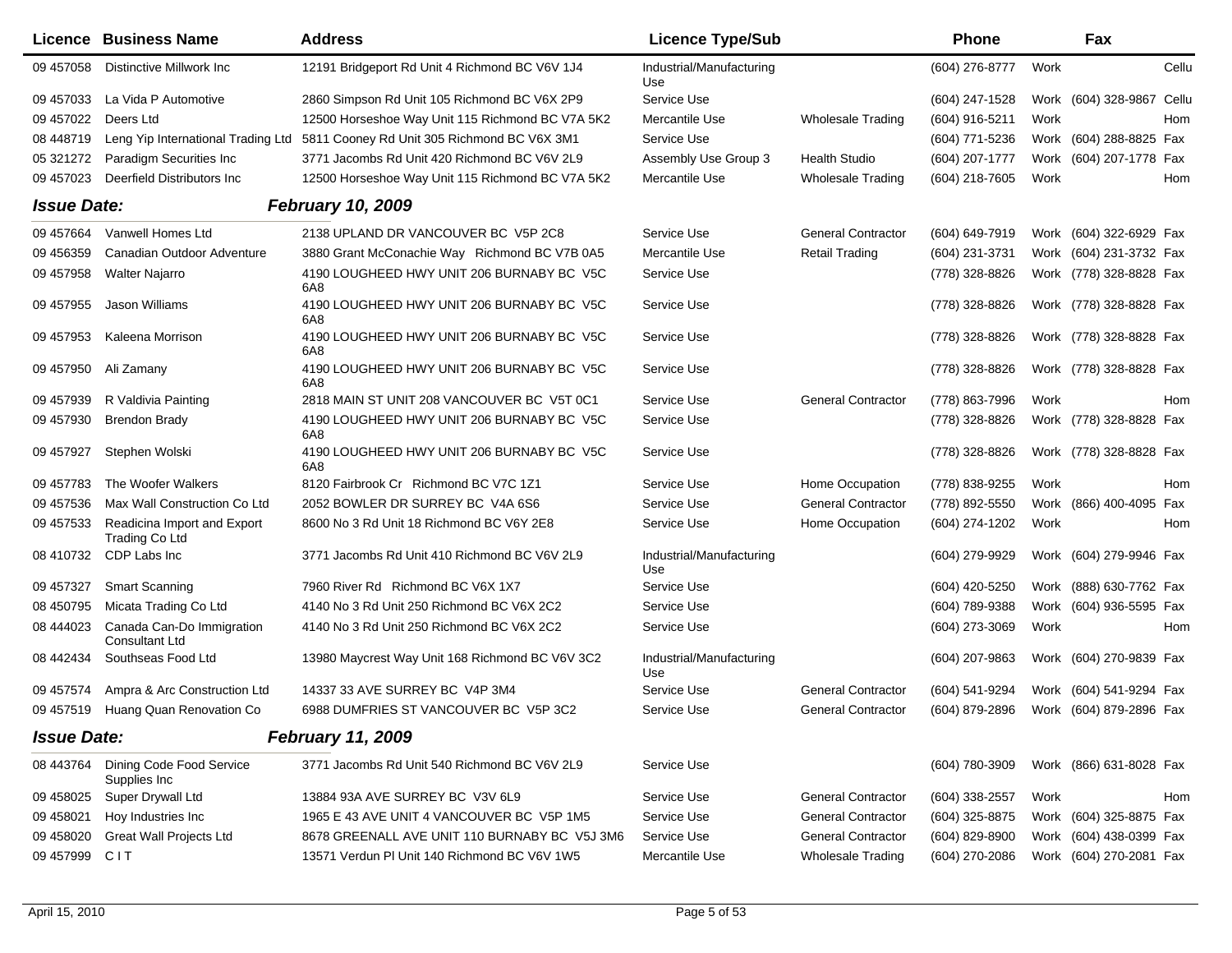|                    | <b>Licence Business Name</b>                         | <b>Address</b>                                     | <b>Licence Type/Sub</b>         |                              | <b>Phone</b>     |      | Fax                       |     |
|--------------------|------------------------------------------------------|----------------------------------------------------|---------------------------------|------------------------------|------------------|------|---------------------------|-----|
| 08 450048          | European Touch Alterations &<br><b>Tailoring Ltd</b> | 6390 No 3 Rd Unit 7 Richmond BC V6Y 2B3            | Service Use                     |                              | (604) 761-4363   | Work |                           | Hom |
| 09 457259          | Leong's Music                                        | 12838 Clarke PI Unit 128 Richmond BC V6V 2H6       | Assembly Use Group 3            | <b>Education Institution</b> | (604) 961-8733   | Work |                           | Hom |
| <b>Issue Date:</b> |                                                      | <b>February 12, 2009</b>                           |                                 |                              |                  |      |                           |     |
| 09 458260          | Caniwi Plumbing & Heating Ltd                        | 9382 209 B ST LANGLEY BC V1M 1R8                   | Service Use                     | <b>Plumbing Contractor</b>   | (604) 729-8468   | Work |                           | Hom |
| 09 45 84 39        | <b>Triet Minh Huynh</b>                              | 3177 E 3RD AVE VANCOUVER BC V5M 1J3                | Service Use                     | <b>Plumbing Contractor</b>   | (604) 709-4590   | Work |                           | Hom |
| 09 458380          | Seymour Installations                                | 16942 103A AVE SURREY BC V4N 4N9                   | Service Use                     | <b>Plumbing Contractor</b>   | (604) 312-9990   |      | Work (604) 951-9044 Fax   |     |
| 09 458343          | Cassie Clay-Smith Design                             | 6100 Sheridan Rd Richmond BC V7E 1L2               | Service Use                     | Home Occupation              | (778) 558-5030   | Work |                           | Hom |
| 09 455227          | Lin's Furniture                                      | 8260 Westminster Hwy Unit 1335 Richmond BC V6X 3Y2 | Mercantile Use                  | <b>Retail Trading</b>        | $(604)$ 816-0908 | Work |                           | Hom |
| 08 443163          | Super Nannys                                         | 7651 Bates Rd Richmond BC V7A 1V1                  | Service Use                     | Home Occupation              | (604) 277-7762   |      | Work (604) 277-7762 Fax   |     |
| 08 413870          | <b>Bristol Industrial Sales</b>                      | 3580 Moncton St Unit 255 Richmond BC V7E 3A4       | Service Use                     |                              | (604) 617-7100   |      | Work (604) 271-2740 Fax   |     |
| 09 458348          | Zheng Huang                                          | 3411 Blundell Rd Richmond BC V7C 1G5               | Service Use                     | Home Occupation              | (778) 833-3168   | Work |                           | Hom |
| <b>Issue Date:</b> |                                                      | <b>February 16, 2009</b>                           |                                 |                              |                  |      |                           |     |
| 09 458642          | Top Quality Construction Ltd                         | 13387 80TH AVE SURREY BC V3W 3B8                   | Service Use                     | <b>General Contractor</b>    | (604) 786-7240   | Work |                           | Hom |
| 09 458682          | Acheh Vancouver Moving<br>Company                    | 8300 St Albans Rd Richmond BC V6Y 2K9              | Service Use                     | Home Occupation              | (778) 885-2926   | Work |                           | Hom |
| 09 458602          | Sany Heavy Industry Canada<br>(West) Inc             | 6340 Buswell St Unit 303 Richmond BC V6Y 2G1       | Service Use                     | Home Occupation              | (778) 999-6899   | Work |                           | Hom |
| 09 458601          | <b>MVE Cleaning Service</b>                          | 7891 No 1 Rd Unit 103 Richmond BC V7C 1T7          | Service Use                     | Home Occupation              | (604) 726-5482   | Work |                           | Hom |
| 09 458044          | Hugo Espitia                                         | 4190 LOUGHEED HWY UNIT 206 BURNABY BC V5C<br>6A7   | Service Use                     |                              | (778) 328-8826   | Work |                           | Hom |
| 09 455585          | Nipro Brewery Co Ltd                                 | 11151 Horseshoe Way Unit 23 Richmond BC V7A 4S5    | Industrial/Manufacturing<br>Use |                              | (604) 821-0539   |      | Work (604) 821-0539 Fax   |     |
| 09 45 8718         | H J International Mining Services<br>Inc             | 8200 Pigott Rd Richmond BC V7A 2C2                 | Service Use                     | Home Occupation              | (778) 371-0777   |      | Work (604) 271-1777 Fax   |     |
| <b>Issue Date:</b> |                                                      | <b>February 17, 2009</b>                           |                                 |                              |                  |      |                           |     |
| 09 458780          | <b>Adriatic Land Services</b>                        | 3880 Westminster Hwy Unit 100 Richmond BC V7C 5S1  | Service Use                     | <b>General Contractor</b>    | (604) 313-8825   |      | Work (604) 313-8825 Cellu |     |
| 09 457952          | JEM Nuts & Food Inc                                  | 11938 Bridgeport Rd Unit 230 Richmond BC V6X 1T2   | Service Use                     |                              | (604) 618-3298   |      | Work (604) 273-8373 Fax   |     |
| 09 458919          | Forest Gate Construction &<br>Maintenance            | 2709 WALPOLE CR NORTH VANCOUVER BC V7H 1K7         | Service Use                     | <b>General Contractor</b>    | (778) 862-0058   |      | Work (604) 929-2374 Fax   |     |
| 09 458830          | <b>Molto Services</b>                                | 2960 Steveston Hwy Unit 18 Richmond BC V7E 6C7     | Service Use                     | <b>General Contractor</b>    | (778) 899-4404   | Work |                           | Hom |
| 09 45 8727         | Lone Wolf Excavating & Electric                      | 11808 203 ST MAPLE RIDGE BC V2X 4V1                | Service Use                     | <b>General Contractor</b>    | (604) 459-5936   |      | Work (604) 459-6936 Fax   |     |
| 09 458687          | <b>Guru Contracting Ltd</b>                          | 16854 FRASER HWY SURREY BC V4N 0E3                 | Service Use                     | <b>Plumbing Contractor</b>   | (778) 858-9999   | Work |                           | Hom |
| 09 458042          | Pencore Trading                                      | 3671 Viking Way Unit 12 Richmond BC V6V 2J5        | Mercantile Use                  | <b>Wholesale Trading</b>     | (604) 821-0984   |      | Work (604) 821-0985 Fax   |     |
| 09 457991          | Envirogreen Technologies Ltd                         | 3600 Viking Way Unit 250 Richmond BC V6V 1N6       | Service Use                     |                              | (604) 270-7388   |      | Work (604) 270-7389 Fax   |     |
| 09 454347          | Whole Vegetarian Food Inc                            | 3771 Jacombs Rd Unit 510 Richmond BC V6V 2L9       | Mercantile Use                  | <b>Wholesale Trading</b>     | (778) 297-6263   |      | Work (604) 288-5102 Fax   |     |
| 09 457926          | Trustworthy Enterprise Group Ltd                     | 7480 Westminster Hwy Unit 300 Richmond BC V6X 1A1  | Service Use                     | <b>General Contractor</b>    | (604) 821-9966   |      | Work (604) 821-9976 Fax   |     |
| 09 458831          | <b>Molto Services</b>                                | 2960 Steveston Hwy Unit 18 Richmond BC V7E 6C7     | Service Use                     | Home Occupation              | (778) 899-4404   | Work |                           | Hom |
| 08 436336          | Apex Martial Arts Ltd                                | 4871 Shell Rd Unit 1105 Richmond BC V6X 3Z6        | Assembly Use Group 3            | Health Studio                | (778) 839-5269   | Work |                           | Hom |
| 09 457221          | Go Green Pallet Recycling                            | 11220 Voyageur Way Unit 6 Richmond BC V6X 3E1      | Service Use                     |                              | (604) 329-8758   | Work |                           | Hom |
| 09 457226          | Zed Graphics Design Studio                           | 11220 Voyageur Way Unit 6 Richmond BC V6X 3E1      | Service Use                     |                              | (604) 329-8758   | Work |                           | Hom |
| 09 457317          | Autosonic 5                                          | 2860 Simpson Rd Unit 4 Richmond BC V6X 2P9         | Service Use                     |                              | (604) 838-8803   | Work |                           | Hom |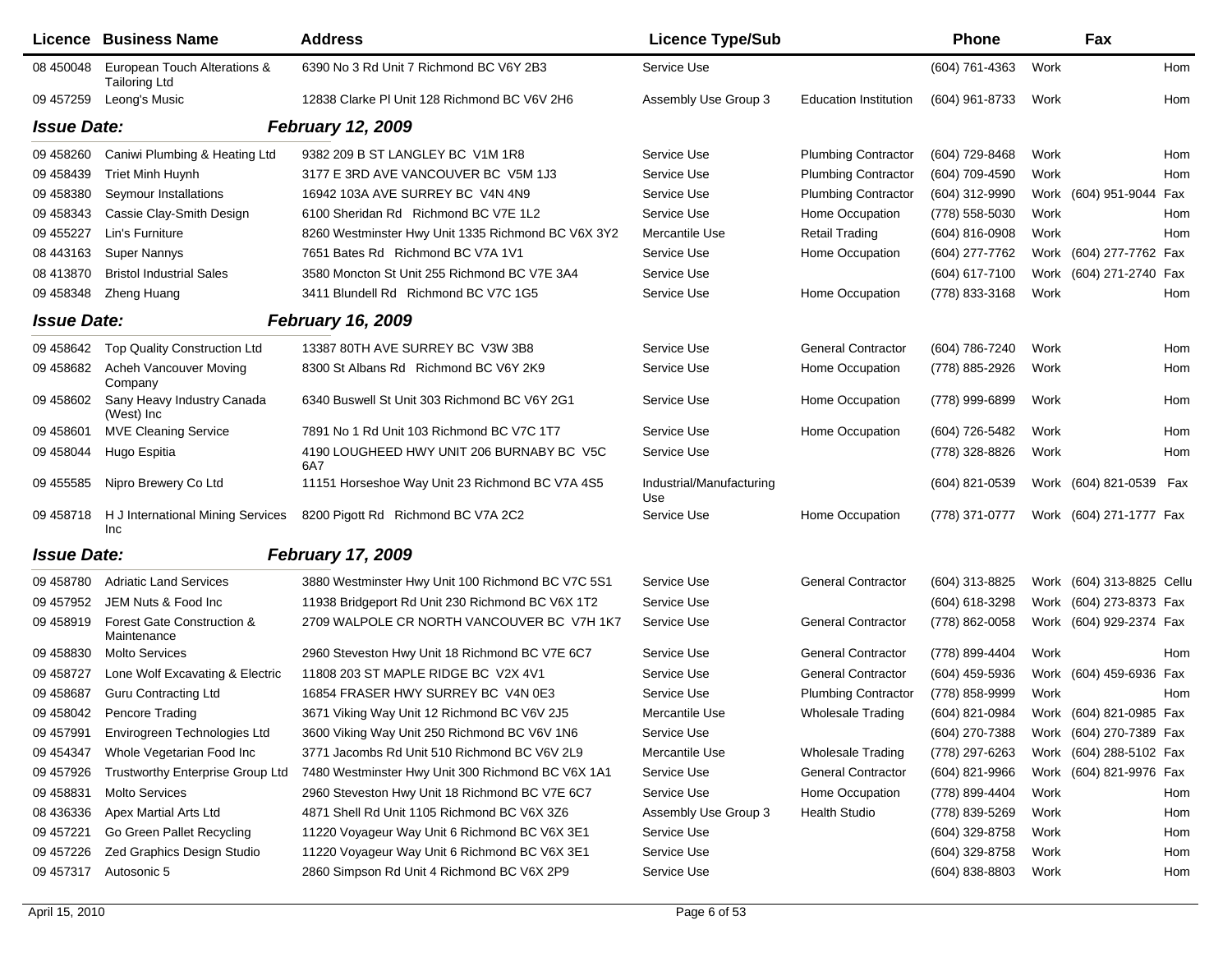|                    | <b>Licence Business Name</b>                       | <b>Address</b>                                    | <b>Licence Type/Sub</b>         |                                        | <b>Phone</b>     |      | Fax                     |     |
|--------------------|----------------------------------------------------|---------------------------------------------------|---------------------------------|----------------------------------------|------------------|------|-------------------------|-----|
| 09 457360          | Maple Life Consultants Ltd                         | 11760 Voyageur Way Unit 120 Richmond BC V6X 3G9   | Service Use                     |                                        | (604) 279-0066   |      | Work (604) 231-0382 Fax |     |
| 09 457834          | Toppromopen                                        | 2631 Viking Way Unit 213 Richmond BC V6V 3B5      | Service Use                     |                                        | (604) 232-9119   |      | Work (604) 232-9117 Fax |     |
| <b>Issue Date:</b> |                                                    | <b>February 18, 2009</b>                          |                                 |                                        |                  |      |                         |     |
| 09 455701          | Yumi Morimoto                                      | 5300 No 3 Rd Unit 936 Richmond BC V6X 2X9         | Service Use                     |                                        | (604) 274-3282   | Work |                         | Hom |
| 09 457213          | Roundball Basketball                               | 5560 Arcadia Rd Unit 201 Richmond BC V6X 2G9      | Service Use                     | Home Occupation                        | (604) 771-1563   | Work |                         | Hom |
| 08 013210          | Maria Nelda Arboleda                               | 5380 Smith Dr Unit 12 Richmond BC V6V 2K8         | Service Use                     | Home Occupation                        | (604) 524-2919   | Work |                         | Hom |
| <b>Issue Date:</b> |                                                    | <b>February 19, 2009</b>                          |                                 |                                        |                  |      |                         |     |
| 09 459319          | McDonald & Ross Construction<br>Ltd                | 190 SHORT RD ABBOTSDORD BC V2S 8A7                | Service Use                     | <b>Gas Contractor</b>                  | $(604)$ 853-3983 |      | Work (604) 853-1373 Fax |     |
| 09 457040          | Synergy Sound Lab Ltd                              | 5791 Minoru Blvd Unit 120 Richmond BC V6X 2B1     | Mercantile Use                  | <b>Retail Trading</b>                  | (778) 892-6317   | Work |                         | Hom |
| 09 45 915 9        | <b>Accurate Designers</b>                          | 8520 Ryan Rd Richmond BC V7A 2E6                  | Service Use                     | <b>General Contractor</b>              | (604) 277-5079   | Work |                         | Wor |
| 09 459119          | Carpe Diem Health Products                         | 8288 Lansdowne Rd Unit 1503 Richmond BC V6X 0B3   | Service Use                     | Home Occupation                        | (778) 847-9292   | Work |                         | Hom |
| 09 459092          | Raintree Installations                             | 8191 River Rd Richmond BC V6X 1X8                 | Service Use                     | Home Occupation                        | (778) 324-7645   | Work |                         | Hom |
| 09 459081          | K & A Handyman Services &<br><b>Renovation Ltd</b> | 7831 Westminster Hwy Unit 516 Richmond BC V6X 4J4 | Service Use                     | <b>General Contractor</b>              | (778) 898-4426   |      | Work (604) 270-8899 Hom |     |
| 09 458685          | <b>Planet Roofing Ltd</b>                          | 7832 123 A ST SURREY BC V3W 3W2                   | Service Use                     | <b>General Contractor</b>              | (778) 863-5044   | Work |                         | Hom |
| 09 45 6886         | Wah Shang Supermarket Limited                      | 8108 Park Rd Richmond BC V6Y 1T1                  | Mercantile Use                  | <b>Retail Trading</b>                  | (604) 537-5999   | Work |                         | Hom |
| 09 455365          | Mattia Tile & Stone                                | 11181 Voyageur Way Unit 160 Richmond BC V6X 3N9   | Mercantile Use                  | <b>Wholesale Trading</b>               | (604) 357-3300   |      | Work (604) 357-3681     | Fax |
| 09 458688          | <b>Guru Contracting Ltd</b>                        | 16854 FRASER HWY SURREY BC V4N 0E3                | Service Use                     | <b>Gas Contractor</b>                  | (778) 858-9999   | Work |                         | Hom |
| <b>Issue Date:</b> |                                                    | <b>February 20, 2009</b>                          |                                 |                                        |                  |      |                         |     |
| 09 45 8219         | One Day Painting Inc                               | 11121 Horseshoe Way Unit 123 Richmond BC V7A 5G7  | Service Use                     | <b>General Contractor</b>              | (604) 690-2165   |      | Work (604) 448-9499 Fax |     |
| 09 458829          | United Liberty Express Company<br>Inc              | 4871 Shell Rd Unit 2250 Richmond BC V6X 3Z6       | Service Use                     |                                        | (604) 207-0803   |      | Work (604) 207-8815 Fax |     |
| 09 45 94 99        | Accu Home Repair                                   | 7271 Francis Rd Richmond BC V6Y 1A1               | Service Use                     | <b>General Contractor</b>              | (604) 729-3285   | Work |                         | Hom |
| <b>Issue Date:</b> |                                                    | <b>February 23, 2009</b>                          |                                 |                                        |                  |      |                         |     |
| 09 459219          | <b>Precise Parklink</b>                            | 8180 Park Rd Richmond BC V6Y 1T1                  | Service Use                     | Parking Enforcement<br><b>Business</b> | (604) 295-9109   |      | Work (604) 295-9107 Fax |     |
| 09 450815          | Point Grey Research Inc                            | 12051 Riverside Way Richmond BC V6W 1K7           | Industrial/Manufacturing<br>Use |                                        | (604) 242-9937   |      | Work (604) 242-9938 Fax |     |
| 09 45 96 29        | Hower Enterprise Ltd                               | 8500 Lansdowne Rd Unit 105 Richmond BC V6X 3G4    | <b>Service Use</b>              | Home Occupation                        | (604) 518-0092   | Work |                         | Hom |
| 09 459580          | <b>Forever Flawless</b>                            | 8871 Lansdowne Rd Unit 509 Richmond BC V6X 3X8    | Service Use                     | Home Occupation                        | (604) 518-1220   | Work |                         | Hom |
| 09 459359          | Shek Kwong                                         | 1737 E 57TH AVE VANCOUVER BC V5P 2B4              | Service Use                     | <b>General Contractor</b>              | (604) 323-0189   |      | Work (604) 323-0189 Fax |     |
| 09 459220          | <b>Precise Parklink</b>                            | 6751 Elmbridge Way Richmond BC V7C 4N1            | Service Use                     | Parking Enforcement<br><b>Business</b> | (604) 295-9109   |      | Work (604) 295-9107 Fax |     |
| 09 458728 Lily Lee |                                                    | 5300 No 3 Rd Richmond BC V6X 2X9                  | Mercantile Use                  | <b>Retail Trading</b>                  | (604) 278-6975   | Work |                         | Hom |
| 08 438421          | I Love Kitchens Ltd                                | 3031 Beckman PI Unit 120 Richmond BC V6X 3R2      | Mercantile Use                  | <b>Retail Trading</b>                  | (604) 512-2887   | Work |                         | Hom |
| 09 453360          | 604 Storage                                        | 14480 Knox Way Unit 120 Richmond BC V6V 2Z5       | Service Use                     |                                        | (604) 786-7243   |      | Work (604) 596-2754 Fax |     |
| 09 455210          | Smart Guy Development Ltd                          | 6871 Elmbridge Way Unit 103 Richmond BC V7C 5A4   | Mercantile Use                  | <b>Wholesale Trading</b>               | (604) 273-7237   |      | Work (604) 273-7267 Fax |     |
| 09 458781          | Narwal Farm Produce                                | 6991 No 6 Rd Richmond BC V6W 1C7                  | Mercantile Use                  | Roadside Stand                         | (604) 270-1027   | Work |                         | Hom |
| <b>Issue Date:</b> |                                                    | <b>February 24, 2009</b>                          |                                 |                                        |                  |      |                         |     |

*Issue Date:*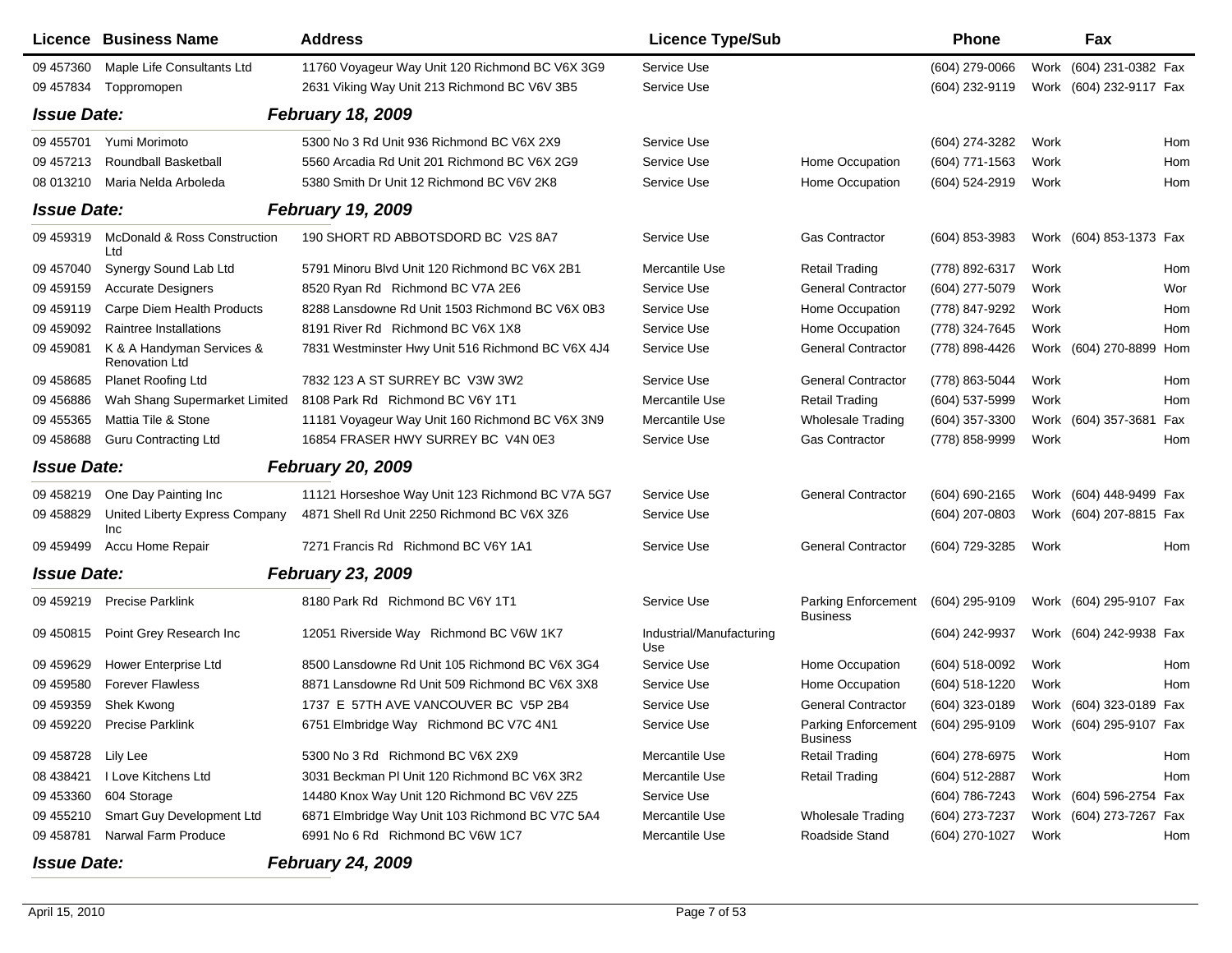|                    | <b>Licence Business Name</b>                                                   | <b>Address</b>                                      | <b>Licence Type/Sub</b> |                                        | <b>Phone</b>       |      | Fax                     |
|--------------------|--------------------------------------------------------------------------------|-----------------------------------------------------|-------------------------|----------------------------------------|--------------------|------|-------------------------|
| 08 439232          | Gold Medal Foot Reflexology                                                    | 8191 Saba Rd Unit 110 Richmond BC V6Y 4B4           | Service Use             | <b>Therapeutic Touch</b><br>Treatments | (604) 780-6699     |      | Work (778) 297-2969 Fax |
| 09 454524          | My Dog House Pet Services Ltd                                                  | 8980 No 3 Rd Unit 110 Richmond BC V6Y 2E8           | Service Use             | Animal Grooming<br>Services            | (778) 885-5602     | Work | Hom                     |
| 09 45 9664         | Primerica Financial Services Ltd                                               | 4871 Shell Rd Unit 2105 Richmond BC V6X 3Z6         | Service Use             |                                        | (604) 288-2288     | Work | Hom                     |
| 09 459745          | Compact Systems (2006) Ltd                                                     | PO BOX 10075 3600 248TH ST ALDERGROVE BC V4W<br>3Z5 | Service Use             | <b>General Contractor</b>              | (604) 533-8386     |      | Work (604) 533-8384 Fax |
| <b>Issue Date:</b> |                                                                                | <b>February 25, 2009</b>                            |                         |                                        |                    |      |                         |
| 08 447039          | Chop                                                                           | 10251 St Edwards Dr Richmond BC V6X 2M9             | Assembly Use Group 1    | Food Service<br>Establishment          | (403) 543-2644     | Work | Hom                     |
| 09 459988          | Broadway Edge Performing Arts<br>Studio, Inc.                                  | 7470 No 2 Rd Richmond BC V7C 3L9                    | Service Use             | Home Occupation                        | $(604)$ 961-3161   | Work | Hom                     |
| 09 459987          | <b>Colbalt Engineering LLP</b>                                                 | 625 HOW ST UNIT 305 VANCOUVER BC V6C 2T6            | Service Use             | <b>General Contractor</b>              | $(604)$ 687-1800   |      | Work (604) 687-1802 Fax |
| 09 459986          | Moonlight Home and Living                                                      | 9171 Ferndale Rd Unit 607 Richmond BC V6Y 0A5       | Service Use             | Home Occupation                        | (778) 386-4084     | Work | Hom                     |
| 09 45 98 19        | Irene Bell                                                                     | 6331 Steele Crt Richmond BC V7E 4G8                 | Service Use             | Home Occupation                        | (604) 277-5370     | Work | Hom                     |
| 09 459380          | Verico Riverside Mortgage Group<br>Inc                                         | 12235 No 1 Rd Richmond BC V7E 1T6                   | Service Use             |                                        | (604) 274-9000     |      | Work (604) 274-9001 Fax |
| 08 44 68 03        | King's Martial Arts Gym                                                        | 4411 No 3 Rd Unit 103 Richmond BC V6X 3A7           | Assembly Use Group 3    | <b>Health Studio</b>                   | (604) 788-3768     | Work | Hom                     |
| 09 459 626         | <b>Creative Essence</b>                                                        | 10451 Shel bridge Way Unit 150 Richmond BC V6X 2W8  | Service Use             |                                        | (604) 518-8960     | Work | Hom                     |
| <b>Issue Date:</b> |                                                                                | <b>February 26, 2009</b>                            |                         |                                        |                    |      |                         |
| 08 448883          | <b>LPH Developments Ltd</b>                                                    | 10451 Shel bridge Way Unit 150 Richmond BC V6X 2W8  | Service Use             | <b>General Contractor</b>              | (604) 248-8027     |      | Work (604) 431-8660 Fax |
| 09 454766          | <b>CITCC Taxation &amp; Financial</b><br><b>Services</b>                       | 3871 No 3 Rd Unit 100 Richmond BC V6X 2B8           | Service Use             |                                        | (604) 278-0321     | Work | Hom                     |
| 09 460782          | Andrei Kazantsev                                                               | 23551 Westminster Hwy Richmond BC V6V 1C3           | Service Use             | Home Occupation                        | (604) 524-2170     |      | Work (604) 524-2170 Fax |
| 09 460700          | <b>Stanley Security Solutions</b><br>Canada Corp                               | 6161 E 75TH ST INDIANAPOLIS IN 46250 USA            | Service Use             | <b>General Contractor</b>              | $(317) 806 - 3583$ |      | Work (317) 806-3797 Fax |
| 09 454847          | Lost Ones Limited                                                              | 2560 Shell Rd Unit 2033 Richmond BC V6X 0B8         | Mercantile Use          | <b>Wholesale Trading</b>               | (604) 288-8701     |      | Work (604) 263-4928 Fax |
| 08 448597          | The College of Northern Canada                                                 | 4400 Hazelbridge Way Unit 490 Richmond BC V6X 3R8   | Assembly Use Group 3    | <b>Education Institution</b>           | (604) 247-0748     | Work | Hom                     |
| 09 455348          | Pei Tai Trading Ltd                                                            | 10451 Shel bridge Way Unit 150 Richmond BC V6X 2W8  | Service Use             |                                        | (604) 248-8228     |      | Work (604) 278-5760 Fax |
| 08 448178          | <b>Grandview Pacific Investors Club</b><br>Association                         | 8580 Cambie Rd Unit 202 Richmond BC V6X 4J8         | Assembly Use Group 3    |                                        | (604) 303-7085     |      | Work (604) 303-7086 Fax |
| 08 445137          | A K Realty Inc                                                                 | 8291 Alexandra Rd Unit 205 Richmond BC V6X 1C3      | Service Use             |                                        | (604) 872-1277     |      | Work (604) 872-1276 Fax |
| 07 386781          | Sopar Cosmetics Inc                                                            | 21000 Westminster Hwy Unit 2135 Richmond BC V6V 2S9 | Service Use             |                                        | (604) 232-4004     |      | Work (450) 434-2608 Fax |
| 06 33 6799         | Quadrant Management Systems<br>Ltd                                             | 8120 Granville Ave Unit 209 Richmond BC V6Y 1P3     | Service Use             |                                        | (604) 207-2566     |      | Work (604) 207-7790 Fax |
| 08 448598          | M C K Constructions Inc.                                                       | 10451 Shel bridge Way Unit 150 Richmond BC V6X 2W8  | Service Use             | <b>General Contractor</b>              | (604) 760-0068     |      | Work (604) 438-8249 Fax |
| <b>Issue Date:</b> |                                                                                | March 1, 2009                                       |                         |                                        |                    |      |                         |
| 09 465116          | <b>Pacific Environmental Consulting</b><br>& Occupantional Hygiene<br>Services | 1336 MAIN ST NORTH VANCOUVER BC V7J 1C3             | Service Use             |                                        | (604) 980-3577     |      | Work (604) 980-2188 Fax |
| <b>Issue Date:</b> |                                                                                | <b>March 2, 2009</b>                                |                         |                                        |                    |      |                         |
| 08 449628          | Canadian Pacific Seafood Limited                                               | 8851 Beckwith Rd Unit 110 Richmond BC V6X 1V4       | Mercantile Use          | <b>Wholesale Trading</b>               | (778) 896-9907     | Work | Hom                     |
| 09 460783          | Infield Electrical Systems Inc                                                 | 14850 96TH AVE SURREY BC V3R 1E7                    | Service Use             | <b>Electrical Contractor</b>           | (604) 583-2198     |      | Work (604) 584-6087 Fax |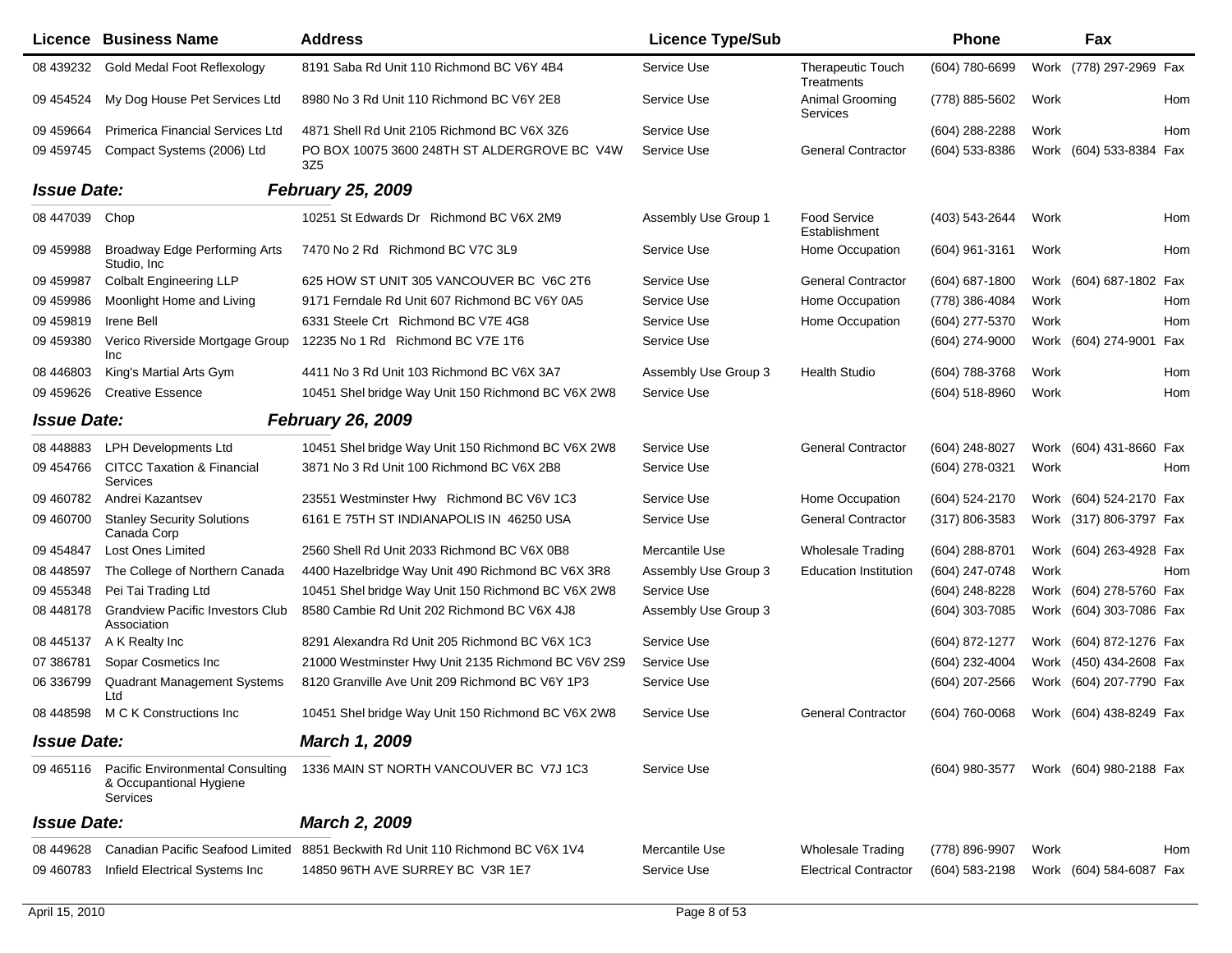|                    | Licence Business Name                                      | <b>Address</b>                                          | <b>Licence Type/Sub</b>         |                                        | <b>Phone</b>   |      | Fax                                    |
|--------------------|------------------------------------------------------------|---------------------------------------------------------|---------------------------------|----------------------------------------|----------------|------|----------------------------------------|
| <b>Issue Date:</b> |                                                            | March 3, 2009                                           |                                 |                                        |                |      |                                        |
| 08 446726          | Veggie Depot Produce                                       | 2651 Viscount Way Richmond BC V6V 2G8                   | Mercantile Use                  | <b>Wholesale Trading</b>               | (604) 216-0780 |      | Work (604) 216-0783 Fax                |
| 09 45 6951         | <b>Thunder Boxing And Fitness</b><br>Training              | 3751 Jacombs Rd Unit 135 Richmond BC V6V 2R4            | Assembly Use Group 3            | <b>Health Studio</b>                   | (778) 991-4978 | Work | Fax                                    |
| 08 418 653         | <b>Water Cube</b>                                          | 4411 No 3 Rd Unit 103 Richmond BC V6X 3A7               | <b>Adult Oriented Use</b>       | Bodyrub Studio                         | (604) 276-2778 | Work | Hom                                    |
| <b>Issue Date:</b> |                                                            | <b>March 4, 2009</b>                                    |                                 |                                        |                |      |                                        |
| 09 461146          | Douglas Industrial Marine Inc                              | 3131 Catalina Cr Richmond BC V7B 1E3                    | Service Use                     | Home Occupation                        | (604) 247-1654 |      | Work (604) 247-1354 Fax                |
| 03 229216          | <b>Quality Powder Coating Ltd</b>                          | 13900 Mitchell Rd Unit 120 Richmond BC V6V 1M8          | Industrial/Manufacturing<br>Use |                                        | (604) 220-7001 | Work | Hom                                    |
| 09 461541          | Bassi Sofit And Siding Ltd                                 | 12437 64 AVE SURREY BC V3W 1W8                          | Service Use                     | <b>General Contractor</b>              | (604) 202-8361 | Work | Hom                                    |
| 09 461560          | <b>FuAsian Commissary Services</b><br>(Canada) Inc         | 6451 Nadine Cr Richmond BC V7C 2T5                      | Service Use                     | Home Occupation                        | (604) 272-4489 |      | Work (604) 272-4475 Fax                |
| 09 461420          | Homeworks Entertainment Ltd                                | 5352 GRIMMER ST BURNABY BC V5H 2H2                      | Service Use                     | <b>Electrical Contractor</b>           | (604) 420-4663 |      | Work (604) 421-7415 Fax                |
| 09 461219          | P L Painting Services                                      | 3166 BAIRD RD NORTH VANCOUVER BC V7K 2G6                | Service Use                     | <b>General Contractor</b>              | (604) 980-2760 |      | Work (604) 980-2725 Fax                |
| 09 461143          | C G R Investments Inc.                                     | 5811 Cooney Rd Unit 305 Richmond BC V6X 3M1             | Service Use                     |                                        | (604) 207-6535 |      | Work (604) 207-6537 Fax                |
| 09 461118          | Best Place Immigration Inc                                 | 9791 Pinewell Cr Richmond BC V7A 2C7                    | Service Use                     | Home Occupation                        | (604) 970-0629 |      | Work (604) 608-4723 Fax                |
| 09 460784          | <b>Western Construction</b>                                | BOX 752 480 PINE AVE HARRISON HOT SPRINGS BC<br>VOM 1KO | Service Use                     | <b>General Contractor</b>              | (604) 796-0085 |      | Work (604) 796-0085 Fax                |
| 09 459 634         | <b>Buydirectpc Computer Systems</b><br>Inc                 | 3751 Jacombs Rd Unit 130 Richmond BC V6V 2R4            | Service Use                     |                                        | (604) 484-9258 |      | Work (480) 275-3603 Fax                |
| 06 345845          | Eastar Industries Inc                                      | 15360 Knox Way Richmond BC V6V 3A6                      | Industrial/Manufacturing<br>Use |                                        | (604) 231-9766 |      | Work (604) 231-9763 Fax                |
| 09 455226          | <b>Allteck Distributing Inc</b>                            | 12811 Clarke PI Unit 170 Richmond BC V6V 2H9            | Mercantile Use                  | <b>Wholesale Trading</b>               | (604) 836-8186 |      | Work (604) 434-3393 Fax                |
| <b>Issue Date:</b> |                                                            | <b>March 5, 2009</b>                                    |                                 |                                        |                |      |                                        |
| 09 461401          | Kipa Landscaping Ltd                                       | 1170 E 63 AVE VANCOUVER BC V5X 2L4                      | Service Use                     | <b>General Contractor</b>              | (604) 324-7581 |      | Work (604) 780-5418 Cellu              |
| 09 461739          | Diamond Parking Ltd                                        | 3800 Bayview St Richmond BC V7E 6K7                     | Service Use                     | Parking Enforcement<br><b>Business</b> | (604) 681-8797 |      | Work (604) 891-8772 Fax                |
| 09 461703          | CLT Reno                                                   | 6571 Yeats Cr Richmond BC V7E 4E1                       | Service Use                     | <b>General Contractor</b>              | (778) 883-6777 | Work | Hom                                    |
| 09 461406          | Alan Dawson Landscape<br>Services                          | 4479 CARSON ST BURNABY BC V5J 2Y3                       | Service Use                     | <b>General Contractor</b>              | (604) 434-5224 |      | Work (604) 434-6524 Fax                |
| 09 461 485         | Atlas Roofing                                              | 9321 127 STREET SURREY BC V3V 7V3                       | Service Use                     | <b>General Contractor</b>              | (604) 589-6461 |      | Work (604) 836-8574 Cellu              |
| 09 46 16 19        | Gulshan Framing Ltd                                        | 14294 HYLAND RD SURREY BC V3W 2C5                       | Service Use                     | <b>General Contractor</b>              | (604) 290-1628 | Work | Hom                                    |
| <b>Issue Date:</b> |                                                            | <b>March 6, 2009</b>                                    |                                 |                                        |                |      |                                        |
|                    | 09 461581 Canada Asia Business Network                     | 6081 No 3 Rd Unit 610 Richmond BC V6Y 2B2               | Service Use                     |                                        |                |      | (604) 713-8383 Work (604) 713-8639 Fax |
| 09 461819          | Kooney Homes                                               | 3093 162 A ST SURREY BC V3S 7E1                         | Service Use                     | <b>General Contractor</b>              | (604) 788-7975 | Work | Hom                                    |
| 09 461 487         | Benedict Lam Law Corporation                               | 3779 Sexsmith Rd Unit 1233 Richmond BC V6X 3Z9          | Service Use                     |                                        | (604) 295-9396 |      | Work (604) 295-9392 Fax                |
| 09 461421          | North American Camping Tours<br>Ltd                        | 4615 St Brides PI Richmond BC V7E 5V7                   | Service Use                     | Home Occupation                        | (604) 278-5000 |      | Work (604) 278-5090 Fax                |
| 09 457379          | W L Z Enterprises Ltd                                      | 8700 McKim Way Unit 3018 Richmond BC V6X 4A5            | Service Use                     |                                        | (778) 889-9171 | Work | Hom                                    |
| 08 448777          | Jessica Yap                                                | 8240 Lansdowne Rd Unit 105 Richmond BC V6X 1B9          | Service Use                     |                                        | (604) 722-4524 | Work | Hom                                    |
| 09 461905          | <b>Brad About The House</b><br>Maintenance and Improvement | 10391 Hollymount Dr Richmond BC V7E 4S2                 | Service Use                     | <b>General Contractor</b>              | (604) 314-5052 | Work | Hom                                    |
| 08 448120          | <b>Entertainment One Ltd</b>                               | 10451 Shel bridge Way Unit 220 Richmond BC V6X 2W8      | Service Use                     |                                        | (604) 279-1700 |      | Work (604) 273-3510 Fax                |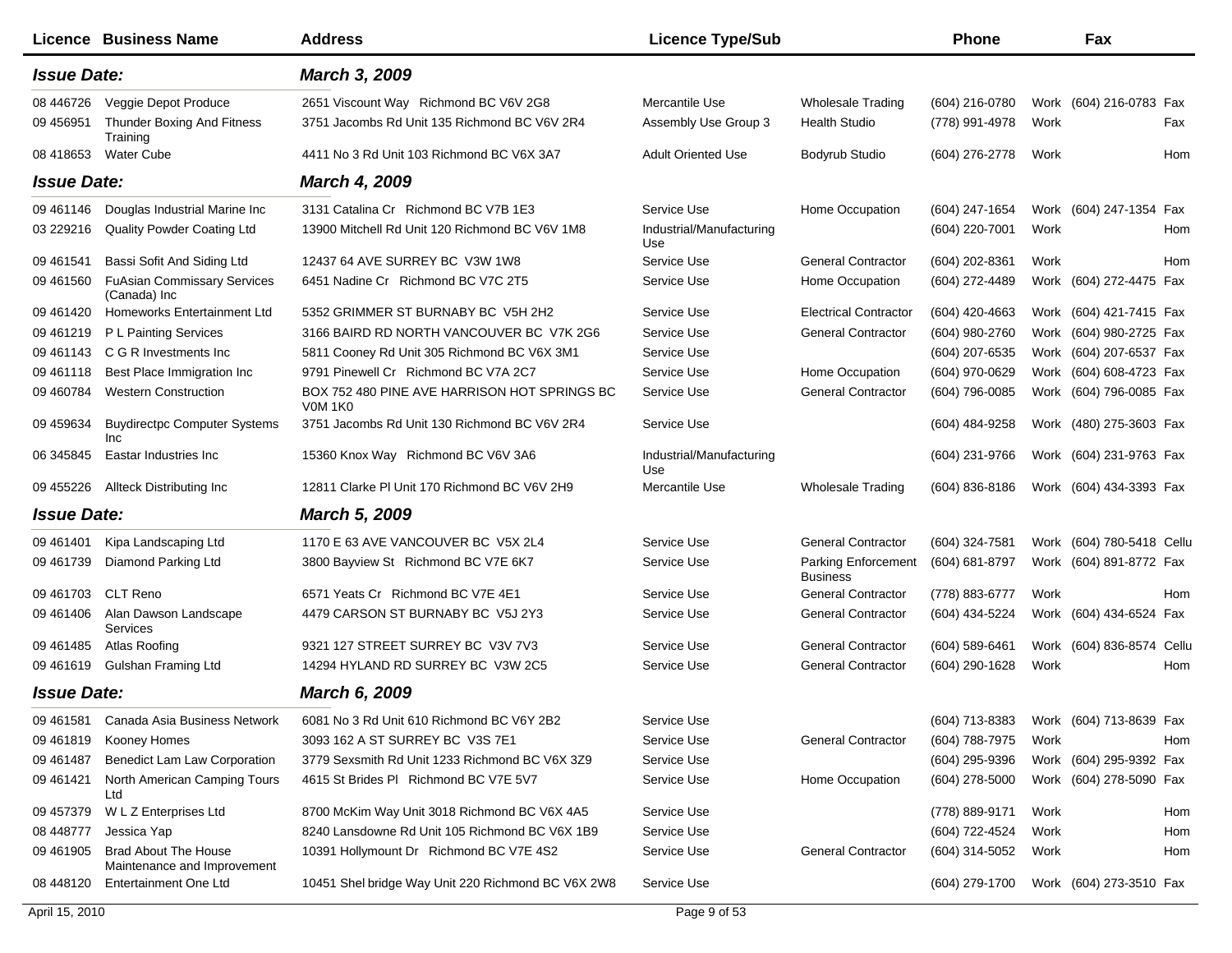|                        | <b>Licence Business Name</b>                                            | <b>Address</b>                                                                                   | <b>Licence Type/Sub</b>       |                              | <b>Phone</b>                     |      | Fax                                                |     |
|------------------------|-------------------------------------------------------------------------|--------------------------------------------------------------------------------------------------|-------------------------------|------------------------------|----------------------------------|------|----------------------------------------------------|-----|
| 08 447285<br>09 461386 | Echelon Home Products Ltd<br>Western Canada Steel &<br>Technologies Inc | 11151 Horseshoe Way Unit 24 Richmond BC V7A 4S5<br>5760 Minoru Blvd Unit 205 Richmond BC V6X 2A9 | Mercantile Use<br>Service Use | <b>Wholesale Trading</b>     | (604) 275-2210<br>(604) 247-1442 |      | Work (604) 275-2289 Fax<br>Work (604) 247-1446 Fax |     |
| <b>Issue Date:</b>     |                                                                         | <b>March 9, 2009</b>                                                                             |                               |                              |                                  |      |                                                    |     |
| 09 461991              | Lavish Design Group                                                     | 11240 Kingsgrove Ave Richmond BC V7A 3A9                                                         | Service Use                   | Home Occupation              | (778) 317-5744                   |      | Work (778) 960-5508 Cellu                          |     |
| 09 461993              | C I Construction Ltd                                                    | 4896 EARLES ST VANCOUVER BC V5R 3R5                                                              | Service Use                   | <b>General Contractor</b>    | (778) 386-2388                   |      | Work (604) 435-5032 Fax                            |     |
| 09 461 960             | Sensual Delights & Gifts                                                | 8460 Granville Ave Unit 206 Richmond BC V6Y 4E7                                                  | Service Use                   | Home Occupation              | (604) 780-3261                   | Work |                                                    | Hom |
| <b>Issue Date:</b>     |                                                                         | March 10, 2009                                                                                   |                               |                              |                                  |      |                                                    |     |
| 09 46 2049             | Wetmore Services Ltd                                                    | 1649 EVELYN ST VANCOUVER BC V7K 1T9                                                              | Service Use                   | <b>Plumbing Contractor</b>   | $(604)$ 816-8008                 |      | Work (604) 986-7588 Cellu                          |     |
| 06 091259              | J M S Framing Ltd                                                       | 1229 GALBRAITH AVE NEW WESTMINSTER BC V3M<br>6X2                                                 | Service Use                   | <b>General Contractor</b>    | (604) 524-9535                   |      | Work (604) 524-9535 Fax                            |     |
| <b>Issue Date:</b>     |                                                                         | March 11, 2009                                                                                   |                               |                              |                                  |      |                                                    |     |
| 09 461 996             | <b>Starup Immigration Services Co</b>                                   | 5900 No 3 Rd Unit 300 Richmond BC V6X 3P7                                                        | Service Use                   |                              | (604) 244-3811                   | Work |                                                    | Hom |
| 09 462264              | <b>Gold Medal Roofing</b>                                               | 1355 53A ST DELTA BC V4M 3E8                                                                     | Service Use                   | <b>General Contractor</b>    | (604) 943-3312                   |      | Work (604) 943-3312 Fax                            |     |
| 09 462120              | Anson Technical                                                         | 7720 Eperson Rd Richmond BC V7C 2K6                                                              | Service Use                   | Home Occupation              | (604) 230-9440                   | Work |                                                    | Hom |
| 09 462103              | Canada Wing-Form International<br><b>Construction Design Ltd</b>        | 8551 No 6 Rd Richmond BC V6W 1E3                                                                 | Service Use                   | Home Occupation              | (778) 688-3129                   |      | Work (604) 635-1150 Fax                            |     |
| 09 462266              | Alethia Education & Consulting                                          | 5368 Opal PI Richmond BC V7C 5B4                                                                 | Service Use                   | Home Occupation              | (604) 272-9890                   |      | Work (604) 272-9891 Fax                            |     |
| 09 461542              | Aplus Land Development Corp                                             | 5760 Minoru Blvd Unit 209 Richmond BC V6X 2A9                                                    | Service Use                   | <b>General Contractor</b>    | (604) 303-6538                   |      | Work (604) 303-6596 Fax                            |     |
| 09 461141              | <b>CMK-Tech Consulting Ltd</b>                                          | 11880 Hammersmith Way Unit 145 Richmond BC V7A 5C8                                               | Service Use                   |                              | (604) 782-5909                   | Work |                                                    | Hom |
| 09 460761              | Canwest Coach Lines Ltd                                                 | 11871 Horseshoe Way Unit 1173 Richmond BC V7A 5H5                                                | Vehicle for Hire              | Class I - Charter<br>Minibus | (604) 271-8122                   |      | Work (604) 637-8473 Fax                            |     |
| 09 460760              | Canwest Coach Lines Ltd                                                 | 11871 Horseshoe Way Unit 1173 Richmond BC V7A 5H5                                                | Service Use                   |                              | (604) 271-8122                   |      | Work (604) 637-8473 Fax                            |     |
| 09 462002              | Ave Electric                                                            | 15450 101A AVE UNIT #3 SURREY BC V3R 0Z8                                                         | Service Use                   | <b>Electrical Contractor</b> | (604) 582-1168                   |      | Work (604) 582-1168 Fax                            |     |
| 09 461999              | Straightline Paintless Dent Repair                                      | 3365 VICTORIA ST VANCOUVER BC V5N 4M3                                                            | Service Use                   | <b>General Contractor</b>    | (604) 862-5463                   | Work |                                                    | Hom |
| <b>Issue Date:</b>     |                                                                         | March 12, 2009                                                                                   |                               |                              |                                  |      |                                                    |     |
| 09 462281              | V & V Shipping Services                                                 | 8700 Ackroyd Rd Unit 211 Richmond BC V6X 3G2                                                     | Service Use                   | Home Occupation              | (604) 518-7892                   |      | Work (604) 270-8068 Fax                            |     |
| 09 462300              | Satisfy Flooring                                                        | 8511 Ackroyd Rd Unit 310 Richmond BC V6X 3E7                                                     | Service Use                   | <b>General Contractor</b>    | (778) 889-7372                   | Work |                                                    | Hom |
| 09 462423              | Mandy Kaile Makeup Artist                                               | 5082 Topaz PI Richmond BC V7C 4Z4                                                                | Service Use                   | Home Occupation              | (604) 219-9314                   | Work |                                                    | Hom |
| 08 435193              | <b>Great White Food Services Ltd</b>                                    | 11782 River Rd Unit 136 Richmond BC V6X 1Z7                                                      | Service Use                   |                              | (778) 388-8987                   |      | Work (604) 277-8872 Fax                            |     |
| 09 462421              | APS Drywall Systems Ltd                                                 | 1075 W 14TH AVE UNIT 112 VANCOUVER BC V6H 1P4                                                    | Service Use                   | <b>General Contractor</b>    | (604) 739-9266                   |      | Work (604) 739-9267 Fax                            |     |
| <b>Issue Date:</b>     |                                                                         | March 16, 2009                                                                                   |                               |                              |                                  |      |                                                    |     |
| 09 462705              | Wenhua Enterprises Ltd                                                  | 7160 Afton Dr Richmond BC V7A 1A1                                                                | Service Use                   | Home Occupation              | (778) 297-1880                   | Work |                                                    | Hom |
|                        | 09 462721 Y A S Marketing Consultant<br>Services (Asia Pacific)         | 8411 Ackroyd Rd Unit 318 Richmond BC V6X 3E6                                                     | Service Use                   | Home Occupation              | (604) 278-0406                   | Work |                                                    | Hom |
| 09 462722              | <b>William's Housing Service</b>                                        | 8731 Dorval Rd Richmond BC V7C 3J3                                                               | Service Use                   | <b>General Contractor</b>    | (604) 726-3805                   | Work |                                                    | Hom |
| 09 462713              | M & Sun Consultants Ltd                                                 | 8211 Mowbray Rd Richmond BC V7A 2B8                                                              | Service Use                   | Home Occupation              | (604) 272-7777                   |      | Work (604) 272-7777 Fax                            |     |
| 09 462706              | 0795927 BC Ltd                                                          | 4893 CLARENDON ST UNIT 107 VANCOUVER BC V5R<br>3J3                                               | Service Use                   | <b>Electrical Contractor</b> | (604) 782-0207                   |      | Work (604) 439-1791 Fax                            |     |
| 09 462660              | Karim Ghaani                                                            | 2330 KIRKSTONE RD NORTH VANCOUVER BC V7J<br>3M3                                                  | Service Use                   | <b>General Contractor</b>    | (604) 724-6914                   |      | Work (604) 987-4384 Fax                            |     |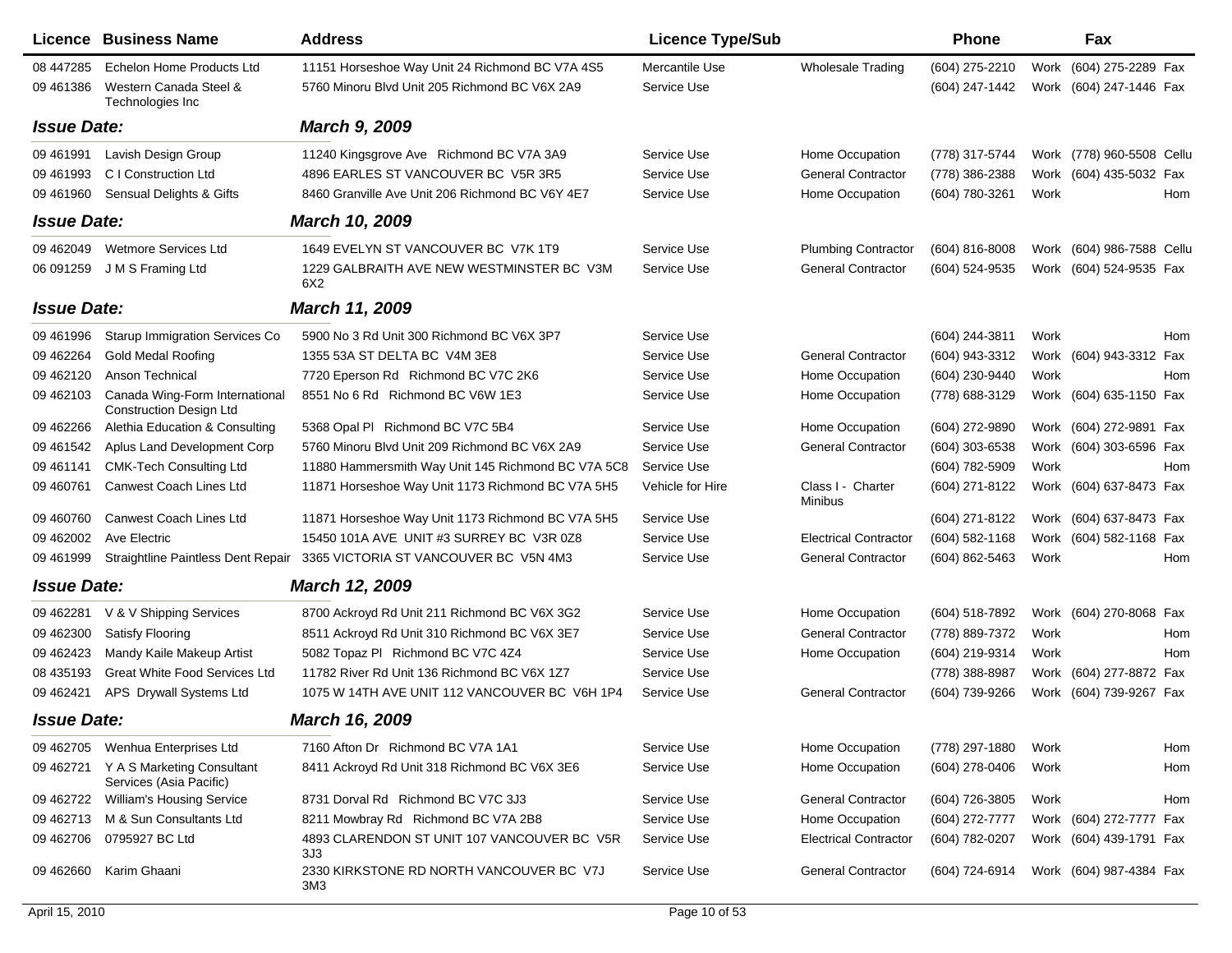|                    | Licence Business Name                           | <b>Address</b>                                     | <b>Licence Type/Sub</b>         |                                        | <b>Phone</b>     |      | Fax                       |     |
|--------------------|-------------------------------------------------|----------------------------------------------------|---------------------------------|----------------------------------------|------------------|------|---------------------------|-----|
| 09 46 2640         | Colektiv Images                                 | 11712 Kingsbridge Dr Richmond BC V7A 4S1           | Service Use                     | Home Occupation                        | (604) 312-5392   | Work |                           | Hom |
| 09 46 2615         | Silverback Treeworks Ltd                        | 656 E 20 TH AVE VANCOUVER BC V5V 1N1               | Service Use                     | <b>General Contractor</b>              | (604) 312-7399   | Work |                           | Hom |
| 06 34 9313         | Mingco Blinds & Draperies Mfg                   | 11180 Bridgeport Rd Unit 150 Richmond BC V6X 1T2   | Industrial/Manufacturing<br>Use |                                        | (604) 889-6219   | Work |                           | Hom |
| 09 46 260 3        | Tutordoctor                                     | 972 50TH ST DELTA BC V4M 2S8                       | Service Use                     |                                        | (604) 943-0555   |      | Work (604) 943-0515 Fax   |     |
| <b>Issue Date:</b> |                                                 | March 17, 2009                                     |                                 |                                        |                  |      |                           |     |
| 09 462750          | A Best Pro Roofing Ltd                          | 12758 97 AVE SURREY BC V3V 2E9                     | Service Use                     | <b>General Contractor</b>              | $(604)$ 588-0027 | Work |                           | Hom |
| 09 46 2881         | AK Travel Canada Ltd                            | 10140 Bamberton Dr Richmond BC V7A 1K3             | Service Use                     | Home Occupation                        | (604) 271-3449   |      | Work (604) 271-3440 Fax   |     |
| 08 429229          | 2860 Fashions Ltd                               | 4151 Hazelbridge Way Unit 2860 Richmond BC V6X 4J7 | Mercantile Use                  | <b>Retail Trading</b>                  | (604) 273-8600   | Work |                           | Hom |
| 09 462907          | Infinite Drywall Ltd                            | 10280 SHEAVES WAY UNIT 3 DELTA BC V4C 8G4          | Service Use                     | <b>General Contractor</b>              | (604) 725-9118   |      | Work (604) 584-0287 Fax   |     |
| <b>Issue Date:</b> |                                                 | March 18, 2009                                     |                                 |                                        |                  |      |                           |     |
| 08 445044          | A Plus Health Centre Ltd                        | 8080 Leslie Rd Unit 120 Richmond BC V6X 4A8        | Service Use                     | <b>Therapeutic Touch</b><br>Treatments | (604) 278-8889   | Work |                           | Hom |
| 09 462909          | <b>Blue Meadow Farm</b>                         | 5131 Maple Rd Richmond BC V7E 1G2                  | Service Use                     | Home Occupation                        | (604) 315-3446   | Work |                           | Hom |
| 09 462961          | Super Star Painting Ltd                         | 15599 78A AVE SURREY BC V3S 8V5                    | Service Use                     | <b>General Contractor</b>              | (604) 306-1595   |      | Work (604) 507-9654 Fax   |     |
| 09 463040          | <b>Bartlett Tree Experts</b>                    | 6415 64TH ST DELTA BC V4K 4E12                     | Service Use                     | <b>General Contractor</b>              | (604) 946-1998   |      | Work (604) 940-8309 Fax   |     |
| <b>Issue Date:</b> |                                                 | March 19, 2009                                     |                                 |                                        |                  |      |                           |     |
| 09 463102          | Kamcraft Kitchen Cabinet Ltd                    | 13415 76 AVE UNIT 5 SURREY BC V3W 2W2              | Service Use                     | <b>General Contractor</b>              | (604) 507-8450   |      | Work (604) 507-8451 Fax   |     |
| 09 463140          | <b>AM PM Electric</b>                           | 8662 ARMSTRONG ST BURNABY BC V3N 2H6               | Service Use                     | <b>Electrical Contractor</b>           | (778) 895-5424   |      | Work (778) 881-9990 Cellu |     |
| 09 463080          | Green Maids Canada                              | 11131 No 1 Rd Unit 31 Richmond BC V7E 1S6          | Service Use                     | Home Occupation                        | (778) 998-8132   | Work |                           | Hom |
| 09 45 8357         | <b>Best Partners Enterprises</b><br>Corporation | 3771 Jacombs Rd Unit 320 Richmond BC V6V 2L9       | Mercantile Use                  | <b>Wholesale Trading</b>               | (604) 232-4688   |      | Work (604) 232-4680 Fax   |     |
| 08 448721          | Nikkei (Canada) Marketing<br>Limited            | 12868 Clarke PI Unit 190 Richmond BC V6V 2H1       | Mercantile Use                  | <b>Wholesale Trading</b>               | (604) 278-7434   |      | Work (604) 232-0438 Fax   |     |
| 08 447443          | Aqua Vac Sewer & Drain Ltd                      | 17700 River Rd Richmond BC V6V 1L9                 | Service Use                     | <b>General Contractor</b>              |                  | Work |                           | Hom |
| 09 463164          | PyroMan Entertainment                           | 422 BALFOUR DR COQUITLAM BC V3K 6J7                | Service Use                     |                                        | (604) 808-0237   | Work |                           | Hom |
| <b>Issue Date:</b> |                                                 | <b>March 20, 2009</b>                              |                                 |                                        |                  |      |                           |     |
|                    | 08 444995 Samsoone Food Ltd                     | 12868 Clarke PI Unit 160 Richmond BC V6V 2H1       | Industrial/Manufacturing<br>Use |                                        | (778) 554-7799   | Work |                           | Hom |
|                    | 09 463342 LM Benedict Trading                   | 6080 Minoru Blvd Unit 1509 Richmond BC V6Y 4A7     | Service Use                     | Home Occupation                        | (778) 889-5571   | Work |                           | Hom |
| <b>Issue Date:</b> |                                                 | March 23, 2009                                     |                                 |                                        |                  |      |                           |     |
|                    | 09 463349 Taraman Flooring                      | 10671 No 4 Rd Richmond BC V7A 2Z5                  | Service Use                     | <b>General Contractor</b>              | $(604)$ 318-5101 | Work |                           | Hom |
| 09 463430          | <b>Redlander Services</b>                       | 9551 Ferndale Rd Unit 5 Richmond BC V6Y 0A6        | Service Use                     | <b>General Contractor</b>              | (778) 862-2988   | Work |                           | Hom |
| 09 463438          | <b>BHCC Consulting Ltd</b>                      | 9291 Diamond Rd Richmond BC V7E 1P5                | Service Use                     | Home Occupation                        | (604) 272-0661   |      | Work (604) 782-0668 Cellu |     |
| 09 463472          | New Connection - C3171.0                        | 3880 Grant McConachie Way Richmond BC V7B 0A5      | Mercantile Use                  | <b>Retail Trading</b>                  | (604) 231-3731   |      | Work (604) 231-3732 Fax   |     |
| 09 463473          | Sea To Sky - C3910.0                            | 3880 Grant McConachie Way Richmond BC V7B 0A5      | Mercantile Use                  | <b>Retail Trading</b>                  | (604) 231-3731   |      | Work (604) 231-3732 Fax   |     |
| <b>Issue Date:</b> |                                                 | <b>March 24, 2009</b>                              |                                 |                                        |                  |      |                           |     |
| 09 463460          | <b>Creative Concessions</b>                     | 11271 Williams Rd Richmond BC V7A 1J2              | Service Use                     | Home Occupation                        | (604) 277-2463   | Work |                           | Hom |
| 09 463547          | Extreme Fire & Safety Ltd                       | 13181 116 AVE SURREY BC V3R 2S8                    | Service Use                     | <b>General Contractor</b>              | (604) 318-4982   |      | Work (604) 580-6261 Fax   |     |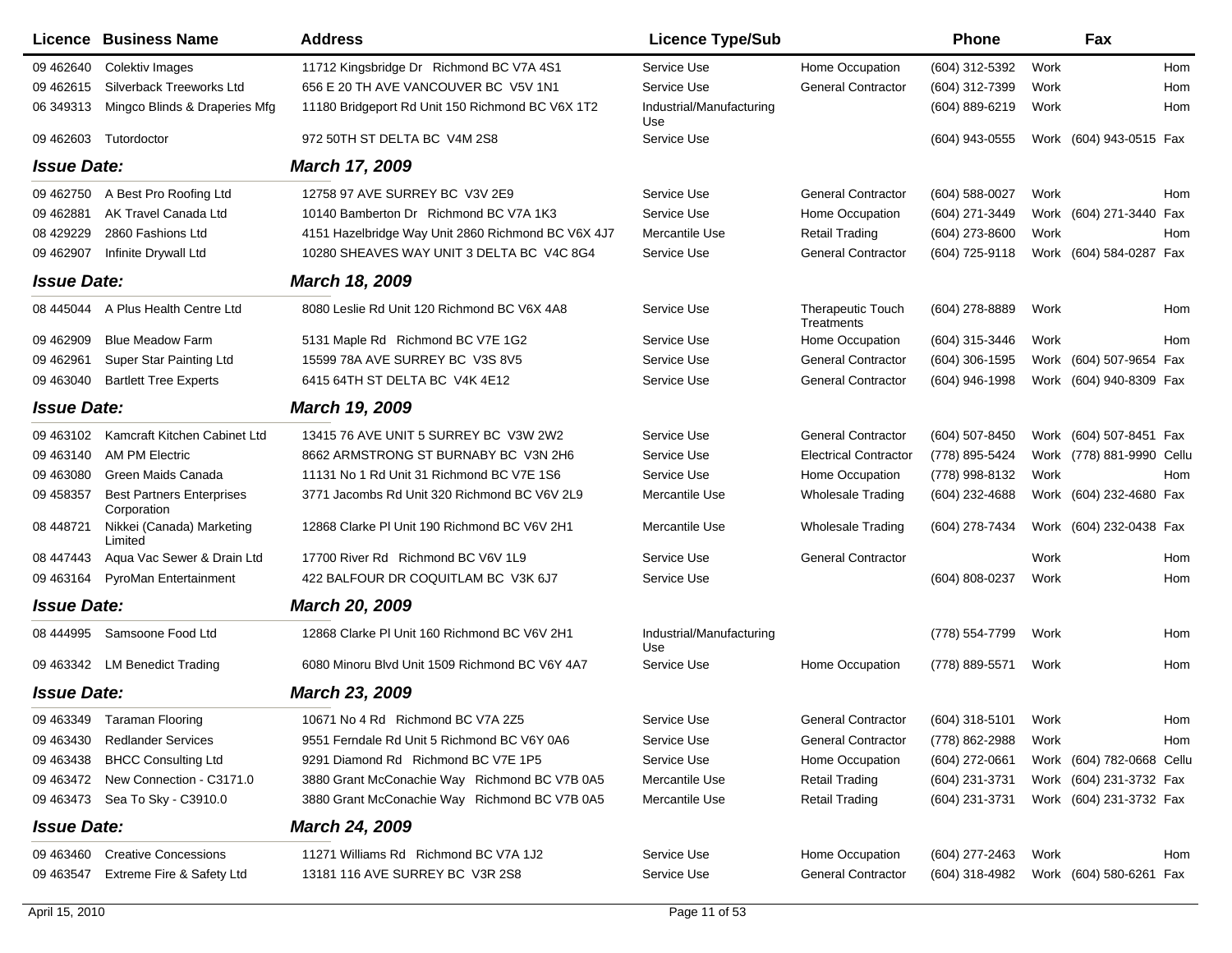|                    | Licence Business Name                        | <b>Address</b>                                      | <b>Licence Type/Sub</b> |                                        | Phone               |      | Fax                        |
|--------------------|----------------------------------------------|-----------------------------------------------------|-------------------------|----------------------------------------|---------------------|------|----------------------------|
| 09 463446          | <b>Deramore Construction Services</b><br>Inc | 2682 GLADYS AVE ABBOTSFORD BC V2S 3X8               | Service Use             | <b>General Contractor</b>              | (604) 850-0802      |      | Work (604) 850-0882 Fax    |
| 09 463589          | <b>Green Pressure Washing</b>                | 12420 No 1 Rd Unit 280 Richmond BC V7E 6N2          | Service Use             | Home Occupation                        | (604) 763-2703      | Work | Hom                        |
| <b>Issue Date:</b> |                                              | March 25, 2009                                      |                         |                                        |                     |      |                            |
| 08 408060          | Totalline Transport Inc                      | 7200 Nelson Rd Richmond BC V6W 1G4                  | Service Use             |                                        | (604) 273-9605      |      | Work (604) 279-9639 Fax    |
| 08 430 448         | <b>British Bazaar Company Limited</b>        | 3830 Jacombs Rd Unit 107 Richmond BC V6V 1Y6        | Mercantile Use          | <b>Wholesale Trading</b>               | (709) 747-2377      |      | Work (709) 747-8284 Fax    |
| 08 440726          | <b>Schell Environmental Services</b><br>Ltd  | 12280 Trites Rd Unit 160 Richmond BC V7E 3R7        | Service Use             |                                        | (604) 241-1255      |      | Work (604) 241-1217 Fax    |
| 09 463447          | <b>Quintecco Educational Products</b><br>Inc | 7295 Moffatt Rd Unit 220 Richmond BC V6Y 3E5        | Service Use             | Home Occupation                        | (604) 214-9605      |      | Work (604) 214-9605 Fax    |
| 09 463607          | M & M Excavating Services Ltd                | 4407 ALKEN RD CHILLIWACK BC V42 1G3                 | Service Use             | <b>General Contractor</b>              | (604) 858-7992      |      | Work (604) 858-8793 Fax    |
| 09 463786          | <b>Costa Fernandes Enterprises</b>           | 9339 Alberta Rd Unit 40 Richmond BC V6Y 4E3         | Service Use             | Home Occupation                        | (604) 561-0925      | Work | Hom                        |
| <b>Issue Date:</b> |                                              | <b>March 26, 2009</b>                               |                         |                                        |                     |      |                            |
| 09 463773          | R K Carpentry Services                       | 130 WARRICK ST COQUITLAM BC V3K 5L4                 | Service Use             | <b>General Contractor</b>              | (604) 525-3724      | Work | Hom                        |
| 09 463785          | <b>Babylon Carpet Care</b>                   | 14057 67A AVE SURREY BC V3W 6W6                     | Service Use             |                                        | (604) 760-9965      | Work | Hom                        |
| 09 463769          | R Horsak Plumbing                            | 1942 BANBURY RD NORTH VANCOUVER BC V7G 1W5          | Service Use             | <b>Plumbing Contractor</b>             | (604) 506-5359      | Work | Hom                        |
| 09 463728          | <b>CVL Consulting</b>                        | 6191 Buswell St Unit 801 Richmond BC V6Y 4C4        | Service Use             | Home Occupation                        | (604) 270-2192      |      | Work (604) 272-9891<br>Fax |
| 09 463828          | Diamond Parking/DPS Parking                  | 4260 No 3 Rd Richmond BC V6X 2C2                    | Service Use             | Parking Enforcement<br><b>Business</b> | (604) 681-8797      |      | Work (604) 684-0329 Fax    |
| <b>Issue Date:</b> |                                              | March 30, 2009                                      |                         |                                        |                     |      |                            |
| 09 463896          | <b>Flo-Rite Mechanical Services</b>          | 23340 142 AVE MAPLE RIDGE BC V4R 2R4                | Service Use             | <b>Gas Contractor</b>                  | (778) 908-8059      |      | Work (604) 477-1455 Fax    |
| 09 464185          | Chiu Wai Ling                                | 5171 Clifton Rd Richmond BC V7C 3C1                 | Service Use             | Home Occupation                        | (778) 882-7506      | Work | Hom                        |
| 09 464177          | Khungha Finishing Ltd                        | 12502 114TH AVE SURREY BC V3V 3N7                   | Service Use             | <b>General Contractor</b>              | (604) 725-3326      |      | Work (604) 584-3314<br>Fax |
| 09 464164          | KRJInk                                       | 5811 No 3 Rd Unit 1305 Richmond BC V6X 4L7          | Service Use             | Home Occupation                        | (778) 896-9580      | Work | Hom                        |
| 09 464149          | <b>Bill Jagpal</b>                           | 5607 Dewdney Crt Richmond BC V7C 5M6                | Service Use             | <b>General Contractor</b>              | (604) 244-7474      |      | Work (604) 244-7373<br>Fax |
| 09 464112          | Columbia Information<br>Technology Inc       | 12333 English Ave Unit 31 Richmond BC V7E 6T2       | Service Use             | Home Occupation                        | (604) 207-8418      | Work | Hom                        |
| 09 464106          | <b>Stellar Ship Services</b>                 | 3851 Francis Rd Unit 118 Richmond BC V7C 1J6        | Service Use             | Home Occupation                        | (778) 918-4199      | Work | Hom                        |
| 09 463888          | Lionheart Horticulture Ltd                   | 6178 175 B ST SURREY BC V35 4V6                     | Service Use             | <b>General Contractor</b>              | (604) 576-4119      |      | Work (604) 576-4119<br>Fax |
| 09 463912          | <b>Magitec Enterprises</b>                   | 7500 Minoru Blvd Unit 105 Richmond BC V6Y 3J6       | Service Use             | Home Occupation                        | $(604)$ 262-4648    | Work | Hom                        |
| 09 464196          | Guo's Home Repairs Company                   | 7151 Moffatt Rd Unit 3 Richmond BC V6Y 3G9          | Service Use             | <b>General Contractor</b>              | (604) 288-8159      |      | Work (604) 288-8159 Fax    |
| 08 447638          | <b>Pacific National Ucruising</b>            | 4540 No 3 Rd Unit 1375 Richmond BC V6X 4E4          | Service Use             | <b>Travel Agency</b>                   | (604) 249-0022      |      | Work (604) 249-0025 Fax    |
| 09 463 666         | Promo-Million Enterprises Inc                | 11938 Bridgeport Rd Unit 230 Richmond BC V6X 1T2    | Service Use             |                                        | (604) 618-3298      |      | Work (604) 272-8373 Fax    |
| 09 463969          | Ruida (International) Manpower               | 8120 Jones Rd Unit 410 Richmond BC V6Y 4K7          | Service Use             | Home Occupation                        | (604) 448-8551 Work |      | Hom                        |
| 08 428407          | P & P Farm                                   | 13400 Blundell Rd Richmond BC V6W 1B5               | Mercantile Use          | <b>Wholesale Trading</b>               | (604) 433-8958      |      | Work (604) 433-8958 Fax    |
| 08 447223          | <b>Seacliff Construction Group</b>           | 13071 Vanier PI Unit 280 Richmond BC V6V 2J1        | Service Use             | <b>General Contractor</b>              | (604) 242-2000      | Work | Hom                        |
| 08 450083          | Art Of Tint Enterprise                       | 21000 Westminster Hwy Unit 2160 Richmond BC V6V 2S9 | Service Use             |                                        | (778) 319-3825      |      | Work (604) 596-5219 Fax    |
| 09 460 841         | AML Management Services Inc                  | 6351 Westminster Hwy Unit 201 Richmond BC V7C 4V4   | Service Use             |                                        | (604) 279-8807      |      | Work (604) 608-3321 Fax    |
| 09 461341          | <b>Winpoint Enterprises Ltd</b>              | 2631 Viking Way Unit 228 Richmond BC V6V 3B5        | Service Use             |                                        | (778) 995-9588      |      | Work (604) 231-8943 Fax    |
| 09 462729          | 0868766 BC Ltd                               | 5951 Minoru Blvd Unit 171 Richmond BC V6X 4B1       | Service Use             |                                        | $(604)$ 244-1000    |      | Work (604) 244-1093 Fax    |
| 09 462820          | N V Plus Auto Ltd                            | 5900 No 3 Rd Unit 300 Richmond BC V6X 3P7           | Service Use             |                                        | (604) 889-5887      | Work |                            |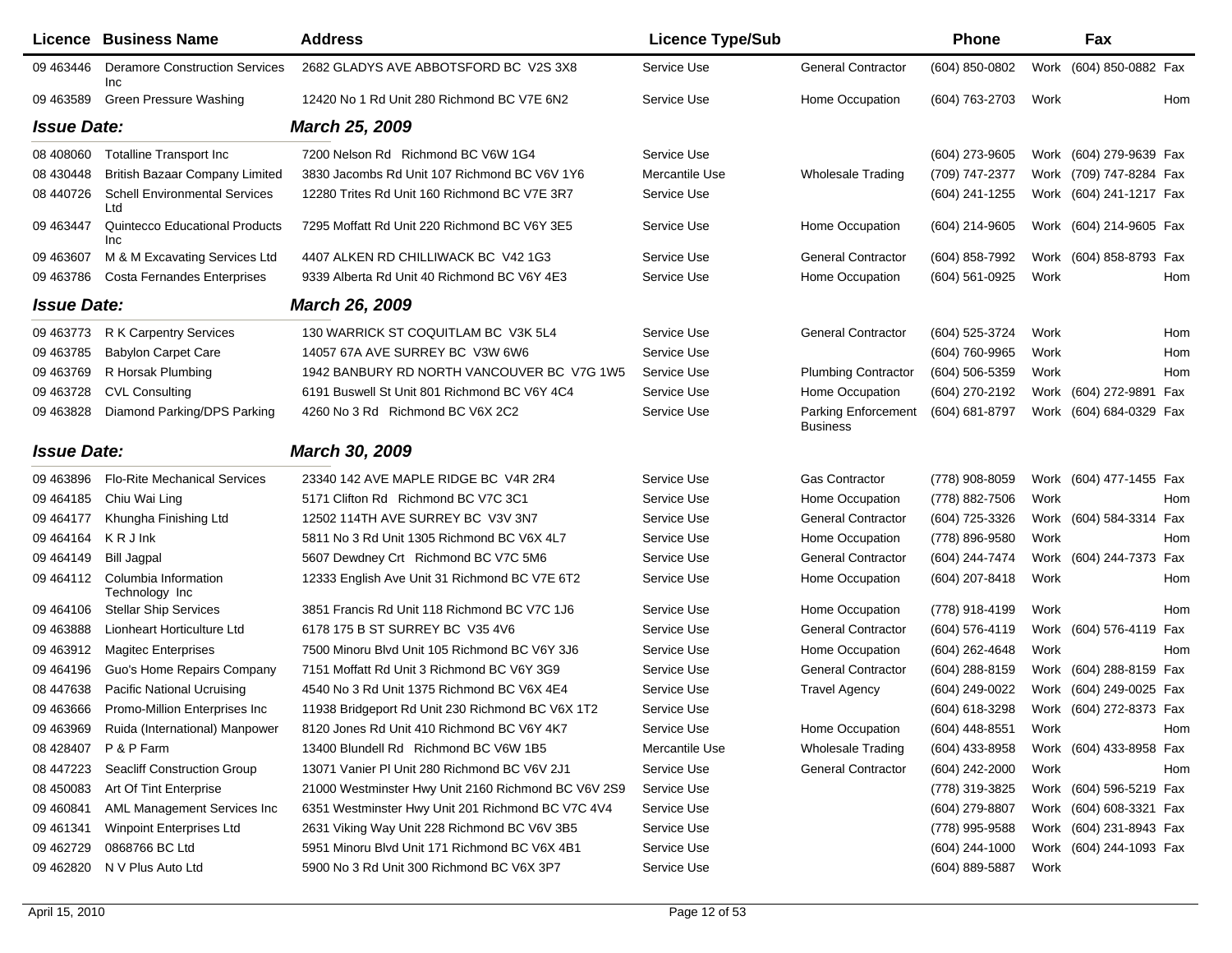|                    | <b>Licence Business Name</b>                             | <b>Address</b>                                                | <b>Licence Type/Sub</b>         |                                                    | <b>Phone</b>        |      | Fax                     |     |
|--------------------|----------------------------------------------------------|---------------------------------------------------------------|---------------------------------|----------------------------------------------------|---------------------|------|-------------------------|-----|
| 09 463047          | Cattle Cafe                                              | 8580 Alexandra Rd Unit 1020 Richmond BC V6X 4B3               | Assembly Use Group 1            | <b>Food Service</b><br>Establishment               | (604) 216-0780      |      | Work (604) 216-0783 Fax |     |
| 08 444309          | Warm Ocean Bedding Ltd                                   | 4540 No 3 Rd Unit 1445 Richmond BC V6X 4E4                    | Mercantile Use                  | <b>Retail Trading</b>                              | (778) 385-1598      | Work |                         | Hom |
| <b>Issue Date:</b> |                                                          | <b>March 31, 2009</b>                                         |                                 |                                                    |                     |      |                         |     |
| 09 458679          | Famous Nails Spa Ltd                                     | 8120 No 2 Rd Unit 190 Richmond BC V7C 5J8                     | Service Use                     |                                                    | (604) 916-8709      | Work |                         | Hom |
| 09 464 969         | <b>Rice Tales</b>                                        | 3880 Grant McConachie Way Richmond BC V7B 0A5                 | Assembly Use Group 1            | Food Service<br>Establishment, Take-<br>Out        | (604) 830-1898      | Work |                         | Hom |
| 09 465028          | Joy Electronics Co                                       | 630 GORE AVE UNIT 31 VANCOUVER BC V6A 2Z7                     | Service Use                     | <b>General Contractor</b>                          | (604) 803-3632      | Work |                         | Hom |
| 09 465006          | Euro Asia Transload Inc                                  | 16160 Blundell Rd Richmond BC V6W 0A2                         | Service Use                     |                                                    | (604) 278-3854      |      | Work (604) 278-3840 Fax |     |
| 09 464968          | Camden Food Company                                      | 3880 Grant McConachie Way Richmond BC V7B 0A5                 | Assembly Use Group 1            | Food Service<br>Establishment, Take-<br>Out        | (604) 830-1898      | Work |                         | Hom |
| 09 464 965         | Vera's Burger                                            | 3880 Grant McConachie Way Richmond BC V7B 0A5                 | Assembly Use Group 1            | <b>Food Service</b><br>Establishment, Take-<br>Out | (604) 830-1898      | Work |                         | Hom |
| 09 464893          | Harbie Bahd                                              | 6850 DOMAN ST VANCOUVER BC V5S 3H7                            | Service Use                     | <b>General Contractor</b>                          | (604) 657-7390      | Work |                         | Hom |
| 09 464930          | SBS Cleaning & Maintenance<br>Services                   | 11191 Galleon Crt Richmond BC V7E 4L3                         | Service Use                     | Home Occupation                                    | $(604) 862 - 6862$  |      | Work (604) 448-5439 Fax |     |
| <b>Issue Date:</b> |                                                          | April 2, 2009                                                 |                                 |                                                    |                     |      |                         |     |
| 09 460821          | Dany Vision Co Ltd                                       | 9100 Blundell Rd Unit 355 Richmond BC V6Y 3X9                 | Mercantile Use                  | <b>Retail Trading</b>                              | (604) 551-7788      |      | Work (604) 277-8596 Fax |     |
| <b>Issue Date:</b> |                                                          | April 3, 2009                                                 |                                 |                                                    |                     |      |                         |     |
| 09 465146          | M E G A Painting                                         | 10831 Maddocks Rd Richmond BC V7A 3M8                         | Service Use                     | <b>General Contractor</b>                          | (604) 303-9540      | Work |                         | Hom |
| 09 465429          | <b>Functional Fitness</b>                                | 198 AQUARIUS MEW UNIT 2905 VANCOUVER BC V6Z<br>2Y4            | Service Use                     |                                                    | (604) 263-1657      | Work |                         | Hom |
| 09 465427          | Cygnus Sign Managment Ltd                                | 1228 HAMILTON ST UNIT 302 VANCOUVER BC V6B<br>6L <sub>2</sub> | Service Use                     | <b>General Contractor</b>                          | (604) 261-3330      |      | Work (604) 261-3909 Fax |     |
| 09 465306          | Euro Pro Football Academy Ltd                            | 9160 Glendower Dr Richmond BC V7A 2Y3                         | Service Use                     | Home Occupation                                    | (604) 779-8162      | Work |                         | Hom |
| 09 465450          | Wakabijin Company                                        | 9480 Desmond Rd Richmond BC V7E 1P9                           | Service Use                     | Home Occupation                                    | (778) 895-5880      | Work |                         | Hom |
| 09 465008          | <b>Medialution Enterprises</b>                           | 6588 Barnard Dr Unit 112 Richmond BC V7C 5R8                  | Service Use                     | Home Occupation                                    | 77872976588         | Work |                         | Hom |
| 09 464952          | <b>DND Mechanical</b>                                    | 8071 Luton Rd Richmond BC V6Y 2H1                             | Service Use                     | <b>Plumbing Contractor</b>                         | (604) 271-7165      | Work |                         | Hom |
| 09 464947          | Tienshan Orchard International<br><b>Trading Company</b> | 7631 Gilbert Rd Richmond BC V7C 3W6                           | Service Use                     | Home Occupation                                    | (778) 968-1210      | Work |                         | Hom |
| 04 275980          | JQ Rocky Stone Co Ltd                                    | 12580 Vickers Way Richmond BC V6V 1J2                         | Industrial/Manufacturing<br>Use |                                                    | (604) 233-7712      |      | Work (604) 233-7793 Fax |     |
|                    | 09 465272 Tip Top Cabinets Ltd                           | 8287 124 ST SURREY BC V3W 9G2                                 | Service Use                     | <b>General Contractor</b>                          | (604) 598-2908      |      | Work (604) 598-2907 Fax |     |
|                    | 09 465270 JB Fitness                                     | 3555 Westminster Hwy Unit 8 Richmond BC V7C 5P6               | Service Use                     | Home Occupation                                    | (604) 785-9703 Work |      |                         | Hom |
| <b>Issue Date:</b> |                                                          | April 6, 2009                                                 |                                 |                                                    |                     |      |                         |     |
|                    | 09 461580 Crazy Chic Store                               | 4151 Hazelbridge Way Unit 2890 Richmond BC V6X 4J7            | Mercantile Use                  | <b>Retail Trading</b>                              | (604) 295-9355      | Work |                         | Hom |
| 09 465327          | Tech-Av Avionics and<br>Instruments                      | 4900 Francis Rd Unit 804 Richmond BC V7C 4R5                  | Service Use                     | Home Occupation                                    | (604) 279-9141      | Work |                         | Hom |
|                    | 09 465559 Tempo Painting Ltd                             | 600 SMITH AVE UNIT 226 COQUITLAM BC V3J 2W4                   | Service Use                     | <b>General Contractor</b>                          | (604) 939-7473      |      | Work (604) 939-7473 Fax |     |
| <b>Issue Date:</b> |                                                          | April 8, 2009                                                 |                                 |                                                    |                     |      |                         |     |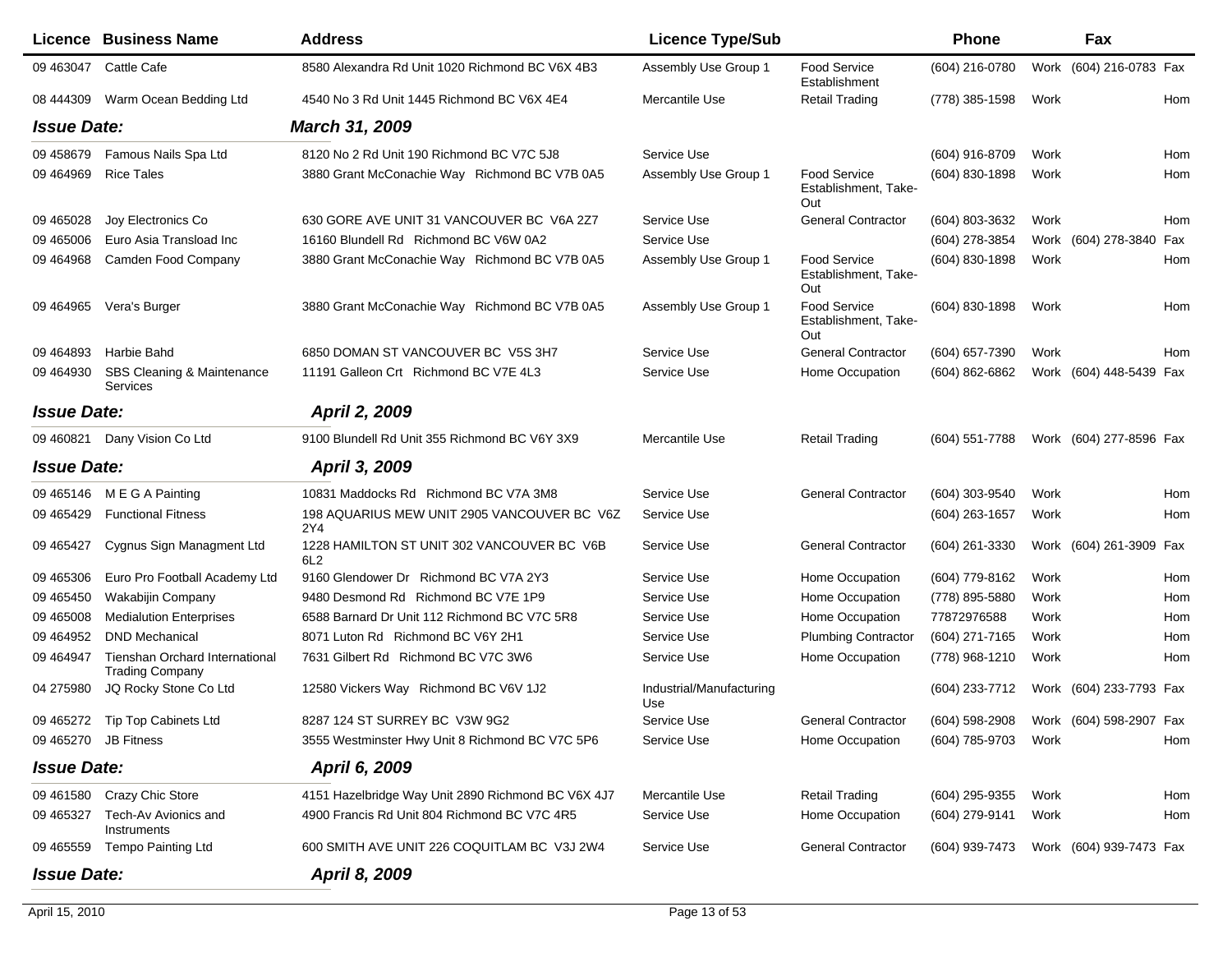|                    | Licence Business Name                                   | <b>Address</b>                                     | <b>Licence Type/Sub</b> |                                               | <b>Phone</b>                           |      | Fax                       |     |
|--------------------|---------------------------------------------------------|----------------------------------------------------|-------------------------|-----------------------------------------------|----------------------------------------|------|---------------------------|-----|
| 09 465593          | <b>Office Perk Gourmet Coffee</b>                       | 8660 No 3 Rd Unit 13 Richmond BC V6Y 2E8           | Service Use             | Home Occupation                               | (604) 808-3900                         | Work |                           | Hom |
| 09 465994          | 2MuchFun Entertainment Inc                              | 11760 Bird Rd Unit 3 Richmond BC V6X 1N9           | Service Use             | Home Occupation                               | (604) 295-0914                         |      | Work (604) 297-0914 Fax   |     |
| 09 465992          | <b>Preferred Choices Sales</b>                          | 5651 Linscott Crt Richmond BC V7C 2W9              | Service Use             | Home Occupation                               | (604) 802-5901                         | Work |                           | Hom |
| 09 465990          | M2C1 Construction Ltd                                   | 1148 W 17TH ST NORTH VANCOUVER BC V7P 1W2          | Service Use             | <b>General Contractor</b>                     | (604) 716-5159                         |      | Work (604) 986-8915 Fax   |     |
| 09 465727          | Beck's Plumbing and Heating                             | 1380 GROVER AVE COQUITLAM BC V3J 3G2               | Service Use             | <b>Plumbing Contractor</b>                    | (604) 931-5353                         |      | Work (604) 868-0429 Cellu |     |
| 09 465588          | <b>RDM Hudson Enterprises</b>                           | 7300 Gilbert Rd Unit 203 Richmond BC V7C 3W2       | Service Use             | <b>General Contractor</b>                     | (778) 899-1154                         | Work |                           | Hom |
| 09 465490          | China Stone Supply Ltd                                  | 5155 WATLING ST UNIT 219 BURNABY BC V5J 1W8        | Service Use             | <b>General Contractor</b>                     | (778) 999-0488                         | Work |                           | Hom |
| 08 447225          | Sunnybird Auto Parts                                    | 11951 Mitchell Rd Unit 110 Richmond BC V6V 1T5     | Mercantile Use          | <b>Wholesale Trading</b>                      | (778) 772-4980                         | Work |                           | Hom |
| 09 465909          | <b>PVL Parking</b>                                      | 8368 Alexandra Rd Richmond BC V6X 1C4              | Service Use             | <b>Parking Enforcement</b><br><b>Business</b> | (604) 732-7268                         |      | Work (604) 732-9682 Fax   |     |
| <b>Issue Date:</b> |                                                         | April 14, 2009                                     |                         |                                               |                                        |      |                           |     |
| 09 461179          | <b>Footstop Enterprises Ltd</b>                         | 5300 No 3 Rd Unit 948 Richmond BC V6X 2X9          | Mercantile Use          | <b>Retail Trading</b>                         | (604) 270-6280                         | Work |                           | Hom |
| 09 46 6269         | Next Environmental Inc                                  | 2550 BOUNDARY RD UNIT 215 BURNABY BC V5M 3Z3       | Service Use             | <b>General Contractor</b>                     | (604) 419-3800                         |      | Work (604) 419-3801       | Fax |
| 09 46 6266         | <b>B M W Construction Company</b><br>Ltd                | 3048 E 19TH AVE VANCOUVER BC V5M 2S9               | Service Use             | <b>General Contractor</b>                     | (778) 837-3981                         | Work |                           | Hom |
| 09 46 6246         | <b>RCS Connections</b>                                  | 8080 Ryan Rd Unit 305 Richmond BC V7A 2E5          | Service Use             | Home Occupation                               | (604) 271-6489                         | Work |                           | Hom |
| 09 46 6071         | <b>PPL Mechanical Ltd</b>                               | 1250 FRANCES ST VANCOUVER BC V6A 1Z5               | Service Use             | <b>Plumbing Contractor</b>                    | (604) 421-9287                         |      | Work (604) 421-9230 Fax   |     |
| 09 465969          | O L I Planner                                           | 12020 Greenland Dr Unit 58 Richmond BC V6V 2M8     | Service Use             | Home Occupation                               | (604) 214-0898                         |      | Work (778) 881-6012 Cellu |     |
| 09 46 60 60        | <b>Rifa Enterprises Ltd</b>                             | 3311 Ullsmore Ave Richmond BC V7C 1R8              | Service Use             | <b>General Contractor</b>                     | (604) 518-4966                         | Work |                           | Hom |
| 09 465987          | Golden Peak Cross-Cultural &<br>Immigration (Canada) Co | 7680 Granville Ave Unit 802 Richmond BC V6Y 4B9    | Service Use             | Home Occupation                               | (604) 678-6511                         | Work |                           | Hom |
| 09 465437          | Facade Access Systems Ltd                               | 2212 Vauxhall PI Richmond BC V6V 1Z9               | <b>Service Use</b>      | <b>General Contractor</b>                     | (604) 276-8331                         |      | Work 604276833104 Fax     |     |
| 09 463240          | <b>International Travel Maps</b>                        | 12300 Bridgeport Rd Richmond BC V6V 1J5            | Mercantile Use          | <b>Wholesale Trading</b>                      | (604) 273-1400                         |      | Work (604) 273-1488 Fax   |     |
| 09 463044          | <b>Ritchie Bros Auctioneers</b><br>(Canada) Ltd         | 5200 Hollybridge Way Unit 280 Richmond BC V7C 5E8  | Service Use             |                                               | (604) 273-7564                         |      | Work (604) 273-6873 Fax   |     |
| 09 463061          | Tam's Studio                                            | 10640 No 4 Rd Unit 78 Richmond BC V7A 2Z7          | Service Use             | Home Occupation                               | (604) 889-6023                         | Work |                           | Hom |
| 08 447374          | Sino-Western Petroleum Inc                              | 11331 Coppersmith Way Unit 260 Richmond BC V7A 5J9 | Service Use             |                                               | (604) 214-7706                         |      | Work (604) 214-7736 Fax   |     |
| 08 412349          | <b>Reshine Trading Ltd</b>                              | 4871 Shell Rd Unit 2145 Richmond BC V6X 3Z6        | Mercantile Use          | <b>Wholesale Trading</b>                      | (604) 278-7655                         |      | Work (604) 278-7667 Fax   |     |
| 09 465591          | Philip Lau & Company CGA                                | 4140 No 3 Rd Unit 250 Richmond BC V6X 2C2          | Service Use             |                                               | (604) 278-2396                         | Work |                           |     |
| <b>Issue Date:</b> |                                                         | April 16, 2009                                     |                         |                                               |                                        |      |                           |     |
| 09 45 95 60        | <b>Reflex Fitness &amp; Nutrition</b>                   | 7011 Elmbridge Way Unit 172 Richmond BC V7C 4V5    | Mercantile Use          | <b>Wholesale Trading</b>                      | (604) 278-2787                         |      | Work (604) 278-2787 Fax   |     |
| 09 46 6927         | <b>Airport LTC</b>                                      | 3880 Grant McConachie Way Richmond BC V7B 0A5      | Mercantile Use          | <b>Retail Trading</b>                         | (604) 303-0542                         | Work |                           | Fax |
| 09 46 60 66        | Premier Spa Boutique                                    | 6060 Minoru Blvd Space 1930 Richmond BC V6Y 2V7    | Mercantile Use          | <b>Retail Trading</b>                         | (604) 247-1186                         | Work |                           | Hom |
| 09 466035 Versus   |                                                         | 12520 Horseshoe Way Unit 123 Richmond BC V7A 5K3   | Mercantile Use          | <b>Wholesale Trading</b>                      | (778) 991-5332                         |      | Work (403) 764-2637 Fax   |     |
|                    | 09 463527 Aulong International Trading Co<br>(Canada)   | 12815 Clarke PI Unit 170 Richmond BC V6V 2H9       | Mercantile Use          | Wholesale Trading                             | (604) 630-8711 Work (604) 273-8036 Fax |      |                           |     |
| 08 447283          | Monde Home Products Ltd                                 | 11120 Horseshoe Way Unit 130 Richmond BC V7A 5H7   | Mercantile Use          | <b>Wholesale Trading</b>                      | (604) 275-2210                         |      | Work (604) 275-2289 Fax   |     |
| 08 440060          | BG Kitchen & Bath Co Ltd                                | 12040 Bridgeport Rd Richmond BC V6V 1J3            | Mercantile Use          | <b>Wholesale Trading</b>                      | (604) 821-0524                         |      | Work (604) 821-0529 Fax   |     |
| 08 440044          | BG Kitchen & Bath Co Ltd                                | 12040 Bridgeport Rd Richmond BC V6V 1J3            | Mercantile Use          | <b>Retail Trading</b>                         | (604) 821-0524                         |      | Work (604) 821-0529 Fax   |     |
| 07 389798          | Energex Inc                                             | 6091 Dyke Rd Unit 105 Richmond BC V7E 3R3          | Mercantile Use          | <b>Wholesale Trading</b>                      | (604) 448-1899                         |      | Work (604) 448-1822 Fax   |     |
| 09 463 667         | Canada Safetrans Financial Ltd                          | 6211 Buswell St Unit 110 Richmond BC V6Y 4C3       | Service Use             |                                               | (604) 657-9109                         | Work |                           | Hom |
| <b>Issue Date:</b> |                                                         | April 17, 2009                                     |                         |                                               |                                        |      |                           |     |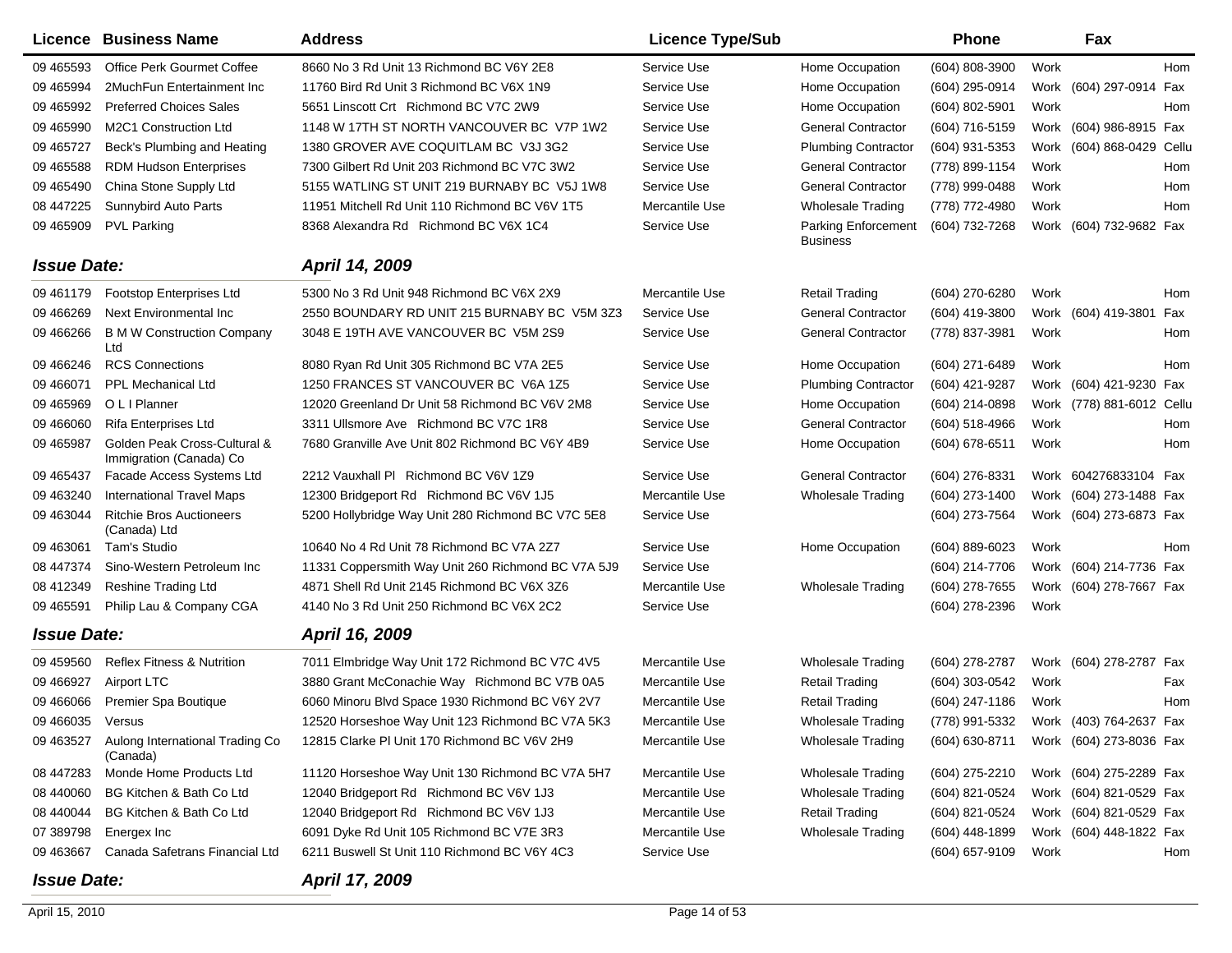|                    | <b>Licence Business Name</b>                         | <b>Address</b>                                               | <b>Licence Type/Sub</b> |                                        | Phone              |      | Fax                       |     |
|--------------------|------------------------------------------------------|--------------------------------------------------------------|-------------------------|----------------------------------------|--------------------|------|---------------------------|-----|
| 09 465307          | Can West Medical Services Ltd                        | 4471 No 6 Rd Unit 130 Richmond BC V6V 1P8                    | Service Use             |                                        | (604) 657-7390     |      | Work (604) 439-7670 Fax   |     |
| 09 46 64 91        | <b>XSkin</b>                                         | 6060 Minoru Blvd Unit 1788 Richmond BC V6Y 2V7               | Mercantile Use          | <b>Retail Trading</b>                  | $(604)$ 388-8563   | Work |                           | Hom |
| 09 467034          | Gone with the Dust Cleaning<br>Services              | 7291 Moffatt Rd Unit 110 Richmond BC V6Y 1X9                 | Service Use             | Home Occupation                        | (604) 295-0403     | Work |                           | Hom |
| 09 467008          | New City Stucco Ltd                                  | 2143 WAVERLEY AVE VANCOUVER BC V5P 1R4                       | Service Use             | <b>General Contractor</b>              | (604) 908-6689     | Work |                           | Hom |
| 09 46 6988         | Matthews Store Fixtures &<br>Shelving                | 810 SHAMROCK STREET VICTORIA BC V8X 2V1                      | Service Use             | <b>General Contractor</b>              | (250) 388-4123     |      | Work (250) 383-5168 Hom   |     |
| 09 46 69 66        | <b>FTA Electronics Enterprise</b>                    | 8870 Citation Dr Unit 122 Richmond BC V6Y 3A3                | Service Use             | Home Occupation                        | (778) 994-9930     | Work |                           | Hom |
| 09 46 680 6        | Jay Columbus Contracting                             | 3609 HASTINGS ST COQUITLAM BC V3B 4N5                        | Service Use             | <b>General Contractor</b>              | (604) 464-5420     |      | Work (604) 341-8047 Cellu |     |
| 09 46 66 69        | W & T Construction Ltd                               | 3538 VIMY CR VANCOUVER BC V5M 4B7                            | Service Use             | <b>General Contractor</b>              | (604) 649-8261     | Work |                           | Hom |
| 09 458921          | M A C Cosmetics                                      | 6551 No 3 Rd Unit 1860 Richmond BC V6Y 2B6                   | Mercantile Use          | <b>Retail Trading</b>                  | (631) 847-6327     |      | Work (631) 847-6335 Fax   |     |
| 09 465986          | Alpha Business Centre Inc                            | 4311 Hazelbridge Way Unit 1710 Richmond BC V6X 3L7           | Service Use             |                                        | (604) 304-0879     |      | Work (778) 297-6123 Fax   |     |
| 09 46 6132         | Canro Boiler Service & Repair Ltd                    | 2824 ST JAMES ST PORT COQUITLAM BC V3B 5G4                   | Service Use             | <b>Plumbing Contractor</b>             | (604) 789-6767     | Work |                           | Hom |
| 09 465086          | <b>Pashion Couture</b>                               | 4311 Hazelbridge Way Unit 1705 Richmond BC V6X 3L7           | Mercantile Use          | <b>Retail Trading</b>                  | (604) 780-7866     | Work |                           | Hom |
| 09 462141          | <b>Gift Sense</b>                                    | 6061 No 3 Rd Unit 100 Richmond BC V6Y 2B2                    | Mercantile Use          | <b>Retail Trading</b>                  | (778) 389-7075     | Work |                           | Hom |
| 09 45 9543         | <b>SCC Motors Ltd</b>                                | 10740 Cambie Rd Unit 610 Richmond BC V6X 1K8                 | Service Use             |                                        | (604) 415-9667     |      | Work (604) 415-9668 Fax   |     |
| 09 46 6387         | <b>SMI Resources Inc</b>                             | 8480 Blundell Rd Unit 15 Richmond BC V6Y 1K1                 | Service Use             | Home Occupation                        | (604) 274-3323     |      | Work (604) 274-3323 Fax   |     |
| <b>Issue Date:</b> |                                                      | April 20, 2009                                               |                         |                                        |                    |      |                           |     |
| 09 465956          | The Neat Company                                     | 3880 Grant McConachie Way Richmond BC V7B 0A5                | Mercantile Use          | <b>Retail Trading</b>                  | 2153823300242 Work |      |                           | Hom |
| 09 467294          | Apex Kitchen Concepts Ltd                            | 12355 83A AVE SURREY BC V3W 9Y7                              | Service Use             | <b>General Contractor</b>              | (604) 572-0727     |      | Work (604) 272-0728 Fax   |     |
| 09 459981          | Palms Day Spa Inc                                    | 8200 Saba Rd Unit 130 Richmond BC V6Y 4C6                    | Service Use             |                                        | (778) 846-2727     | Work |                           | Hom |
| <b>Issue Date:</b> |                                                      | April 21, 2009                                               |                         |                                        |                    |      |                           |     |
| 09 467035          | Mobil 1 Lube Express                                 | 5651 No 3 Rd Unit 104 Richmond BC V6X 2C7                    | Service Use             |                                        | (604) 278-5505     |      | Work (604) 278-5506 Fax   |     |
| 09 467406          | <b>OHM Medical Training Services</b>                 | 5811 Cooney Rd Unit 305 Richmond BC V6X 3M1                  | Service Use             |                                        | (604) 249-2156     | Work |                           | Hom |
| 08 422964          | Inc<br><b>B C Trees Nursery</b>                      | 6140 No 6 Rd Richmond BC V6W 1C8                             | Mercantile Use          | <b>Wholesale Trading</b>               | (604) 908-3000     | Work |                           | Hom |
| <b>Issue Date:</b> |                                                      | April 22, 2009                                               |                         |                                        |                    |      |                           |     |
| 09 467353          | <b>PRP Renovations &amp; Furniture Inc.</b>          | 2211 No 4 Rd Unit 156 Richmond BC V6X 3X1                    | Service Use             | <b>General Contractor</b>              | (604) 764-0399     |      | Work (604) 270-1902 Fax   |     |
| 09 467447          | <b>Glacier Software Development</b>                  | 22166 Wilson Ave Richmond BC V6V 2P6                         | Service Use             | Home Occupation                        | (604) 540-1233     |      | Work (604) 908-0883 Cellu |     |
| 09 467593          | W & Q Construction Company                           | 7380 Elmbridge Way Unit 1105 Richmond BC V6X 4A1             | Service Use             | <b>General Contractor</b>              | (604) 722-3389     |      | Work (604) 273-8829 Fax   |     |
| 09 467592          | <b>IMS Infrastructure Management</b><br>Services Ltd | NUMBER FOUR THE CRESCENT CAMBRIDGE ON N1S<br>2N <sub>8</sub> | Service Use             |                                        | (519) 240-5073     |      | Work (519) 622-7033 Fax   |     |
| 09 467587          | Diamond Parking Ltd/DPS<br>Parking #4358             | 8320 Bridgeport Rd Richmond BC V6X 3C7                       | Service Use             | Parking Enforcement<br><b>Business</b> | (604) 681-8797     |      | Work (604) 684-0329 Fax   |     |
| 09 467574          | Ace Carpet & Furnance Cleaning<br>Ltd                | 4433 DAWSON ST BURNABY BC V5C 4B8                            | Service Use             | <b>Gas Contractor</b>                  | (604) 293-3770     |      | Work (604) 293-3773 Fax   |     |
| 09 467346          | Tundra Plumbing Ltd                                  | 12135 193 A ST PITT MEADOWS BC V3Y 1J2                       | Service Use             | <b>Plumbing Contractor</b>             | (604) 465-7434     |      | Work (604) 465-8361 Fax   |     |
| 09 467128          | <b>Global Marketing Solutions</b>                    | 6233 Katsura St Unit 17 Richmond BC V6Y 4K1                  | Service Use             | Home Occupation                        | (604) 233-0289     |      | Work (778) 318-9318 Cellu |     |
| 09 467307          | Metro Allied Construction Ltd                        | 12135 78 AVE UNIT 101 SURREY BC V3W 5B6                      | Service Use             | <b>General Contractor</b>              | (604) 825-4651     |      | Work (604) 598-2546 Fax   |     |
| 09 467297          | Mini Software Inc                                    | 5900 No 3 Rd Unit 780 Richmond BC V6X 3P7                    | Service Use             |                                        | (604) 889-2213     |      | Work (604) 233-7079 Fax   |     |
| 09 467291          | PV Developments Ltd                                  | 6651 128TH ST SURREY BC V3W 4C8                              | Service Use             | <b>General Contractor</b>              | (604) 507-7596     | Work |                           | Hom |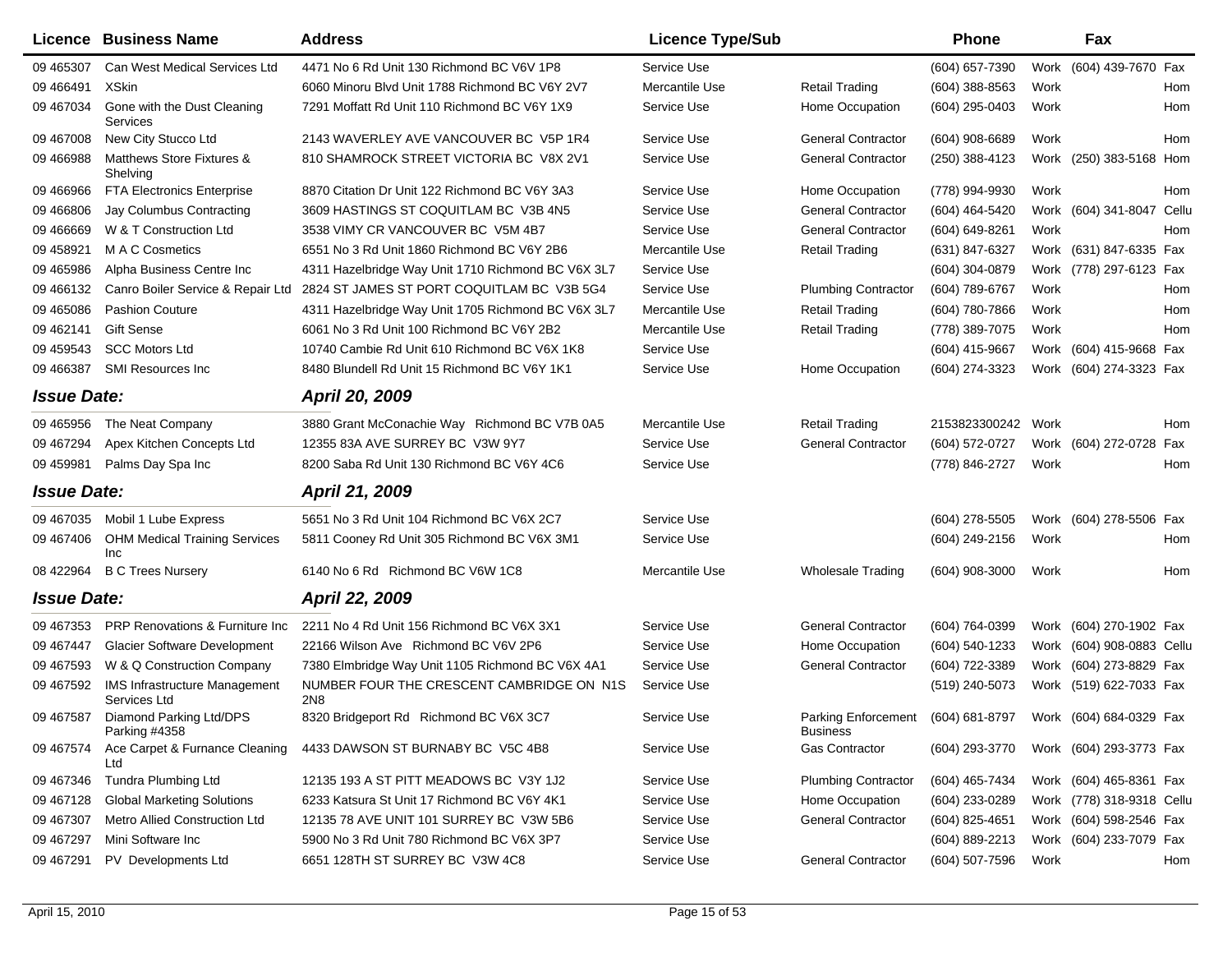|                    | <b>Licence Business Name</b>                                     | <b>Address</b>                                                 | <b>Licence Type/Sub</b>         |                                                    | <b>Phone</b>        |      | Fax                       |     |
|--------------------|------------------------------------------------------------------|----------------------------------------------------------------|---------------------------------|----------------------------------------------------|---------------------|------|---------------------------|-----|
| 09 467166          | Pacsinergy International<br>Investment Trading Ltd               | 5511 Blundell Rd Richmond BC V7C 1H3                           | Service Use                     | Home Occupation                                    | (604) 783-5286      |      | Work (778) 388-8210 Cellu |     |
| 09 467573          | Petcasa Enterprises Inc                                          | 7831 Westminster Hwy Unit 820 Richmond BC V6X 4J4              | Service Use                     | Home Occupation                                    | (604) 231-9567      |      | Work (604) 231-9567 Fax   |     |
| <b>Issue Date:</b> |                                                                  | April 23, 2009                                                 |                                 |                                                    |                     |      |                           |     |
| 09 463461          | Wiston International Trade Co Ltd                                | 3171 No 6 Rd Unit 100 Richmond BC V6V 1P6                      | Mercantile Use                  | <b>Wholesale Trading</b>                           | (604) 278-8860      |      | Work (604) 278-8863 Fax   |     |
| 09 467629          | True North Concrete Lifting                                      | 17135 103 A AVE SURREY BC V4N 4N7                              | Service Use                     | <b>General Contractor</b>                          | (604) 584-2292      |      | Work (604) 763-0764 Fax   |     |
| 09 467551          | Knock Out Kustoms Ent Inc                                        | 5800 Cedarbridge Way Unit 140 Richmond BC V6X 2A7              | Service Use                     |                                                    | (604) 454-4055      | Work |                           | Hom |
| 09 463827          | <b>Red Lantern</b>                                               | 8181 Cambie Rd Unit 2265 Richmond BC V6X 3X9                   | Assembly Use Group 1            | <b>Food Service</b><br>Establishment, Take-<br>Out | (778) 829-8009      | Work |                           | Hom |
| 09 467007          | Kimberly Liu CGA                                                 | 7900 Westminster Hwy Unit 111 Richmond BC V6X 1A5              | Service Use                     |                                                    | (604) 303-6748      |      | Work (866) 845-4853 Fax   |     |
| <b>Issue Date:</b> |                                                                  | April 27, 2009                                                 |                                 |                                                    |                     |      |                           |     |
| 09 468559          | Tim's Interior Design & Home<br>Improvement Co                   | 10771 Forrilon PI Richmond BC V7A 4G7                          | Service Use                     | <b>General Contractor</b>                          | $(604)$ 274-1118    |      | Work (604) 274-1118 Fax   |     |
| 09 465174          | The Press Cafe Inc                                               | 11871 Horseshoe Way Unit 1101 Richmond BC V7A 5H5              | Assembly Use Group 1            | <b>Food Catering</b>                               | (604) 241-8185      | Work |                           | Hom |
| 09 468573          | Studio KTL                                                       | 8020 Ryan Rd Unit 304 Richmond BC V7A 2E5                      | Service Use                     | Home Occupation                                    | (778) 996-3772      | Work |                           | Hom |
| 09 468572          | <b>Marine Roofing</b>                                            | 4909 BRYNE RD BURNABY BC V5J 3H6                               | Service Use                     | <b>General Contractor</b>                          | (604) 433-4322      |      | Work (604) 433-9741 Fax   |     |
| 09 468571          | Pro D Electric                                                   | 14140 MELROSE DR SURREY BC V3R 5R2                             | Service Use                     | <b>Electrical Contractor</b>                       | (604) 580-6171      |      | Work (604) 580-6172 Fax   |     |
| 09 465438          | The Press Cafe Inc                                               | 11871 Horseshoe Way Unit 1101 Richmond BC V7A 5H5              | Assembly Use Group 1            | Food Service<br>Establishment                      | (604) 241-8185      | Work |                           | Hom |
| 09 462606          | Tenku                                                            | 7100 Elmbridge Way Richmond BC V6X 1B7                         | Assembly Use Group 1            | Food Service<br>Establishment, Take-<br>Out        | (604) 241-1700      |      | Work (866) 320-3386 Fax   |     |
| 09 45 6850         | Barking Mad Pet Products Inc                                     | 11771 Horseshoe Way Unit 1 Richmond BC V7A 4V4                 | Industrial/Manufacturing<br>Use |                                                    | (604) 812-9178      |      | Work (604) 271-7477 Fax   |     |
| 09 467689          | <b>MGY And Son Interiors</b>                                     | 2211 No 4 Rd Unit 162 Richmond BC V6X 3X1                      | Service Use                     | Home Occupation                                    | (778) 297-9904      |      | Work (778) 297-9904 Fax   |     |
| <b>Issue Date:</b> |                                                                  | April 28, 2009                                                 |                                 |                                                    |                     |      |                           |     |
| 09 468574          | <b>Fleming Creative Group</b>                                    | 128 W 8TH AVE VANCOUVER BC V5Y 1N2                             | Service Use                     |                                                    | (604) 669-2296      |      | Work (604) 669-2310 Fax   |     |
| 08 430467          | Coast Precision CNC Ltd                                          | 12491 No 2 Rd Unit 22 Richmond BC V7E 2G3                      | Industrial/Manufacturing<br>Use |                                                    | (604) 277-7500      |      | Work (604) 277-7520 Fax   |     |
| 09 468809          | Greentree Landscaping And<br>Garden Service                      | 4842 GREENTREE PL BURNABY BC V5G 3V5                           | Service Use                     | <b>General Contractor</b>                          | (778) 885-8368      | Work |                           | Hom |
| 09 468807          | Sosida Services Company Ltd                                      | 7500 Abercrombie Dr Unit 312 Richmond BC V6Y 3J9               | Service Use                     | Home Occupation                                    | (604) 232-0368      |      | Work (604) 232-0368 Fax   |     |
| 09 468706          | CF Projects Inc                                                  | PO BOX 32120 WALNUT GROVE LANGLEY BC V1M<br>2M3                | Service Use                     | <b>General Contractor</b>                          | (604) 888-6672      |      | Work (604) 888-7857 Fax   |     |
|                    | 09 468691 Vesko Karadzic                                         | 8640 Bennett Rd Unit 21 Richmond BC V6Y 3T9                    | Service Use                     | Home Occupation                                    | (604) 778-6589 Work |      |                           | Hom |
| 09 468684          | <b>Raincoast Community</b><br><b>Rehabilitation Services Inc</b> | 2392 KINGSWAY VANCOUVER BC V5R 5G9                             | Service Use                     |                                                    | (604) 444-3770      | Work |                           | Hom |
| 09 468678          | Barbara Dunnet Sage, Barrister<br>and Solicitor                  | 5560 Cornwall Dr Richmond BC V7C 5M8                           | Service Use                     | Home Occupation                                    | (604) 247-4636      | Work |                           | Hom |
| 09 468 667         | <b>Marcel Electric Inc</b>                                       | 400 CAPILANO RD UNIT 804 PORT MOODY BC V3H<br>O <sub>1</sub> E | Service Use                     | <b>Electrical Contractor</b>                       | (778) 355-0664      |      | Work (778) 322-8430 Cellu |     |
| 02 219531          | <b>B C Canine Training Centre</b>                                | 13800 No 3 Rd Richmond BC                                      | Service Use                     | Kennels                                            | (604) 275-9267      |      | Work (604) 275-9257 Fax   |     |
| 09 468536          | Pacific Star Seafood                                             | 10200 4th Ave Unit 75 Richmond BC V7E 1V3                      | Service Use                     | Home Occupation                                    | (604) 285-0599      |      | Work (604) 285-0599 Fax   |     |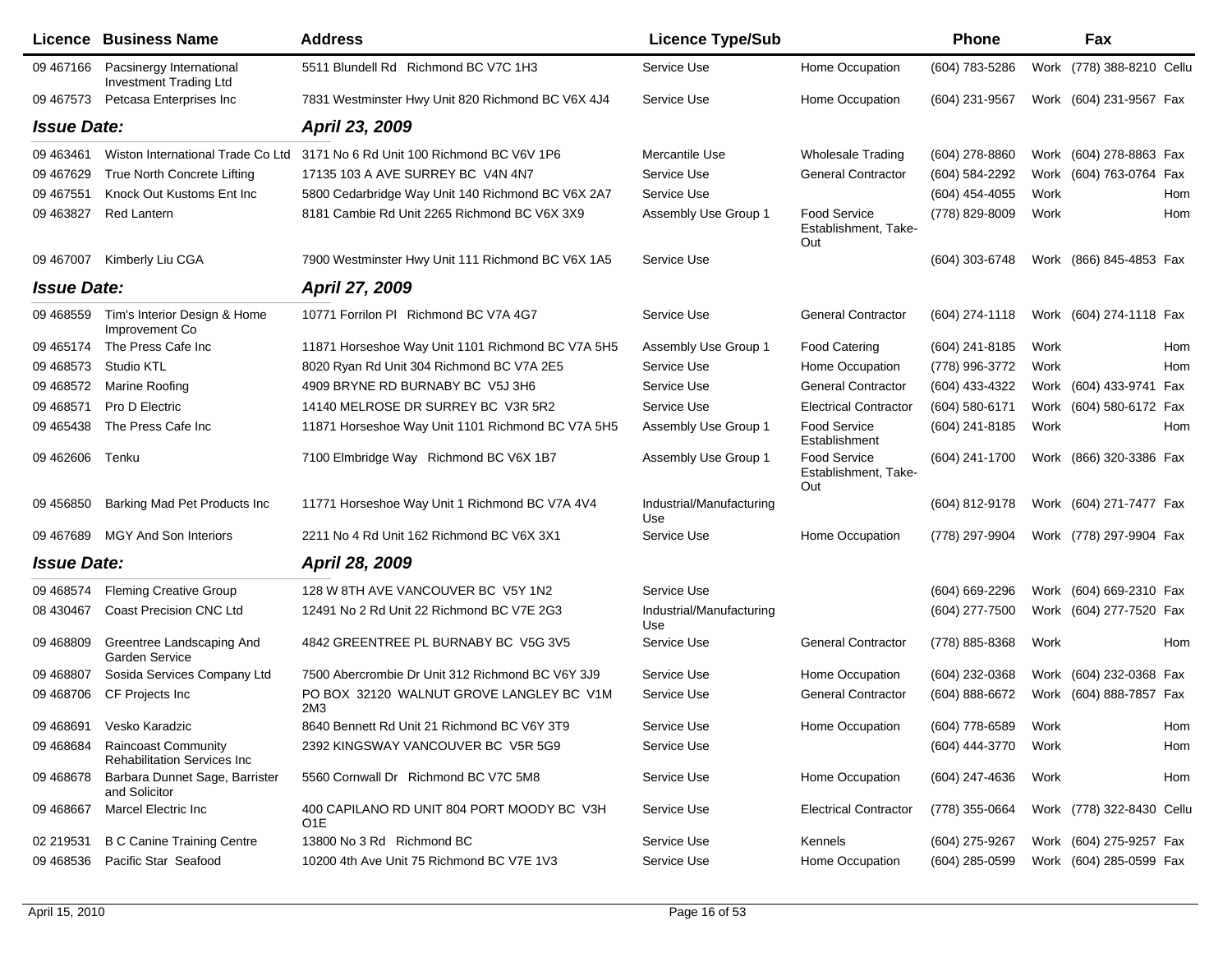|                    | <b>Licence Business Name</b>                                   | <b>Address</b>                                     | <b>Licence Type/Sub</b>         |                                 | <b>Phone</b>     |      | Fax                                    |  |
|--------------------|----------------------------------------------------------------|----------------------------------------------------|---------------------------------|---------------------------------|------------------|------|----------------------------------------|--|
| 09 464180          | Pebblecreek Custom Design<br>Furniture                         | 3911 Moncton St Unit 110 Richmond BC V7E 3A7       | Mercantile Use                  | <b>Retail Trading</b>           | (604) 338-9212   |      | Work (778) 297-6559 Fax                |  |
| 09 463345          | Purple Lotus Flowers Ltd                                       | 9100 Blundell Rd Unit 450 Richmond BC V6Y 3X9      | Mercantile Use                  | <b>Retail Trading</b>           | (778) 297-7111   |      | Work (778) 297-7117 Fax                |  |
| 09 462443          | Sunshine Bridge Trading Inc                                    | 10451 Shel bridge Way Unit 150 Richmond BC V6X 2W8 | Service Use                     |                                 | (604) 678-8009   | Work | Hom                                    |  |
| 09 462441          | Canadian Top Consultant Ltd                                    | 10451 Shel bridge Way Unit 150 Richmond BC V6X 2W8 | Service Use                     |                                 | $(604)$ 678-8009 |      | Work (778) 865-5159 Cellu              |  |
| 09 455657          | The Lighthouse Photographic<br>Studio                          | 12031 1st Ave Unit 110 Richmond BC V7E 3M1         | Service Use                     |                                 | (604) 644-8907   | Work | Hom                                    |  |
| 09 468548          | <b>Isabelle Bouchard</b>                                       | 12291 Buchanan St Richmond BC V7E 6T8              | Service Use                     | Home Occupation                 | (604) 809-5977   |      | Work (604) 809-5977 Cellu              |  |
| 09 461 981         | MVI Auto Inc                                                   | 5750 Cedarbridge Way Richmond BC V6X 2A7           | Service Use                     |                                 | (604) 773-2123   | Work | Hom                                    |  |
| <b>Issue Date:</b> |                                                                | April 29, 2009                                     |                                 |                                 |                  |      |                                        |  |
| 09 468846          | Guide Technologies Inc                                         | 7040 Livingstone Gate Richmond BC V7C 5N1          | Service Use                     | Home Occupation                 | $(604)$ 304-4001 |      | Work (604) 304-4001 Fax                |  |
| 09 468628          | Apogee Transportation & Shuttle<br>Service Inc                 | 5791 Granville Ave Unit 201 Richmond BC V7C 1E8    | Service Use                     | Home Occupation                 | (604) 272-4856   |      | Work (604) 202-2139 Cellu              |  |
| <b>Issue Date:</b> |                                                                | April 30, 2009                                     |                                 |                                 |                  |      |                                        |  |
| 09 467012          | Supreme Moving Ltd                                             | 13680 Bridgeport Rd Unit 9 Richmond BC V6V 1V3     | Service Use                     |                                 | (604) 278-3996   |      | Work (604) 278-3992 Fax                |  |
| 09 469 247         | Fu - Hong Construction Ltd                                     | 3215 EAST 16TH AVE VANCOUVER BC V5M 2M8            | Service Use                     | <b>General Contractor</b>       | (604) 328-2498   | Work | Hom                                    |  |
| 09 468886          | <b>JD Electrical Systems</b>                                   | 1225 BARCLAY ST UNIT 604 VANCOUVER BC V6E 1H5      | Service Use                     | <b>Electrical Contractor</b>    | (604) 218-1809   |      | Work (604) 844-7894 Fax                |  |
| 09 468539          | Molson Tutor Service Co                                        | 8700 McKim Way Unit 3103 Richmond BC V6X 4A5       | Assembly Use Group 3            | <b>Education Institution</b>    | (604) 338-8939   | Work | Hom                                    |  |
| 09 469227          | Favorite Enterprises Co Ltd                                    | 5883 MONARCH ST BURNABY BC V5G 4J5                 | Service Use                     | <b>General Contractor</b>       | (604) 230-3896   |      | Work (604) 436-3896 Fax                |  |
| 09 466127          | <b>TCE Automatic Mahjong Table</b>                             | 11600 Bridgeport Rd Unit 7 Richmond BC V6X 1T2     | Mercantile Use                  | <b>Wholesale Trading</b>        | (778) 297-5658   | Work | Hom                                    |  |
| 09 463772          | Kintec Footlabs Inc.                                           | 6091 Gilbert Rd Unit 280 Richmond BC V7C 5L9       | Mercantile Use                  | <b>Retail Trading</b>           | (604) 274-3668   |      | Work (604) 274-3666 Fax                |  |
| 08 403104          | <b>Gform Enterprises Ltd</b>                                   | 12320 Trites Rd Unit 14 Richmond BC V7E 3R7        | Industrial/Manufacturing<br>Use |                                 | (604) 723-5520   |      | Work (604) 273-0078 Fax                |  |
| 09 458960          | Star Global Industries Inc                                     | 2800 Viking Way Unit 170 Richmond BC V6V 1N5       | Industrial/Manufacturing<br>Use |                                 | (604) 276-1777   |      | Work (604) 276-1776 Fax                |  |
| 09 466128          | TCE Automatic Mahjong Table                                    | 11600 Bridgeport Rd Unit 7 Richmond BC V6X 1T2     | Mercantile Use                  | <b>Retail Trading</b>           | (778) 297-5658   | Work | Hom                                    |  |
| <b>Issue Date:</b> |                                                                | May 4, 2009                                        |                                 |                                 |                  |      |                                        |  |
| 09 469507          | <b>Axxys Construction</b>                                      | 9680 ST LAURENT BLVD MONTREAL PQ H3L 2M9           | Service Use                     | <b>General Contractor</b>       | 5143888080 25    |      | Work (514) 388-9989 Fax                |  |
| 07 392851          | Mu berry Silk Products<br>Manufacturing Ltd                    | 15100 Knox Way Unit 135 Richmond BC V6V 3A6        | Service Use                     |                                 | (604) 279-9799   |      | Work (604) 279-9799 Fax                |  |
| 07 394056          | <b>Ricoh Document Management</b><br><b>Limited Partnership</b> | 4020 Viking Way Unit 130 Richmond BC V6V 2N2       | Industrial/Manufacturing<br>Use |                                 | (604) 662-3419   |      | Work (604) 662-3580 Fax                |  |
| <b>Issue Date:</b> |                                                                | May 6, 2009                                        |                                 |                                 |                  |      |                                        |  |
|                    | 09 469855 Safety Net Security Ltd                              | 3411 SHENTON RD UNIT 2A NANAIMO BC V9R 6N9         | Service Use                     | Private Investigation<br>Agency |                  |      | (250) 729-9294 Work (250) 729-9112 Fax |  |
| 09 463765          | <b>BCstar CCTV Solutions</b>                                   | 3411 No 3 Rd Unit 140 Richmond BC V6X 2B8          | Mercantile Use                  | <b>Retail Trading</b>           | (604) 722-8991   | Work | Hom                                    |  |
| 09 469 644         | <b>Canadian Marshals Security</b><br>Services Ltd              | 7673 6TH ST BURNABY BC V3N 3M8                     | Service Use                     | Private Investigation<br>Agency | (778) 397-1037   |      | Work (778) 397-1038 Fax                |  |
| <b>Issue Date:</b> |                                                                | May 8, 2009                                        |                                 |                                 |                  |      |                                        |  |
| 09 469587          | Treasure-Land Academy of<br>Learning                           | 8740 Cullen Cr Richmond BC V6Y 2X3                 | Service Use                     |                                 | (604) 506-3980   | Work | Hom                                    |  |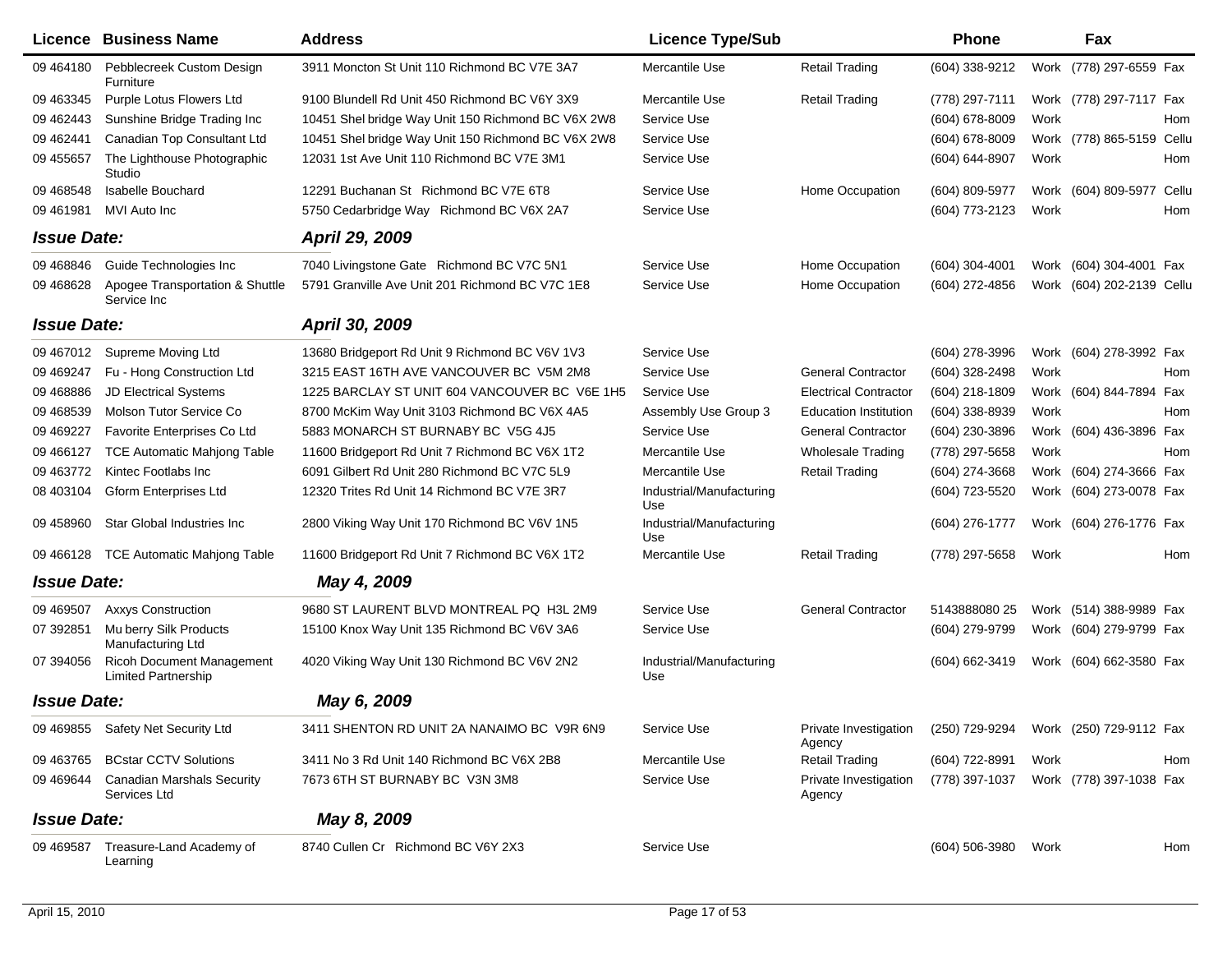| Licence            | <b>Business Name</b>                        | <b>Address</b>                                               | <b>Licence Type/Sub</b>         |                                               | <b>Phone</b>   |      | Fax                       |     |
|--------------------|---------------------------------------------|--------------------------------------------------------------|---------------------------------|-----------------------------------------------|----------------|------|---------------------------|-----|
| 09 469371          | Enjoy Sino-Can Education<br>Consulting Inc. | 7151 Moffatt Rd Unit 61 Richmond BC V6Y 3G9                  | Service Use                     | Home Occupation                               | (604) 278-7999 |      | Work (604) 278-7303 Fax   |     |
| 09 470166          | Mullen Developments Ltd                     | 3242 E 62ND AVE VANCOUVER BC V5S 2G5                         | Service Use                     | <b>General Contractor</b>                     | (604) 434-6634 |      | Work (604) 434-8880 Fax   |     |
| 09 470007          | Kriti Technologies                          | 6188 Birch St Unit 48 Richmond BC V6Y 0A1                    | Service Use                     | Home Occupation                               | (604) 628-1729 |      | Work (604) 528-1012 Cellu |     |
| 09 469 987         | East To West Demolition Ltd                 | 1726 10TH AVE NEW WESTMINSTER BC V3M 3J4                     | Service Use                     | <b>General Contractor</b>                     | (604) 521-4156 |      | Work (604) 521-4156 Fax   |     |
| 09 469948          | Kupfer Jewellery                            | 7831 Garden City Rd Unit 61 Richmond BC V6Y 4A3              | Service Use                     | Home Occupation                               | (778) 231-0103 | Work |                           | Hom |
| 09 469186          | Orange Mechanical Ltd                       | 3916 RUPERT ST VANCOUVER BC V8R 2H1                          | Service Use                     | Gas Contractor                                | (604) 839-3537 |      | Work (604) 439-9191 Fax   |     |
| 09 469 617         | <b>Westguard Security Services</b>          | 1575 GEORGIA ST UNIT 280 VANCOUVER BC V6G 2V3                | Service Use                     |                                               | (604) 685-6227 |      | Work (604) 685-6032 Hom   |     |
| 09 469334          | Cleanwerx                                   | 8180 Elsmore Rd Richmond BC V7C 1Z8                          | Service Use                     | Home Occupation                               | (604) 889-3519 | Work |                           | Hom |
| 09 469309          | <b>JSM Contract Interiors Ltd</b>           | 1625 TRINTY DR UNIT 3 MISSISSAUGA BC L5T 1W9                 | Service Use                     | <b>General Contractor</b>                     | (905) 795-1644 |      | Work (905) 795-0587 Hom   |     |
| 09 469230          | Integra Plumbing Heating &<br>Drainage Ltd  | 13623 60A AVE SURREY BC V3X 3L1                              | Service Use                     | <b>Gas Contractor</b>                         | (604) 781-5942 |      | Work (604) 781-5942 Cellu |     |
| 09 469229          | Integra Plumbing Heating &<br>Drainage Ltd  | 13623 60A AVE SURREY BC V3X 3L1                              | Service Use                     | <b>Plumbing Contractor</b>                    | (604) 781-5942 |      | Work (604) 781-5942 Cellu |     |
| 09 469 206         | Orange Mechanical Ltd                       | 3916 RUPERT ST VANCOUVER BC V8R 2H1                          | Service Use                     | <b>Plumbing Contractor</b>                    | (604) 839-3537 |      | Work (604) 439-9191 Fax   |     |
| 09 469366          | <b>NBF Cleaning</b>                         | 8520 Citation Dr Richmond BC V6Y 3A3                         | Service Use                     | Home Occupation                               | (604) 274-3165 | Hom  | (604) 274-3165 Fax        |     |
| <b>Issue Date:</b> |                                             | May 12, 2009                                                 |                                 |                                               |                |      |                           |     |
| 09 465451          | RideXpert Auto Centre Ltd                   | 11800 River Rd Unit 140 Richmond BC V6X 1Z7                  | Service Use                     |                                               | (778) 895-0087 | Work |                           | Hom |
| 09 46 48 69        | <b>Millstone Solutions</b>                  | 4400 Hazelbridge Way Unit 350 Richmond BC V6X 3R8            | Service Use                     |                                               | (604) 288-8132 |      | Work (604) 288-8139 Fax   |     |
| 03 237669          | Advantage Box & Container Ltd               | 2471 Simpson Rd Unit 180 Richmond BC V6X 2R2                 | Mercantile Use                  | <b>Wholesale Trading</b>                      | (604) 276-2000 |      | Work (604) 276-2092 Fax   |     |
| <b>Issue Date:</b> |                                             | May 13, 2009                                                 |                                 |                                               |                |      |                           |     |
| 09 470367          | <b>LureMoney Group</b>                      | 7591 Chelsea Rd Richmond BC V7C 3S7                          | Service Use                     | Home Occupation                               | (604) 270-3582 |      | Work (778) 339-8677 Hom   |     |
| 09 471064          | <b>COL Electrical Ltd</b>                   | 42457 YALE RD CHILLIWACK BC V2R 4J4                          | Service Use                     | <b>Electrical Contractor</b>                  | (604) 823-7184 |      | Work (604) 823-7184 Fax   |     |
| 09 470963          | <b>KD Technical Services</b>                | 8291 Park Rd Unit 318 Richmond BC V6Y 1T3                    | Service Use                     | Home Occupation                               | (604) 285-0117 | Work |                           | Hom |
| 09 470 857         | <b>Mistral Homes</b>                        | 20 EAST 46TH AVE VANCOUVER BC V5W 1Z1                        | Service Use                     | <b>General Contractor</b>                     | (604) 720-5914 | Work |                           | Hom |
| 09 470798          | Herro Hachi Designs                         | 11931 No 2 Rd Richmond BC V7E 2E9                            | Service Use                     | Home Occupation                               | (778) 386-7887 | Work |                           | Hom |
| 09 470791          | Diamond Parking Ltd/DPS<br>Parking #4368    | 3031 No 3 Rd Richmond BC V6X 2B6                             | Service Use                     | <b>Parking Enforcement</b><br><b>Business</b> | (604) 681-8797 |      | Work (604) 684-0329 Fax   |     |
| 09 470746          | Hunzo Management Group Corp                 | 6291 Comstock Rd Richmond BC V7C 2X5                         | Service Use                     | Home Occupation                               | (604) 277-3380 | Work |                           | Fax |
| 09 470710          | 9Shot Golf Innovations Inc                  | 6131 Skaha Cr Richmond BC V7C 2R3                            | Service Use                     | Home Occupation                               | (604) 279-9925 | Work |                           | Hom |
| 09 470706          | <b>Frigault Quiriault Construction</b>      | 8340 Brownell Rd Richmond BC V6X 1G4                         | Service Use                     | <b>General Contractor</b>                     | (604) 928-2488 | Work |                           | Hom |
| 09 470 510         | Diamond Parking Ltd/DPS<br>Parking #4358    | 8440 Bridgeport Rd Richmond BC V6X 3C7                       | Service Use                     | <b>Parking Enforcement</b><br><b>Business</b> | (604) 681-8797 |      | Work (604) 684-0329 Fax   |     |
| 09 471094          | Cypress Lumber International                | 7220 Schaefer Ave Richmond BC V6Y 2X7                        | Service Use                     | Home Occupation                               | (604) 276-8214 |      | Work (604) 277-8214 Fax   |     |
| 08 447063          | Bao Bao's Grooming Center                   | 8888 Odlin Cr Unit 1260 Richmond BC V6X 3Z8                  | Service Use                     | Animal Grooming<br>Services                   | (778) 320-8286 | Work |                           | Hom |
| 09 470346          | Tri-City Modern Flooring Ltd                | 3377 COAST MERIDIAN RD UNIT 106 PORT<br>COQUITLAM BC V3B 3N6 | Service Use                     | <b>General Contractor</b>                     | (604) 941-8453 |      | Work (604) 941-0385 Fax   |     |
| 07 392308          | Hansen Industries Ltd                       | 2777 Olafsen Ave Unit 150 Richmond BC V6X 2R4                | Industrial/Manufacturing<br>Use |                                               | (604) 278-2223 |      | Work (604) 278-7733 Fax   |     |
| 08 447064          | Bao Bao's Grooming Center                   | 8888 Odlin Cr Unit 1260 Richmond BC V6X 3Z8                  | Mercantile Use                  | <b>Retail Trading</b>                         | (778) 320-8286 | Work |                           | Hom |
| 09 459 605         | Love My Choice Trading Ltd                  | 3757 Jacombs Rd Unit 120 Richmond BC V6V 2R3                 | Mercantile Use                  | <b>Wholesale Trading</b>                      | (604) 244-0338 |      | Work (604) 244-0339 Fax   |     |
| 09 461121          | Jian Jian Canda Enterprises Ltd             | 3851 Jacombs Rd Unit 200 Richmond BC V6V 2H7                 | Mercantile Use                  | <b>Wholesale Trading</b>                      | (604) 303-7592 |      | Work (604) 303-8185 Fax   |     |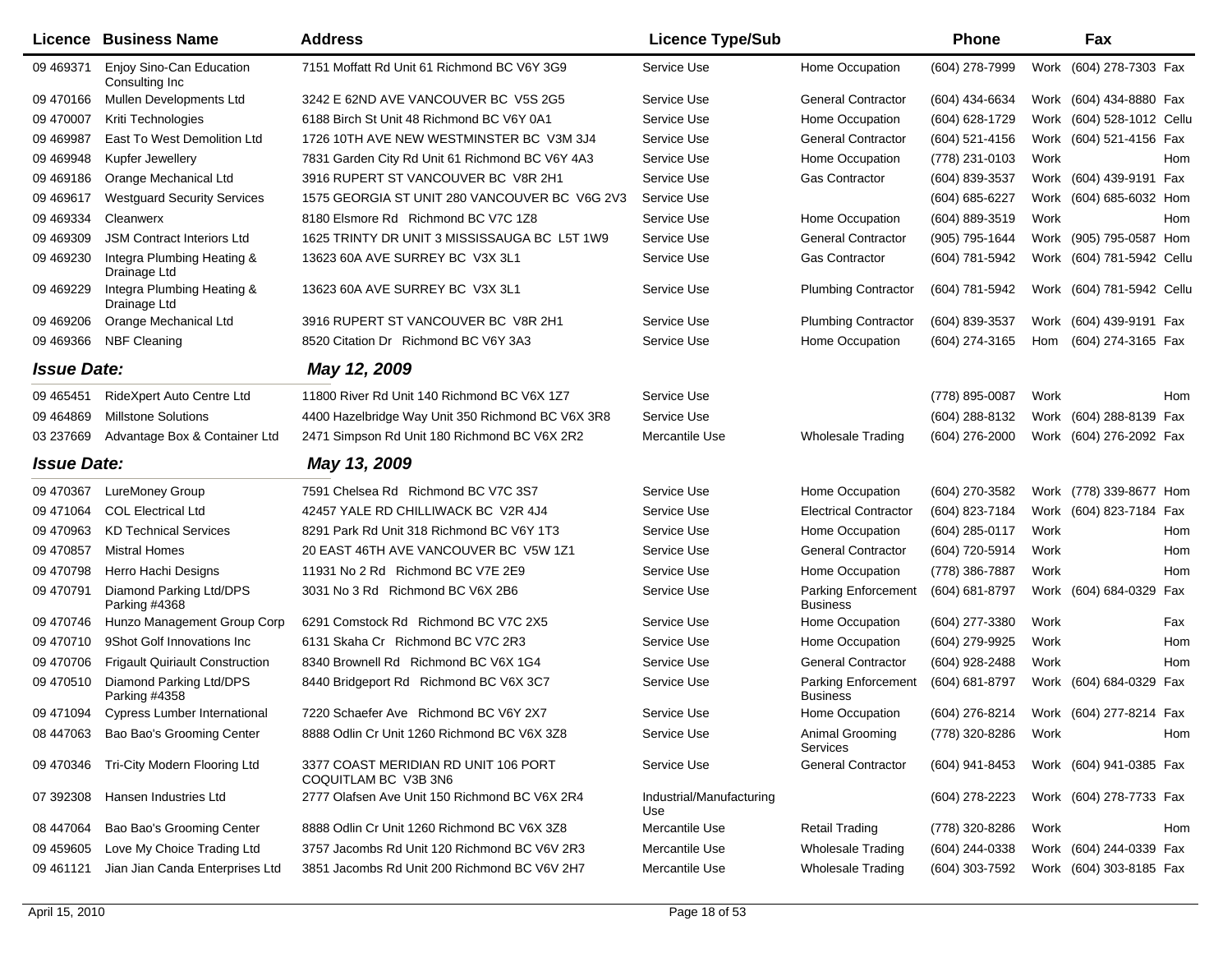|                    | Licence Business Name                             | <b>Address</b>                                      | <b>Licence Type/Sub</b>         |                                        | <b>Phone</b>       |      | Fax                       |     |
|--------------------|---------------------------------------------------|-----------------------------------------------------|---------------------------------|----------------------------------------|--------------------|------|---------------------------|-----|
| 09 465968          | <b>Mannie International Enterprises</b><br>Co Ltd | 14351 Burrows Rd Unit 130 Richmond BC V6V 1K9       | Service Use                     |                                        | (604) 278-6366     |      | Work (604) 214-3703 Fax   |     |
| 09 466198          | <b>Primerica Financial Services</b>               | 3851 Jacombs Rd Unit 190 Richmond BC V6V 2H7        | Service Use                     |                                        | (604) 821-9961     |      | Work (604) 821-9925 Fax   |     |
| 09 469928          | <b>Converge Construction Ltd</b>                  | 33157 TURNBRIDGE AVE MISSION BC V2V 6X9             | Service Use                     | <b>General Contractor</b>              | (604) 814-3401     |      | Work (604) 814-3402 Fax   |     |
| 09 470 228         | China House Investments<br>Holdings Ltd           | 5900 No 3 Rd Unit 300 Richmond BC V6X 3P7           | Service Use                     |                                        | (604) 273-0806     |      | Work (604) 273-0806 Fax   |     |
| 07 378719          | Double L Screen Printing                          | 12830 Clarke PI Unit 125 Richmond BC V6V 2H5        | Industrial/Manufacturing<br>Use |                                        | (604) 214-9808     |      | Work (604) 214-9802 Fax   |     |
| <b>Issue Date:</b> |                                                   | May 14, 2009                                        |                                 |                                        |                    |      |                           |     |
| 09 471599          | D Peckinpaugh Contracting                         | 11025 83A AVE DELTA BC V4C 2J4                      | Service Use                     | <b>General Contractor</b>              | (604) 572-7734     |      | Work (778) 928-9617 Cellu |     |
| 09 471 437         | Steven Innes                                      | 1045 E 10TH AVE VANCOUVER BC V5T 2B4                | Service Use                     | <b>General Contractor</b>              | (604) 377-3641     |      | Work (604) 377-3641 Cellu |     |
| 09 471556          | <b>BZ Welding &amp; Fabrication</b>               | 5503 EARLES ST VANCOUVER BC V5R 3S3                 | Service Use                     | <b>General Contractor</b>              | (604) 723-1601     |      | Work (604) 723-1601 Fax   |     |
| 09 470391          | Steven Innes                                      | 1045 E 10TH AVE VANCOUVER BC V5T 2B4                | Service Use                     | <b>Electrical Contractor</b>           | (604) 377-3641     |      | Work (604) 377-3641 Cellu |     |
| <b>Issue Date:</b> |                                                   | May 15, 2009                                        |                                 |                                        |                    |      |                           |     |
| 09 461 491         | <b>BQ Fashion</b>                                 | 4380 No 3 Rd Unit 1375 Richmond BC V6X 3V7          | Mercantile Use                  | <b>Retail Trading</b>                  | (604) 803-6268     |      | Work (604) 433-6438 Fax   |     |
| 09 467566          | Globe Vision Education<br>Corporation             | 4940 No 3 Rd Unit 300 Richmond BC V6X 3A5           | Service Use                     |                                        | (778) 869-8608     |      | Work (604) 282-4577 Fax   |     |
| 09 462140          | Advantage Aluminum Products<br>Ltd                | 14488 Knox Way Unit 143 Richmond BC V6V 2Z5         | Industrial/Manufacturing<br>Use |                                        | $(604)$ 276-2323   |      | Work (604) 276-2313 Fax   |     |
| 08 448111          | Cafe De Waraku                                    | 4231 Hazelbridge Way Unit 155 Richmond BC V6X 3L7   | Assembly Use Group 1            | <b>Food Service</b><br>Establishment   | (604) 273-8917     | Work |                           | Hom |
| 08 414430          | General Amusements Inc                            | 4151 Hazelbridge Way Unit 3470 Richmond BC V6X 4J7  | Vending Machine Use             | <b>Amusement Centre</b>                | (604) 231-8963     |      | Work (604) 231-8962 Fax   |     |
| 07 365460          | Save On Tiles & Landscaping Ltd                   | 11938 Bridgeport Rd Unit 130 Richmond BC V6X 1T2    | Mercantile Use                  | <b>Retail Trading</b>                  | (604) 304-8693     |      | Work (604) 304-8655 Fax   |     |
| 08 410 677         | Tip Top North American Ginseng                    | 8260 Westminster Hwy Unit 2110 Richmond BC V6X 3Y2  | Mercantile Use                  | <b>Retail Trading</b>                  | (604) 231-9858     |      | Work (604) 437-1065 Fax   |     |
| <b>Issue Date:</b> |                                                   | May 19, 2009                                        |                                 |                                        |                    |      |                           |     |
| 08 413925          | <b>Halfyard Designs</b>                           | 11782 River Rd Unit 120 Richmond BC V6X 1Z7         | Mercantile Use                  | <b>Wholesale Trading</b>               | (604) 224-4769     |      | Work 86642022604          | Fax |
| 08 415208          | <b>Patent Construction Systems</b>                | 12680 Mitchell Rd Richmond BC V6V 1M8               | Service Use                     |                                        | (604) 525-5367     |      | Work (604) 525-7241 Fax   |     |
| 09 464928          | Playful Paws Doggy Daycare                        | 6780 No 5 Rd Richmond BC V6Y 2T9                    | Service Use                     | <b>Kennels</b>                         | (604) 244-9464     | Work |                           | Hom |
| 09 467066          | Jenine Reverente                                  | 9571 Desmond Rd Richmond BC V7E 1R1                 | Service Use                     | <b>Therapeutic Touch</b><br>Treatments | (604) 812-1881     | Work |                           | Hom |
| 09 467555          | Sandgary Holdings Ltd                             | 8260 Westminster Hwy Unit 1230 Richmond BC V6X 3Y2  | Mercantile Use                  | <b>Retail Trading</b>                  | (604) 278-9710     |      | Work (604) 278-1706 Fax   |     |
| 09 470167          | Gemini Adjusters Ltd                              | 21000 Westminster Hwy Unit 2130 Richmond BC V6V 2S9 | Service Use                     |                                        | (604) 278-5999     |      | Work (604) 278-5993 Fax   |     |
| 09 471135          | Reviva Laser Skin & Vein Clinic                   | 8220 Lansdowne Rd Unit 150 Richmond BC V6X 2B9      | Service Use                     |                                        | (604) 233-0878     |      | Work (604) 278-3307 Hom   |     |
| <b>Issue Date:</b> |                                                   | May 20, 2009                                        |                                 |                                        |                    |      |                           |     |
| 09 471656          | Kingdom Trucking Companny Inc                     | 9751 No 6 Rd Richmond BC V6W 1E5                    | Service Use                     | <b>General Contractor</b>              | (604) 377-3468     | Work |                           | Hom |
| 09 471857          | <b>Cyclone Enterprises Ltd</b>                    | 6033 Katsura St Unit 110 Richmond BC V6Y 0B3        | Service Use                     | Home Occupation                        | $(604)$ 518-6058   |      | Work (778) 297-9972 Fax   |     |
| 09 471757          | Ecobrite - LED                                    | 8080 Cambie Rd Unit 602 Richmond BC V6X 0C1         | Service Use                     | Home Occupation                        | (604) 808-0955     |      | Work (604) 241-4529 Fax   |     |
| 09 471722          | <b>Zlo Moving Services</b>                        | 7733 Turnill St Unit 16 Richmond BC V6Y 4H9         | Service Use                     | Home Occupation                        | (604) 273-1169     | Work |                           | Hom |
| <b>Issue Date:</b> |                                                   | May 21, 2009                                        |                                 |                                        |                    |      |                           |     |
| 09 471 978         | Perfect Insulation Co Ltd                         | 7579 SINCLAIR CR SURREY BC V3W 4H2                  | Service Use                     | <b>General Contractor</b>              | (778) 998-6939     | Work |                           | Hom |
| 09 472454          | VHF Commercial Flooring Ltd                       | 1588 RAND AVE VANCOUVER BC V6P 3G2                  | Service Use                     | <b>General Contractor</b>              | $(604) 688 - 2381$ |      | Work (604) 689-5388 Fax   |     |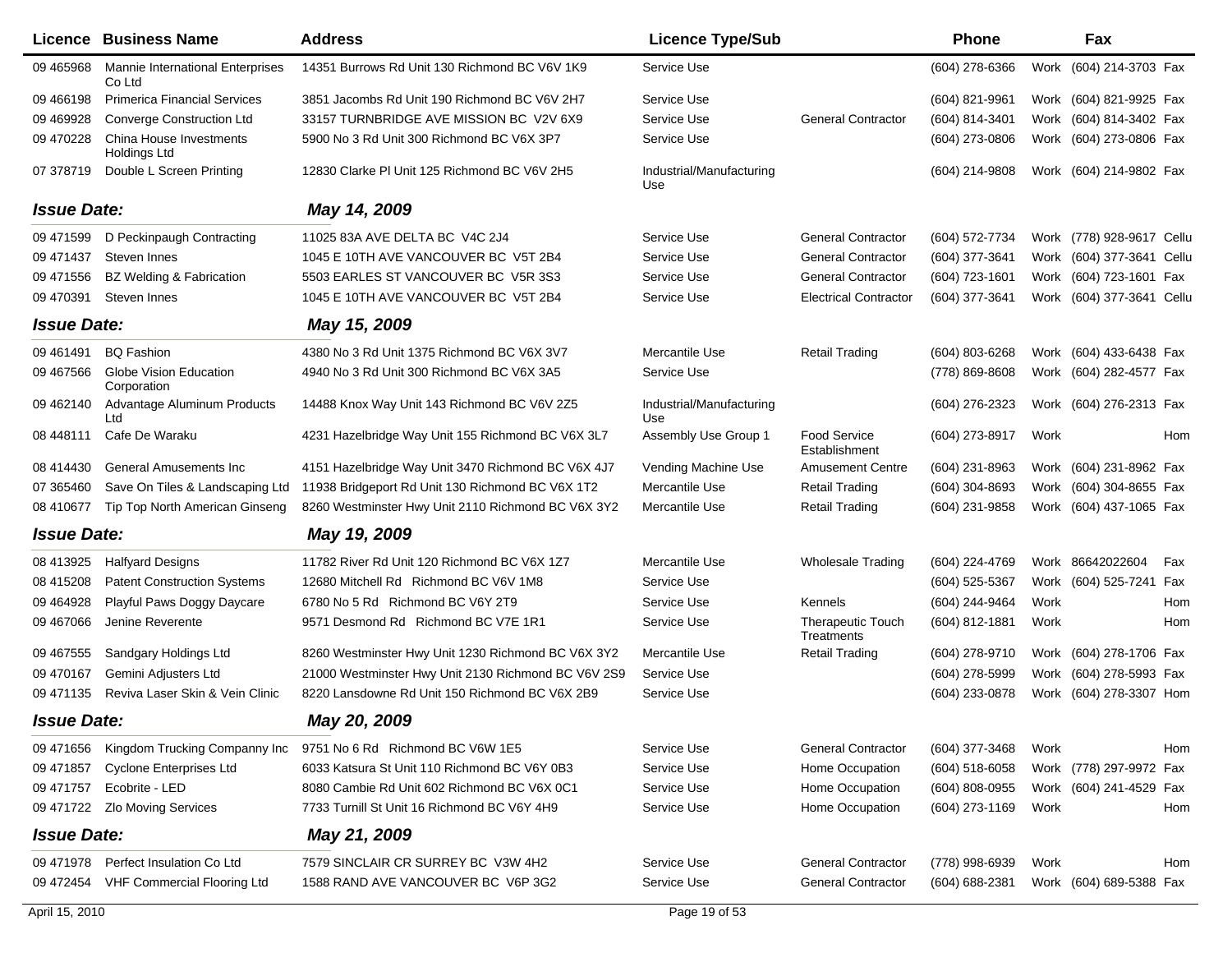|                    | Licence Business Name                                        | <b>Address</b>                                    | <b>Licence Type/Sub</b>         |                                        | <b>Phone</b>     |      | Fax                       |       |
|--------------------|--------------------------------------------------------------|---------------------------------------------------|---------------------------------|----------------------------------------|------------------|------|---------------------------|-------|
| 09 472448          | Superior Designer Kitchen Ltd                                | 12212 86 AVE SURREY BC V3W 3H7                    | Service Use                     | <b>General Contractor</b>              | (604) 592-9746   |      | Work (604) 592-9756 Fax   |       |
| 09 472446          | <b>Maro Construction</b>                                     | 6158 ELM ST VANCOUVER BC V6M 1J6                  | Service Use                     | <b>General Contractor</b>              | (604) 961-3548   | Work |                           | Hom   |
| 09 472278          | Kiss Goodbye Threads                                         | 6237 Lynas Lane Richmond BC V7C 5A1               | Service Use                     | Home Occupation                        | (604) 218-5821   | Work |                           | Hom   |
| 09 472196          | <b>Tiegen Excavating Ltd</b>                                 | PO BOX 3505 STN MAIN MISSION BC V2V 4L1           | Service Use                     | <b>General Contractor</b>              | (604) 755-4226   |      | Work (877) 470-9653 Fax   |       |
| 09 472066          | <b>Coastal Walkers</b>                                       | 4422 2ND AVE VANCOUVER BC V6R 1K5                 | Service Use                     |                                        | (604) 731-2299   |      | Work (604) 731-2226 Fax   |       |
| 09 472062          | Pure Rain Irrigation                                         | 7452 WILTSHIRE DR SURREY BC V3S 2Y7               | Service Use                     | <b>General Contractor</b>              | (604) 880-3513   | Work |                           | Hom   |
| 09 472060          | Uni Custom Solution                                          | 8200 Lundy Rd Richmond BC V6Y 2H3                 | Service Use                     | Home Occupation                        | (604) 710-6369   | Work |                           | Hom   |
| 09 472057          | <b>HS Cargo Express Ltd</b>                                  | 849 E 38TH AVE VANCOUVER BC V5W 1J2               | Service Use                     |                                        | (604) 729-1016   | Work |                           | Hom   |
| 09 47 2041         | Odindva Tree                                                 | 5640 Arcadia Rd Unit 313 Richmond BC V6X 2G9      | Service Use                     | Home Occupation                        | (604) 233-0794   | Work |                           | Hom   |
| 09 47 2019         | <b>Dimas Craveiro Architect</b>                              | 1447 HORNBY ST VANCOUVER BC V6Z 1W8               | Service Use                     | <b>General Contractor</b>              | (604) 484-0084   |      | Work (604) 683-0131 Fax   |       |
| 09 471738          | Kitsfish Productions Inc                                     | 8511 Westminster Hwy Unit 219 Richmond BC V6X 3H7 | Service Use                     | Home Occupation                        | (604) 637-0593   | Work |                           | Hom   |
| 09 471254          | <b>Creative Software International</b><br><b>Trading Ltd</b> | 3371 Chatham St Richmond BC V7E 2Y8               | Service Use                     | Home Occupation                        | (778) 881-1039   | Work |                           | Hom   |
| 09 470 646         | Malahide Design &<br>Manufacturing Inc                       | 1751 Savage Rd Unit 110 Richmond BC V6V 1R1       | Industrial/Manufacturing<br>Use |                                        | (604) 247-1022   |      | Work (604) 247-2641 Fax   |       |
| 09 469 648         | L & W Construction Inc                                       | 7900 Westminster Hwy Unit 138 Richmond BC V6X 1A5 | Service Use                     |                                        | (604) 716-3500   | Work |                           | Hom   |
| 09 46 9647         | L & W Construction Inc                                       | 7900 Westminster Hwy Unit 138 Richmond BC V6X 1A5 | Service Use                     | <b>General Contractor</b>              | (604) 716-3500   | Work |                           | Hom   |
| 09 467939          | Bosley's Pet Food Plus Inc                                   | 3675 Westminster Hwy Unit 130 Richmond BC V7C 5V2 | <b>Mercantile Use</b>           | <b>Retail Trading</b>                  | (604) 270-4177   |      | Work (604) 279-9479 Fax   |       |
| 09 465847          | Cherry Angelica Alfiler                                      | 5890 No 3 Rd Unit 170 Richmond BC V6X 3P6         | Service Use                     | <b>Therapeutic Touch</b><br>Treatments | (604) 345-2427   |      | Work 77831291458          | Cellu |
| 09 465494          | <b>Pepper Wireless Solutions</b>                             | 2288 No 5 Rd Unit 110 Richmond BC V6X 2T1         | Mercantile Use                  | <b>Wholesale Trading</b>               | (604) 276-9288   |      | Work (778) 297-5664 Fax   |       |
| 09 465486          | Amigo Development Company                                    | 2288 No 5 Rd Unit 110 Richmond BC V6X 2T1         | Service Use                     | <b>General Contractor</b>              | (604) 276-9288   |      | Work (604) 821-0688 Fax   |       |
| 09 461105          | Riddleworks Enterprises Inc                                  | 2711 Smith St Richmond BC V6X 2J3                 | Industrial/Manufacturing<br>Use |                                        | (604) 657-2250   | Work |                           | Hom   |
| 09 457242          | Jessica's Nail & Airbrush Design                             | 9371 No 5 Rd Unit 5 Richmond BC V7A 4E1           | Service Use                     |                                        | (604) 780-7104   | Work |                           | Hom   |
| 09 472038          | Raz Contracting Ltd                                          | 1106 CARTIER AVE COQUITLAM BC V3K 2B9             | Service Use                     | <b>General Contractor</b>              | (604) 782-7171   |      | Work (604) 630-2484 Fax   |       |
| <b>Issue Date:</b> |                                                              | May 25, 2009                                      |                                 |                                        |                  |      |                           |       |
| 09 472069          | Jayhawk Trucking & Courier                                   | 2149 WATERSIDE AVE VANCOUVER BC V5P 4S6           | Service Use                     | <b>Delivery Services</b>               | (778) 886-7763   | Work |                           | Hom   |
| 09 472143          | Seamax Marine and Outdoor<br>International Inc               | 8891 Sierpina Dr Richmond BC V7A 4M8              | Service Use                     | Home Occupation                        | (604) 248-8430   |      | Work (778) 833-1398 Cellu |       |
| 09 472075          | Sun-Blex Trading                                             | 8280 Bennett Rd Unit 3 Richmond BC V6Y 1N5        | Service Use                     | Home Occupation                        | (604) 551-6781   | Work |                           | Hom   |
| 09 46 6446         | <b>Belos Seafood Direct Ltd</b>                              | 12611 Vulcan Way Unit 100 Richmond BC V6V 1V6     | Industrial/Manufacturing<br>Use |                                        | (604) 278-5400   |      | Work (604) 585-2970 Fax   |       |
| 09 46 6074         | GenCap Equity Inc                                            | 8833 Odlin Cr Unit 135 Richmond BC V6X 3Z7        | Service Use                     |                                        | (604) 276-9500   |      | Work (604) 276-0880 Fax   |       |
| 08 419093          | Thomson & Page Limited                                       | 12020 Bridgeport Rd Unit 130 Richmond BC V6V 1J3  | Mercantile Use                  | <b>Retail Trading</b>                  | (604) 738-5144   |      | Work (604) 738-4364 Fax   |       |
|                    | 09 472758 Hing Fat Renovation Products                       | 5113 BYRNE RD UNIT 106 BURNABY BC V5J 3H6         | Service Use                     | <b>General Contractor</b>              | $(604)$ 451-1678 |      | Work (604) 451-1678 Fax   |       |
| 09 472061          | Karmate Auto Enterprise Ltd                                  | 7580 Tweedsmuir Ave Richmond BC V7A 5G6           | Service Use                     | Home Occupation                        | (604) 807-3518   |      | Work (604) 277-2701 Fax   |       |
| <b>Issue Date:</b> |                                                              | May 26, 2009                                      |                                 |                                        |                  |      |                           |       |
| 09 472725          | Lao-Can Construction Ltd                                     | 2380 AUSTIN AVE BURNABY BC V3K 3S1                | Service Use                     | <b>General Contractor</b>              | (778) 861-4307   |      | Work (604) 939-7299 Hom   |       |
| 09 472896          | Fit 4 Two Richmond                                           | 3300 Williams Rd Richmond BC V7E 1J1              | Service Use                     | Home Occupation                        | $(604)$ 808-7141 |      | Work (604) 232-5514 Fax   |       |
|                    | 09 472875 Xiang M Chen                                       | 4827 ELGIN ST VANCOUVER BC V5V 2R4                | Service Use                     | <b>General Contractor</b>              | $(604)$ 278-1181 |      | Work (778) 233-9216 Cellu |       |
|                    | 09 472769 Eddie Sun                                          | 10926 164TH ST SURREY BC V4N 5B8                  | Service Use                     | General Contractor                     | (604) 581-3186   | Work |                           | Hom   |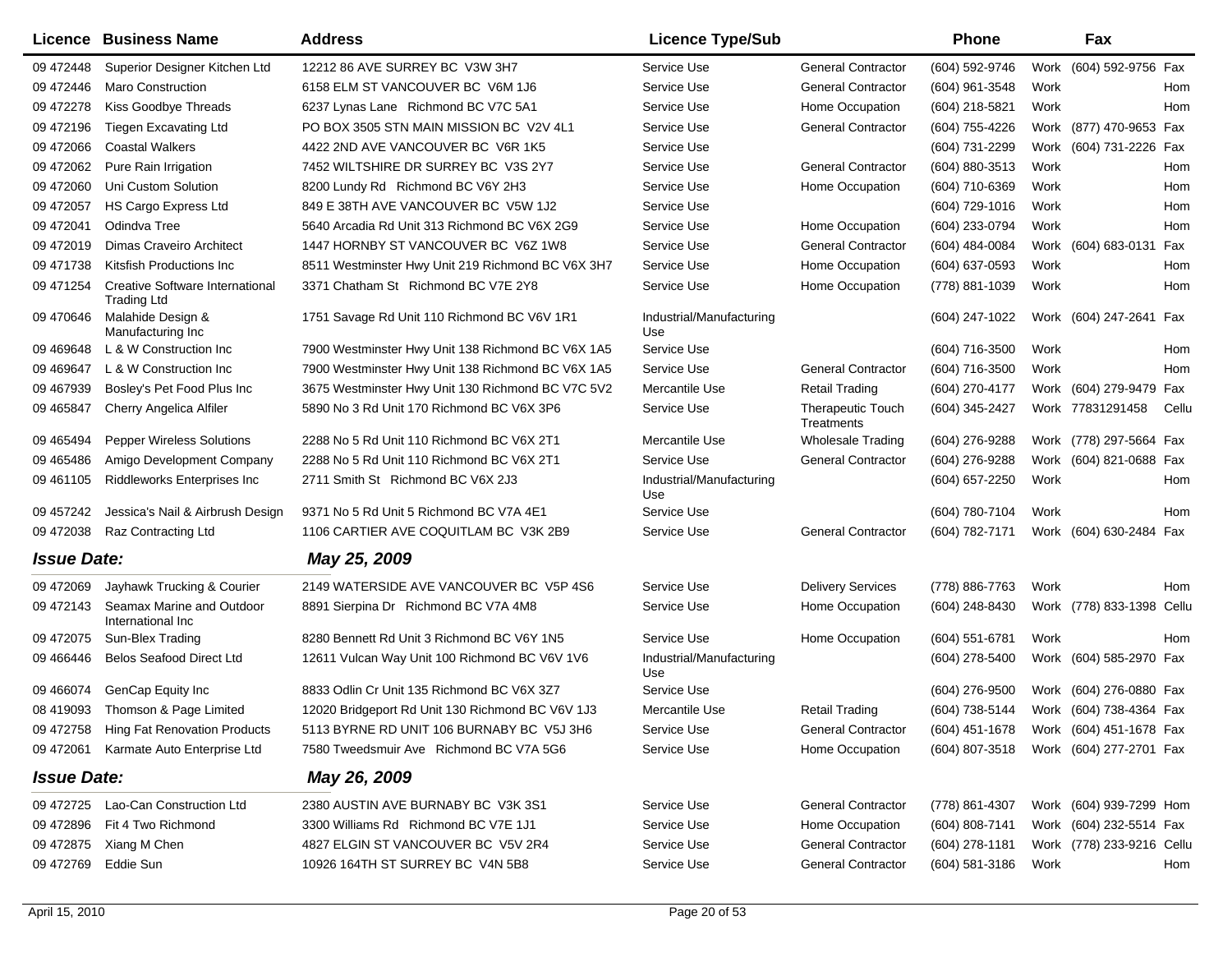|                    | <b>Licence Business Name</b>                      | <b>Address</b>                                   | <b>Licence Type/Sub</b>         |                                 | <b>Phone</b>     |      | Fax                     |     |
|--------------------|---------------------------------------------------|--------------------------------------------------|---------------------------------|---------------------------------|------------------|------|-------------------------|-----|
| 09 472735          | Pacific Evergreen Landscaping<br>Ltd              | 12571 Blundell Rd Richmond BC V6W 1B4            | Service Use                     | <b>General Contractor</b>       | (604) 303-0918   |      | Work (604) 303-0917 Fax |     |
| 09 472727          | Dzone Studio                                      | 7435 Moffatt Rd Unit 114 Richmond BC V6Y 1X9     | Service Use                     | Home Occupation                 | (604) 629-8580   |      | Work (604) 629-8907 Fax |     |
| 09 471730          | C Force Security Ltd                              | 11711 No 5 Rd Unit 8 Richmond BC V7A 4E8         | Service Use                     | Private Investigation<br>Agency | (604) 218-8616   |      | Work (866) 754-5376 Fax |     |
| 07 013868          | Bond Language Institute                           | 9300 Parksville Dr Unit 309 Richmond BC V7E 4W3  | Service Use                     | Home Occupation                 | (604) 241-3768   | Work |                         | Hom |
| 09 472733          | <b>Pink Swirl Contracting</b>                     | 3628 RAE AVE UNIT 205 VANCOUVER BC V5R 2P5       | Service Use                     | <b>General Contractor</b>       | (604) 307-7303   | Work |                         | Hom |
| <b>Issue Date:</b> |                                                   | May 27, 2009                                     |                                 |                                 |                  |      |                         |     |
| 09 466746          | Strata G Flooring & Design Inc                    | 2551 Vauxhall PI Unit 3 Richmond BC V6V 1Z5      | Mercantile Use                  | <b>Wholesale Trading</b>        | (604) 276-2530   |      | Work (604) 276-2535 Fax |     |
|                    | 08 427471 Futech Computer Sales &<br>Services Ltd | 11786 River Rd Unit 154 Richmond BC V6X 3Z3      | Service Use                     |                                 | (604) 276-1899   |      | Work (604) 276-1899 Fax |     |
| 09 463321          | The One Travel Shop                               | 4380 No 3 Rd Unit 1270 Richmond BC V6X 3V7       | Service Use                     | <b>Travel Agency</b>            | (604) 303-9696   | Work |                         | Hom |
| 09 465819          | The Jordan Company (Of<br>Canada) Ltd             | 2080 Van Dyke PI Richmond BC V6V 1X9             | Service Use                     |                                 | (604) 279-0443   |      | Work (604) 279-0831 Fax |     |
| <b>Issue Date:</b> |                                                   | May 28, 2009                                     |                                 |                                 |                  |      |                         |     |
| 09 472955          | Vanergy Enterprise Ltd                            | 8700 McKim Way Unit 3163 Richmond BC V6X 4A5     | Service Use                     |                                 | (604) 279-4298   | Work |                         |     |
| 09 473674          | Wai Ling Enterprise                               | 5791 Granville Ave Unit 202 Richmond BC V7C 1E8  | Service Use                     | Home Occupation                 | (604) 304-3826   | Work |                         | Hom |
| 09 473755          | Bellwether Excavating &<br>Trucking Inc           | 6575 133 A AVE AVE SURREY BC                     | Service Use                     | <b>General Contractor</b>       | (604) 596-1103   |      | Work (604) 591-1133 Fax |     |
| 09 473757          | Ravenhill Risk Control Inc                        | 4360 Agar Dr Richmond BC V7B 1A3                 | Service Use                     | Private Investigation<br>Agency | (866) 580-7475   | Work |                         | Hom |
| 09 473794          | <b>Sinofusion Trading</b>                         | 7760 Moffatt Rd Unit 105 Richmond BC V6Y 1X8     | Service Use                     | Home Occupation                 | (604) 716-0820   | Work |                         | Hom |
| <b>Issue Date:</b> |                                                   | May 29, 2009                                     |                                 |                                 |                  |      |                         |     |
|                    | 09 468854 Hertz Rent A Car                        | 3771 No 3 Rd Richmond BC V6X 2B8                 | Vehicle for Hire                | Class J - Rental<br>Vehicle     | (604) 276-2142   | Work |                         | Fax |
| 06 354859          | Nu - Westech Engineering<br>Limited               | 13955 Bridgeport Rd Richmond BC V6V 1J6          | Service Use                     |                                 | (604) 803-5032   | Work |                         | Hom |
| 09 474356          | <b>MCDK Canada Enterprises Ltd</b>                | 8871 Scotchbrook Rd Richmond BC V6Y 2M2          | Service Use                     | <b>General Contractor</b>       | (604) 725-9303   | Work |                         | Hom |
| 09 474214          | Apex Building Sciences Inc                        | 18525 53RD AVE UNIT 233 SURREY BC V3S 7A4        | Service Use                     | <b>General Contractor</b>       | (604) 575-8220   |      | Work (604) 575-8223 Fax |     |
| 09 474196          | <b>Filex Stationery Supply</b>                    | 9440 Ferndale Rd Unit 33 Richmond BC V6Y 0A7     | Service Use                     | Home Occupation                 | (604) 720-9678   |      | Work (604) 648-8348 Fax |     |
| 09 47 2677         | Mega Leung Counselling<br>Services                | 8171 Ackroyd Rd Unit 5020 Richmond BC V6X 3K1    | Service Use                     |                                 | (604) 802-0133   | Work |                         | Hom |
| 09 470 863         | Omni Installation Service Inc                     | 13091 Bathgate PI Richmond BC V6V 1Y2            | Service Use                     | <b>General Contractor</b>       | (604) 767-5429   | Work |                         | Hom |
| 09 470107          | <b>Pontek Distribution</b>                        | 11720 Voyageur Way Unit 7 Richmond BC V6X 3G9    | Service Use                     |                                 | (604) 288-8881   | Work | (604) 288-8861          | Fax |
| 09 46 6887         | <b>Hertz Rent A Car</b>                           | 2691 No 5 Rd Richmond BC V6X 2S8                 | Vehicle for Hire                | Class J - Rental<br>Vehicle     | (604) 306-3742   |      | Work (604) 606-3799 Fax |     |
| 09 466886          | Hertz Rent A Car                                  | 2691 No 5 Rd Richmond BC V6X 2S8                 | Vehicle for Hire                | Vehicle For Hire<br>Office      | (604) 306-3742   |      | Work (604) 606-3799 Fax |     |
| 09 459840          | Prudent Energy International Inc                  | 13955 Bridgeport Rd Unit 200 Richmond BC V6V 1J6 | Industrial/Manufacturing<br>Use |                                 | (604) 278-5777   |      | Work (604) 247-3300 Wor |     |
| 06 337989          | S & S Cabinets Plus Ltd                           | 2340 Viscount Way Unit 150 Richmond BC V6V 1N1   | Industrial/Manufacturing<br>Use |                                 | $(604)$ 709-6088 |      | Work (604) 709-6098 Fax |     |
| 07 371819          | <b>Mode Construction Ltd</b>                      | 11782 River Rd Unit 130 Richmond BC V6X 1Z7      | Industrial/Manufacturing<br>Use |                                 | (604) 512-8939   | Work |                         | Hom |
| 09 468849          | Hertz Rent A Car                                  | 3771 No 3 Rd Richmond BC V6X 2B8                 | Vehicle for Hire                | Vehicle For Hire<br>Office      | (604) 276-2142   | Work |                         | Fax |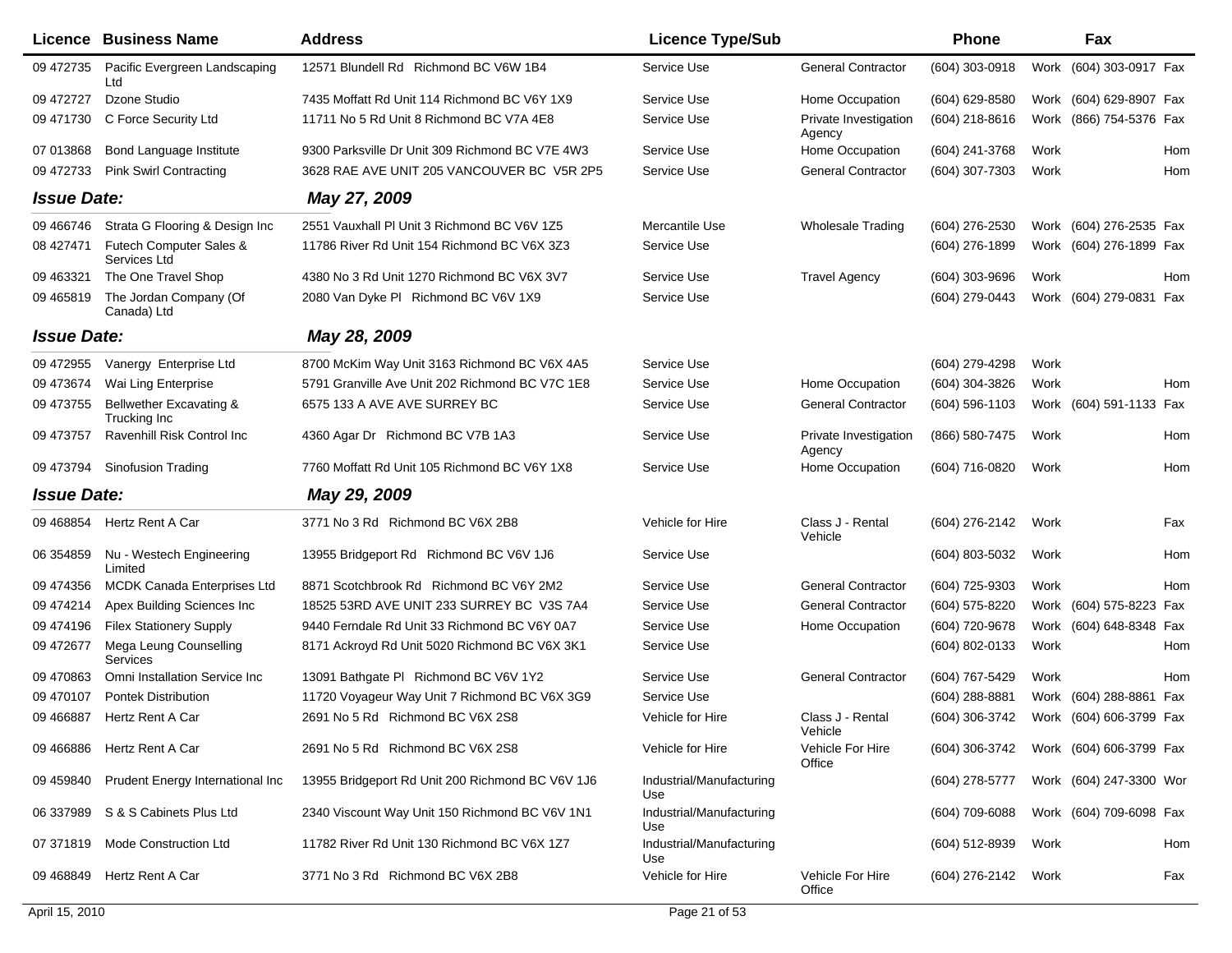|                    | <b>Licence Business Name</b>                                        | <b>Address</b>                                     | <b>Licence Type/Sub</b>         |                                               | <b>Phone</b>   |        | Fax                       |     |
|--------------------|---------------------------------------------------------------------|----------------------------------------------------|---------------------------------|-----------------------------------------------|----------------|--------|---------------------------|-----|
| 07 392937          | Sewing & Embroidery Warehouse                                       | 3331 Viking Way Unit 4 Richmond BC V6V 1X7         | Service Use                     |                                               | (604) 821-1771 |        | Work (604) 821-1772 Fax   |     |
| <b>Issue Date:</b> |                                                                     | <b>June 2, 2009</b>                                |                                 |                                               |                |        |                           |     |
| 07 364063          | Michael Theodor Brokerage Inc                                       | 13560 Maycrest Way Unit 1135 Richmond BC V6V 2W9   | Service Use                     |                                               | (604) 288-0017 |        | Work (604) 273-3417 Fax   |     |
| 09 474655          | SW Renovations And Building<br>Maintainance                         | 8491 Saunders Rd Richmond BC V7A 2A6               | Service Use                     | <b>General Contractor</b>                     | (604) 285-2726 | Work   |                           | Hom |
| 09 474037          | Adesa Richmond Public Auction                                       | 16179 Blundell Rd Richmond BC V6W 0A3              | Mercantile Use                  | Automobile Dealer                             | (604) 233-7333 |        | Work (604) 238-7007 Fax   |     |
| 09 471114          | N <sub>2</sub> Fashion                                              | 4311 Hazelbridge Way Unit 1755 Richmond BC V6X 3L7 | Mercantile Use                  | <b>Retail Trading</b>                         | (778) 885-5151 | Work   |                           | Hom |
| 09 465468          | 4 Noble Construction Ltd                                            | 12760 Bathgate Way Unit 5 Richmond BC V6V 1Z4      | Service Use                     | <b>General Contractor</b>                     | (604) 273-9188 |        | Work (604) 273-9187 Fax   |     |
| 06 327317          | Brother Marble Design Inc                                           | 12280 Trites Rd Unit 140 Richmond BC V7E 3R7       | Service Use                     |                                               | (604) 518-0353 |        | Work (604) 267-0353 Fax   |     |
| 06 327316          | Brother Marble Design Inc                                           | 12280 Trites Rd Unit 140 Richmond BC V7E 3R7       | Industrial/Manufacturing<br>Use |                                               | (604) 518-0353 |        | Work (604) 267-0353 Fax   |     |
| 09 469911          | Quesco International Commerce<br>Ltd                                | 6691 Elmbridge Way Unit 110 Richmond BC V7C 4N1    | Service Use                     |                                               | (604) 821-0144 |        | Work (604) 821-0544 Fax   |     |
| <b>Issue Date:</b> |                                                                     | June 3, 2009                                       |                                 |                                               |                |        |                           |     |
| 09 474639          | Unique Choice Investment Co Ltd                                     | 668 HAILEY ST COQUITLAM BC V3J 7M3                 | Service Use                     | <b>General Contractor</b>                     | (604) 936-0792 |        | Work (604) 936-0794 Fax   |     |
| 09 474665          | Tan Kinesiology and<br>Rehabilitation                               | 9188 Cook Rd Unit 1802 Richmond BC V6Y 4M1         | Service Use                     | Home Occupation                               | (604) 618-0730 |        | Work (604) 618-0730 Cellu |     |
| 09 474802          | <b>Drytech Construction Inc</b>                                     | 1230 W 75TH AVE VANCOUVER BC V6P 3G3               | Service Use                     | <b>General Contractor</b>                     | (604) 222-8459 |        | Work (604) 222-1818 Fax   |     |
| 09 474740          | <b>ABC Tree Men</b>                                                 | 8952 15TH AVE BURNABY BC V3N 1Y3                   | Service Use                     | <b>General Contractor</b>                     | (604) 521-7594 |        | Work (604) 521-7594 Fax   |     |
| 09 474720          | Diamond Parking Ltd/DPS<br>Parking #4371                            | 4751 Garden City Rd Richmond BC V6X 3M7            | Service Use                     | <b>Parking Enforcement</b><br><b>Business</b> | (604) 681-8797 |        | Work (604) 684-0329 Fax   |     |
| 06 354427          | M RC Manufacturing                                                  | 8055 Anderson Rd Unit 301 Richmond BC V6Y 1S2      | Service Use                     |                                               | (604) 244-3057 | Work   |                           | Hom |
| 09 474600          | Ji Ye Global Inc                                                    | 7288 Heather St Unit 25 Richmond BC V6Y 4L4        | Service Use                     | Home Occupation                               | (778) 297-7737 | Work   |                           |     |
| 07 382737          | Backwater Industries Ltd                                            | 4311 Vanguard Rd Richmond BC V6X 2P5               | Industrial/Manufacturing<br>Use |                                               | (604) 278-3477 |        | Work (604) 278-4910 Fax   |     |
| 06 354428          | M RC Manufacturing                                                  | 8055 Anderson Rd Unit 301 Richmond BC V6Y 1S2      | Mercantile Use                  | <b>Retail Trading</b>                         | (604) 244-3057 | Work   |                           | Hom |
| 09 474703          | Alcatel-Lucent Canada Inc                                           | 4190 STILL CREEK DR UNIT 100 BURNABY BC V5C<br>6C6 | Service Use                     | <b>General Contractor</b>                     | (604) 430-3600 |        | Work (604) 430-1695 Fax   |     |
| <b>Issue Date:</b> |                                                                     | <b>June 4, 2009</b>                                |                                 |                                               |                |        |                           |     |
| 09 475080          | <b>APAC West Hospitality Inc</b>                                    | 4520 Dallyn Rd Richmond BC V6X 2Y2                 | Service Use                     | Home Occupation                               | (778) 846-8568 | Work   |                           | Hom |
| 08 447778          | Slava's Auto Service                                                | 12868 Clarke PI Unit 110 Richmond BC V6V 2H1       | Service Use                     |                                               | (604) 812-5499 | Cellul |                           | Hom |
| 09 471075          | Steveston Pedicab Company                                           | 3891 Moncton St Richmond BC V7E 3A7                | Vehicle for Hire                | Vehicle For Hire<br>Office                    | (604) 720-0841 | Hom    |                           | Hom |
| 09 471077          | <b>Steveston Pedicab Company</b>                                    | 3891 Moncton St Richmond BC V7E 3A7                | Vehicle for Hire                | Class P - Pedicab                             | (604) 720-0841 | Hom    |                           | Hom |
|                    | 09 474383 Round Learnings Inc                                       | 4400 Hazelbridge Way Unit 700 Richmond BC V6X 3R8  | Assembly Use Group 3            | Education Institution (604) 279-9518          |                |        | Work (604) 279-9598 Fax   |     |
|                    | 09 474419 Alex Wang's Counselling And<br><b>Assessment Services</b> | 8788 McKim Way Unit 2260 Richmond BC V6X 4E2       | Service Use                     |                                               | (604) 779-6178 | Work   |                           | Hom |
|                    | 09 475042 Storm Board Events                                        | 8740 Citation Dr Unit 113 Richmond BC V6Y 3A3      | Service Use                     | Home Occupation                               | (778) 867-4046 | Work   |                           | Hom |
| <b>Issue Date:</b> |                                                                     | <b>June 8, 2009</b>                                |                                 |                                               |                |        |                           |     |
| 09 475243          | <b>Splendid Colouring</b>                                           | 8900 Citation Dr Unit 220 Richmond BC V6Y 3A3      | Service Use                     | <b>General Contractor</b>                     | (604) 285-1971 | Work   |                           | Hom |
| 09 475200          | <b>Boost Training</b>                                               | 12211 Cambie Rd Unit 23 Richmond BC V6V 2H8        | Service Use                     | Home Occupation                               | (604) 782-9727 | Work   |                           | Hom |
| 09 474819          | Jazzy Kitchens Inc                                                  | 11860 Hammersmith Way Unit 128 Richmond BC V7A 5G1 | Service Use                     |                                               | (604) 304-4161 |        | Work (604) 275-4162 Fax   |     |
|                    |                                                                     |                                                    |                                 |                                               |                |        |                           |     |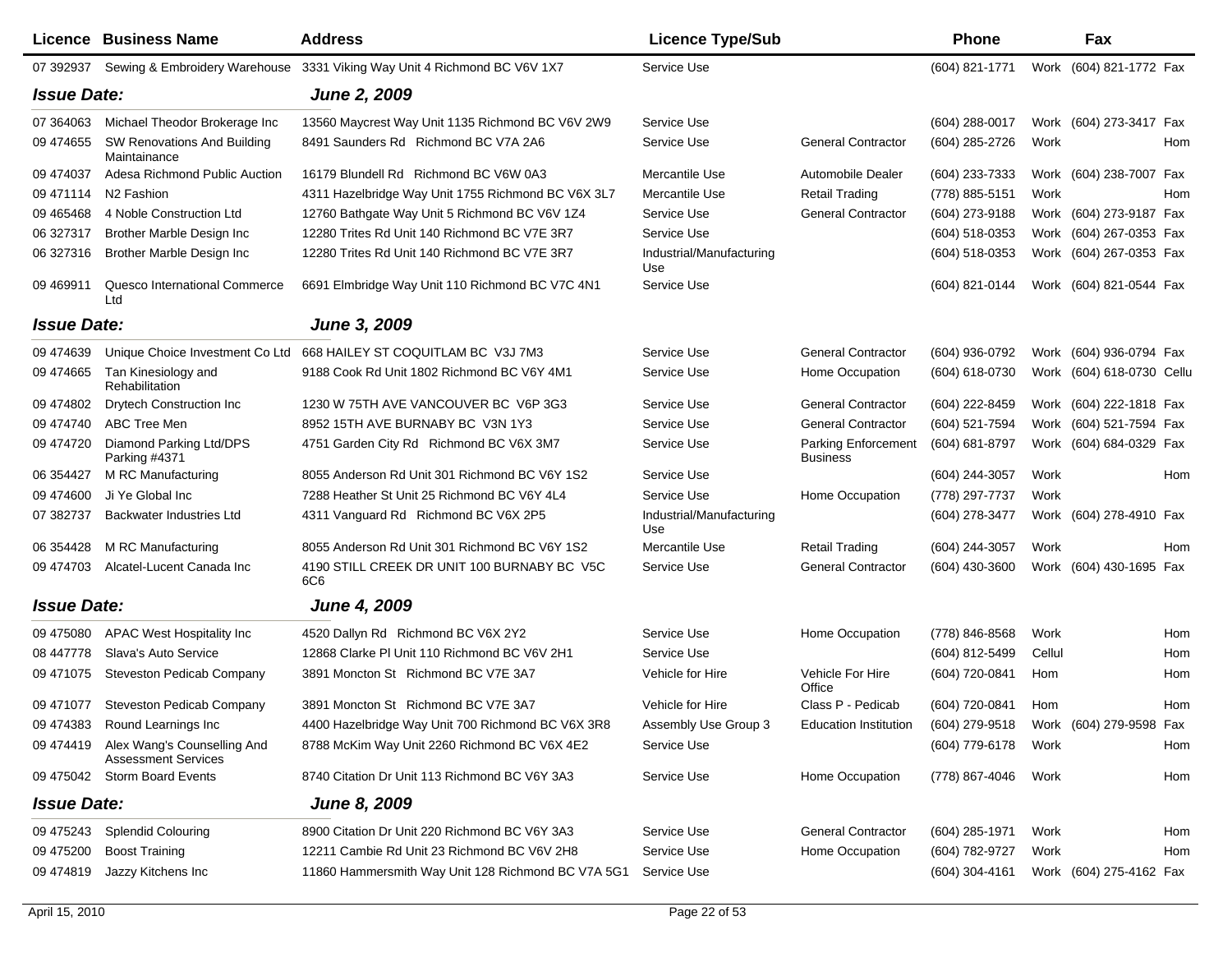|                    | Licence Business Name                              | <b>Address</b>                                      | <b>Licence Type/Sub</b> |                                                    | <b>Phone</b>     |        | Fax                        |            |
|--------------------|----------------------------------------------------|-----------------------------------------------------|-------------------------|----------------------------------------------------|------------------|--------|----------------------------|------------|
| 09 470997          | Golden-Shine                                       | 4540 No 3 Rd Unit 1415 Richmond BC V6X 4E4          | Mercantile Use          | <b>Retail Trading</b>                              | (778) 868-1212   |        | Work (778) 868-1212 Cellu  |            |
| 09 462782          | Isaac & Agatha's Deli Restaurant<br>& Catering Ltd | 11911 Bridgeport Rd Unit 101 Richmond BC V6X 1T5    | Assembly Use Group 1    | Food Service<br>Establishment                      | (604) 276-0201   |        | Work (604) 276-0207 Fax    |            |
| 09 463924          | Marise Merrick                                     | 8351 Alexandra Rd Unit 150 Richmond BC V6X 3P3      | Service Use             |                                                    | (604) 273-7553   | Work   |                            | Hom        |
| <b>Issue Date:</b> |                                                    | <b>June 9, 2009</b>                                 |                         |                                                    |                  |        |                            |            |
| 09 472504          | Green Terra Enterprises Ltd                        | 4540 No 3 Rd Unit 1335 Richmond BC V6X 4E4          | Mercantile Use          | <b>Retail Trading</b>                              | (604) 596-6598   | Work   |                            | Hom        |
| 09 475500          | <b>AMH Contracting Ltd</b>                         | 5004 STILL CREEK AVE BURNABY BC V5C 4E4             | Service Use             |                                                    | (604) 299-5150   |        | Work (604) 299-2800<br>Fax |            |
| 09 475499          | Gateway Switch                                     | 8771 Saunders Rd Richmond BC V7A 2A6                | Service Use             | Home Occupation                                    | (604) 760-1663   | Work   | Hom                        |            |
| 09 475483          | Global Shop On Line Inc                            | 9220 Patterson Rd Richmond BC V6X 1P9               | Service Use             | Home Occupation                                    | (778) 297-8814   |        | Work (778) 297-8815 Fax    |            |
| 09 474218          | Lulu Island Winery Ltd                             | 16880 Westminster Hwy Richmond BC V6V 1A8           | Mercantile Use          | Roadside Stand                                     | (604) 232-9839   |        | Work (604) 232-9836 Fax    |            |
| 09 475272          | Feng Jia Guo                                       | 6465 NANAIMO ST VANCOUVER BC V5P 4K9                | Service Use             | <b>General Contractor</b>                          | (778) 863-4688   | Work   |                            | Hom        |
| 09 475292          | <b>Sequence Construction</b><br>Management         | 6183 10TH AVE BURNABY BC V3N 2R3                    | Service Use             | <b>General Contractor</b>                          | (604) 838-7212   | Work   | Hom                        |            |
| 09 470048          | Sun Boss Enterprise Ltd                            | 3260 Viking Way Unit 3 Richmond BC V6V 1N6          | Mercantile Use          | Wholesale Trading                                  | (604) 248-2288   | Work   | Hom                        |            |
| 09 468563          | <b>Candad Computers &amp; Services</b>             | 11590 Cambie Rd Unit 120 Richmond BC V6X 3Z5        | Service Use             |                                                    | (778) 297-5952   |        | Work (778) 297-5953<br>Fax |            |
| 09 468538          | Richmond Wholesale Appliance<br>Centre Ltd         | 13988 Maycrest Way Unit 175 Richmond BC V6V 3C3     | Mercantile Use          | <b>Wholesale Trading</b>                           | (778) 882-2041   | Work   | Hom                        |            |
| 08 443482          | Steve Nash Sports Club                             | 10251 St Edwards Dr Richmond BC V6X 2M9             | Assembly Use Group 3    | <b>Health Studio</b>                               | (604) 273-5213   | Work   | Fax                        |            |
| 04 275939          | Atco Auto Ltd                                      | 8077 Alexandra Rd Unit 103 Richmond BC V6X 1C3      | Service Use             |                                                    | (604) 767-5683   | Cellul |                            | <b>Hom</b> |
| 09 470069          | <b>BC SCRAP-IT Program</b>                         | 5811 Cooney Rd Unit 210 Richmond BC V6X 3M1         | Service Use             |                                                    | (604) 214-8366   |        | Work (604) 273-8550 Hom    |            |
| <b>Issue Date:</b> |                                                    | June 10, 2009                                       |                         |                                                    |                  |        |                            |            |
| 08 422302          | Punjabi Journal                                    | 20800 Westminster Hwy Unit 1253 Richmond BC V6V 2W3 | Service Use             |                                                    | (604) 825-3950   |        | Work (604) 273-7474 Fax    |            |
| 09 475560          | <b>Starbucks Pier A</b>                            | 3880 Grant McConachie Way Richmond BC V7B 0A5       | Assembly Use Group 1    | <b>Food Service</b><br>Establishment, Take-<br>Out | (604) 231-3731   |        | Work (604) 231-3732 Fax    |            |
| 09 475559          | Jugo Juice DTB                                     | 3880 Grant McConachie Way Richmond BC V7B 0A5       | Assembly Use Group 1    | Food Service<br>Establishment, Take-<br>Out        | (604) 231-3731   |        | Work (604) 231-3732 Fax    |            |
| 09 463588          | Greenpine Tea                                      | 8531 Alexandra Rd Unit 113 Richmond BC V6X 1C3      | Mercantile Use          | <b>Retail Trading</b>                              | $(604)$ 816-0009 | Work   |                            | <b>Hom</b> |
| 09 464113          | Kam H S Brar Notary Public                         | 6700 No 3 Rd Unit 204 Richmond BC V6Y 2C3           | Service Use             |                                                    | (604) 569-2911   |        | Work (604) 630-7065 Fax    |            |
| <b>Issue Date:</b> |                                                    | June 11, 2009                                       |                         |                                                    |                  |        |                            |            |
| 09 475180          | Can Macro Enterprises Inc                          | 5811 Cooney Rd Unit 305 Richmond BC V6X 3M1         | Service Use             |                                                    | (604) 207-2198   |        | Work (604) 303-2998 Fax    |            |
| 09 475 659         | R J Associates Contracting Inc                     | 7471 No 5 Rd Richmond BC V6Y 2V3                    | Service Use             | <b>General Contractor</b>                          | (604) 710-4263   | Work   | Fax                        |            |
|                    | 08 413070 A E S Consulting Service<br>Enterprise   | 8049 Anderson Rd Richmond BC V6Y 1S1                | Service Use             |                                                    | (604) 273-7457   | Work   |                            | Hom        |
| 09 475 646         | Prestige Irrigation Systems Ltd                    | 7960 Bowen Gate Richmond BC V7C 4E2                 | Service Use             | <b>General Contractor</b>                          | (604) 306-9572   | Work   | Hom                        |            |
| 09 475803          | <b>Extreme Glass Ltd</b>                           | 19172 117A AVE PITT MEADOWS BC V3Y 2R3              | Service Use             | General Contractor                                 | (604) 831-4527   |        | Work (604) 460-1704 Fax    |            |
| 09 472416          | Pinky Nutrition Workshop                           | 8888 Odlin Cr Unit 1195 Richmond BC V6X 3Z8         | Service Use             |                                                    | (604) 339-9100   | Work   |                            | Hom        |
| 09 460 842         | Michael Liu & Co                                   | 6351 Westminster Hwy Unit 201 Richmond BC V7C 4V4   | Service Use             |                                                    | (604) 279-8807   |        | Work (604) 608-3321 Fax    |            |
| 08 402743          | <b>Speciality Furniture</b>                        | 7951 Alderbridge Way Unit 135 Richmond BC V6X 2A4   | Service Use             |                                                    | (604) 821-0913   |        | Work (604) 821-0913 Fax    |            |
| 09 475807          | <b>Clover Consulting Ltd</b>                       | 8600 No 3 Rd Unit 18 Richmond BC V6Y 2E8            | Service Use             | Home Occupation                                    | (604) 274-1202   | Work   |                            | Hom        |
| 09 469070          | Sea & Sky Travel                                   | 8888 Odlin Cr Unit 2285 Richmond BC V6X 3Z8         | Service Use             | <b>Travel Agency</b>                               | $(604)$ 628-6868 |        | Work (604) 628-6870 Fax    |            |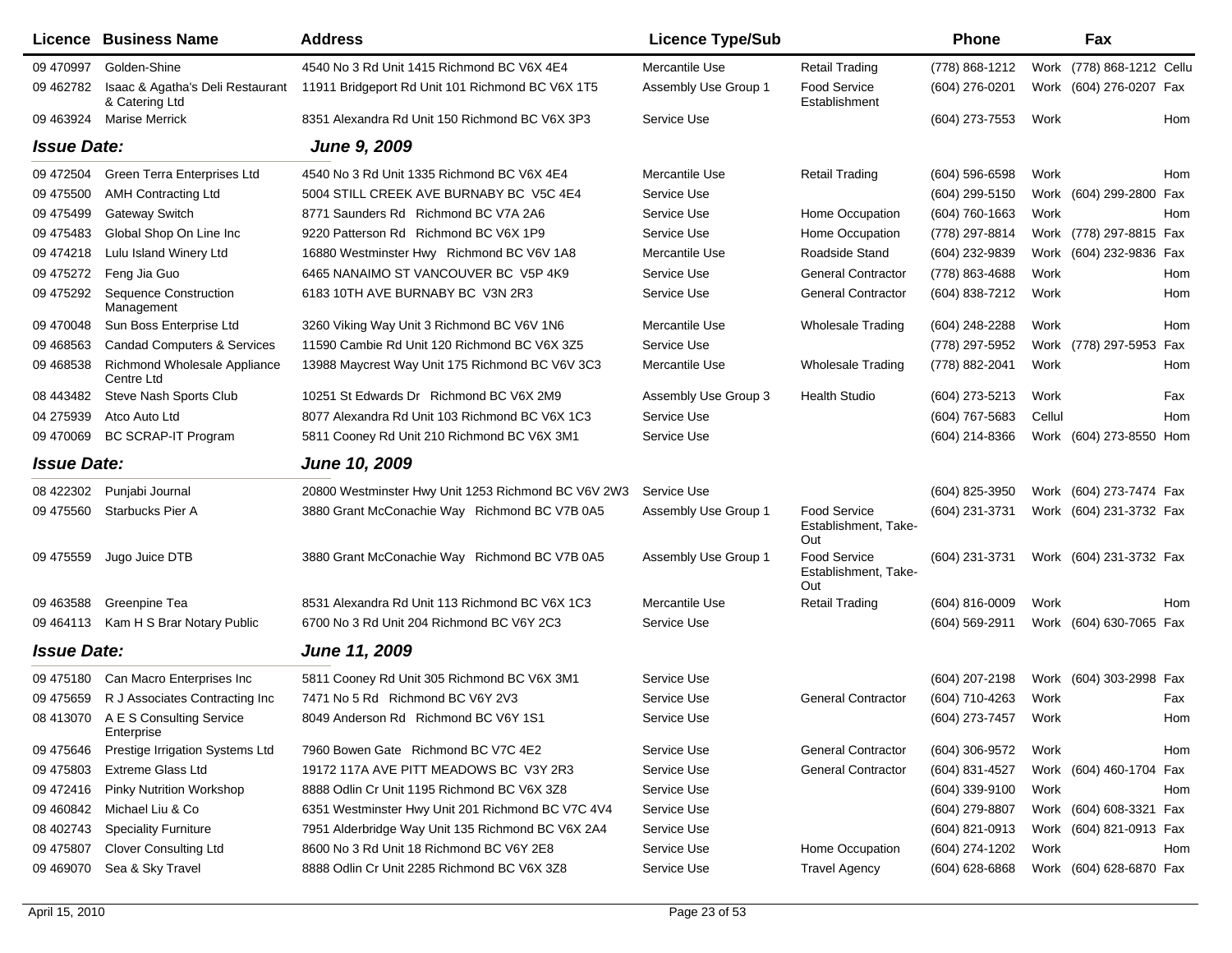|                    | <b>Licence Business Name</b>                                | <b>Address</b>                                                  | <b>Licence Type/Sub</b> |                                             | <b>Phone</b>   |      | Fax                       |     |
|--------------------|-------------------------------------------------------------|-----------------------------------------------------------------|-------------------------|---------------------------------------------|----------------|------|---------------------------|-----|
| <b>Issue Date:</b> |                                                             | June 12, 2009                                                   |                         |                                             |                |      |                           |     |
| 09 474 659         | Sang Sprayed Foam Ltd                                       | 6911 Graybar Rd Richmond BC V6W 1H3                             | Service Use             |                                             | (604) 728-7855 |      | Work (778) 395-0649 Fax   |     |
| 09 47 61 21        | <b>Ebit Solutions</b>                                       | 7740 Abercrombie Dr Unit 38 Richmond BC V6Y 3G6                 | Service Use             | Home Occupation                             | (778) 318-9265 | Work |                           | Hom |
| 09 47 61 61        | Key Canada Hispanic<br>Immigration Services AG &<br>Company | 8320 Sunnycroft Rd Richmond BC V6Y 1X6                          | Service Use             | Home Occupation                             | (778) 837-0427 | Work | (604) 284-2401 Fax        |     |
| 09 476119          | Angles & Curves Architectural<br>Millwork Inc               | 20285 STEWART CRES UNIT 304 MAPLE RIDGE BC<br>V2X 8G1           | Service Use             | <b>General Contractor</b>                   | (604) 460-9604 |      | Work (604) 460-9505 Fax   |     |
| 09 476102          | Global Carpets & Hardwood Ltd                               | 222 SW MARINE DR VANCOUVER BC V5T 2R5                           | Service Use             | <b>General Contractor</b>                   | (604) 222-1988 |      | Work (604) 222-3788 Fax   |     |
| 09 475 647         | <b>Breeze</b>                                               | 8766 McKim Way Unit 1030 Richmond BC V6X 4G4                    | Service Use             |                                             | (778) 297-5589 | Work |                           | Hom |
| 09 472067          | K K Dollar Hot Pot Restaurant                               | 4200 No 3 Rd Unit 200 Richmond BC V6X 2C2                       | Assembly Use Group 1    | <b>Food Service</b><br>Establishment        | (604) 279-5588 | Work |                           | Hom |
| 09 469 226         | Mortens Mobile Catering Ltd                                 | 2611 Viscount Way Richmond BC V6V 2G8                           | Assembly Use Group 1    | <b>Food Catering</b>                        | (604) 278-8275 | Work | (604) 278-8847            | Fax |
| 09 461403          | Ovation Academy of Performing<br>Arts Ltd                   | 8060 No 1 Rd Richmond BC V7C 1T9                                | Assembly Use Group 3    | <b>Education Institution</b>                | (778) 883-6651 | Work |                           | Hom |
| 09 460939          | Canada Classical Fine Arts<br>Academy                       | 3086 St Edwards Dr Unit 111 Richmond BC V6X 4C4                 | Assembly Use Group 3    | <b>Education Institution</b>                | (604) 551-7858 | Work |                           | Hom |
| 07 378919          | Nitro Distribution Inc                                      | 18397 McCartney Way Unit 110 Richmond BC V6W 0A1                | Service Use             |                                             | (604) 276-9071 |      | Work (604) 276-9074       | Fax |
| 09 474274          | <b>Crystal Simser</b>                                       | 12251 No 1 Rd Unit 210 Richmond BC V7E 1T6                      | Service Use             | Registered Massage<br><b>Therapy Clinic</b> | (604) 272-9995 | Work |                           | Hom |
| 07 391384          | <b>Nu-West Construction Products</b><br><b>Inc</b>          | 6260 Graybar Rd Unit 190 Richmond BC V6W 1H6                    | Mercantile Use          | <b>Wholesale Trading</b>                    | (604) 288-7382 |      | Work (604) 288-7383 Fax   |     |
| <b>Issue Date:</b> |                                                             | June 15, 2009                                                   |                         |                                             |                |      |                           |     |
| 09 476215          | <b>CGC Flooring</b>                                         | 4888 SHEPHERD ST BURNABY BC V5H 1L7                             | Service Use             | <b>General Contractor</b>                   | (778) 319-5568 | Work |                           | Hom |
| 09 476252          | <b>Colliers International</b>                               | 1910 - 200 GRANVILLE STREET VANCOUVER BC V6C<br>2R <sub>6</sub> | Service Use             |                                             | (604) 681-4111 |      | Work (604) 661-0849 Fax   |     |
| 09 47 6228         | Flora Factory Ltd                                           | 10331 Bissett Dr Richmond BC V7A 4K8                            | Service Use             | <b>General Contractor</b>                   | (604) 612-7705 | Work |                           | Hom |
| 09 475440          | Macrowood Products Inc                                      | 11181 Voyageur Way Unit 250 Richmond BC V6X 3N9                 | Service Use             |                                             | (604) 304-1280 | Work | (604) 304-1293 Fax        |     |
| 08 428131          | VIVO Interiors Inc                                          | 4780 Vanguard Rd Richmond BC V6X 2P8                            | Service Use             |                                             | (604) 304-6255 |      | Work (604) 633-9213 Hom   |     |
| 09 465487          | Cascadia Ecohomes Ltd                                       | 14511 Steveston Hwy Richmond BC V6W 1K2                         | Service Use             |                                             | (604) 312-4941 | Work |                           | Hom |
| 08 442385          | Happy Mommy Caregivers &<br>Nannies Co Ltd                  | 7151 No 5 Rd Richmond BC V6Y 2V3                                | Service Use             | Home Occupation                             | (604) 274-5181 | Work |                           | Hom |
| 09 47 6241         | <b>Precision Stucco</b>                                     | 13205 64A AVE SURREY BC V3W 7H9                                 | Service Use             | <b>General Contractor</b>                   | (604) 543-9685 | Work | (604) 323-1811 Fax        |     |
| 09 472554          | Qoola Yogurt & Fruit                                        | 4151 Hazelbridge Way Unit 1850 Richmond BC V6X 4J7              | Assembly Use Group 1    | Food Service<br>Establishment, Take-<br>Out | (604) 603-8338 |      | Work (604) 233-1296 Fax   |     |
| <b>Issue Date:</b> |                                                             | June 16, 2009                                                   |                         |                                             |                |      |                           |     |
| 06 342161          | Canadian Alliance Terminals Inc                             | 18397 McCartney Way Unit 110 Richmond BC V6W 0A1                | Service Use             |                                             | (604) 276-9071 |      | Work (604) 276-9074 Fax   |     |
| 09 47 64 29        | Fox Contracting                                             | 1288 COAST MERIDAN RD COQUITLAM BC V3B 7M9                      | Service Use             | <b>General Contractor</b>                   | (604) 944-0773 |      | Work (604) 944-0773 Fax   |     |
| 09 47 6348         | B & J Hansen Trucking                                       | 3691 Royalmore Ave Richmond BC V7C 1P5                          | Service Use             | Home Occupation                             | (604) 277-5092 | Work |                           | Hom |
| 09 470768          | Yamato East Asia Cuisine                                    | 8260 Westminster Hwy Unit 1160 Richmond BC V6X 3Y2              | Assembly Use Group 1    | <b>Food Service</b><br>Establishment        | (604) 278-4917 |      | Work (604) 727-2535 Cellu |     |
| 04 010243          | Neptune Technology Group<br>(Canada) Ltd                    | 11871 Machrina Way Richmond BC V7A 4V3                          | Service Use             |                                             | (604) 271-9700 |      | Work (604) 271-9720 Fax   |     |
| 03 245480          | <b>Coastal Pacific Contractors Ltd</b>                      | 11871 Horseshoe Way Unit 1111 Richmond BC V7A 5H5               | Service Use             | <b>General Contractor</b>                   | (604) 275-0024 |      | Work (604) 275-0034 Fax   |     |
| April 15, 2010     |                                                             |                                                                 | Page 24 of 53           |                                             |                |      |                           |     |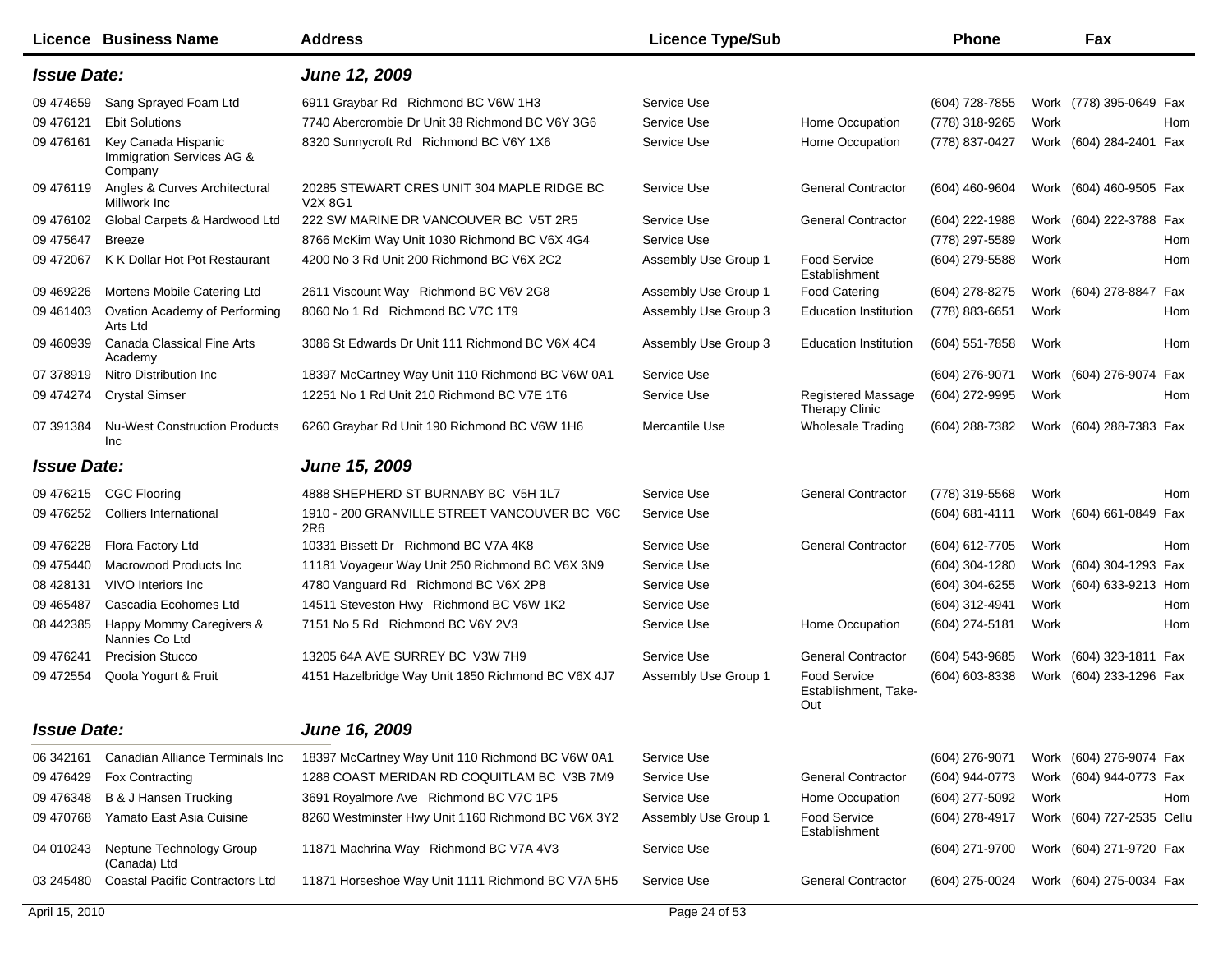|                    | <b>Licence Business Name</b>                       | <b>Address</b>                                                       | <b>Licence Type/Sub</b> |                                                    | Phone          |      | Fax                          |
|--------------------|----------------------------------------------------|----------------------------------------------------------------------|-------------------------|----------------------------------------------------|----------------|------|------------------------------|
| 09 47 64 95        | <b>Cutting Edge Security Systems</b><br>Inc        | 31136 PEARDONVILLE RD UNIT 201 ABBOTSFORD BC<br>V <sub>2</sub> T 6K7 | Service Use             | <b>General Contractor</b>                          | (604) 859-0703 |      | Work (604) 859-9545 Fax      |
| 09 47 6232         | <b>EC Solutions Canada</b>                         | 7760 Decourcy Cr Richmond BC V7C 4E9                                 | Service Use             | Home Occupation                                    | (778) 297-6861 |      | Work (778) 297-6862 Fax      |
| <b>Issue Date:</b> |                                                    | <b>June 17, 2009</b>                                                 |                         |                                                    |                |      |                              |
| 09 476501          | <b>Sally Breen Consulting</b>                      | 12032 Osprey Crt Richmond BC V7E 3S6                                 | Service Use             | Home Occupation                                    | (604) 275-2660 |      | Work (604) 275-5959 Fax      |
| 09 47 6683         | <b>Electromech Electrical Services</b>             | 146 E 47TH AVE VANCOUVER BC V5W 2A7                                  | Service Use             | <b>Electrical Contractor</b>                       | (604) 873-3249 |      | Work (604) 873-3249 Fax      |
| 09 47 6570         | <b>BK Contracting</b>                              | 1925 LONDON ST NEW WESTMINSTER BC V3M 5E3                            | Service Use             | <b>General Contractor</b>                          | (604) 726-2377 |      | Work (604) 525-2377 Fax      |
| 09 475804          | Sunshine International Holdings<br>Ltd             | 8136 Park Rd Unit 250 Richmond BC V6Y 1T1                            | Service Use             |                                                    | (604) 278-6088 |      | Work (604) 278-8079 Fax      |
| 09 470726          | Yung Sing Enterprises Ltd                          | 3700 No 3 Rd Unit 1015 Richmond BC V6X 3X2                           | Mercantile Use          | <b>Retail Trading</b>                              | (604) 214-8282 |      | Work (604) 683-0558 Fax      |
| 09 475 642         | <b>JADA Hardware</b>                               | 11871 Horseshoe Way Unit 1103 Richmond BC V7A 5H5                    | Mercantile Use          | <b>Wholesale Trading</b>                           | (604) 616-6309 | Work | Hom                          |
| 09 47 6471         | Gulf And Fraser Insurance<br>Services              | 7971 Westminster Hwy Richmond BC V6X 1A4                             | Service Use             |                                                    | (604) 303-1828 | Work | Hom                          |
| <b>Issue Date:</b> |                                                    | June 18, 2009                                                        |                         |                                                    |                |      |                              |
| 09 476989          | Fruits And Passion #8212                           | 3880 Grant McConachie Way Richmond BC V7B 0A5                        | Mercantile Use          | <b>Retail Trading</b>                              | (604) 303-4535 |      | Work (415) 863-6552 Fax      |
| 09 477013          | Virgin Books And<br>Entertainment/Brookstone #8232 | 3880 Grant McConachie Way Richmond BC V7B 0A5                        | Mercantile Use          | Retail Trading                                     | (604) 303-4535 | Work | Hom                          |
| 09 476793          | Green Chair Events Inc                             | 8800 Allison St Richmond BC V6Y 3H4                                  | Service Use             | Home Occupation                                    | (604) 644-9655 | Work | <b>Hom</b>                   |
| 09 476708          | The Sideslip Cafe Ltd                              | 5360 Airport Rd Unit 100 Richmond BC V7B 1B4                         | Assembly Use Group 1    | <b>Food Service</b><br>Establishment, Take-<br>Out | (604) 719-2966 |      | Work (604) 719-2966<br>Cellu |
| 09 473814          | Triple O's #208                                    | 4151 Hazelbridge Way Unit 3260 Richmond BC V6X 4J7                   | Assembly Use Group 1    | <b>Food Service</b><br>Establishment, Take-<br>Out | (604) 279-9112 | Work | Hom                          |
| 09 459 647         | Jonathan's                                         | 6551 No 3 Rd Unit 1312 Richmond BC V6Y 2B6                           | Mercantile Use          | <b>Retail Trading</b>                              | (778) 297-6544 |      | Work (778) 294-6544 Fax      |
| 09 459 625         | Interactive HR Network                             | 6061 No 3 Rd Unit 120 Richmond BC V6Y 2B2                            | Service Use             |                                                    | (604) 207-7763 |      | Work (604) 207-7767 Fax      |
| 09 477018          | Explore Sea To Sky #8242                           | 3880 Grant McConachie Way Richmond BC V7B 0A5                        | Mercantile Use          | <b>Retail Trading</b>                              | (604) 303-4535 |      | Work (416) 863-6552 Fax      |
| <b>Issue Date:</b> |                                                    | <b>June 22, 2009</b>                                                 |                         |                                                    |                |      |                              |
| 09 473822          | <b>Topwood Resources Ltd</b>                       | 4140 No 3 Rd Unit 250 Richmond BC V6X 2C2                            | Service Use             |                                                    | (604) 263-0238 |      | Work (604) 263-0239 Fax      |
| 09 477207          | Gallerie - #651                                    | 3880 Grant McConachie Way Richmond BC V7B 0A5                        | Mercantile Use          | <b>Retail Trading</b>                              | (604) 214-9690 |      | Work (604) 214-9626 Fax      |
| 09 477205          | Life Is Good - #647                                | 3880 Grant McConachie Way Richmond BC V7B 0A5                        | Mercantile Use          | <b>Retail Trading</b>                              | (604) 214-9690 |      | Work (604) 214-9626 Fax      |
| 09 477202          | Sun Glass Hut                                      | 3880 Grant McConachie Way Richmond BC V7B 0A5                        | Mercantile Use          | <b>Retail Trading</b>                              | (604) 214-9690 |      | Work (604) 214-9626 Fax      |
| 09 477201          | Taraxca Jewelery - #648                            | 3880 Grant McConachie Way Richmond BC V7B 0A5                        | Mercantile Use          | <b>Retail Trading</b>                              | (604) 214-9690 |      | Work (604) 214-9626 Fax      |
| 09 477199          | <b>Travel And Leisure</b>                          | 3880 Grant McConachie Way Richmond BC V7B 0A5                        | Mercantile Use          | <b>Retail Trading</b>                              | (604) 214-9690 |      | Work (604) 214-9626 Fax      |
|                    | 09 477182 Vancouver Aquarium - #650                | 3880 Grant McConachie Way Richmond BC V7B 0A5                        | Mercantile Use          | Retail Trading                                     | (604) 214-9690 |      | Work (604) 214-9626 Fax      |
|                    | 09 477208 654 Euro Cafe                            | 3880 Grant McConachie Way Richmond BC V7B 0A5                        | Assembly Use Group 1    | <b>Food Service</b><br>Establishment, Take-<br>Out | (604) 214-9690 |      | Work (604) 214-9626 Fax      |
| 09 477153          | 645 Hudson News                                    | 3880 Grant McConachie Way Richmond BC V7B 0A5                        | Mercantile Use          | <b>Retail Trading</b>                              | (604) 214-9690 |      | Work (604) 214-9626 Fax      |
| 09 473818          | Eastwood Recycling Inc                             | 4140 No 3 Rd Unit 250 Richmond BC V6X 2C2                            | Service Use             |                                                    | (604) 263-0238 |      | Work (604) 263-0239 Fax      |
| 09 471 676         | <b>Yide Information Consultant Ltd</b>             | 8351 Alexandra Rd Unit 210 Richmond BC V6X 3P3                       | Service Use             |                                                    | (604) 782-6188 | Work | Hom                          |
| 09 470 408         | The Asia Collection                                | 4140 No 3 Rd Unit 250 Richmond BC V6X 2C2                            | Service Use             |                                                    | (604) 273-3128 |      | Work (604) 276-0128 Fax      |
| 09 462716          | Sleep Shop                                         | 12800 Bathgate Way Unit 1 Richmond BC V6V 1Z4                        | Service Use             |                                                    | (604) 278-4151 |      | Work (604) 278-8524 Fax      |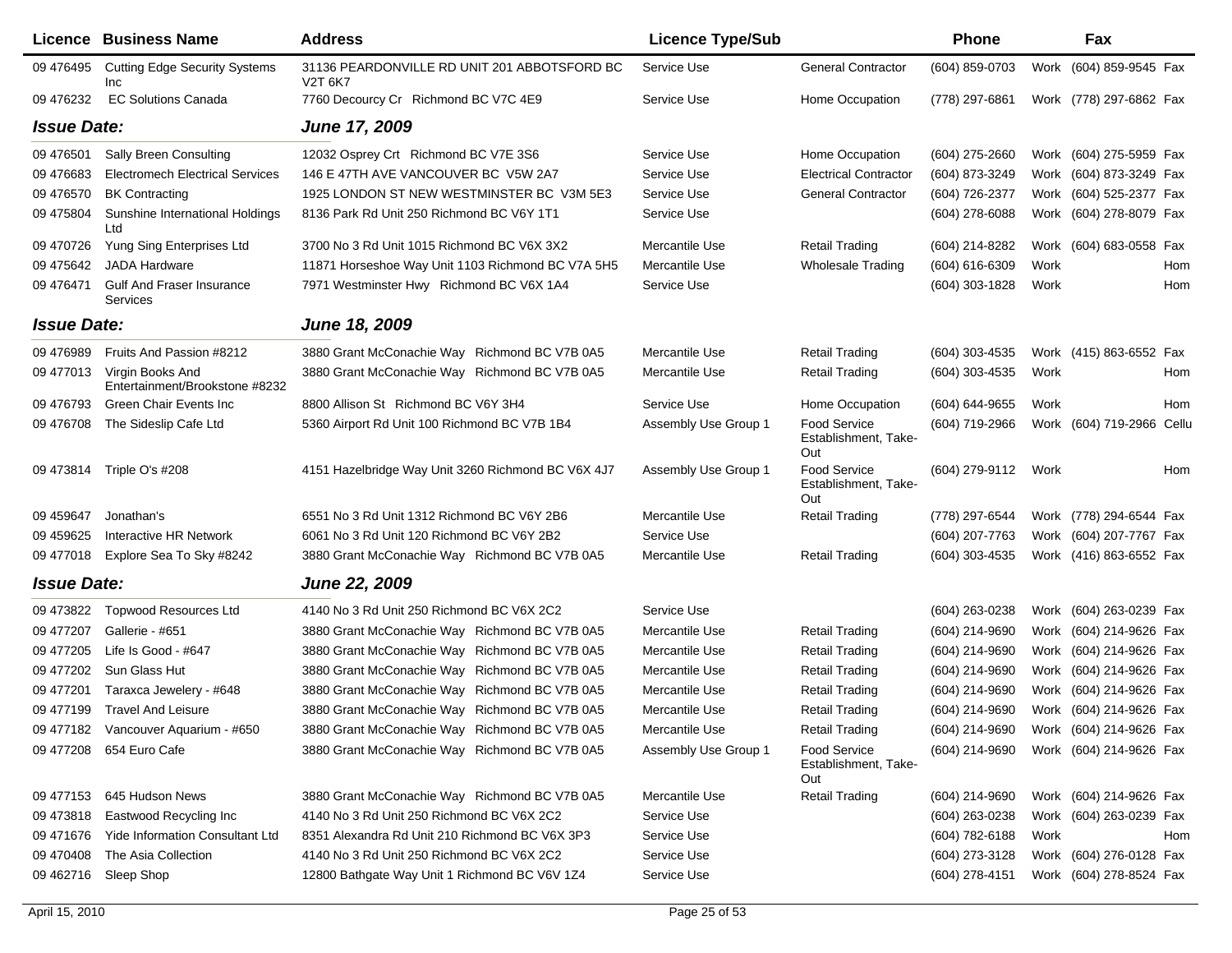|                    | <b>Licence Business Name</b>             | <b>Address</b>                                     | <b>Licence Type/Sub</b>         |                                               | <b>Phone</b>   |      | Fax                     |     |
|--------------------|------------------------------------------|----------------------------------------------------|---------------------------------|-----------------------------------------------|----------------|------|-------------------------|-----|
| 09 462270          | C & N Interiors                          | 1091 Millcarch St Unit 150 Richmond BC V6V 2H4     | Industrial/Manufacturing<br>Use |                                               | (604) 327-5911 |      | Work (604) 327-5979 Fax |     |
| 05 315926          | Cold Star Freight Systems Inc            | 2271 Vauxhall PI Richmond BC V6V 1Z5               | Service Use                     | <b>Delivery Services</b>                      |                | Work |                         | Hom |
| 09 476930          | Daniel's Le Chocolat - #646              | 3880 Grant McConachie Way Richmond BC V7B 0A5      | Mercantile Use                  | <b>Retail Trading</b>                         | (604) 214-9690 |      | Work (604) 214-9626 Fax |     |
| 09 476291          | Long Heng Enterprises (Canada)<br>Inc    | 4140 No 3 Rd Unit 250 Richmond BC V6X 2C2          | Service Use                     |                                               | (604) 248-6705 |      | Work (604) 303-6678 Fax |     |
| <b>Issue Date:</b> |                                          | June 23, 2009                                      |                                 |                                               |                |      |                         |     |
| 09 47 69 50        | <b>Balance In Motion</b>                 | 3517 Richmond St Richmond BC V7E 2W2               | Service Use                     | Home Occupation                               | (604) 970-9474 | Work |                         | Hom |
| 09 477445          | Northwest Organics Distributor           | 7011 Blundell Rd Unit 303 Richmond BC V6Y 1J5      | Service Use                     | Home Occupation                               | (604) 831-8324 | Work |                         | Hom |
| 09 477440          | Surplus Capital Management Ltd           | 8171 No 2 Rd Unit 3 Richmond BC V7C 3M2            | Service Use                     | Home Occupation                               | (604) 277-3851 |      | Work (604) 277-3852 Fax |     |
| 09 477394          | IY Far Trading Company                   | 1703 E 35TH AVE VANCOUVER BC V5P 1B5               | Service Use                     | Mobile Vendor -<br><b>Private Property</b>    | (604) 805-8325 | Work |                         | Hom |
| 09 477324          | A & A Testing Ltd                        | 19429 54TH AVE UNIT 1012 SURREY BC V3S 7X2         | Service Use                     | <b>General Contractor</b>                     | (604) 514-7635 |      | Work (604) 514-7684 Fax |     |
| 09 477290          | Jacob Bros Construction Ltd              | 19162 22 AVE UNIT 101 SURREY BC V3S 3S6            | Service Use                     | <b>General Contractor</b>                     | (604) 541-0303 |      | Work (604) 541-0343 Fax |     |
| 09 477152          | Wayne Wong Contracting                   | 15775 98A AVE SURREY BC V4N 2V7                    | Service Use                     | <b>General Contractor</b>                     | (604) 506-1498 | Work |                         | Hom |
| 09 476970          | <b>Stingray Transport Ltd</b>            | 11960 Hammersmith Way Unit 130 Richmond BC V7A 5C9 | Service Use                     |                                               | (604) 241-5956 |      | Work (604) 241-8232 Fax |     |
| 09 475801          | <b>Grandview Travel Inc</b>              | 8091 Granville Ave Richmond BC V6Y 1P5             | Service Use                     | <b>Travel Agency</b>                          | (604) 278-3396 |      | Work (604) 278-2296 Fax |     |
| 09 475348          | NYX Futree Tea                           | 8191 Saba Rd Unit 135 Richmond BC V6Y 4B4          | Mercantile Use                  | <b>Retail Trading</b>                         | (604) 278-2677 | Work |                         | Hom |
| 09 471896          | Moon & Sun Hair Salon Ltd                | 8021 Alexandra Rd Richmond BC V6X 1C3              | Service Use                     |                                               | (778) 881-8800 | Work |                         | Hom |
| 09 463105          | F & S Packaging Ltd                      | 11460 Voyageur Way Unit 6 Richmond BC V6X 3E1      | Mercantile Use                  | <b>Wholesale Trading</b>                      | (778) 231-1819 |      | Work (604) 301-1632 Fax |     |
| 09 477151          | Houstone Canada                          | 6333 Katsura St Unit 507 Richmond BC V6Y 4L9       | Service Use                     | Home Occupation                               | (604) 248-6445 | Work |                         | Hom |
| <b>Issue Date:</b> |                                          | June 24, 2009                                      |                                 |                                               |                |      |                         |     |
| 09 477592          | Joosten Trucking                         | 3620 Broadway St Richmond BC V7E 2X8               | Service Use                     | Home Occupation                               | (604) 275-1052 | Work |                         | Hom |
| 09 474 201         | Mandy Hair Salon                         | 4540 No 3 Rd Unit 1170 Richmond BC V6X 4E4         | Service Use                     |                                               | (604) 729-7223 | Work |                         | Hom |
| 09 477673          | RooFix Services Inc                      | 3051 UNDERHILL AVE UNIT 11 BURNABY BC V5A 3C2      | Service Use                     | <b>General Contractor</b>                     | (604) 444-4342 |      | Work (604) 444-4362 Fax |     |
| 09 477676          | Diamond Parking Ltd/DPS<br>Parking #4374 | 7771 Alderbridge Way Richmond BC V6X 2A4           | Service Use                     | <b>Parking Enforcement</b><br><b>Business</b> | (604) 681-8797 |      | Work (604) 684-0329 Fax |     |
| 09 477671          | Trusted Plumbing & Heating Ltd           | 511 JACKSON AVE VANCOUVER BC V6A 3B6               | Service Use                     | Gas Contractor                                | (778) 889-2331 | Work |                         | Hom |
| 09 477668          | Trusted Plumbing & Heating Ltd           | 511 JACKSON AVE VANCOUVER BC V6A 3B6               | Service Use                     | <b>Plumbing Contractor</b>                    | (778) 889-2331 | Work |                         | Hom |
| 09 477350          | RDK Graphics & Printing Inc.             | 12677 80TH AVE UNIT 105 SURREY BC V3W 3A6          | Service Use                     | <b>General Contractor</b>                     | (604) 592-3040 |      | Work (604) 592-3050 Fax |     |
| 09 477328          | Gaia's Serenity Wellness Center          | 2751 Shell Rd Richmond BC V6X 2P2                  | Service Use                     | Home Occupation                               | (604) 278-1845 | Work |                         | Hom |
| 09 47 6649         | Crescendo Dental Inc                     | 8600 Cambie Rd Unit 260 Richmond BC V6X 4K1        | Service Use                     |                                               | (604) 279-9264 |      | Work (604) 279-9282 Fax |     |
| 09 477251          | <b>Blenz Coffee Richmond Centre</b>      | 6060 Minoru Blvd Unit 2232 Richmond BC V6Y 2V7     | Assembly Use Group 1            | Food Service<br>Establishment, Take-<br>Out   | (604) 278-2312 |      | Work (604) 278-2301 Fax |     |
|                    | 09 477395 B B Plumbing & Heating         | 8246 150 A ST SURREY BC V3S 8H9                    | Service Use                     | <b>Plumbing Contractor</b>                    | (778) 388-5059 | Work |                         | Hom |
| <b>Issue Date:</b> |                                          | June 26, 2009                                      |                                 |                                               |                |      |                         |     |
| 09 478429          | <b>Richmond Cedarworks</b>               | 8440 Odlin Cr Richmond BC V6X 1E8                  | Service Use                     | <b>General Contractor</b>                     | (778) 882-0676 |      | Work (604) 284-4006 Fax |     |
| 09 478609          | Koga IT Consulting                       | 22231 Garratt Dr Richmond BC V6V 2P4               | Service Use                     | Home Occupation                               | (604) 649-5711 | Work |                         | Hom |
| 09 478496          | Pipe Dreams Plumbing                     | 115 MUNDY ST COQUITLAM BC V3K 5L9                  | Service Use                     | <b>Plumbing Contractor</b>                    | (604) 767-7618 |      | Work (604) 523-1997 Fax |     |
| 09 478354          | Inter Signs                              | 4531 Northey Rd Richmond BC V6X 2G4                | Service Use                     | Home Occupation                               | (604) 760-3004 | Work |                         |     |
|                    |                                          |                                                    |                                 |                                               |                |      |                         |     |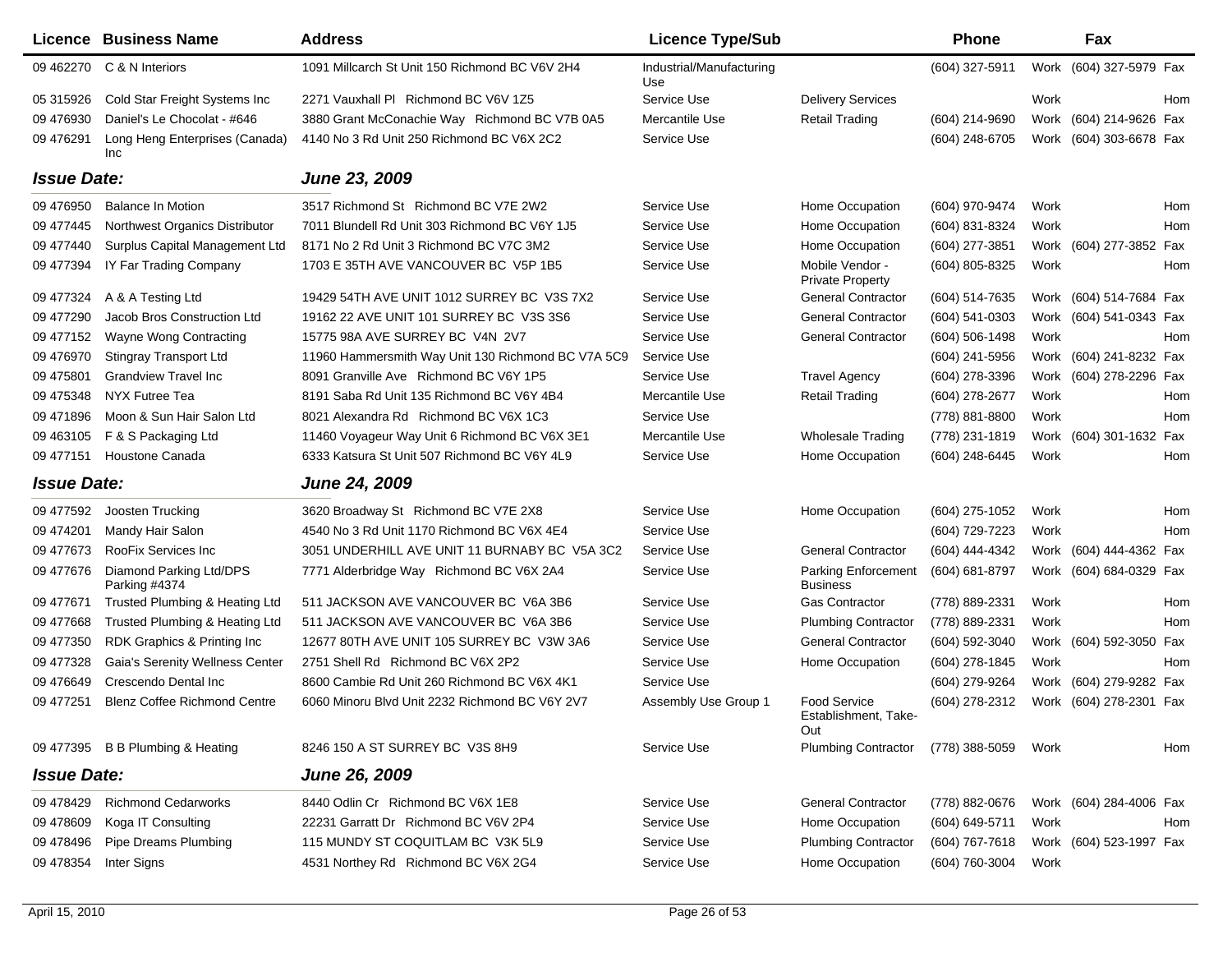|                    | <b>Licence Business Name</b>                           | <b>Address</b>                                  | <b>Licence Type/Sub</b> |                            | Phone                                  |      | Fax                     |     |
|--------------------|--------------------------------------------------------|-------------------------------------------------|-------------------------|----------------------------|----------------------------------------|------|-------------------------|-----|
| 09 478270          | Inspire Group Development<br>Corporation               | 9671 Haddon Crt Richmond BC V7E 6H5             | Service Use             | <b>General Contractor</b>  | (778) 386-1168                         |      | Work (604) 204-0028 Fax |     |
| 09 478591          | <b>Warkentin Contracting</b>                           | 11254 KENDALE VIEW DELTA BC V4C 3P9             | Service Use             | <b>General Contractor</b>  | (604) 588-6575                         |      | Work (604) 588-6480 Fax |     |
| <b>Issue Date:</b> |                                                        | June 29, 2009                                   |                         |                            |                                        |      |                         |     |
| 09 478698          | The Gordian Group Inc                                  | 140 BRIDGES RD SUITE 'E' MAULDIN SC 29662 US    | Service Use             | <b>General Contractor</b>  | (800) 874-2291                         |      | Work (861) 233-9100 Fax |     |
| 08 429228          | <b>Lyndon Sales Group</b>                              | 3740 Chatham St Unit 203 Richmond BC V7E 2Z3    | Service Use             |                            | (604) 204-0078                         |      | Work (604) 204-0079 Fax |     |
| 09 478572          | H & P Homes                                            | 9980 Seacote Rd Richmond BC V7A 4A7             | Service Use             | <b>General Contractor</b>  | (604) 779-6360                         |      | Work (604) 244-8567 Fax |     |
| 09 478628          | Kyjo Homes Ltd                                         | 7100 Lucas Rd Richmond BC V6Y 1E9               | Service Use             | <b>General Contractor</b>  | (604) 839-2198                         | Work |                         | Hom |
| 09 478 649         | Wing Wo Enterprise Ltd                                 | 3720 Vinmore Ave Richmond BC V7C 1S5            | Service Use             | Home Occupation            | (604) 272-3756                         | Work |                         | Hom |
| 09 478 672         | Vedubs etc                                             | 7691 Moffatt Rd Unit 29 Richmond BC V6Y 1X9     | Service Use             | Home Occupation            | (604) 722-4657                         | Work |                         | Hom |
| 09 478693          | Pyramids West Builders Inc                             | 819 MUSKET TERRACE PORT COQUITLAM BC V3C<br>6A9 | Service Use             | <b>General Contractor</b>  | (778) 997-2408                         |      | Work (604) 468-1257 Fax |     |
| 09 478706          | Canada Kidzown Children<br>Products Ltd                | 10711 Shepherd Dr Unit 24 Richmond BC V6X 4E7   | Service Use             | Home Occupation            | (604) 319-2388                         |      | Work (604) 284-2269 Fax |     |
| 09 478711          | <b>Esco Enterprise</b>                                 | 8671 Cambie Rd Richmond BC V6X 1K2              | Service Use             | Home Occupation            | (604) 767-2623                         | Work |                         | Hom |
| 09 478717          | Vancouver Scorpions Hockey<br>School                   | 5779 BIRNEY AVE UNIT 101 VANCOUVER BC V6S 0A3   | Service Use             |                            | (604) 433-4349                         |      | Work (604) 433-4349 Fax |     |
| 09 478723          | <b>Think Global Apparel</b>                            | 3760 Moncton St Unit 110 Richmond BC V7E 3A6    | Mercantile Use          | <b>Retail Trading</b>      | (604) 715-1503                         | Work |                         | Hom |
| 09 478695          | Sport Performance Specialists                          | 7549 200TH ST LANGLEY BC V2Y 1S1                | Service Use             |                            | (604) 539-5293                         |      | Work (778) 867-5283 Hom |     |
| <b>Issue Date:</b> |                                                        | <b>June 30, 2009</b>                            |                         |                            |                                        |      |                         |     |
| 09 478727          | <b>Texta Translating Agency</b>                        | 9651 No 2 Rd Richmond BC V7E 2E2                | Service Use             | Home Occupation            | (778) 960-9830                         | Work |                         | Hom |
| 09 478870          | Greenway Landscape Supply Ltd                          | 12311 Mitchell Rd Richmond BC V6V 1M8           | Service Use             | <b>General Contractor</b>  | (604) 322-0060                         |      | Work (604) 322-0061 Fax |     |
| 09 478828          | Geo Glassworks Ltd                                     | 7379 203B ST LANGLEY BC V2Y 1V1                 | Service Use             | <b>General Contractor</b>  | $(604)$ 539-0579                       |      | Work (604) 539-1579 Fax |     |
| 09 478797          | VMAX Systems Inc                                       | 13520 Crestwood PI Unit 7 Richmond BC V6V 2G2   | Mercantile Use          | <b>Wholesale Trading</b>   | (604) 214-3638                         |      | Work (604) 214-3638 Fax |     |
| 09 478774          | Vancouver Community Care<br><b>Training Centre Ltd</b> | 9233 Ferndale Rd Unit 407 Richmond BC V6Y 0B8   | Service Use             | Home Occupation            | (778) 773-0401                         | Work |                         | Hom |
| 09 477184          | L & L Canada Ltd                                       | 8700 McKim Way Unit 3038 Richmond BC V6X 4A5    | Service Use             |                            | (778) 869-1830                         | Work |                         | Hom |
| 09 47 6771         | Rejoice Logistics (Canada) Inc                         | 6411 Buswell St Unit 300 Richmond BC V6Y 2G5    | Service Use             |                            | (604) 204-2668                         |      | Work (604) 204-2568 Fax |     |
| 09 474 684         | L & L Canada Ltd                                       | 8700 McKim Way Unit 3038 Richmond BC V6X 4A5    | Service Use             |                            | (778) 869-1830                         | Work |                         | Hom |
| 09 478795          | <b>BC Care Heating Services Ltd</b>                    | 4023 E HASTING ST UNIT 3 BURNABY BC V5C 2J1     | Service Use             | <b>Gas Contractor</b>      | (604) 454-3550                         |      | Work (604) 293-3553 Fax |     |
| <b>Issue Date:</b> |                                                        | <b>July 6, 2009</b>                             |                         |                            |                                        |      |                         |     |
| 09 479369          | Jeda Mechanical Ltd                                    | 18 GOSTICK PL NORTH VANCOUVER BC V7M 3G3        | Service Use             | <b>Plumbing Contractor</b> | 6049847701105 Work (604) 984-7765 Fax  |      |                         |     |
|                    | 09 479149 On Time Development Inc                      | 13137 62B AVE SURREY BC V3X 1P4                 | Service Use             | <b>Plumbing Contractor</b> | (778) 772-1313 Work (604) 572-3468 Fax |      |                         |     |
| 09 479397          | AJ Milydan Inc                                         | 22888 Windsor Crt Unit 52 Richmond BC V6V 2W6   | Service Use             | Home Occupation            | (604) 782-4354 Work                    |      |                         | Hom |
| 09 479396          | JP*Luxury Shop                                         | 8171 Steveston Hwy Unit 11 Richmond BC V7A 1M4  | Service Use             | Home Occupation            | (778) 882-9819                         | Work |                         | Hom |
| 09 479385          | Raymond Gonzales Photography                           | 7011 Blundell Rd Unit 202 Richmond BC V6Y 1J5   | Service Use             | Home Occupation            | (604) 277-1968                         | Work |                         | Hom |
| 09 479381          | <b>Integrity Mechanical</b>                            | 705 WEST 15TH ST NORTH VANCOUVER BC V7M 1T2     | Service Use             | Gas Contractor             | (604) 988-3700                         |      | Work (604) 988-3730 Fax |     |
| 09 479228          | Accutone Canada                                        | 10060 4th Ave Richmond BC V7E 1V2               | Service Use             | Home Occupation            | (604) 377-7628                         | Work |                         | Hom |
| 09 479142          | On Time Development Inc                                | 13137 62B AVE SURREY BC V3X 1P4                 | Service Use             | <b>General Contractor</b>  | (778) 772-1313                         |      | Work (604) 572-3468 Fax |     |
| 09 479108          | With Flair Home Staging &<br>Redesign                  | 3060 Broadway St Richmond BC V7E 2W9            | Service Use             | Home Occupation            | (604) 329-9934                         | Work |                         | Hom |
| 09 470388          | Can West Farms Ltd                                     | 13051 Blundell Rd Richmond BC V6W 1B6           | Mercantile Use          | Roadside Stand             | (604) 244-0488                         |      | Work (604) 244-0588 Fax |     |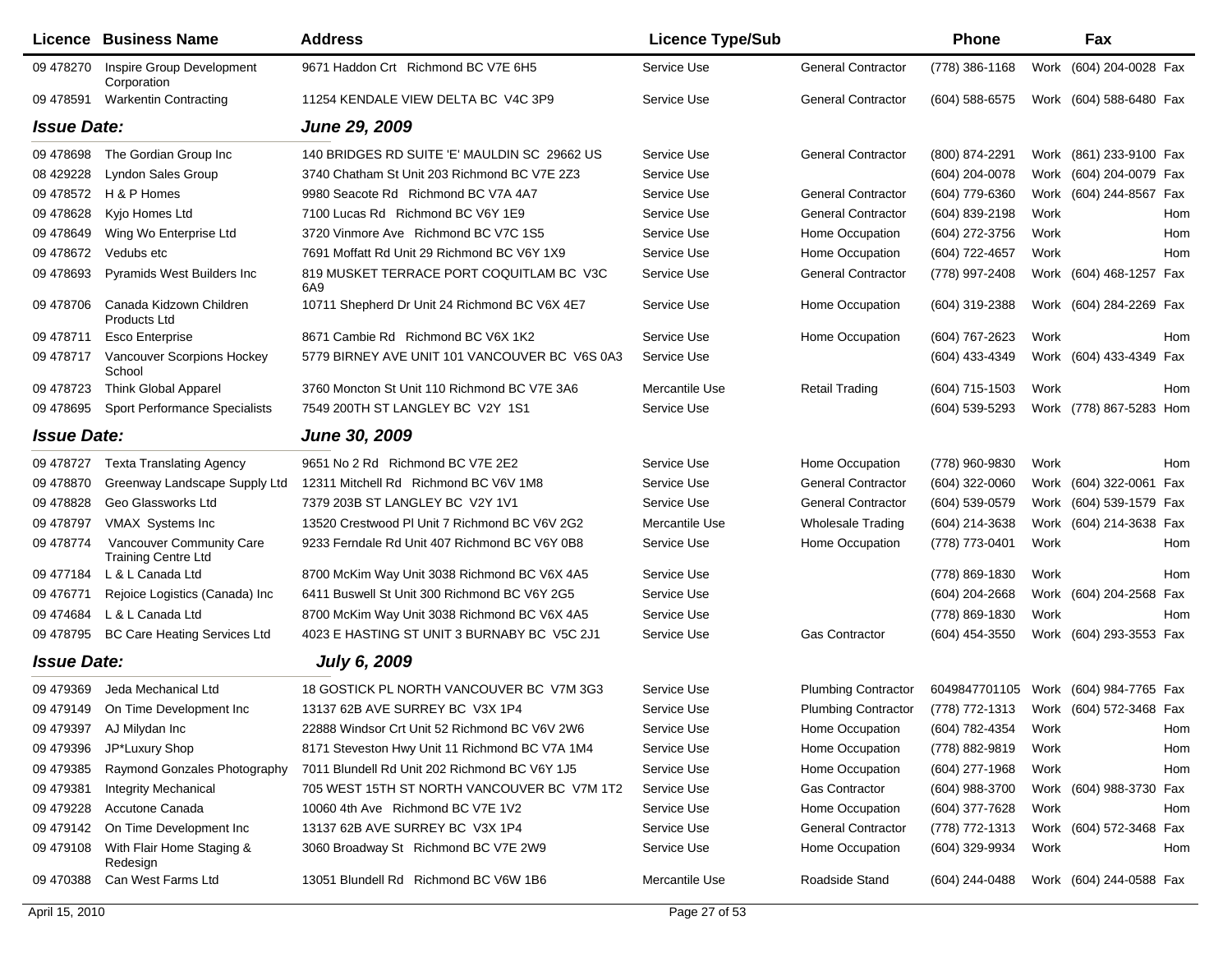|                           | Licence Business Name                   | <b>Address</b>                                     | <b>Licence Type/Sub</b>         |                               | <b>Phone</b>                          |      | Fax                     |       |
|---------------------------|-----------------------------------------|----------------------------------------------------|---------------------------------|-------------------------------|---------------------------------------|------|-------------------------|-------|
|                           | 09 479368 Jeda Mechanical Ltd           | 18 GOSTICK PL NORTH VANCOUVER BC V7M 3G3           | Service Use                     | <b>Gas Contractor</b>         | 6049847701105 Work (604) 984-7765 Fax |      |                         |       |
| <i><b>Issue Date:</b></i> |                                         | <b>July 7, 2009</b>                                |                                 |                               |                                       |      |                         |       |
|                           | 09 478929  Panamerica Trade Inc         | 12511 Cameron Dr Richmond BC V6V 2T6               | Service Use                     | Home Occupation               | (604) 247-1787                        |      | Work (604) 656-6485 Fax |       |
| <b>Issue Date:</b>        |                                         | <b>July 8, 2009</b>                                |                                 |                               |                                       |      |                         |       |
| 09 479808                 | T & T Contractor                        | 3470 144 ST SURREY BC V4P 2A1                      | Service Use                     | <b>General Contractor</b>     | (604) 542-4389                        | Work |                         | Hom   |
| 09 478457                 | Sweet Dating With Fruit 7               | 8300 Capstan Way Unit 1071 Richmond BC V6X 4B7     | Mercantile Use                  | <b>Retail Trading</b>         | (778) 297-7112                        | Work |                         | Hom   |
| 09 478691                 | Oneness Learning Center Ltd             | 8136 Park Rd Unit 288 Richmond BC V6Y 1T1          | Assembly Use Group 3            | <b>Education Institution</b>  | (778) 996-9220                        |      | Work (604) 276-9220     | Fax   |
| 09 478699                 | <b>Richmond MC Music Art</b><br>Academy | 8580 Alexandra Rd Unit 1125 Richmond BC V6X 4B3    | Assembly Use Group 3            |                               | $(604)$ 581-3186                      | Work |                         | Hom   |
| 09 478700                 | Richmond MC Music Art<br>Academy        | 8580 Alexandra Rd Unit 1125 Richmond BC V6X 4B3    | Mercantile Use                  | Retail Trading                | $(604)$ 581-3186                      | Work |                         | Hom   |
| 09 479349                 | Kirklyn Oak Contractors Ltd             | 7080 204 TH ST LANGLEY BC V2Y 1S9                  | Service Use                     | <b>General Contractor</b>     | (604) 530-1137                        |      | Work (604) 514-9167 Fax |       |
| 09 479361                 | Gan Likki Trading                       | 5133 Garden City Rd Unit 1402 Richmond BC V6X 4H9  | Service Use                     | Home Occupation               | $(604)$ 518-3159                      | Work |                         | Hom   |
| 09 479513                 | <b>MMEGC Technologies</b>               | 3380 Lockhart Rd Richmond BC V7C 1M2               | Service Use                     | Home Occupation               | $(604) 868 - 8266$                    |      | Work (604) 608-5428 Fax |       |
| 09 475644                 | Mobile DNA                              | 5300 No 3 Rd Unit 952 Richmond BC V6X 2X9          | Mercantile Use                  | <b>Retail Trading</b>         | $(604)$ 233-1333                      |      | Work (604) 233-1333 Fax |       |
| 09 459640                 | Petko Design Inc                        | 2639 Viking Way Unit 240 Richmond BC V6V 3B7       | Service Use                     |                               | (604) 781-6414                        | Work |                         | Hom   |
| 09 479374                 | Doty Plumbing and Heating Ltd           | 70 DIEFENBAKER WYND DELTA BC V4M 3X3               | Service Use                     | <b>Plumbing Contractor</b>    | (604) 319-4961                        |      | Work (604) 943-9884 Fax |       |
| 09 472934                 | Miuta Trading Co Ltd                    | 4151 Hazelbridge Way Unit 2880 Richmond BC V6X 4J7 | Mercantile Use                  | <b>Retail Trading</b>         | $(604)$ 295-6663                      | Work |                         | Hom   |
| 09 470766                 | K C M Enterprises Ltd                   | 8888 Odlin Cr Unit 3025 Richmond BC V6X 3Z8        | Service Use                     | <b>General Contractor</b>     | (778) 322-6989                        | Work |                         | Hom   |
| 09 470707                 | Maple Immigration Services Corp         | 5811 Cooney Rd Unit 305 Richmond BC V6X 3M1        | Service Use                     |                               | (604) 821-0038                        |      | Work (604) 249-3374 Fax |       |
| 09 469486                 | Mr Zhang Accounting Office              | 8700 McKim Way Unit 2138 Richmond BC V6X 4A5       | Service Use                     |                               | (604) 339-2686                        | Work |                         | Hom   |
| 09 469147                 | Yes Natural Goods Inc                   | 2216 Vauxhall PI Richmond BC V6V 1Z9               | Mercantile Use                  | <b>Wholesale Trading</b>      | (604) 773-3604                        |      | Work (604) 275-5678 Fax |       |
| 09 468602                 | <b>CCBM</b>                             | 8700 McKim Way Unit 3168 Richmond BC V6X 4A5       | Service Use                     |                               | (778) 999-2672                        | Work |                         | Hom   |
| 08 422491                 | Garador Enterprises Inc                 | 2480 Shell Rd Unit 1 Richmond BC V6X 2P1           | Industrial/Manufacturing<br>Use |                               | (604) 263-6664                        |      | Work (604) 263-6635 Fax |       |
| 09 461766                 | <b>Perfect Tours Ltd</b>                | 10080 Ki by Dr Unit 8 Richmond BC V6X 3W2          | Service Use                     | <b>Travel Agency</b>          | $(604) 629 - 6109$                    | Work |                         | Hom   |
| 09 474280                 | A Cubed Fasion & Accessories            | 4380 No 3 Rd Unit 1355 Richmond BC V6X 3V7         | Mercantile Use                  | <b>Retail Trading</b>         | (778) 895-6680                        |      | Work (604) 232-0966 Fax |       |
| 09 467299                 | Milsig Paintball Canada Ltd             | 12511 Vulcan Way Unit 220 Richmond BC V6V 1J7      | Mercantile Use                  | <b>Wholesale Trading</b>      | $(605)$ 278-6566                      |      | Work (866) 542-9861 Fax |       |
| <b>Issue Date:</b>        |                                         | <b>July 9, 2009</b>                                |                                 |                               |                                       |      |                         |       |
| 09 455740                 | <b>DNA Internet Cafe</b>                | 4351 No 3 Rd Unit 175 Richmond BC V6X 3A7          | Vending Machine Use             | <b>Amusement Centre</b>       | (604) 780-9396                        | Work |                         | Hom   |
| 09 470606                 | Qiji Investment Ltd                     | 8680 Cambie Rd Unit 257 Richmond BC V6X 4K1        | Service Use                     |                               | (604) 278-2906                        | Work |                         | Hom   |
| 09 466766                 | <b>Creative Creature Toys Inc</b>       | 13480 Crestwood PI Unit 210 Richmond BC V6V 2K1    | Service Use                     |                               | (604) 273-1841                        |      | Work (604) 273-1844 Fax |       |
|                           | 09 455744 DNA Internet Cafe             | 4351 No 3 Rd Unit 175 Richmond BC V6X 3A7          | Assembly Use Group 1            | Food Service<br>Establishment | (604) 780-9396 Work                   |      |                         | Hom   |
| <b>Issue Date:</b>        |                                         | <b>July 10, 2009</b>                               |                                 |                               |                                       |      |                         |       |
| 09 480068                 | Realistic Plumbing & Heating            | 14058 71 AVE SURREY BC V3W 5V3                     | Service Use                     | <b>Gas Contractor</b>         | (604) 594-2339                        | Work |                         | Cellu |
| 09 480423                 | Holyport Homes Ltd                      | 3071 E 51 AVE VANCOUVER BC V5S 1R8                 | Service Use                     | <b>General Contractor</b>     | (604) 232-0200                        |      | Work (604) 232-0201 Fax |       |
| 09 480373                 | <b>Exclusive Painting Ltd</b>           | 7231 120 TH ST UNIT 359 SURREY BC V4C 6P5          | Service Use                     | <b>General Contractor</b>     | (604) 780-1795                        | Work |                         | Hom   |
| 09 480270                 | Metro Business Group Ltd                | 7555 Alderbridge Way Unit 506 Richmond BC V6X 4L3  | Service Use                     | Home Occupation               | (604) 710-3824                        |      | Work (604) 285-1256 Fax |       |
| 09 480251                 | Lian Real Estate Trading Service        | 9371 Hemlock Dr Unit 215 Richmond BC V6Y 4K6       | Service Use                     | Home Occupation               | (778) 227-8168                        | Work |                         | Hom   |
|                           |                                         |                                                    |                                 |                               |                                       |      |                         |       |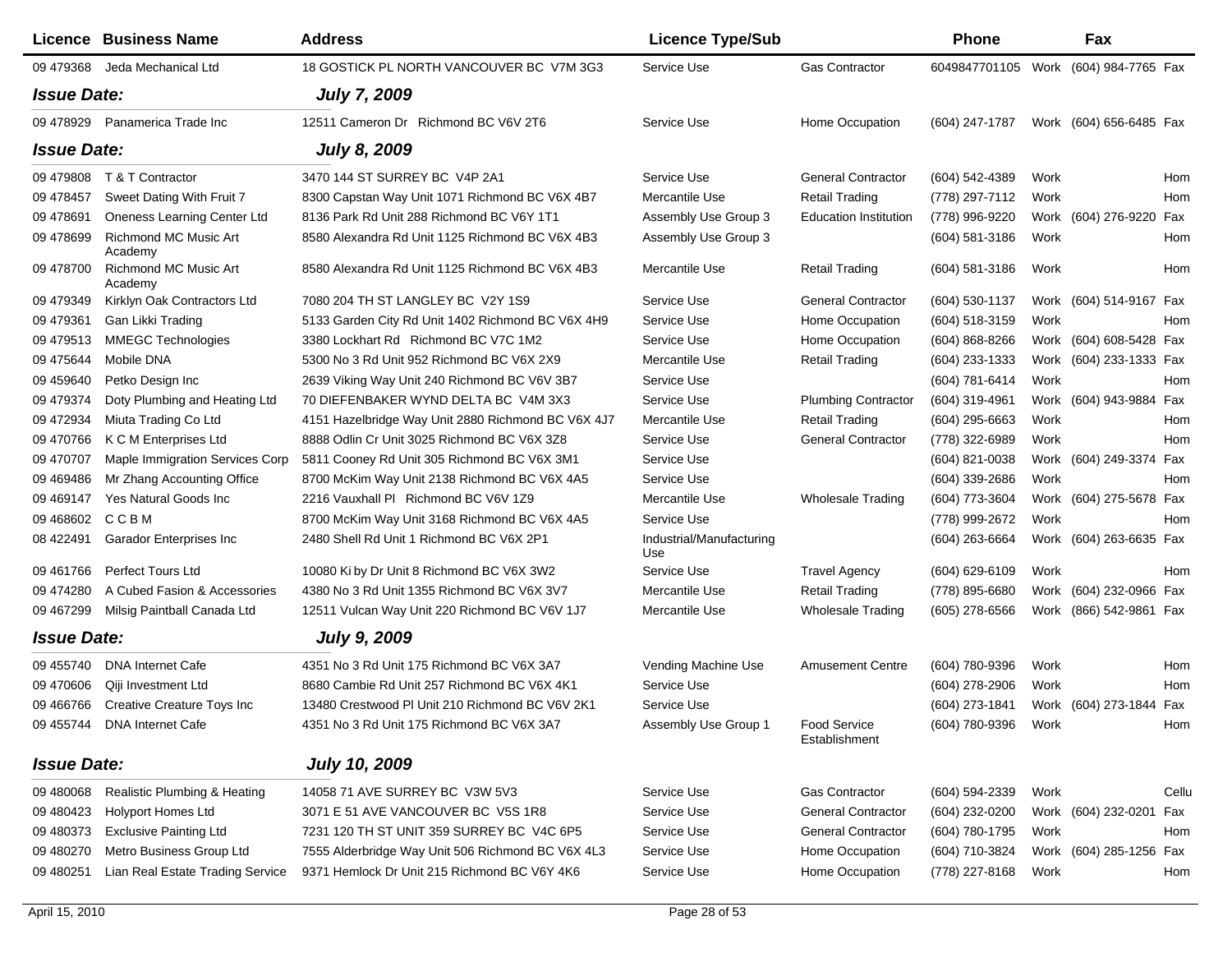|                    | <b>Licence Business Name</b>                                           | <b>Address</b>                                         | <b>Licence Type/Sub</b>         |                                                    | <b>Phone</b>     |      | Fax                       |       |
|--------------------|------------------------------------------------------------------------|--------------------------------------------------------|---------------------------------|----------------------------------------------------|------------------|------|---------------------------|-------|
| 09 480088          | Realistic Plumbing & Heating                                           | 14058 71 AVE SURREY BC V3W 5V3                         | Service Use                     | <b>Plumbing Contractor</b>                         | (604) 594-2339   | Work |                           | Cellu |
| 08 422301          | SW Reality Classifieds Ca                                              | 20800 Westminster Hwy Unit 1253 Richmond BC V6V 2W3    | Service Use                     |                                                    | (604) 825-3950   |      | Work (604) 273-7474 Fax   |       |
| 09 479728          | <b>Century Group Constructors</b>                                      | 5134 CORDOVA BAY RD VICTORIA BC V8Y 3C8                | Service Use                     | <b>General Contractor</b>                          | (250) 727-6560   |      | Work (250) 727-6865 Fax   |       |
| 09 479358          | Shamrock Welding Ltd                                                   | 12211 1st Ave Richmond BC V7E 3M3                      | Industrial/Manufacturing<br>Use |                                                    | (778) 297-6995   |      | Work (778) 297-6885 Fax   |       |
| 09 478724          | New Era Athletics Inc                                                  | 11980 Hammersmith Way Unit 1125 Richmond BC V7A<br>0A4 | Assembly Use Group 3            | <b>Health Studio</b>                               | (778) 889-2340   | Work |                           | Hom   |
| 07 389204          | AAFCO - Architectural Aluminum<br>Fabricators                          | 11071 Bridgeport Rd Unit 126 Richmond BC V6X 1T3       | Industrial/Manufacturing<br>Use |                                                    | (604) 278-5731   |      | Work (604) 278-5731 Fax   |       |
| 09 465091          | West Marine Canada Corporation                                         | 8331 River Rd Richmond BC V6X 1Y1                      | Mercantile Use                  | <b>Retail Trading</b>                              | (604) 233-2327   |      | Work 60142337740          | Fax   |
| 09 479989          | Rover and Out Pet Services                                             | 10580 Truro Dr Richmond BC V7E 5B4                     | Service Use                     | Home Occupation                                    | (604) 271-8916   | Work |                           | Cellu |
| 09 475187          | Elite Scaffolding and Service                                          | 13931 Sparwood PI Unit 220 Richmond BC V6V 1X2         | Service Use                     | <b>General Contractor</b>                          | (604) 721-1125   |      | Work (604) 873-8593 Fax   |       |
| <b>Issue Date:</b> |                                                                        | <b>July 13, 2009</b>                                   |                                 |                                                    |                  |      |                           |       |
| 09 480390          | Laxmi Plumbing Ltd                                                     | 3781 FOREST ST BURNABY BC V5G 1W5                      | Service Use                     | <b>Gas Contractor</b>                              | (604) 431-6034   | Work |                           | Hom   |
| 09 480 483         | <b>Terry Tsangaris Plumbing</b>                                        | 10433 No 1 Rd Richmond BC V7E 1S3                      | Service Use                     | <b>Plumbing Contractor</b>                         | (604) 258-8219   | Work |                           | Hom   |
| 09 480391          | Laxmi Plumbing Ltd                                                     | 3781 FOREST ST BURNABY BC V5G 1W5                      | Service Use                     | <b>Plumbing Contractor</b>                         | (604) 431-6034   | Work |                           | Hom   |
| 09 480335          | <b>Difference Designs</b>                                              | 4731 Fisher Dr Richmond BC V6X 3V4                     | Service Use                     | Home Occupation                                    | (604) 805-3063   | Work |                           | Hom   |
| 09 477213          | <b>TaxPro Consulting</b>                                               | 8580 Alexandra Rd Unit 1130 Richmond BC V6X 4B3        | Service Use                     |                                                    | (604) 267-6151   |      | Work (604) 267-6154 Fax   |       |
| 09 469 635         | High End Limousine Services Ltd                                        | 8766 McKim Way Unit 2170 Richmond BC V6X 4G4           | Vehicle for Hire                | Class B - Limousine                                | $(604)$ 298-1000 |      | Work (604) 298-1060 Fax   |       |
| 09 469529          | Fresh Start Foods                                                      | 11784 Hammersmith Way Unit 150 Richmond BC V7A 5E9     | Industrial/Manufacturing<br>Use |                                                    | (604) 277-7740   |      | Work (604) 277-7760 Fax   |       |
| 09 467936          | High End Limousine Services Ltd                                        | 8766 McKim Way Unit 2170 Richmond BC V6X 4G4           | Vehicle for Hire                | Vehicle For Hire<br>Office                         | $(604)$ 298-1000 |      | Work (604) 298-1060 Fax   |       |
| 09 480397          | Cozy Moving & Storage Services                                         | 8500 Lansdowne Rd Unit 120 Richmond BC V6X 3G4         | Service Use                     | Home Occupation                                    | (604) 304-0737   |      | Work 18666018702 Fax      |       |
| <b>Issue Date:</b> |                                                                        | <b>July 14, 2009</b>                                   |                                 |                                                    |                  |      |                           |       |
| 08 430995          | <b>Canfuture Enterprises Ltd</b>                                       | 8940 River Dr Unit 150 Richmond BC V6X 1Y8             | Service Use                     |                                                    | (604) 818-0906   | Work |                           | Hom   |
| 09 462584          | Iprogen Biotech Inc                                                    | 11782 River Rd Unit 126 Richmond BC V6X 1Z7            | Service Use                     |                                                    | $(604)$ 351-8053 |      | Work (604) 351-8053 Cellu |       |
| 09 463042          | <b>Ritchie Bros Auctioneers</b><br>(Canada) Ltd                        | 13911 Wireless Way Unit 110 Richmond BC V6V 3B9        | Service Use                     |                                                    | (604) 273-7564   |      | Work (604) 273-6873 Fax   |       |
| 09 480478          | Parnaam Stone                                                          | 13865 FALKIRK DR SURREY BC V3V 6M1                     | Service Use                     | <b>General Contractor</b>                          | (778) 895-7861   | Work |                           | Hom   |
| <b>Issue Date:</b> |                                                                        | <b>July 15, 2009</b>                                   |                                 |                                                    |                  |      |                           |       |
| 09 47 6651         | <b>Applied Biological Materials</b>                                    | 3671 Viking Way Unit 2 Richmond BC V6V 2J5             | Service Use                     |                                                    | (604) 247-2416   |      | Work (604) 247-2414 Fax   |       |
| 09 480938          | Kyco Plumbing Inc                                                      | 9390 209B ST LANGLEY BC V1M 1R8                        | Service Use                     | <b>Plumbing Contractor</b>                         | (604) 513-5925   |      | Work (604) 513-5921 Fax   |       |
|                    | 09 480935 Rich Quadracycle Rentals                                     | 12111 3rd Ave Richmond BC V7E 3K1                      | Service Use                     |                                                    | (778) 288-7252   | Work |                           | Hom   |
|                    | 09 480919 Willy's Flooring Sanding Services<br><b>Special Finishes</b> | 10737 144TH ST SURREY BC V3T 4V8                       | Service Use                     | <b>General Contractor</b>                          | (604) 765-3445   | Work |                           | Hom   |
|                    | 09 480950 TSM Mechanical Inc                                           | 34909 OLD GATE ROAD UNIT 813 ABBOTSFORD BC<br>V3G 2E7  | Service Use                     | <b>Plumbing Contractor</b>                         | (604) 746-3310   |      | Work (604) 852-7135 Fax   |       |
| 09 480772          | <b>Omneix Consulting</b>                                               | 8120 Colonial Dr Unit 407 Richmond BC V7C 4V2          | Service Use                     | Home Occupation                                    | $(604)$ 618-1551 | Work |                           | Hom   |
| 09 476650          | Mass & Company Financial<br>Planning Inc                               | 4611 Viking Way Unit 290 Richmond BC V6V 2K9           | Service Use                     |                                                    | (604) 247-8007   |      | Work (604) 276-6331 Fax   |       |
| 09 472451          | Hunky Bills                                                            | 12417 No 2 Rd Unit 200 Richmond BC V7E 6H7             | Assembly Use Group 1            | <b>Food Service</b><br>Establishment, Take-<br>Out | (604) 277-1832   |      | Work (604) 764-1351 Cellu |       |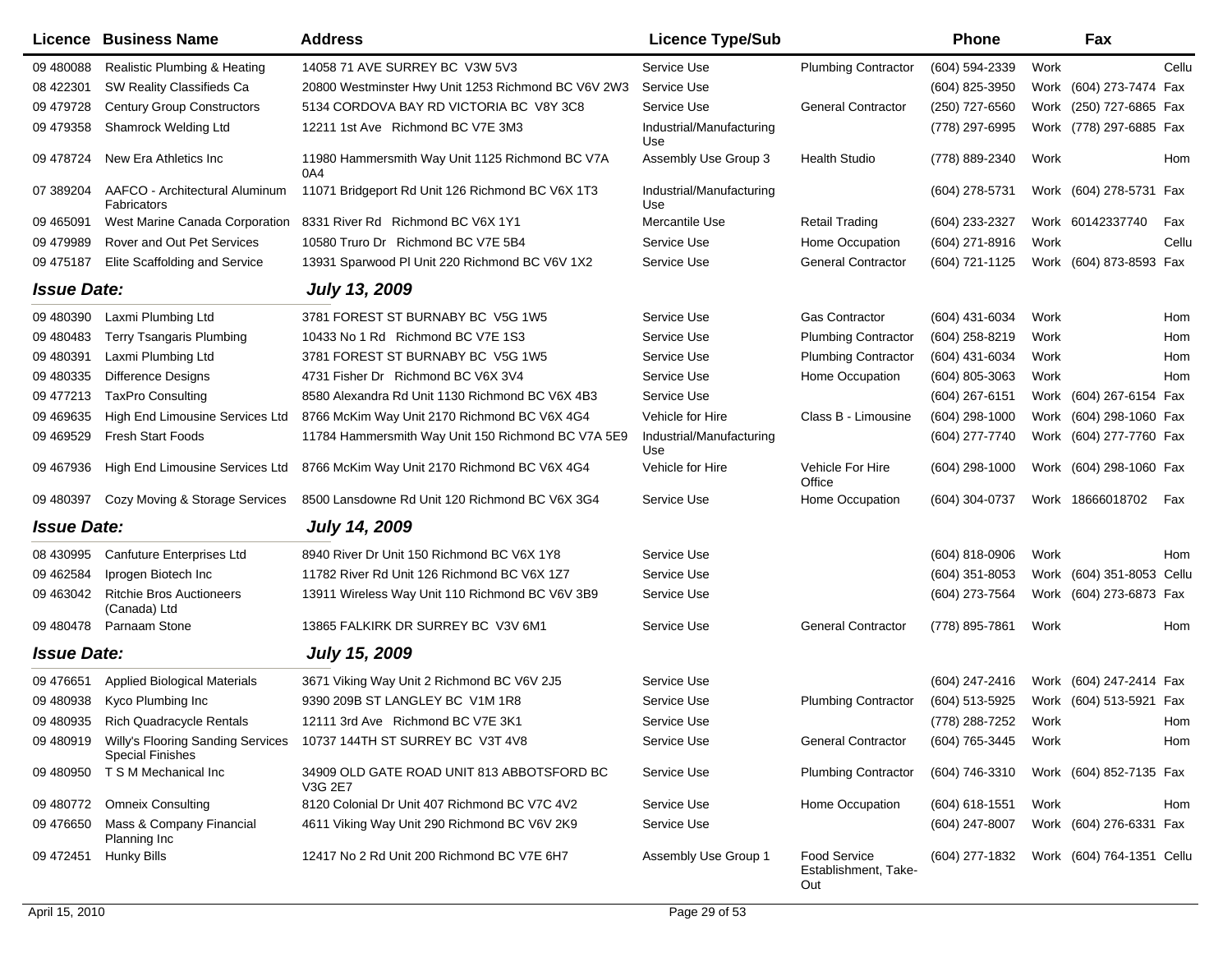|                    | <b>Licence Business Name</b>                   | <b>Address</b>                                      | <b>Licence Type/Sub</b>         |                               | Phone          |        | Fax                       |     |
|--------------------|------------------------------------------------|-----------------------------------------------------|---------------------------------|-------------------------------|----------------|--------|---------------------------|-----|
| 09 455185          | Mandalay Steakhouse & Lounge                   | 3900 Bayview St Unit 140 Richmond BC V7E 4R7        | Assembly Use Group 1            | Food Service<br>Establishment | (604) 710-4720 | Work   |                           | Hom |
| 09 480 688         | E & E Mobile Auto Repair                       | 22728 Norton Crt Unit 8 Richmond BC V6V 2W7         | Service Use                     | Home Occupation               | (604) 395-3805 | Work   |                           | Hom |
| 09 480148          | Golden Days Financial Ltd                      | 6081 No 3 Rd Unit 602 Richmond BC V6Y 2B2           | Service Use                     |                               | (778) 588-3636 |        | Work (778) 297-7618 Fax   |     |
| <b>Issue Date:</b> |                                                | <b>July 16, 2009</b>                                |                                 |                               |                |        |                           |     |
| 09 48 10 69        | Anmol Finishing Carpentry Ltd                  | 14068 71 A AVE SURREY BC V3W 5V3                    | Service Use                     | <b>General Contractor</b>     | (778) 885-4194 |        | Work (778) 565-4194 Fax   |     |
| 09 481232          | <b>CP Distributors Ltd</b>                     | 15050 54A AVE UNIT 5 SURREY BC V3S 5X7              | Service Use                     | <b>General Contractor</b>     | (604) 575-2525 |        | Work (604) 575-3024 Fax   |     |
| 09 481274          | <b>G Clark Electrical Services</b>             | 1386 128 A ST SURREY BC V4A 3X4                     | Service Use                     | <b>Electrical Contractor</b>  | (604) 531-3770 |        | Work (604) 616-8048 Cellu |     |
| <b>Issue Date:</b> |                                                | July 23, 2009                                       |                                 |                               |                |        |                           |     |
|                    | 09 482408 Highmore Enterprises Ltd             | 2900 Smith St Unit 5 Richmond BC V6X 2Z6            | Industrial/Manufacturing<br>Use |                               | (604) 716-1296 |        | Work (604) 270-8301 Hom   |     |
| <b>Issue Date:</b> |                                                | <b>July 24, 2009</b>                                |                                 |                               |                |        |                           |     |
| 09 482088          | Maple Landscaping &<br>Maintenance Ltd         | 2192 E33RD AVE VANCOUVER BC V5N 3G1                 | Service Use                     | <b>General Contractor</b>     | (604) 841-6757 | Work   |                           | Hom |
| 09 482129          | Chong Kei Contracting Ltd                      | 15306 96TH AVE SURREY BC V3R 1G2                    | Service Use                     | <b>General Contractor</b>     | (778) 869-8822 |        | Work (604) 676-2277 Fax   |     |
| 09 481828          | PMZ Welding & Fabrication                      | 5503 EARLES ST VANCOUVER BC V5R 3S3                 | Service Use                     | <b>General Contractor</b>     | (604) 723-1601 |        | Work (604) 435-7881 Fax   |     |
| 09 482130          | <b>Matterfore Creations</b>                    | 9133 Hemlock Dr Unit 1207 Richmond BC V6Y 4J9       | Service Use                     | Home Occupation               | (604) 729-7499 | Work   |                           | Fax |
| <b>Issue Date:</b> |                                                | <b>July 27, 2009</b>                                |                                 |                               |                |        |                           |     |
|                    | 09 483417 Pacific Pin Club Society             | 6111 River Rd Richmond BC V7C 0A2                   | Mercantile Use                  | <b>Retail Trading</b>         | (604) 852-4395 | Work   |                           | Hom |
| <b>Issue Date:</b> |                                                | <b>July 28, 2009</b>                                |                                 |                               |                |        |                           |     |
|                    | 09 483775 Comnet Telecom (Canada) Ltd          | 3700 No 3 Rd Richmond BC V6X 3X2                    | Mercantile Use                  | <b>Retail Trading</b>         | (604) 682-8882 |        | Work (604) 682-3639 Fax   |     |
| <b>Issue Date:</b> |                                                | <b>July 29, 2009</b>                                |                                 |                               |                |        |                           |     |
| 09 482411          | Toms Investment Group Inc                      | 10280 Hollymount Dr Richmond BC V7E 4S1             | Service Use                     | <b>General Contractor</b>     | (604) 274-4234 | Work   |                           | Hom |
| 09 483728          | A H Handy-Man Services                         | 10920 Seaward Gate Richmond BC V7A 3Z5              | Service Use                     | <b>General Contractor</b>     | (778) 789-1965 | Work   |                           | Hom |
| 09 483708          | <b>Blue Universe Communications</b><br>Ltd     | 1670 FRANKLIN ST VANCOUVER BC V5L 1P4               | Service Use                     | <b>General Contractor</b>     | (604) 568-4676 |        | Work (604) 568-4671 Fax   |     |
| 09 483373          | Dao Tea Inc                                    | 5211 Steveston Hwy Richmond BC V7E 2K5              | Service Use                     | Home Occupation               | (778) 288-8334 | Cellul |                           | Hom |
| 09 483372          | Arco Plumbing & Heating Ltd                    | 12668 90A AVE SURREY BC V3V 1C7                     | Service Use                     | <b>Gas Contractor</b>         | (604) 506-8044 | Work   |                           | Hom |
| 09 483370          | Arco Plumbing & Heating Ltd                    | 12668 90A AVE SURREY BC V3V 1C7                     | Service Use                     | <b>Plumbing Contractor</b>    | (604) 506-8044 | Work   |                           | Hom |
| 09 482528          | Ideal Primetime Holding Co Ltd                 | 8085 VICTORIA DR VANCOUVER BC V5P 4A6               | Service Use                     | <b>General Contractor</b>     | (604) 327-9375 |        | Work (604) 327-9376 Fax   |     |
|                    | 09 482510 Lam Fu Keung                         | 10331 Bridgeport Rd Richmond BC V6X 1S8             | Service Use                     | <b>General Contractor</b>     | (604) 276-1713 | Work   |                           | Hom |
| 09 482409          | Kais Auto World Ltd                            | 10240 Gilmore Cr Richmond BC V6X 1X3                | Service Use                     | Home Occupation               | (778) 881-0626 | Work   |                           | Hom |
| 09 482370          | Passion for Paper Business<br>Solutions        | 2431 McLennan Ave Richmond BC V6X 2N6               | Service Use                     | Home Occupation               | (604) 831-7152 | Work   |                           | Hom |
| 09 481711          | <b>LIDO Skincare</b>                           | 8975 Jones Rd Unit 102 Richmond BC V6Y 3Y7          | Service Use                     | Home Occupation               | (604) 818-8728 | Work   |                           | Hom |
| 09 48 1668         | Dave's Heat Zone Fireplaces Ltd                | 20771 LANGLEY BYPASS UNIT 201 LANGLEY BC V3A<br>5E8 | Service Use                     | Gas Contractor                | (604) 533-2198 |        | Work (604) 533-2680 Fax   |     |
| 09 481585          | <b>Graphtec Painting &amp; Home</b><br>Repairs | 4690 55B ST DELTA BC V4K 3B7                        | Service Use                     | <b>General Contractor</b>     | (604) 763-2612 |        | Work (604) 940-8228 Fax   |     |
| 09 481577          | <b>DBD Westcoast Construction Ltd</b>          | 936 HOMER ST VANCOUVER BC V6B 1T7                   | Service Use                     | <b>General Contractor</b>     | (604) 683-1733 |        | Work (604) 683-1734 Fax   |     |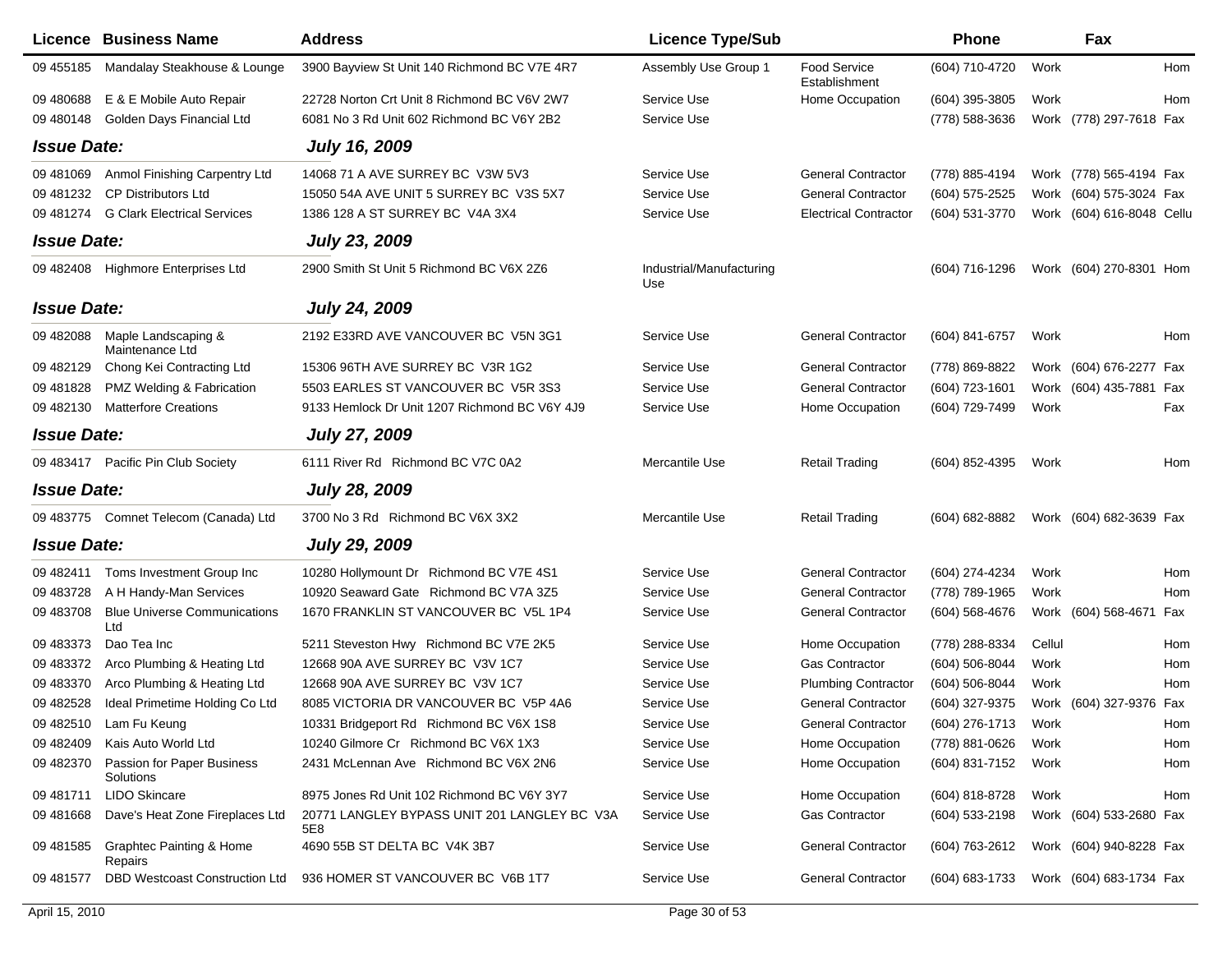|                    | <b>Licence Business Name</b>                            | <b>Address</b>                                      | <b>Licence Type/Sub</b>         |                                                    | <b>Phone</b>     |      | Fax                     |            |
|--------------------|---------------------------------------------------------|-----------------------------------------------------|---------------------------------|----------------------------------------------------|------------------|------|-------------------------|------------|
| 09 48 1571         | Logitrack Systems Inc                                   | 10768 Dennis Cr Richmond BC V7A 3S1                 | Service Use                     | Home Occupation                                    | (604) 807-5788   | Work |                         | <b>Hom</b> |
| 09 481510          | G & D Window Washing                                    | 8617 OAK ST UNIT 106 VANCOUVER BC V6P 4B2           | Service Use                     |                                                    | (604) 569-6024   | Work |                         | Hom        |
| 09 481496          | <b>Gama Interior Contractors Inc.</b>                   | 300 GRANTON DR RICHMOND HILL ON L4B 1H7             | Service Use                     | <b>General Contractor</b>                          | (905) 707-0000   |      | Work (905) 707-0001 Fax |            |
| <b>Issue Date:</b> |                                                         | <b>August 4, 2009</b>                               |                                 |                                                    |                  |      |                         |            |
| 09 478497          | Ajiyose Enterprises Ltd                                 | 14191 Burrows Rd Unit 1 Richmond BC V6V 1K9         | Mercantile Use                  | <b>Wholesale Trading</b>                           | $(604)$ 278-1118 |      | Work (604) 278-1118 Fax |            |
| 09 478 613         | <b>SSA Supplies Ltd</b>                                 | 15100 Knox Way Unit 120 Richmond BC V6V 3A6         | Mercantile Use                  | <b>Wholesale Trading</b>                           | (604) 628-8857   | Work |                         | Hom        |
| 09 479948          | <b>Candy Aisle</b>                                      | 12240 2nd Ave Unit 110 Richmond BC V7E 3L8          | Mercantile Use                  | <b>Retail Trading</b>                              | (778) 297-7675   | Work |                         | Hom        |
| 09 480009          | K M Trading Ltd                                         | 1711 Valmont Way Unit 130 Richmond BC V6V 1Y3       | Service Use                     |                                                    | (604) 303-0028   | Work |                         |            |
| 09 480190          | Star Labour Supply Ltd                                  | 10133 Francis Rd Richmond BC V6Y 4H8                | Mercantile Use                  | Roadside Stand                                     | (604) 325-1027   | Work |                         | Hom        |
| 09 480 942         | Nasir Consulting                                        | 5811 Cooney Rd Unit 305 Richmond BC V6X 3M1         | Service Use                     |                                                    | (604) 726-5342   |      | Work (604) 304-8530 Fax |            |
| 09 481471          | East West Student Resources Inc                         | 11951 Hammersmith Way Unit 233 Richmond BC V7A 5H9  | Service Use                     |                                                    | (604) 943-5629   |      | Work (604) 943-7169 Fax |            |
| 09 48 15 28        | <b>International Aviation Training</b><br>Solutions Inc | 5811 Cooney Rd Unit 305 Richmond BC V6X 3M1         | Service Use                     |                                                    | (604) 249-2142   | Work |                         | Hom        |
| 09 478458          | Long Range International<br><b>Consulting Ltd</b>       | 4871 Shell Rd Unit 2220 Richmond BC V6X 3Z6         | Service Use                     |                                                    | (604) 282-1665   |      | Work (604) 207-2018 Fax |            |
| 09 48 16 34        | Chun Hing Trading Co Ltd                                | 3771 Jacombs Rd Unit 360 Richmond BC V6V 2L9        | Mercantile Use                  | <b>Wholesale Trading</b>                           | (604) 783-8485   |      | Work (604) 273-5509 Fax |            |
| 09 478588          | Canadian Fast Freight &<br>Logistics Ltd                | 14488 Knox Way Unit 138 Richmond BC V6V 2Z5         | Service Use                     |                                                    | (604) 638-5111   |      | Work (604) 538-5112 Fax |            |
| 09 48 1532         | Eco-Packaging                                           | 23000 Fraserwood Way Unit 120 Richmond BC V6V 3C7   | Mercantile Use                  | <b>Wholesale Trading</b>                           | $(604)$ 805-0518 |      | Work (604) 516-8669 Fax |            |
| 09 470 407         | Clay Pot Restaurant Ltd                                 | 8291 Alexandra Rd Unit 105 Richmond BC V6X 1C3      | Assembly Use Group 1            | <b>Food Service</b><br>Establishment               | (778) 858-8738   | Work |                         | Hom        |
| 09 479895          | Hipe                                                    | 5441 No 3 Rd Richmond BC V6X 2C7                    | Mercantile Use                  | <b>Retail Trading</b>                              | (604) 278-0048   | Work |                         | Hom        |
| 09 478331          | West Core Metal Works Ltd                               | 14231 Burrows Rd Unit 3 Richmond BC V6V 1K9         | Industrial/Manufacturing<br>Use |                                                    | (604) 254-4240   |      | Work (604) 648-9423 Fax |            |
| 07 390606          | Hippo Express Inc                                       | 6260 Graybar Rd Unit 155 Richmond BC V6W 1H6        | Service Use                     |                                                    | (604) 278-1020   | Work |                         | Hom        |
| 08 44 6195         | <b>PSA Enterprises Ltd</b>                              | 11191 Horseshoe Way Unit 14 Richmond BC V7A 4S5     | Mercantile Use                  | <b>Wholesale Trading</b>                           | (604) 448-8763   |      | Work (604) 448-8743 Fax |            |
| 09 465407          | Danyal International Foods<br>Limited                   | 11786 River Rd Unit 150 Richmond BC V6X 3Z3         | Mercantile Use                  | <b>Wholesale Trading</b>                           | (604) 417-9448   | Work |                         | Hom        |
| 05 301490          | 5th Gear Motorsports                                    | 21000 Westminster Hwy Unit 2170 Richmond BC V6V 2S9 | Mercantile Use                  | <b>Retail Trading</b>                              | (604) 244-7666   | Work | (604) 244-8217 Fax      |            |
| 09 473616          | IAVC (Canada) Communications<br>Inc                     | 11460 Voyageur Way Unit 2 Richmond BC V6X 3E1       | Service Use                     |                                                    | (604) 270-7768   |      | Work (604) 274-8941 Fax |            |
| 09 474220          | Broadway Camera Ltd                                     | 2560 Shell Rd Unit 2038 Richmond BC V6X 0B8         | Service Use                     |                                                    | (604) 821-9817   |      | Work (604) 821-1130 Hom |            |
| 09 474879          | Home Made Dishes Enterprise<br>Ltd                      | 8700 McKim Way Unit 2108 Richmond BC V6X 4A5        | Assembly Use Group 1            | <b>Food Service</b><br>Establishment, Take-<br>Out | (604) 719-1028   | Work |                         | Hom        |
| 05 301476          | 5th Gear Motorsports                                    | 21000 Westminster Hwy Unit 2170 Richmond BC V6V 2S9 | Service Use                     |                                                    | (604) 244-7666   |      | Work (604) 244-8217 Fax |            |
| 09 477428          | Best For Less Liquidations Ltd                          | 7984 Alderbridge Way Richmond BC V6X 2A6            | Mercantile Use                  | <b>Retail Trading</b>                              | (778) 786-3328   | Work |                         | Hom        |
| 09 477588          | Tapio Tea Company                                       | 23000 Fraserwood Way Unit 120 Richmond BC V6V 3C7   | Mercantile Use                  | <b>Wholesale Trading</b>                           | $(604)$ 516-8619 |      | Work (604) 516-8669 Fax |            |
| 09 463848          | O F A@ Hair Salon                                       | 8300 Capstan Way Unit 1021 Richmond BC V6X 4B7      | Service Use                     |                                                    | (778) 297-7669   | Work |                         | Hom        |
| <b>Issue Date:</b> |                                                         | <b>August 5, 2009</b>                               |                                 |                                                    |                  |      |                         |            |
| 09 484451          | J Cote & Son Excavating Ltd                             | 5488 192ND ST SURREY BC V3S 8E5                     | Service Use                     | <b>General Contractor</b>                          | $(604)$ 576-0500 |      | Work (604) 576-5734 Fax |            |
| 09 48 4251         | <b>Divine Delicacies</b>                                | 5400 Airport Rd Richmond BC V7B 1B4                 | Assembly Use Group 1            | <b>Food Catering</b>                               | (604) 953-1912   | Work |                         | Hom        |
| 09 484348          | Imperial Painting Ltd                                   | 14825 20TH AVE SURREY BC V4A 8E9                    | Service Use                     | <b>General Contractor</b>                          | (604) 418-7769   |      | Work (604) 538-2487 Fax |            |
| 09 484329          | Hiak Homes Ltd                                          | 4985 53RD ST DELTA BC V4K 2Z3                       | Service Use                     | <b>General Contractor</b>                          | $(604)$ 505-1911 |      | Work (604) 940-8208 Fax |            |
| April 15, 2010     |                                                         |                                                     | Page 31 of 53                   |                                                    |                  |      |                         |            |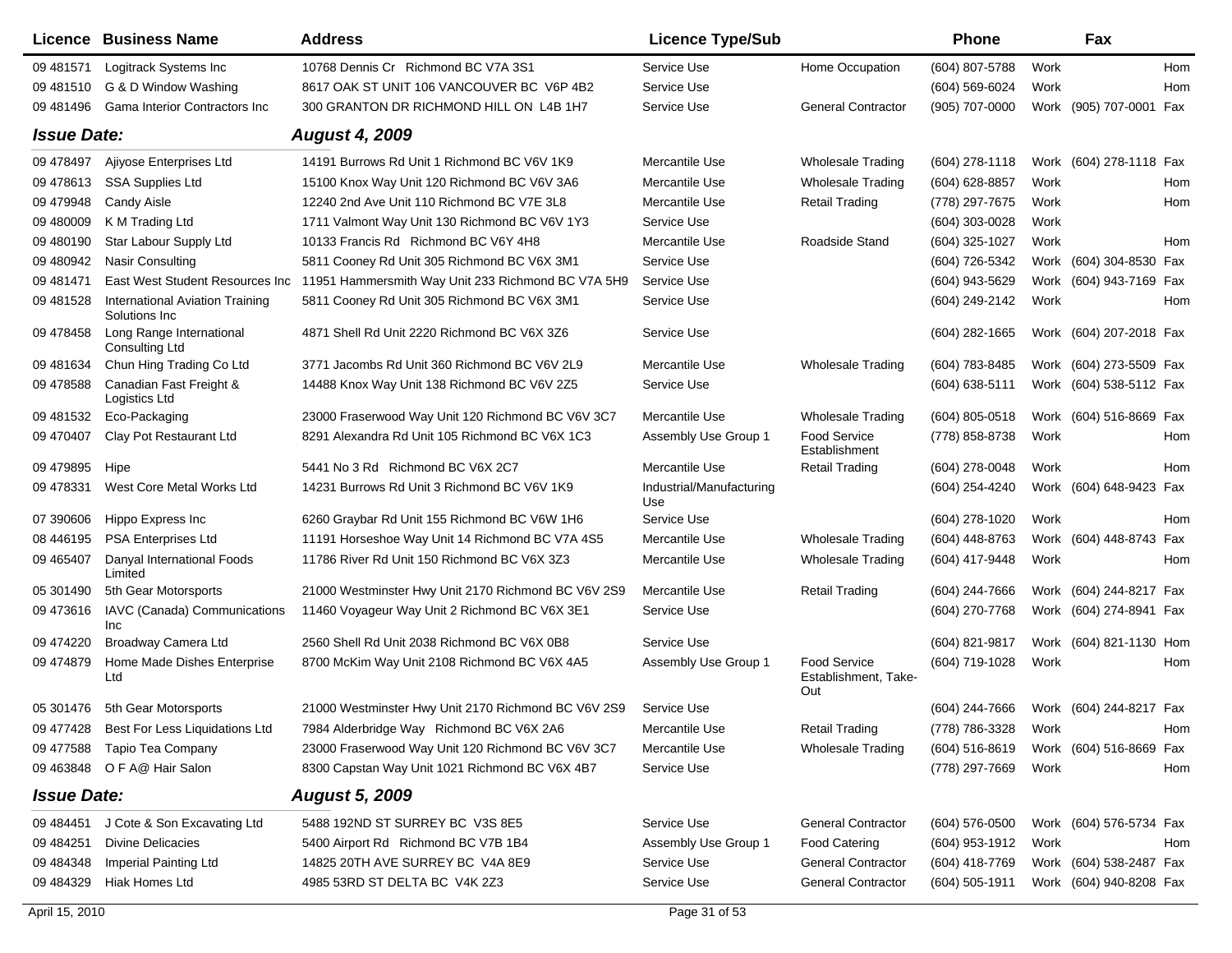|                    | Licence Business Name                                 | <b>Address</b>                                               | <b>Licence Type/Sub</b> |                                                    | Phone            |      | Fax                       |     |
|--------------------|-------------------------------------------------------|--------------------------------------------------------------|-------------------------|----------------------------------------------------|------------------|------|---------------------------|-----|
| 09 483891          | James Vestad                                          | 11131 HARDY PL DELTA BC V4C 7W2                              | Service Use             | <b>General Contractor</b>                          | (604) 339-4743   | Work |                           | Hom |
| 09 483790          | <b>Murray Wiseman Contracting</b>                     | BOX 006 667 COLUMBIA ST NEW WESTMINSTER BC<br><b>V3M 1A8</b> | Service Use             | <b>General Contractor</b>                          | (604) 650-9200   | Work |                           | Hom |
| 09 46 6727         | Marble Slab Creamery                                  | 11720 Steveston Hwy Unit 155 Richmond BC V7A 1N6             | Assembly Use Group 1    | <b>Food Service</b><br>Establishment, Take-<br>Out | (604) 889-4487   | Work |                           | Hom |
| 09 480189          | Kanpeki Teppanyaki Restaurant<br>Ltd                  | 8351 Alexandra Rd Unit 140 Richmond BC V6X 3P3               | Assembly Use Group 1    | Food Service<br>Establishment                      | (604) 339-9838   | Work |                           | Hom |
| <b>Issue Date:</b> |                                                       | <b>August 6, 2009</b>                                        |                         |                                                    |                  |      |                           |     |
| 09 479 813         | <b>Ecolink Products Group Inc</b>                     | 6900 Graybar Rd Unit 1120 Richmond BC V6W 0A5                | Service Use             |                                                    | (604) 270-0480   |      | Work (604) 270-0448 Fax   |     |
| 09 484953          | Shell Busey's Housesmart Home<br>Improvements         | 2320 KING GEORGE HWY UNIT 7 SURREY BC V4A<br>5A <sub>5</sub> | Service Use             | <b>General Contractor</b>                          | (604) 542-2236   |      | Work (604) 542-2237 Fax   |     |
| 09 484912          | Data Plus Inc                                         | BOX 501 STATION A VANCOUVER BC V6C 2N3                       | Service Use             | <b>Electrical Contractor</b>                       | (604) 205-5900   |      | Work (604) 532-1119 Fax   |     |
| 09 472275          | <b>Evetek Computer</b>                                | 13988 Cambie Rd Unit 343 Richmond BC V6V 2K4                 | Mercantile Use          | <b>Wholesale Trading</b>                           | (604) 273-8008   |      | Work (604) 273-8820 Fax   |     |
| 09 483808          | Timeco Watch - Clock Repairs<br>Ltd                   | 6060 Minoru Blvd Unit 1836 Richmond BC V6Y 2V7               | Mercantile Use          | <b>Retail Trading</b>                              | (604) 278-8464   |      | Work (604) 278-8468 Fax   |     |
| 09 484965          | <b>Lindsey Smit</b>                                   | 9960 Seacastle Dr Richmond BC V7A 4R8                        | Service Use             | Home Occupation                                    | (604) 271-0283   | Work |                           | Hom |
| 09 483571          | <b>LSL Consulting Ltd</b>                             | 11121 Horseshoe Way Unit 118 Richmond BC V7A 5G7             | Service Use             |                                                    | (604) 448-1303   |      | Work (604) 448-1323 Fax   |     |
| 09 472867          | Sebal Enterprises Ltd                                 | 13988 Cambie Rd Unit 363 Richmond BC V6V 2K4                 | Mercantile Use          | <b>Wholesale Trading</b>                           | (604) 248-2000   |      | Work (604) 233-1001 Fax   |     |
| 09 475121          | Prime Industrial Products Inc.                        | 14273 Knox Way Unit 118 Richmond BC V6V 2Z4                  | Mercantile Use          | <b>Wholesale Trading</b>                           | (604) 821-1758   |      | Work (604) 821-1735 Fax   |     |
| 09 47 28 35        | Ace Tile And Stone                                    | 11180 Bridgeport Rd Unit 160 Richmond BC V6X 1T2             | Mercantile Use          | <b>Retail Trading</b>                              | (604) 537-7191   | Work |                           | Hom |
| 06 34 6151         | Grand Pacific Construction &<br>Design Consultant Ltd | 8600 Cambie Rd Unit 225 Richmond BC V6X 4K1                  | Service Use             | <b>General Contractor</b>                          | (604) 266-3399   |      | Work (604) 267-9636 Fax   |     |
| 03 222905          | Motovan Corporation                                   | 2060 Van Dyke PI Richmond BC V6V 1X9                         | Mercantile Use          | <b>Wholesale Trading</b>                           | (604) 276-8084   |      | Work (604) 276-0651 Fax   |     |
| 09 478794          | CLF Kung Fu Club                                      | 5720 Minoru Blvd Unit 150 Richmond BC V6X 2A9                | Assembly Use Group 3    | <b>Health Studio</b>                               | (604) 779-7729   | Work |                           | Hom |
| <b>Issue Date:</b> |                                                       | <b>August 7, 2009</b>                                        |                         |                                                    |                  |      |                           |     |
| 09 484946          | Canadoo Enterprises Inc                               | 1363 MCLEAN DR VANCOUVER BC V5L 3N7                          | Service Use             | <b>General Contractor</b>                          | (604) 687-6252   |      | Work (604) 687-6254 Fax   |     |
| 09 484967          | Shannon's Luv Your Pets In<br><b>Home Services</b>    | 8500 Ackroyd Rd Unit 222 Richmond BC V6X 3H8                 | Service Use             | Home Occupation                                    | (778) 994-5851   | Work |                           | Hom |
| 09 485052          | <b>JRX Enterprises Ltd</b>                            | 8238 Saba Rd Unit 708 Richmond BC V6Y 4C7                    | Service Use             | Home Occupation                                    | (604) 278-3997   |      | Work (604) 278-3997 Fax   |     |
| 09 485105          | <b>Pure Home Solutions</b>                            | 3459 Bamfield Dr Richmond BC V6X 3B3                         | Service Use             | Home Occupation                                    | (604) 725-7158   | Work |                           | Hom |
| 09 48 4750         | Bovor                                                 | 7360 Elmbridge Way Unit 1008 Richmond BC V6X 0A5             | Service Use             | Home Occupation                                    | (604) 270-6856   | Work |                           | Hom |
| 09 48 5146         | <b>Current Holistic Medicine &amp;</b><br>Consulting  | 3500 Sable Ave Richmond BC V7E 2A4                           | Service Use             | Home Occupation                                    | (778) 230-5937   | Work |                           | Hom |
| 09 485054          | <b>APowers Enterprises Ltd</b>                        | 6888 Alderbridge Way Unit 1709 Richmond BC V6X 0A7           | Service Use             | <b>General Contractor</b>                          | (604) 278-8462   |      | Work (604) 328-9109 Cellu |     |
|                    | 09 485149 Artcrest Deco                               | 7040 Granville Ave Unit 501 Richmond BC V6Y 3W5              | Service Use             | Home Occupation                                    | (604) 278-1780   |      | Work (604) 278-1780 Fax   |     |
| 09 485193          | Lower Mainland Sheet Metal Ltd                        | 12111 86 AVE UNIT 7 SURREY BC V3W 3H8                        | Service Use             | <b>General Contractor</b>                          | (604) 597-0787   |      | Work (604) 585-6972 Fax   |     |
| 09 485145          | Jenine Reverente                                      | 9571 Desmond Rd Richmond BC V7E 1R1                          | Service Use             | Home Occupation                                    | $(604)$ 812-1881 | Work |                           | Hom |
| 09 484732          | Edutrade Enterprise Inc                               | 5900 Alderbridge Way Unit 1207 Richmond BC V6X 0B6           | Service Use             | Home Occupation                                    | (778) 786-7029   |      | Work (778) 322-1707 Cellu |     |
| 09 48 470 9        | Nicons Enterprises Ltd                                | 3628 WILLIAM ST VANCOUVER BC V5K 5E6                         | Service Use             | <b>General Contractor</b>                          | (604) 293-1004   |      | Work (604) 293-1014 Fax   |     |
| 09 484686          | Ink Paper Scissors Craft<br>Company                   | 10291 Severn Dr Richmond BC V7A 2V4                          | Service Use             | Home Occupation                                    | (604) 729-7771   | Work |                           | Hom |
| 09 48 45 94        | K & D Trucking                                        | 5671 Wallace Rd Richmond BC V7E 2C4                          | Service Use             | Home Occupation                                    | (604) 277-3073   |      | Work (604) 277-3073 Fax   |     |
| 09 48 4553         | Maple Light Electronic Company<br>Inc                 | 8131 Ryan Rd Unit 155 Richmond BC V7A 2E4                    | Service Use             | Home Occupation                                    | (778) 891-4660   |      | Work (778) 893-9111 Fax   |     |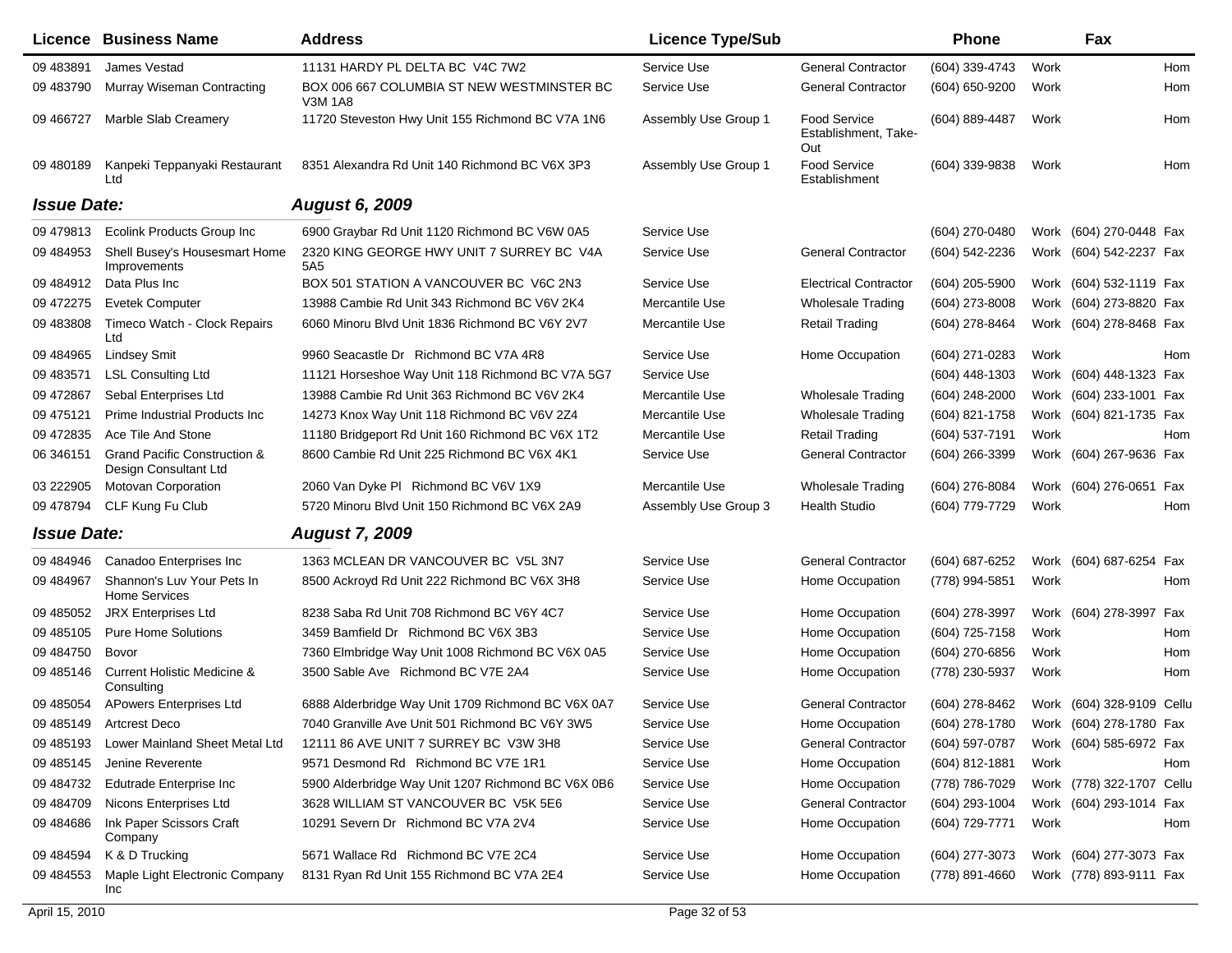|                    | Licence Business Name                                     | <b>Address</b>                                                   | <b>Licence Type/Sub</b> |                            | <b>Phone</b>     |      | Fax                     |            |
|--------------------|-----------------------------------------------------------|------------------------------------------------------------------|-------------------------|----------------------------|------------------|------|-------------------------|------------|
| 09 484546          | <b>Bark Busters</b>                                       | 7400 Minoru Blvd Unit 65 Richmond BC V6Y 3J5                     | Service Use             | Home Occupation            | (778) 928-6406   | Work |                         | <b>Hom</b> |
| 09 481690          | Bobby J's Painting by Design                              | 22380 Sharpe Ave Unit 17 Richmond BC V6V 0A1                     | Service Use             | Home Occupation            | (604) 813-7421   | Work | (778) 397-7421          | Hom        |
| 09 479812          | Veggie King Market                                        | 12420 No 1 Rd Unit 100 Richmond BC V7E 6N2                       | Mercantile Use          | <b>Retail Trading</b>      | (778) 861-7860   | Work |                         | Hom        |
| 09 477309          | JCY Culture Industry Inc                                  | 9035 Williams Rd Richmond BC V7A 1G8                             | Service Use             | Home Occupation            | (604) 295-4396   | Work |                         | Cellu      |
| 09 48 5125         | <b>Link Credit Solutions</b>                              | 12331 Phoenix Dr Unit 33 Richmond BC V7E 6C4                     | Service Use             | Home Occupation            | (778) 822-2337   | Work |                         | Hom        |
| 09 484748          | Speedpro Signs                                            | 400 BROOKSBANK AVE UNIT 140 NORTH VANCOUVER<br><b>BC V7J 2C1</b> | Service Use             | <b>General Contractor</b>  | (604) 988-6170   | Work |                         | Cellu      |
| <b>Issue Date:</b> |                                                           | <b>August 10, 2009</b>                                           |                         |                            |                  |      |                         |            |
| 09 485283          | 5 Points Management Ltd                                   | 11478 86TH AVE DELTA BC V4C 2X2                                  | Service Use             |                            | (604) 418-6774   |      | Work (604) 507-0265 Fax |            |
| 09 485286          | G D Framing Ltd                                           | 11911 97 AVE SURREY BC V3V 2C4                                   | Service Use             | <b>General Contractor</b>  | (778) 883-1352   | Work |                         | Hom        |
| 09 485151          | Datacom Solutions Ltd                                     | 7051 RUSSELL AVE BURNABY BC V5J 4R8                              | Service Use             | <b>General Contractor</b>  | (604) 454-9977   |      | Work (604) 454-9978 Fax |            |
| <b>Issue Date:</b> |                                                           | <b>August 11, 2009</b>                                           |                         |                            |                  |      |                         |            |
| 09 478701          | Kam's Barber                                              | 11331 Coppersmith Way Unit 125 Richmond BC V7A 5J9               | Service Use             |                            | (604) 271-2277   | Work |                         | Hom        |
| 09 479897          | Vantak Media Marketing<br>(Canada) Ltd                    | 8171 Steveston Hwy Unit 1 Richmond BC V7A 1M4                    | Service Use             | Home Occupation            | (604) 448-9178   | Work |                         | Hom        |
| 09 480 988         | <b>EB Construction</b>                                    | 20654 96A AVE LANGLEY BC V1M 2H2                                 | Service Use             | <b>General Contractor</b>  | (604) 897-0240   | Work |                         | Hom        |
| 09 48 5450         | Signature 8 Roofing Ltd                                   | 9360 Arvida Dr Richmond BC V7A 3P4                               | Service Use             | <b>General Contractor</b>  | (778) 628-5594   |      | Work (604) 241-1966     | Fax        |
| 09 477185          | Kent Hair & Beauty Salon                                  | 8380 Lansdowne Rd Unit 180 Richmond BC V6X 3M6                   | Service Use             |                            | (604) 783-6187   | Work |                         | Hom        |
| <b>Issue Date:</b> |                                                           | <b>August 12, 2009</b>                                           |                         |                            |                  |      |                         |            |
| 09 485276          | <b>Emaxland Trading Inc</b>                               | 6081 No 3 Rd Unit 710 Richmond BC V6Y 2B2                        | Service Use             |                            | (604) 270-4613   |      | Work (604) 270-4688 Fax |            |
| 09 485065          | Tarnow & Company                                          | 7480 Westminster Hwy Unit 210 Richmond BC V6X 1A1                | Service Use             |                            | (604) 278-0555   |      | Work (604) 278-0525 Fax |            |
| 09 485831          | Quinton Construction Ltd                                  | 610 GRANVILLE ST UNIT 3210 VANCOUVER BC V6C<br>3T <sub>3</sub>   | Service Use             | <b>Plumbing Contractor</b> | (604) 618-4876   |      | Work (604) 271-4877 Fax |            |
| 09 48 58 29        | Quinton Construction Ltd                                  | 610 GRANVILLE ST UNIT 3210 VANCOUVER BC V6C<br>3T <sub>3</sub>   | Service Use             | <b>Gas Contractor</b>      | (604) 618-4876   |      | Work (604) 271-4877 Fax |            |
| 09 485752          | Matterson Enterprises Ltd                                 | 20043 92A AVE UNIT 3 LANGLEY BC V1M 3A5                          | Service Use             | <b>General Contractor</b>  | (604) 881-6030   |      | Work (604) 881-6035 Fax |            |
| 09 485725          | <b>Tango Consulting</b>                                   | 8460 Rideau Dr Richmond BC V7A 4M7                               | Service Use             | Home Occupation            | $(604)$ 306-6079 |      | Work (604) 303-0833 Fax |            |
| 09 485525          | <b>RDS Immigration Services</b>                           | 5700 Andrews Rd Unit 213 Richmond BC V7E 6N7                     | Service Use             | Home Occupation            | (604) 277-4637   |      | Work (604) 277-4637 Fax |            |
| 09 485326          | <b>BeMeCollective Software</b>                            | 10771 Auburn Dr Unit 31 Richmond BC V7A 4X7                      | Service Use             | Home Occupation            | (604) 241-3792   | Work |                         | Hom        |
| 09 485239          | <b>Transpacific Wealth Express</b><br>Financial Group Inc | 6081 No 3 Rd Unit 824 Richmond BC V6Y 2B2                        | Service Use             |                            | (604) 303-7981   |      | Work (604) 303-5861 Fax |            |
| 09 468531          | <b>CIA Financial</b>                                      | 3779 Sexsmith Rd Unit 1188 Richmond BC V6X 3Z9                   | Service Use             |                            | (604) 718-6622   |      | Work (604) 718-6623 Fax |            |
| 09 485154          | <b>Streamline Printing Ltd</b>                            | 6081 No 3 Rd Unit 607 Richmond BC V6Y 2B2                        | Service Use             |                            | (778) 297-7628   |      | Work (778) 297-7629 Fax |            |
| 09 485166          | MNL Financial Service Inc                                 | 6081 No 3 Rd Unit 810 Richmond BC V6Y 2B2                        | Service Use             |                            | (604) 728-5678   |      | Work (604) 261-2123 Fax |            |
| 09 485006          | <b>Canlink Consulting Inc</b>                             | 7080 River Rd Unit 243 Richmond BC V6X 1X5                       | Service Use             |                            | (604) 506-1772   | Work |                         | Hom        |
| 09 475260          | Richmond Couples & Child<br>Counselling                   | 6091 Gilbert Rd Unit 450 Richmond BC V7C 5L9                     | Service Use             |                            | (604) 279-8992   |      | Work (604) 279-8993 Fax |            |
| 09 485269          | <b>Vibcon Forest Automation</b><br>Systems Inc            | 4871 Shell Rd Unit 2220 Richmond BC V6X 3Z6                      | Service Use             | <b>General Contractor</b>  | (604) 207-2017   |      | Work (604) 207-2018 Fax |            |
| <b>Issue Date:</b> |                                                           | <b>August 13, 2009</b>                                           |                         |                            |                  |      |                         |            |
| 09 485805          | Kalok Home Improvements                                   | 22888 Windsor Crt Unit 71 Richmond BC V6V 2W6                    | Service Use             | <b>General Contractor</b>  | (778) 883-7832   | Work |                         | Hom        |
| 09 485989          | <b>Bill Power Trucking Inc</b>                            | 11160 Granville Ave Richmond BC V6Y 1R6                          | Service Use             | Home Occupation            | (604) 270-0093   |      | Work (604) 270-4464 Fax |            |
| April 15, 2010     |                                                           |                                                                  | Page 33 of 53           |                            |                  |      |                         |            |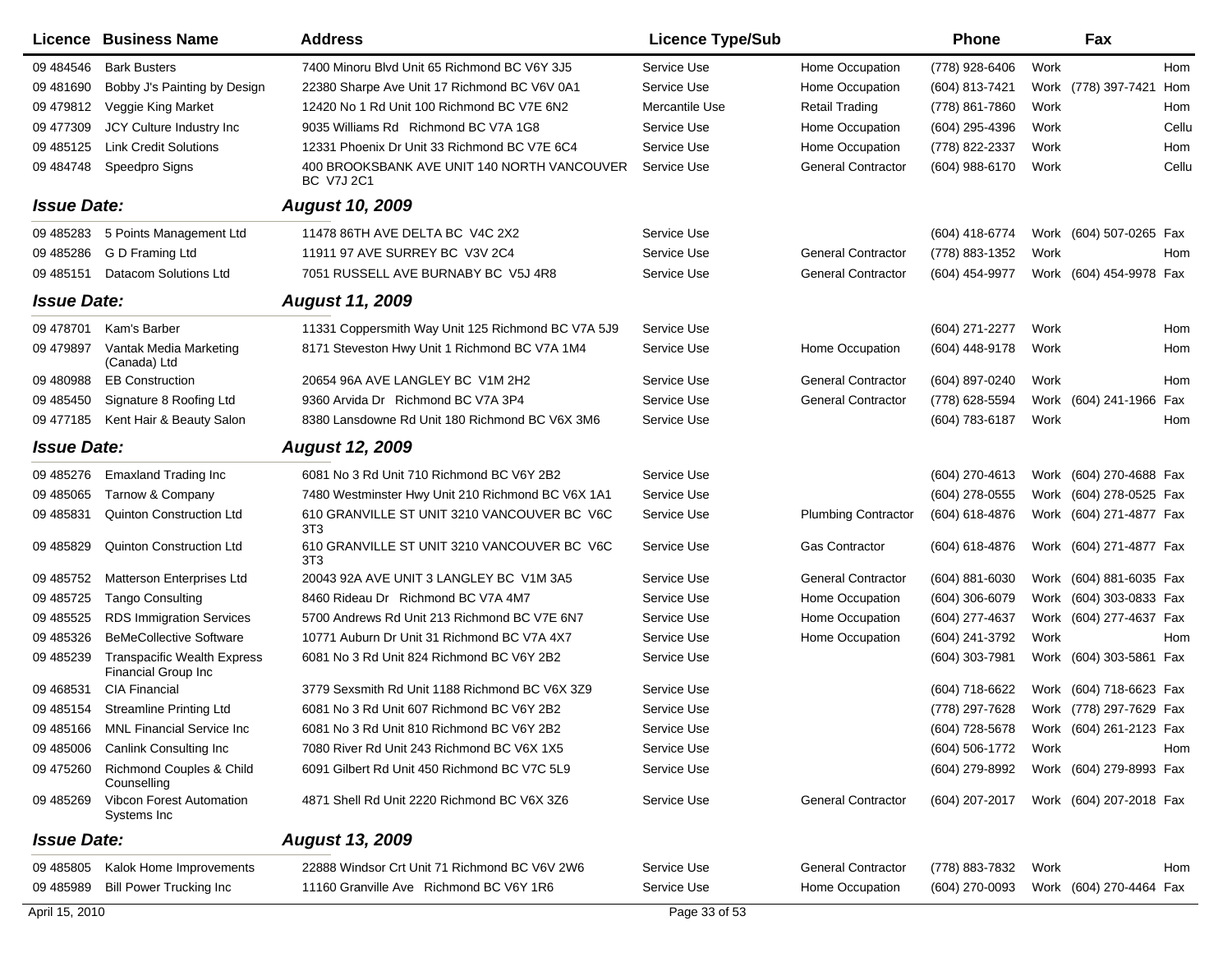|                    | Licence Business Name                                 | <b>Address</b>                                    | <b>Licence Type/Sub</b> |                                      | <b>Phone</b>   | Fax                          |            |
|--------------------|-------------------------------------------------------|---------------------------------------------------|-------------------------|--------------------------------------|----------------|------------------------------|------------|
| 09 485733          | Dan of All Trades Handyman<br>Services                | 4111 Garry St Unit 14 Richmond BC V7E 2T9         | Service Use             | <b>General Contractor</b>            | (604) 616-1695 | (604) 616-1695 Cellu<br>Work |            |
| 09 485252          | JH2 Trading Co                                        | 5300 No 3 Rd Richmond BC V6X 2X9                  | Mercantile Use          | <b>Retail Trading</b>                | (604) 780-8872 | Work (778) 371-7301 Fax      |            |
| 09 485249          | R B C Holdings Ltd                                    | 1146 E 53RD AVE UNIT B VANCOUVER BC V5X 1J8       | Service Use             | <b>General Contractor</b>            | (604) 724-4731 | Work (604) 323-0649 Fax      |            |
| 09 480 868         | <b>EC Travel &amp; Vacation</b><br>Consultants        | 4191 Williams Rd Unit 13 Richmond BC V7E 1J7      | Service Use             | Home Occupation                      | (778) 297-3861 | Work (778) 297-3861 Fax      |            |
| <b>Issue Date:</b> |                                                       | <b>August 17, 2009</b>                            |                         |                                      |                |                              |            |
| 09 48 6007         | Can Pix Distribution Services Inc                     | 4840 Miller Rd Unit 150 Richmond BC V7B 1K7       | Service Use             |                                      | (604) 780-0448 | Work (604) 233-1399 Fax      |            |
| 09 48 610 5        | Spire Construction Inc.                               | 1125 HOWE ST UNIT 610 VANCOUVER BC V6Z 2K8        | Service Use             | <b>General Contractor</b>            | (604) 687-3301 | (604) 687-3303 Fax<br>Work   |            |
| 09 48 6187         | Ranauta Homes Inc                                     | 10100 River Dr Richmond BC V6X 1Z3                | Service Use             | <b>General Contractor</b>            | (604) 551-6074 | (604) 590-2525 Fax<br>Work   |            |
| 09 48 6489         | <b>Botoco Enterprises Inc</b>                         | 11971 Dewsbury Dr Richmond BC V6X 2Z2             | Service Use             | Home Occupation                      | (604) 231-8261 | (604) 231-8261 Fax<br>Work   |            |
| 09 485986          | Q&L Development Ltd                                   | 6431 Cooney Rd Unit 3 Richmond BC V6Y 2J5         | Service Use             | Home Occupation                      | (604) 277-5931 | Work<br>(604) 277-5931 Fax   |            |
| <b>Issue Date:</b> |                                                       | <b>August 18, 2009</b>                            |                         |                                      |                |                              |            |
| 09 48 628 6        | Zhou Yuan Construction                                | 9763 140TH ST UNIT 114 SURREY BC V3T 4M4          | Service Use             | <b>General Contractor</b>            | (604) 787-4360 | Work                         | Hom        |
| 09 484089          | Tuttimelon (Richmond)<br>Corporation                  | 8391 Alexandra Rd Unit 2110 Richmond BC V6X 3W5   | Assembly Use Group 1    | <b>Food Service</b><br>Establishment | (778) 297-1660 | Work                         | Hom        |
| 09 48 6766         | Jones Refrigeration And Air<br>Conditioning           | 2896 NORLAND AVE BURNABY BC V5B 3A7               | Service Use             | Refrigeration<br>Contractor          | (604) 294-6321 | Work (604) 294-4087 Fax      |            |
| 09 48 6636         | Zoltan-C Renovation And<br>Contracting                | 266 BLUE MOUNTAIN ST COQUITLAM BC V3K 4H8         | Service Use             | <b>General Contractor</b>            | (778) 999-6806 | Work                         | Hom        |
| 09 48 630 6        | Ideal Door Ltd                                        | 7449 HUME AVE UNIT 2 DELTA BC V4G 1C3             | Service Use             | <b>General Contractor</b>            | (604) 946-9669 | (604) 946-9504 Fax<br>Work   |            |
| 09 485390          | Magic Steam Crusine Ltd                               | 8391 Alexandra Rd Unit 2150 Richmond BC V6X 3W5   | Assembly Use Group 1    | <b>Food Service</b><br>Establishment | (778) 297-1566 | Work (778) 297-7611 Fax      |            |
| 09 480734          | Rukaiya's Baby Closet Clothing                        | 6060 Minoru Blvd Richmond BC V6Y 2V7              | Mercantile Use          | Retail Trading                       | (604) 722-4483 | Work                         | <b>Hom</b> |
| 09 479988          | G & P Furniture                                       | 11400 Bridgeport Rd Unit 109 Richmond BC V6X 1T2  | Mercantile Use          | <b>Wholesale Trading</b>             | (604) 248-1228 | Work                         | Hom        |
| 09 462751          | Amazing Auto Imports Ltd                              | 12871 Bathgate Way Unit 14 Richmond BC V6V 1Y5    | Service Use             |                                      | (604) 247-2111 | Work (604) 247-2115 Fax      |            |
| 09 479970          | G & P Furniture                                       | 11400 Bridgeport Rd Unit 109 Richmond BC V6X 1T2  | Mercantile Use          | <b>Retail Trading</b>                | (604) 248-1228 | Work                         | Hom        |
| 09 48 6635         | Odubli                                                | 8060 Jones Rd Unit 413 Richmond BC V6Y 4K5        | Service Use             | Home Occupation                      | (604) 471-1020 | (604) 273-3964 Fax<br>Work   |            |
| 09 479891          | Another Version Dolce Rosa                            | 4380 No 3 Rd Unit 1307 Richmond BC V6X 3V7        | Mercantile Use          | <b>Retail Trading</b>                | (778) 297-7004 | Work                         | Hom        |
| 09 479398          | <b>First Canadian Education Centre</b>                | 8888 Odlin Cr Unit 1115 Richmond BC V6X 3Z8       | Assembly Use Group 3    | <b>Education Institution</b>         | (778) 999-2289 | (604) 261-0825 Fax<br>Work   |            |
| 09 481269          | <b>Prana Healing Centre</b><br>Nathuropathic Medicine | 2611 Viscount Way Richmond BC V6V 2G8             | Service Use             |                                      | (604) 270-4446 | Work                         |            |
| <b>Issue Date:</b> |                                                       | <b>August 19, 2009</b>                            |                         |                                      |                |                              |            |
|                    | 09 478428 Chocolate Lover Cakes                       | 3891 Chatham St Unit 1 Richmond BC V7E 2Z6        | Mercantile Use          | <b>Retail Trading</b>                | (778) 297-5955 | Work                         | Hom        |
|                    | 09 486890 Mario Maisons & Co                          | 12411 Jack Bell Dr Unit 57 Richmond BC V6V 2S5    | Service Use             | Home Occupation                      | (604) 277-0378 | Work                         | Hom        |
| 09 48 6845         | Take Away The Pressure                                | 5362 JIBSET BAY DELTA BC V4K 4N1                  | Service Use             | <b>General Contractor</b>            | (604) 946-9395 | Work                         | Hom        |
| 09 48 6686         | <b>Riverside Contracting</b>                          | 1419 E 28TH AVE VANCOUVER BC V5N 2X3              | Service Use             | <b>General Contractor</b>            | (604) 244-7755 | Work (604) 244-7522 Fax      |            |
| 09 48 6605         | 0705891 BC Ltd                                        | 9011 Newmond Rd Richmond BC V7E 1N2               | Service Use             | General Contractor                   | (604) 773-3136 | Work (604) 274-9802 Fax      |            |
| 09 48 645 6        | Wei Wei 2000 Enterprises                              | 5117 Garden City Rd Unit 6408 Richmond BC V6X 4H7 | Service Use             | Home Occupation                      | (604) 716-0539 | Work (604) 278-8720 Fax      |            |
|                    | 09 486536 G A Printing                                | 8740 Wheeler Rd Richmond BC V6Y 2M5               | Service Use             | Home Occupation                      | (604) 873-9255 | Hom                          | Cellu      |
| <b>Issue Date:</b> |                                                       | <b>August 20, 2009</b>                            |                         |                                      |                |                              |            |
|                    | 09 486992 Savkur International Agencies               | 8851 Lansdowne Rd Unit 708 Richmond BC V6X 3X7    | Service Use             | Home Occupation                      | (604) 303-0509 | Work                         | Hom        |
| April 15, 2010     |                                                       |                                                   | Page 34 of 53           |                                      |                |                              |            |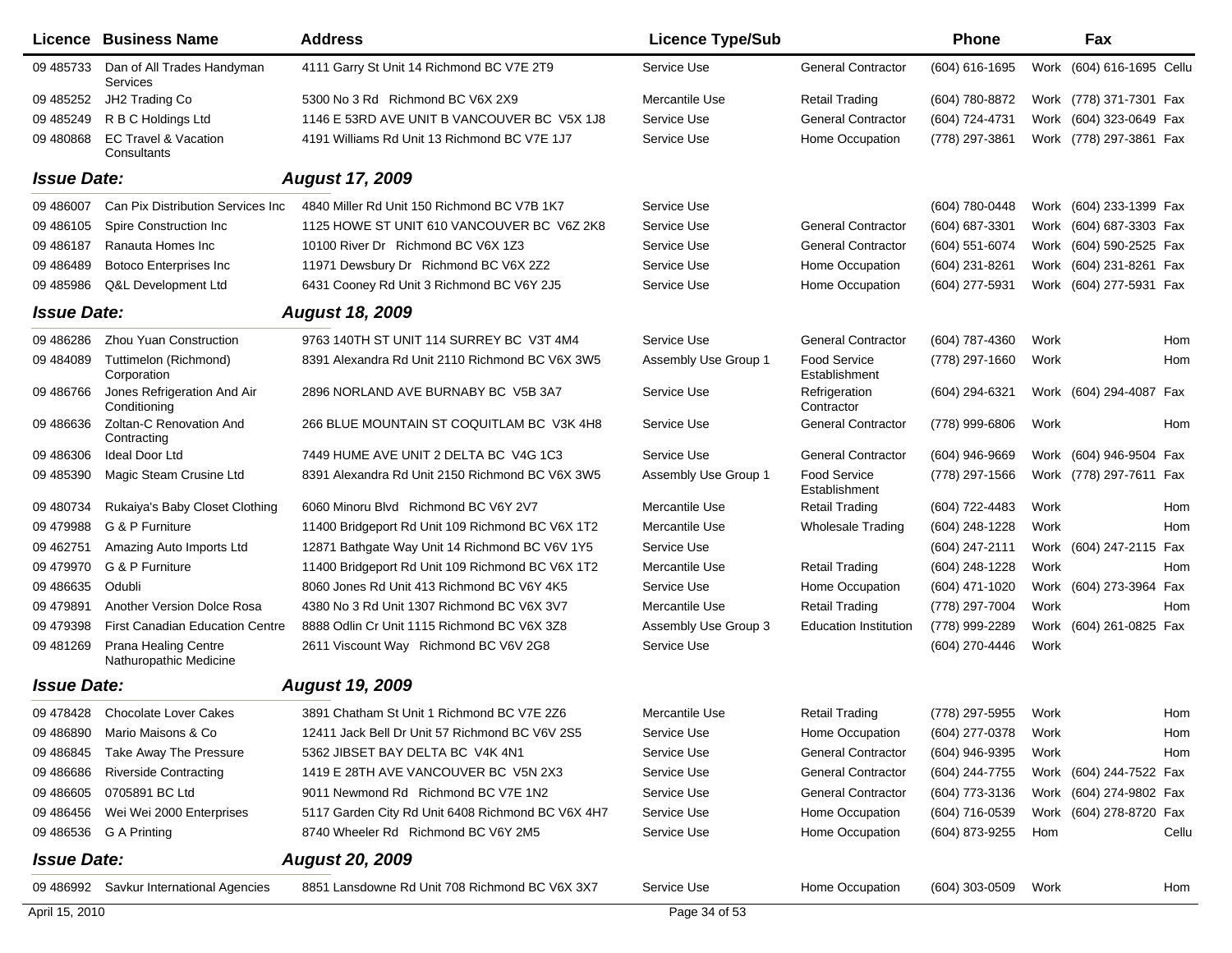|                    | Licence Business Name                               | <b>Address</b>                                      | <b>Licence Type/Sub</b>         |                                               | <b>Phone</b>        |      | Fax                     |     |
|--------------------|-----------------------------------------------------|-----------------------------------------------------|---------------------------------|-----------------------------------------------|---------------------|------|-------------------------|-----|
| 09 45 268 2        | <b>Wine Family</b>                                  | 8185 Park Rd Richmond BC V6Y 1S9                    | Service Use                     |                                               | (778) 386-9566      |      | Work (604) 270-2885 Fax |     |
| 09 487050          | RockyLily Manufactory                               | 8280 Lansdowne Rd Unit 902 Richmond BC V6X 0B2      | Service Use                     | Home Occupation                               | (778) 239-8551      | Work |                         |     |
| 09 487125          | RC & T Contracting Ltd                              | 3495 CAMBIE STREET UNIT 525 VANCOUVER BC V5Z<br>4R3 | Service Use                     | <b>General Contractor</b>                     | (604) 618-4279      |      | Work (604) 583-1968 fax |     |
| 09 48 6991         | <b>Creative Flooring Solutions</b>                  | 5850 BYRNE RD UNIT 8 BURNABY BC V5J 3J3             | Service Use                     | <b>General Contractor</b>                     | (604) 321-7991      |      | Work (604) 321-7992 Fax |     |
| 09 478876          | Steven Cruise and Tour                              | 9171 Ferndale Rd Unit 601 Richmond BC V6Y 0A5       | Service Use                     | <b>Travel Agency</b>                          | (604) 247-1766      |      | Work (604) 247-1765 Fax |     |
| 09 48 6946         | <b>HPE Service</b>                                  | 8111 Lundy Rd Richmond BC V6Y 2H4                   | Service Use                     | <b>General Contractor</b>                     | (604) 277-7895      |      | Work (604) 277-7895 Fax |     |
| <b>Issue Date:</b> |                                                     | <b>August 21, 2009</b>                              |                                 |                                               |                     |      |                         |     |
| 09 487365          | Vero Freight Solutions Ltd                          | 4871 Miller Rd Unit 1115 Richmond BC V7B 1K8        | Service Use                     |                                               | (604) 270-6322      |      | Work (604) 270-9255 Fax |     |
| 09 477628          | Commodore's Cranes Ltd                              | 6911 Graybar Rd Richmond BC V6W 1H3                 | Service Use                     |                                               | (604) 247-2628      |      | Work (604) 247-2629 Fax |     |
| 09 487566          | Diamond Parking/DPS Parking<br>#4386                | 6820 No 3 Rd Richmond BC V6Y 2C4                    | Service Use                     | <b>Parking Enforcement</b><br><b>Business</b> | (604) 681-8797      |      | Work (604) 684-0329 Fax |     |
| 09 487556          | West Gate Services Limited                          | 22800 Windsor Crt Unit 20 Richmond BC V6V 2X6       | Service Use                     | <b>General Contractor</b>                     | (778) 668-1003      | Work |                         | Hom |
| 09 487526          | <b>Pacific Energy Drinks</b>                        | 7453 Moffatt Rd Unit 222 Richmond BC V6Y 3W1        | Service Use                     | Home Occupation                               | (604) 817-3562      | Work |                         | Hom |
| 09 487512          | <b>JJL Electrical Services Ltd</b>                  | 936 PARK DR VANCOUVER BC V6P 2J4                    | Service Use                     | <b>Electrical Contractor</b>                  | (604) 723-1557      | Work |                         | Hom |
| 09 487485          | Sentry Contracting Inc                              | PO BOX 1319 FORT LANGLEY BC V1M 2S7                 | Service Use                     | <b>General Contractor</b>                     | (778) 298-3432      |      | Work (778) 298-3434     | Fax |
| 09 487465          | <b>Release The Hounds Pet Care</b>                  | 2183 FRASERVIEW DR VANCOUVER BC V5P 2N2             | Service Use                     |                                               | (604) 764-9476      | Work |                         | Hom |
| 09 487447          | Sevan Fiberglass                                    | 7355 BLAKE ST UNIT 26 VANCOUVER BC V5S 3V6          | Service Use                     | <b>General Contractor</b>                     | (778) 288-5190      |      | Work (604) 454-9108 Fax |     |
| 09 487425          | <b>Custom Homes and Renovations</b>                 | 8740 Saunders Rd Richmond BC V7A 2A7                | Service Use                     | <b>General Contractor</b>                     | (604) 241-2932      |      | Work (604) 241-2932 Fax |     |
| 09 487207          | Kemp Construction Management<br>Ltd                 | 431 KERRY DR DELTA BC V4M 2R1                       | Service Use                     | <b>General Contractor</b>                     | (604) 341-2510      |      | Work (604) 948-1364 Fax |     |
| 09 48 6765         | 0767202 BC Ltd                                      | 10451 Shel bridge Way Unit 150 Richmond BC V6X 2W8  | Service Use                     |                                               | (604) 249-2895      |      | Work (604) 278-5760 Fax |     |
| 09 48 6268         | <b>River Rock Casino Resort</b><br>Theatre          | 8811 River Rd Richmond BC V6X 1X6                   | Assembly Use Group 3            | Commercial<br>Entertainment                   | (604) 273-1895      | Work |                         | Hom |
| 09 484493          | Yinghong Consultant Co<br>(Canada) Ltd              | 8580 Cambie Rd Unit 204 Richmond BC V6X 4J8         | Service Use                     |                                               | (604) 788-1228      |      | Work (604) 278-0718 Fax |     |
| 09 469812          | RT Athletic Group Inc                               | 2251 No 5 Rd Unit 150 Richmond BC V6X 2S8           | Assembly Use Group 3            | <b>Health Studio</b>                          | (604) 790-0921      | Work |                         | Hom |
| 09 481868          | Gizmobies                                           | 6551 No 3 Rd Space 1623 Richmond BC V6Y 2B6         | Mercantile Use                  | <b>Retail Trading</b>                         | (604) 594-6274      | Work |                         | Hom |
| 09 483778          | Niceday Travel Inc                                  | 11180 Bridgeport Rd Unit 260 Richmond BC V6X 1T2    | Service Use                     | <b>Travel Agency</b>                          | (778) 987-8247      |      | Work (604) 272-1999 Fax |     |
| 09 475399          | <b>Canadian Building Technologies</b><br>Ltd        | 4700 Vanguard Rd Richmond BC V6X 2P8                | Industrial/Manufacturing<br>Use |                                               | (604) 639-8032      |      | Work (604) 247-1872 Fax |     |
| 09 487325          | Rooftop Repairs & Maintenance                       | 17251 Westminster Hwy Richmond BC V6V 1A9           | Service Use                     | <b>General Contractor</b>                     | (778) 868-7157      | Work |                         | Hom |
| <b>Issue Date:</b> |                                                     | <b>August 24, 2009</b>                              |                                 |                                               |                     |      |                         |     |
|                    | 07 013870 Situ Enterprises                          | 8288 Saba Rd Unit 1203 Richmond BC V6Y 4C8          | Service Use                     | <b>General Contractor</b>                     | (604) 303-8767      | Work |                         | Hom |
|                    | 09 479170 Coast Blossom Miraculous Skin<br>Care Ltd | 10151 No 3 Rd Unit 201 Richmond BC V7A 4R6          | Service Use                     |                                               | (604) 288-1788 Work |      |                         | Hom |
|                    | 09 487614 Cushpotatoes Pillows Inc                  | 3800 Kilby Crt Richmond BC V6X 3M9                  | Service Use                     | Home Occupation                               | (604) 889-6757      |      | Work (604) 295-6375 Fax |     |
| <b>Issue Date:</b> |                                                     | <b>August 25, 2009</b>                              |                                 |                                               |                     |      |                         |     |
| 09 486225          | Kappa Education Group Inc                           | 4751 Garden City Rd Unit 210 Richmond BC V6X 3M7    | Assembly Use Group 3            | <b>Education Institution</b>                  | $(604)$ 278-2666    |      | Work (604) 278-6662 Fax |     |
| 09 487525          | J Glavine & Associates                              | 4940 No 3 Rd Unit 213 Richmond BC V6X 3A5           | Service Use                     |                                               | (604) 628-5766      |      | Work (604) 648-8966 Fax |     |
|                    | 09 487740 YJ & M Custom Design Studio               | 7171 Blundell Rd Unit 5 Richmond BC V6Y 1J5         | Service Use                     | Home Occupation                               | (604) 275-0386      |      | Work (604) 275-0386 Fax |     |
| <b>Issue Date:</b> |                                                     | <b>August 26, 2009</b>                              |                                 |                                               |                     |      |                         |     |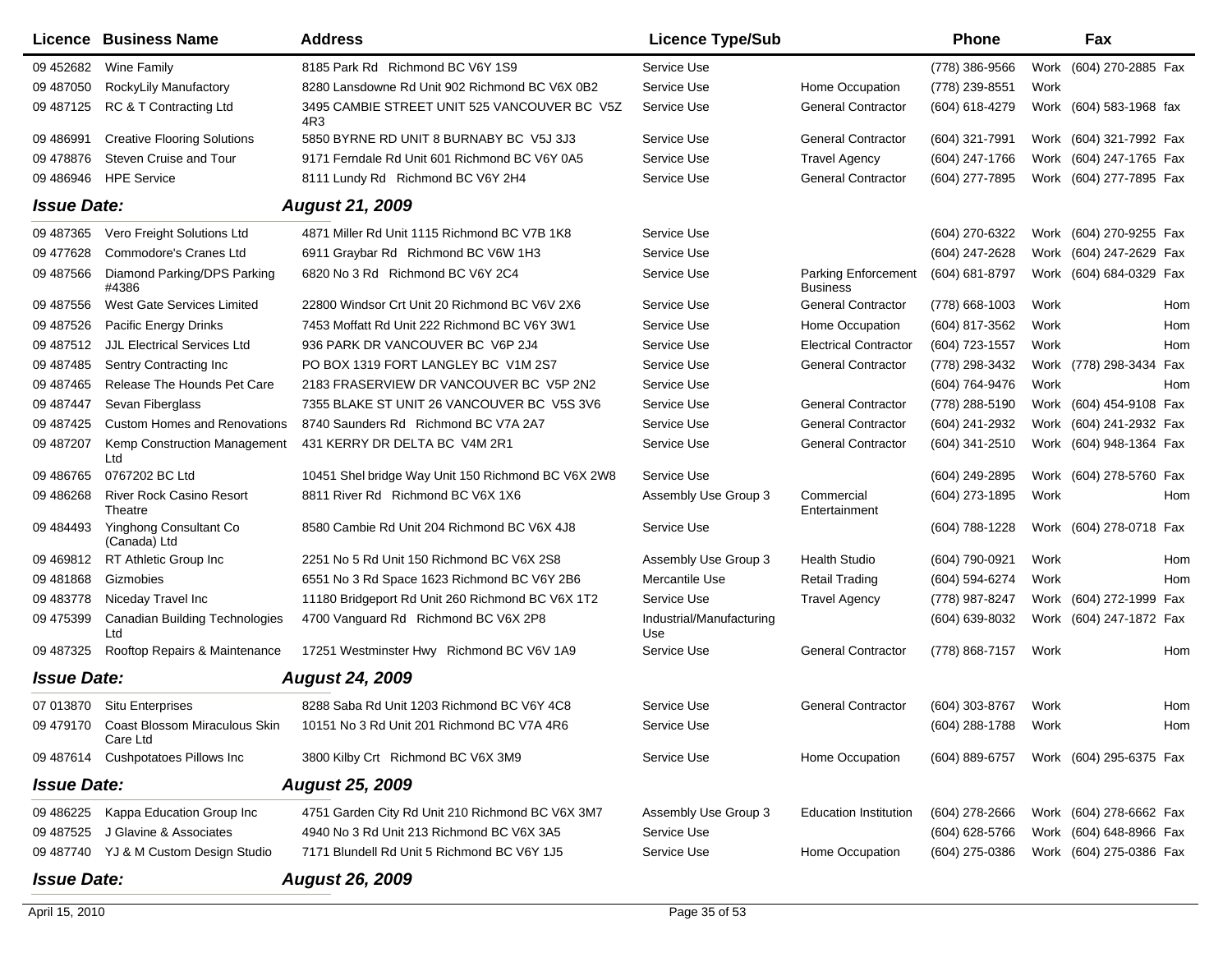|                    | <b>Licence Business Name</b>                      | <b>Address</b>                                                    | <b>Licence Type/Sub</b>         |                              | <b>Phone</b>   |      | Fax                     |     |
|--------------------|---------------------------------------------------|-------------------------------------------------------------------|---------------------------------|------------------------------|----------------|------|-------------------------|-----|
| 09 488615          | <b>HR Pacific Construction</b><br>Management Ltd  | PO BOX 12089 MURRAYVILLE RPO LANGLEY BC V3A<br>9J <sub>5</sub>    | Service Use                     | <b>General Contractor</b>    | (604) 514-6930 |      | Work (604) 514-6931 Fax |     |
| 09 488737          | <b>Fano Solutions Company</b>                     | 9844 Ashwood Dr Richmond BC V6Y 2Z6                               | Service Use                     | Home Occupation              | (778) 990-3887 | Work |                         | Hom |
| 09 488655          | C E D A R Design & Drafting Inc                   | 11291 7th Ave Unit 39 Richmond BC V7E 4J3                         | Service Use                     | <b>General Contractor</b>    | (604) 241-2621 |      | Work (604) 241-2691 Fax |     |
| 09 488739          | PR Pomeroy Restoration &<br>Construction (BC) Inc | 2075 BRIGANTINE DR COQUITLAM BC V3K 7B8                           | Service Use                     | <b>General Contractor</b>    | (604) 529-9200 |      | Work (604) 529-9204 Fax |     |
| 09 488639          | Wing & Ming Building<br>Maintenance               | 8400 Lansdowne Rd Unit 111 Richmond BC V6X 3G3                    | Service Use                     | Home Occupation              | (604) 518-7181 | Work |                         | Hom |
| 09 487899          | Vancouver Fence & Pavement<br>Inc                 | 8500 Lansdowne Rd Unit 120 Richmond BC V6X 3G4                    | Service Use                     | <b>General Contractor</b>    | (604) 304-0737 |      | Work 18666018702        | Fax |
| 09 487170          | Number One Travel                                 | 11171 Horseshoe Way Unit 1 Richmond BC V7A 4S5                    | Service Use                     | <b>Travel Agency</b>         | (604) 726-3488 |      | Work (604) 247-0198 Fax |     |
| 09 480416          | Golden Farm Ginseng Products                      | 8788 McKim Way Unit 1170 Richmond BC V6X 4E2                      | Mercantile Use                  | <b>Retail Trading</b>        | (604) 303-0011 |      | Work (604) 303-0094 Fax |     |
| 09 467354          | Pacific Marble & Granite                          | 11031 Bridgeport Rd Unit 110 Richmond BC V6X 3A2                  | Industrial/Manufacturing<br>Use |                              | (778) 297-6818 |      | Work (778) 297-6819 Fax |     |
| 09 487935          | ABC Landscaping & Tree<br>Service Ltd             | 10591 Seaway Rd Richmond BC V7A 4C6                               | Service Use                     | <b>General Contractor</b>    | (604) 241-2272 | Work |                         | Hom |
| 09 488640          | <b>PHY Networks</b>                               | 8180 Jones Rd Unit 209 Richmond BC V6Y 3Z6                        | Service Use                     | <b>General Contractor</b>    | (778) 242-2311 | Work |                         | Hom |
| <b>Issue Date:</b> |                                                   | <b>August 27, 2009</b>                                            |                                 |                              |                |      |                         |     |
| 09 488857          | Zoning Construction Ltd                           | UPS - SUITE 605 10090 152 ST UNIT 151 SURREY BC<br><b>V3R 8X8</b> | Service Use                     | <b>General Contractor</b>    | (604) 861-7197 | Work |                         | Hom |
| 09 488858          | R Raven Electric                                  | 22737 126B AVE MAPLE RIDGE BC V2N 2N7                             | Service Use                     | <b>Electrical Contractor</b> | (604) 467-8289 |      | Work (604) 466-8087 Fax |     |
| 09 488939          | <b>ALBA Construction Ltd</b>                      | 8700 Fairfax Cr Richmond BC V7C 1Y1                               | Service Use                     | <b>General Contractor</b>    | (604) 818-9381 |      | Work (604) 241-8229 Fax |     |
| 09 489080          | Inspiration Marketing Solution Inc                | 9371 Hemlock Dr Unit 325 Richmond BC V6Y 4K6                      | Service Use                     | Home Occupation              | (778) 895-5995 | Work |                         | Hom |
| <b>Issue Date:</b> |                                                   | <b>August 31, 2009</b>                                            |                                 |                              |                |      |                         |     |
| 07 392472          | National Sightseeing and Shuttle<br>Service Ltd   | 12611 Vulcan Way Unit 130 Richmond BC V6V 1V6                     | Vehicle for Hire                | Vehicle For Hire<br>Office   | (604) 270-7327 |      | Work (604) 270-7379 Fax |     |
| 09 489280          | West Resources Inc.                               | 11180 Kingfisher Dr Richmond BC V7E 3X5                           | Service Use                     | Home Occupation              | (604) 273-8192 |      | Work (604) 273-8192 Fax |     |
| 09 488642          | Saucha Parfum Fragrance On<br>Tap                 | 6551 No 3 Rd Richmond BC V6Y 2B6                                  | Mercantile Use                  | <b>Retail Trading</b>        | (604) 303-9737 | Work |                         |     |
| 09 487246          | Loh And Company                                   | 3779 Sexsmith Rd Unit 1282 Richmond BC V6X 3Z9                    | Service Use                     |                              | (604) 261-1234 |      | Work (604) 821-1220 Fax |     |
| 09 48 51 53        | Mansion Enterprises Inc                           | 12871 Clarke PI Unit 140 Richmond BC V6V 2H9                      | Service Use                     | <b>General Contractor</b>    | (778) 883-1098 | Work |                         | Hom |
| 09 483569          | Winalite Canada Enterprises Inc                   | 4320 Viking Way Unit 180 Richmond BC V6V 2L4                      | Mercantile Use                  | <b>Wholesale Trading</b>     | (604) 726-6627 | Work |                         | Hom |
| 07 392473          | National Sightseeing and Shuttle<br>Service Ltd   | 12611 Vulcan Way Unit 130 Richmond BC V6V 1V6                     | Vehicle for Hire                | Class E - Private Bus        | (604) 270-7327 |      | Work (604) 270-7379 Fax |     |
| 08 443836          | Maintech Group of Industries                      | 12491 No 2 Rd Unit 21 Richmond BC V7E 2G3                         | Mercantile Use                  | <b>Wholesale Trading</b>     | 4167544897227  |      | Work (406) 754-7281 Fax |     |
| <b>Issue Date:</b> |                                                   | September 1, 2009                                                 |                                 |                              |                |      |                         |     |
| 09 489424          | Archway Construction Ltd                          | 5589 BYRNE RD UNIT 136 BURNABY BC V5J 3J1                         | Service Use                     | <b>General Contractor</b>    | (604) 568-8129 |      | Work (604) 568-8169 Fax |     |
| 09 476236          | Lee Min TCM Herb &<br>Acupuncture Clinic Inc.     | 8120 Cook Rd Unit 205 Richmond BC V6Y 1T9                         | Service Use                     |                              | (604) 278-0089 | Work |                         | Hom |
| <b>Issue Date:</b> |                                                   | September 2, 2009                                                 |                                 |                              |                |      |                         |     |
| 09 489524          | Tim Keith Contracting Ltd                         | 50505 OBYRNE RD CHILLIWACK BC V4Z 1B4                             | Service Use                     | <b>General Contractor</b>    | (604) 824-8452 |      | Work (604) 847-7363 Fax |     |
| 09 489565          | <b>Phoenix Environmental Services</b><br>Ltd      | 1600 WEST 6TH AVE UNIT 103 VANCOUVER BC V6J<br>1R3                | Service Use                     |                              | (604) 689-3888 |      | Work (604) 689-3880 Fax |     |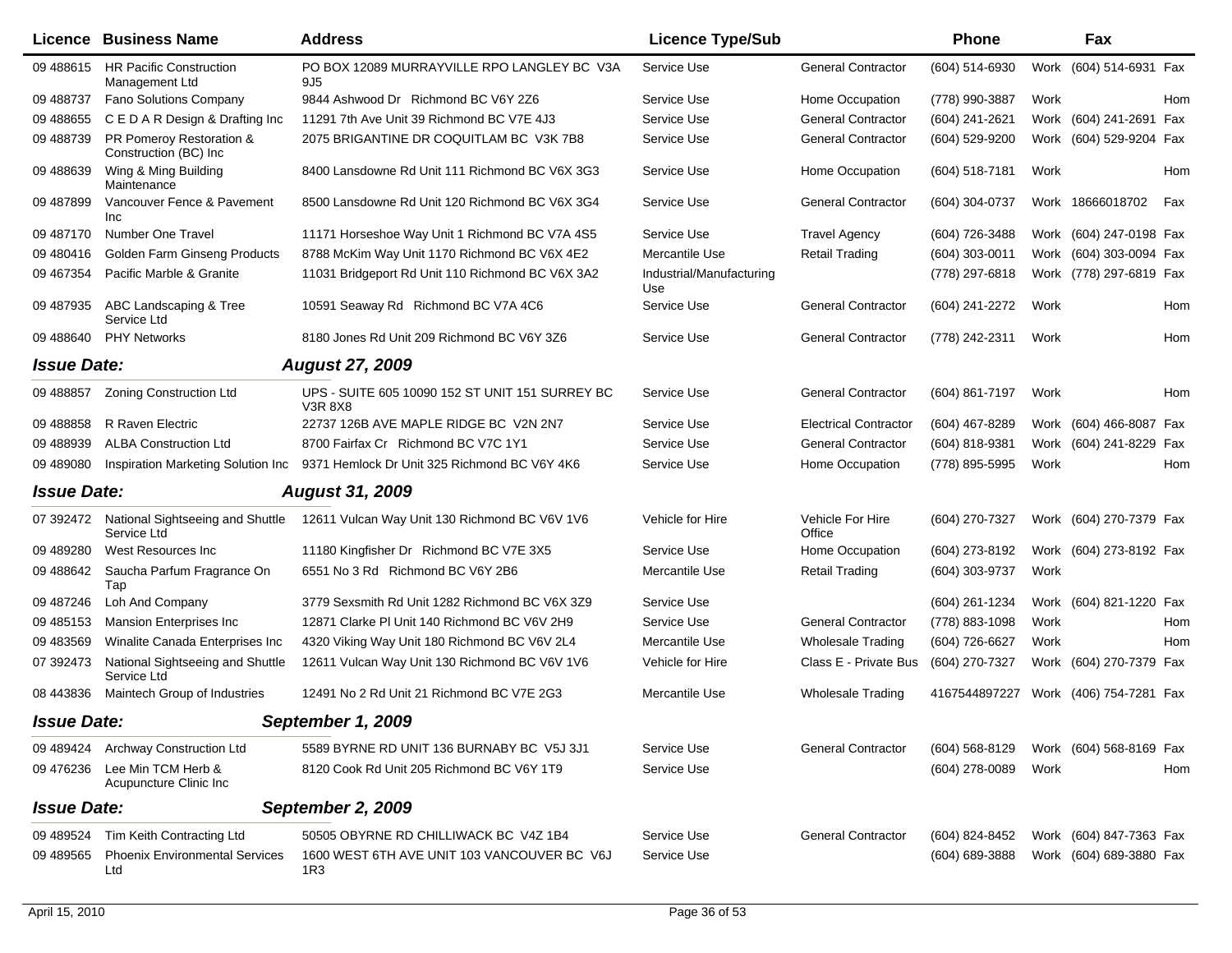|                    | Licence Business Name                              | <b>Address</b>                                                     | <b>Licence Type/Sub</b> |                                                    | <b>Phone</b>   |      | Fax                       |       |
|--------------------|----------------------------------------------------|--------------------------------------------------------------------|-------------------------|----------------------------------------------------|----------------|------|---------------------------|-------|
| 09 489566          | Diamond Parking #4391                              | 4151 No 3 Rd Richmond BC V6X 2C3                                   | Service Use             | Parking Enforcement<br>Business                    | (604) 681-8797 | Work | (604) 684-0329 Fax        |       |
| 09 484475          | <b>Waves Coffee House</b>                          | 12231 1st Ave Unit 120 Richmond BC V7E 3M3                         | Assembly Use Group 1    | Food Service<br>Establishment                      | (604) 448-9283 | Work |                           | Hom   |
| 09 489407          | KimmieGraphics Creative Design<br>Communication    | 7740 Abercrombie Dr Unit 11 Richmond BC V6Y 3G6                    | Service Use             | Home Occupation                                    | (778) 892-7499 | Work |                           | Hom   |
| 09 489408          | <b>Resident Master Electric</b><br>Company Ltd     | 1315 NOONS CREEK DR PORT MOODY BC V3H 4C1                          | Service Use             | <b>Electrical Contractor</b>                       | (604) 603-5545 | Work |                           | Hom   |
| <b>Issue Date:</b> |                                                    | September 3, 2009                                                  |                         |                                                    |                |      |                           |       |
| 09 489944          | <b>Tom Cat Demolition</b>                          | 2793 208TH ST UNIT C LANGLEY BC V2Z 2B1                            | Service Use             | <b>General Contractor</b>                          | (604) 532-4023 |      | Work (604) 532-1938 Fax   |       |
| 09 489945          | All Round Home Improvements<br>& Restorations Ltd  | 11142 RIVER RD DELTA BC V4C 2S4                                    | Service Use             | <b>General Contractor</b>                          | (604) 581-9887 |      | Work (604) 581-2993 Fax   |       |
| 09 489903          | John Broxterman Inc                                | 858 STEVENS ST WHITE ROCK BC V4B 4X2                               | Service Use             | Refrigeration<br>Contractor                        | (604) 838-0054 |      | Work (604) 541-8054 Fax   |       |
| 09 489865          | Thomas Homes Ltd                                   | 19342 72ND AVE SURREY BC V4N 3G6                                   | Service Use             | <b>General Contractor</b>                          | (604) 250-0971 |      | Work (604) 519-1427 Fax   |       |
| 09 489703          | <b>Diegitech Industries</b>                        | 11800 Montego St Richmond BC V6X 1H4                               | Service Use             | Home Occupation                                    | (604) 273-9141 |      | Work (604) 278-1014 Fax   |       |
| 09 487577          | Nurse Next Door Home<br><b>Healthcare Services</b> | PO BOX 114 9040 BLUNDELL RD UNIT 185 RICHMOND<br><b>BC V6Y 1K3</b> | Service Use             |                                                    | (604) 644-2248 |      | Work (604) 909-2823 Fax   |       |
| 09 48 6459         | <b>Grizzly Security Ltd</b>                        | 3431 WEST 2ND AVE VANCOUVER BC V6R 1J3                             | Service Use             | <b>General Contractor</b>                          | (604) 731-6000 | Work |                           | Hom   |
| 09 484642          | <b>NYX Computer</b>                                | 8191 Saba Rd Unit 135 Richmond BC V6Y 4B4                          | Service Use             |                                                    | (604) 272-1877 |      | Work (604) 218-1899 Cellu |       |
| 07 397148          | Kemetco Research Inc                               | 5600 Parkwood Way Unit 445 Richmond BC V6V 2M2                     | Service Use             |                                                    | (604) 273-3600 |      | Work (604) 273-3609 Fax   |       |
| 09 482509          | <b>NYX Photo</b>                                   | 8191 Saba Rd Unit 135 Richmond BC V6Y 4B4                          | Service Use             |                                                    | (778) 785-1977 | Work |                           | Cellu |
| 09 488576          | Aeropostale Canada #3048                           | 6060 Minoru Blvd Unit 1838 Richmond BC V6Y 2V7                     | Mercantile Use          | <b>Retail Trading</b>                              | (604) 279-5471 |      | Work (973) 872-5650 Fax   |       |
| 09 490024          | Siji Gardening                                     | 8531 152 ST SURREY BC V3S 3M9                                      | Service Use             | <b>General Contractor</b>                          | (604) 315-8335 | Work |                           | Hom   |
| <b>Issue Date:</b> |                                                    | September 4, 2009                                                  |                         |                                                    |                |      |                           |       |
| 09 489016          | 30 Minute Hit Richmond                             | 2633 Simpson Rd Unit 2050 Richmond BC V6X 0B9                      | Assembly Use Group 3    | <b>Health Studio</b>                               | (604) 279-5425 | Work |                           |       |
| 09 490107          | T B Logistics Consulting Services                  | 6911 Graybar Rd Richmond BC V6W 1H3                                | Service Use             | Home Occupation                                    | (604) 218-5251 | Work |                           | Hom   |
| 09 490083          | <b>Action Electric Ltd</b>                         | 1277 EAST GEORGIA ST VANCOUVER BC V6A 2A9                          | Service Use             | <b>Electrical Contractor</b>                       | (604) 734-9146 |      | Work (604) 222-8575 Fax   |       |
| 09 48 9589         | <b>British Columbia Allied Medical</b><br>Services | 6411 Sidaway Rd Richmond BC V6W 1B7                                | Service Use             | Home Occupation                                    | (604) 285-0318 | Work |                           | Hom   |
| 09 487804          | Jugo Juice Terra Nova                              | 3671 Westminster Hwy Unit 100 Richmond BC V7C 5V2                  | Assembly Use Group 1    | <b>Food Service</b><br>Establishment. Take-<br>Out | (604) 821-0051 |      | Work (604) 821-0052 Fax   |       |
| 09 490048          | Centre-Line Mechanical &<br>Manufacturing          | 9751 No 3 Rd Richmond BC V7A 1W2                                   | Service Use             | Home Occupation                                    | (778) 233-6809 | Work |                           | Hom   |
| <b>Issue Date:</b> |                                                    | September 8, 2009                                                  |                         |                                                    |                |      |                           |       |
| 09 490244          | Reymel Maintenance and<br><b>Cleaning Services</b> | 2211 No 4 Rd Unit 107 Richmond BC V6X 3X1                          | Service Use             | Home Occupation                                    | (604) 207-9659 |      | Work (604) 207-9659 Fax   |       |
| 09 490278          | Central Warehouse Equipment<br>Inc                 | 17424 105 AVE UNIT 100 EDMONTON AB T5S 1G4                         | Service Use             | <b>General Contractor</b>                          | (604) 607-7172 |      | Work (604) 607-7182 Fax   |       |
| 09 490276          | Cozy Living Construction Ltd                       | 2195 EAST 33RD AVE VANCOUVER BC V5N 3E9                            | Service Use             | <b>General Contractor</b>                          | (604) 773-8633 |      | Work (604) 357-9102 Fax   |       |
| 09 49 0273         | E-Rain Enterprises                                 | 11560 Thorpe Rd Richmond BC V6X 1J6                                | Service Use             | Home Occupation                                    | (604) 304-4260 | Work |                           | Hom   |
| 09 48 608 6        | Giant-Sazer Holdings Ltd                           | 2981 Simpson Rd Unit 220 Richmond BC V6X 2R2                       | Service Use             |                                                    | (604) 244-8088 |      | Work (604) 244-7688 Fax   |       |
| 09 490271          | Thompson + Wu Interiors                            | 402 W PENDER ST UNIT 717 VANCOUVER BC V6B<br>1T6                   | Service Use             | <b>General Contractor</b>                          | (604) 288-1366 |      | Work (604) 288-1366 Fax   |       |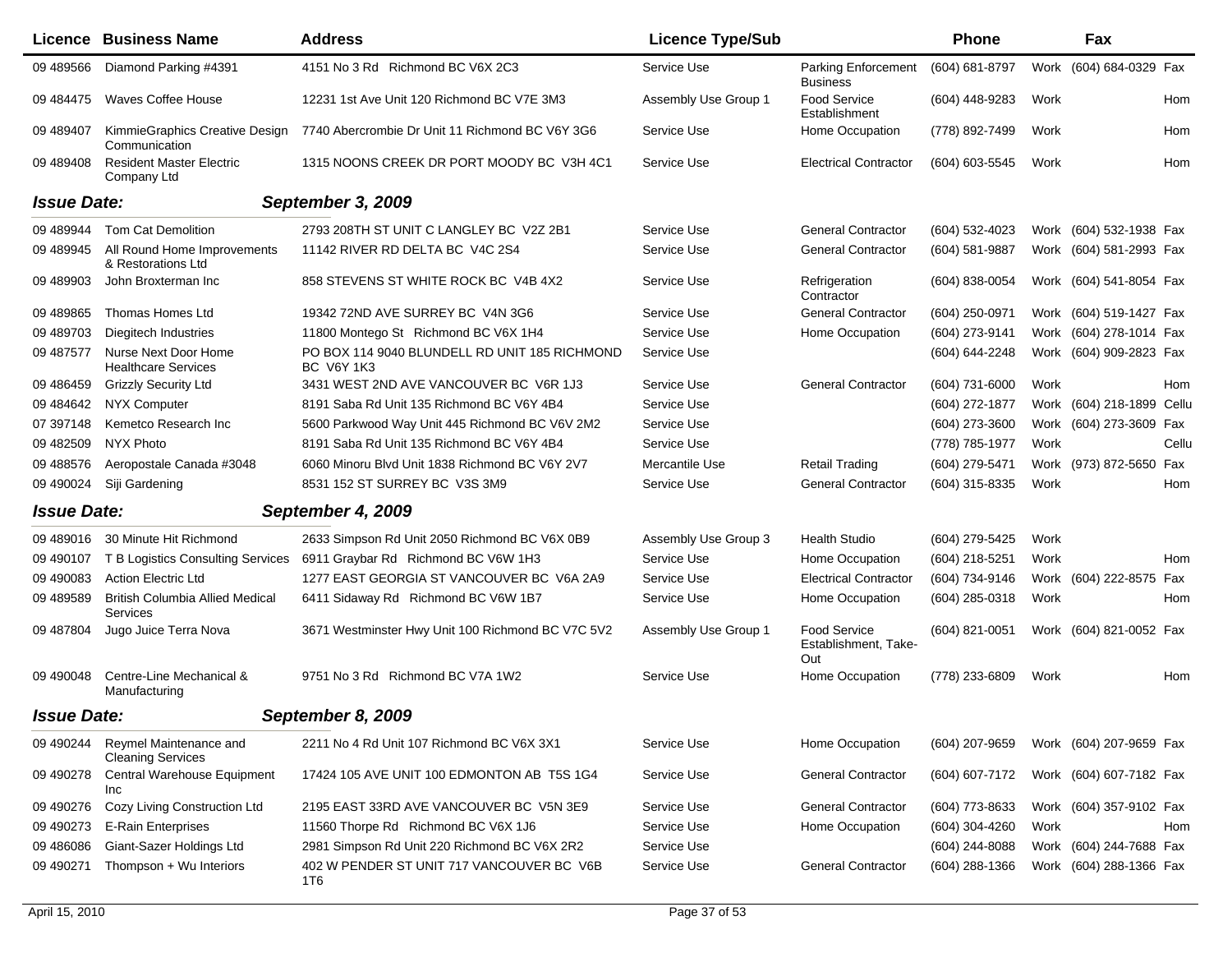|                    | <b>Licence Business Name</b>                                                  | <b>Address</b>                                                     | <b>Licence Type/Sub</b>         |                              | Phone                                  |        | Fax                     |     |
|--------------------|-------------------------------------------------------------------------------|--------------------------------------------------------------------|---------------------------------|------------------------------|----------------------------------------|--------|-------------------------|-----|
| 09 487406          | Astone Fitness Ltd                                                            | 12851 Bathgate Way Unit 10 Richmond BC V6V 1Y5                     | Mercantile Use                  | <b>Wholesale Trading</b>     | (604) 484-6620                         |        | Work (604) 484-6623 Fax |     |
| 09 48 6145         | China-Canada Traditional Martial<br>Arts Institute                            | 13986 Cambie Rd Unit 223 Richmond BC V6V 2K3                       | Assembly Use Group 3            | <b>Health Studio</b>         | (604) 630-6858                         | Work   |                         | Hom |
| 09 484516          | V I Design Inc                                                                | 5651 No 3 Rd Unit 201 Richmond BC V6X 2C7                          | Service Use                     |                              | (604) 276-9166                         |        | Work (604) 276-9169 Fax |     |
| 09 489 466         | Mister Dragon Furniture                                                       | 2981 Simpson Rd Unit 120 Richmond BC V6X 2R2                       | Mercantile Use                  | <b>Retail Trading</b>        | (604) 779-3821                         | Work   |                         | Hom |
| 09 48 6606         | <b>Backstage Boutique</b>                                                     | 11181 Voyageur Way Unit 220 Richmond BC V6X 3N9                    | Service Use                     |                              | (604) 612-4513                         | Work   |                         | Hom |
| <b>Issue Date:</b> |                                                                               | September 9, 2009                                                  |                                 |                              |                                        |        |                         |     |
| 09 485786          | Lin's Furniture                                                               | 5481 No 3 Rd Richmond BC V6X 2C7                                   | Mercantile Use                  | <b>Retail Trading</b>        | (604) 271-5518                         |        | Work (604) 271-5518 Fax |     |
| 09 49 0488         | King Kubota Services Ltd                                                      | 140 MOUNTAIN HWY NORTH VANCOUVER BC V75<br>2K5                     | Service Use                     | <b>General Contractor</b>    | (604) 984-0902                         |        | Work (604) 984-0744 Fax |     |
| 09 490463          | Minhas Holdings Inc                                                           | 6142 MCKEE ST BURNABY BC V5J 2V7                                   | Service Use                     | <b>General Contractor</b>    | (604) 438-9938                         | Work   |                         | Hom |
| 09 490 424         | Isaac Photography Studio                                                      | 10537 Yarmish Dr Richmond BC V7E 5E6                               | Service Use                     | Home Occupation              | (778) 928-3969                         | Cellul |                         | Hom |
| 09 490218          | <b>Steveston Music and Arts</b>                                               | 6231 London Rd Unit 140 Richmond BC V7E 3S3                        | Assembly Use Group 3            | <b>Education Institution</b> | (778) 297-5505                         | Work   |                         |     |
| 09 48 6266         | E Sands & Associates Inc                                                      | 6081 No 3 Rd Unit 827 Richmond BC V6Y 2B2                          | Service Use                     |                              | (604) 303-8732                         |        | Work (604) 303-8739 Fax |     |
| 09 485968          | Upower Financial Service Ltd                                                  | 4940 No 3 Rd Unit 300 Richmond BC V6X 3A5                          | Service Use                     |                              | (604) 233-2233                         |        | Work (604) 233-2222 Fax |     |
| 09 485685          | <b>HCDF</b> Immigration Inc                                                   | 5900 No 3 Rd Unit 780 Richmond BC V6X 3P7                          | Service Use                     |                              | (604) 889-2213                         |        | Work (604) 233-7079 Fax |     |
| 09 48 5517         | Wisdom International Consulting<br><b>Inc</b>                                 | 6081 No 3 Rd Unit 912 Richmond BC V6Y 2B2                          | Service Use                     |                              | (604) 781-2787                         | Work   |                         | Hom |
| 09 48 5513         | Besco International Investment<br>Co Ltd                                      | 6081 No 3 Rd Unit 913 Richmond BC V6Y 2B2                          | Service Use                     |                              | (778) 317-7185                         | Work   |                         | Hom |
| 09 481068          | <b>Goldrich Financial</b>                                                     | 8171 Ackroyd Rd Unit 3000 Richmond BC V6X 3K1                      | Service Use                     |                              | (604) 270-2802                         |        | Work (604) 270-2893 Fax |     |
| 09 485988          | Pages Print And Sign Richmond                                                 | 5951 Minoru Blvd Unit 165 Richmond BC V6X 4B1                      | Industrial/Manufacturing<br>Use |                              | (604) 726-7772                         | Work   |                         | Hom |
| <b>Issue Date:</b> |                                                                               | September 10, 2009                                                 |                                 |                              |                                        |        |                         |     |
| 09 490281          | Impact Kitchen & Baths                                                        | 8100 Jones Rd Unit 108 Richmond BC V6Y 4B1                         | Service Use                     | Home Occupation              | (604) 278-0086                         | Work   |                         | Hom |
| 09 490670          | Coolcare Refrigeration & Air-<br>Conditioning                                 | 22800 Windsor Crt Unit 41 Richmond BC V6V 2X6                      | Service Use                     | Refrigeration<br>Contractor  | (778) 318-7129                         |        | Work (604) 759-3129 Fax |     |
| 09 490497          | Chic Space Interior Design                                                    | 7240 Moffatt Rd Unit 17 Richmond BC V6Y 3N7                        | Service Use                     | Home Occupation              | (604) 304-3307                         |        | Work (604) 304-3307 Fax |     |
| 09 487285          | Avispa Bus Service                                                            | 16300 River Rd Richmond BC V6V 1L6                                 | Vehicle for Hire                | Class I - Charter<br>Minibus | (604) 722-5963                         |        | Work (604) 669-7240 fax |     |
| 09 490583          | <b>RPR Electrical Services</b>                                                | PO BOX 817 1015 COLUMBIA ST UNIT 104 NEW<br>WESTMINSTER BC V3M 6V3 | Service Use                     | <b>Electrical Contractor</b> | (604) 622-2677                         |        | Work (604) 527-0404 Fax |     |
|                    | 09 487286 Avispa Bus Service                                                  | 16300 River Rd Richmond BC V6V 1L6                                 | Service Use                     |                              | (604) 722-5963                         |        | Work (604) 669-7240 fax |     |
| <b>Issue Date:</b> |                                                                               | September 11, 2009                                                 |                                 |                              |                                        |        |                         |     |
|                    | 09 483273 Meridian Holidays Ltd                                               | 11871 Horseshoe Way Unit 1207 Richmond BC V7A 5H5                  | Service Use                     | <b>Travel Agency</b>         | (604) 272-2892 Work (604) 272-2893 Fax |        |                         |     |
| <b>Issue Date:</b> |                                                                               | <b>September 14, 2009</b>                                          |                                 |                              |                                        |        |                         |     |
| 09 491177          | Focus Demolition Ltd                                                          | 5028 57TH ST DELTA BC V4K 3E9                                      | Service Use                     | <b>General Contractor</b>    | (604) 726-3114                         | Work   |                         | Hom |
| 09 491200          | Will's Wall And Ceiling Ltd                                                   | 4105 MAYWOOD ST UNIT 1004 BURNABY BC V5H 4A3                       | Service Use                     | <b>General Contractor</b>    | (778) 995-7898                         |        | Work (604) 599-8959 Fax |     |
| 09 491198          | Phung Bay Renovation Ltd                                                      | 5885 JOYCE ST VANCOUVER BC V5R 4H9                                 | Service Use                     | <b>General Contractor</b>    | (604) 433-6598                         |        | Work (604) 433-6598 Fax |     |
| 09 491186          | Adoracion's Music & Dancing                                                   | 19219 67TH AVE UNIT 22 SURREY BC V4N 0C4                           | Service Use                     |                              | (778) 885-5407                         | Work   |                         | Hom |
| 09 491184          | Norther Trailer A Division Of<br>Horizon North Camp & catering<br>Partnership | PO BOX 3094 3355 SUGARLOAF RD KAMLOOPS BC<br>V <sub>2</sub> C 6B7  | Service Use                     | <b>General Contractor</b>    | (250) 828-2644                         |        | Work (250) 828-2025 Fax |     |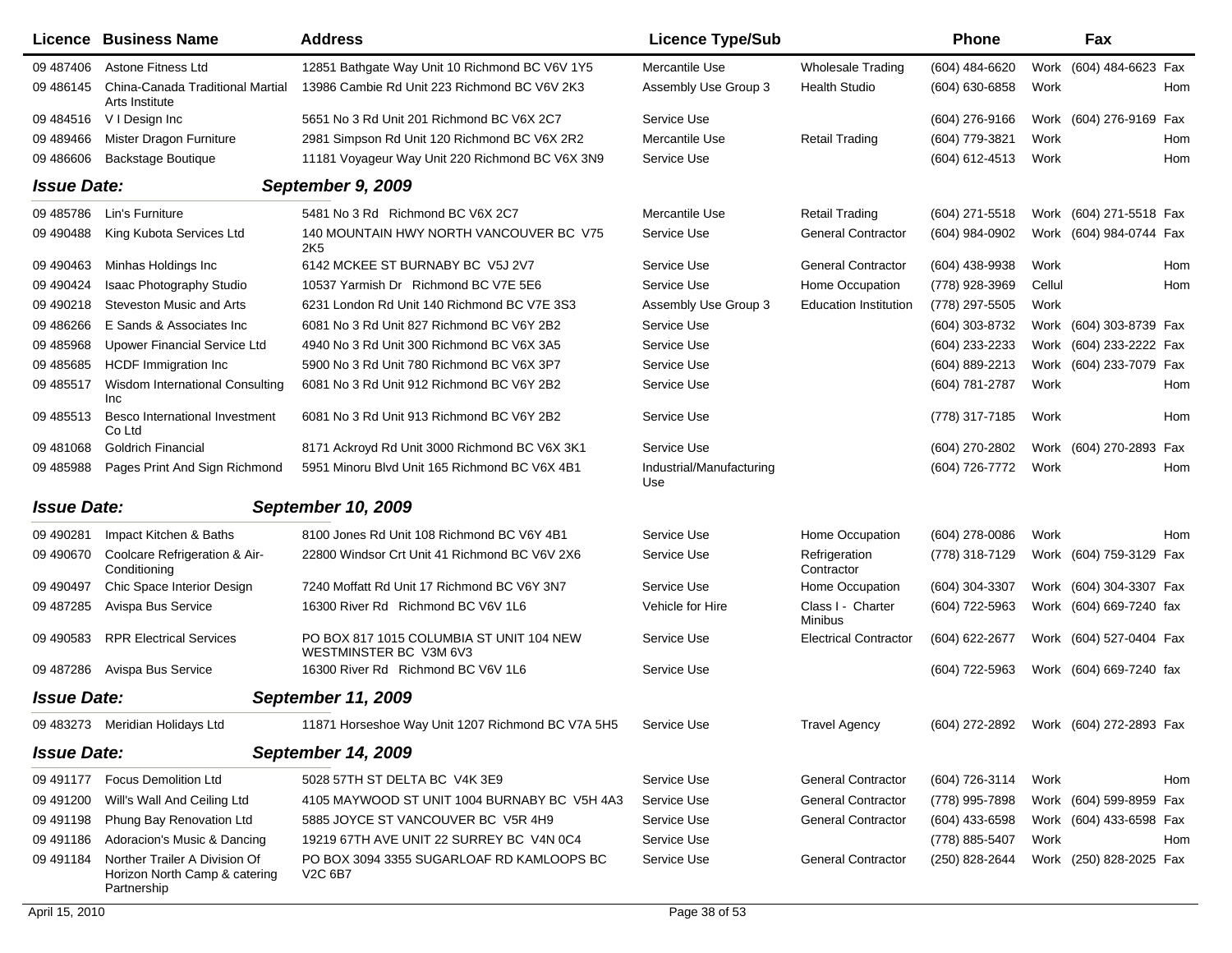|                    | <b>Licence Business Name</b>                                                | <b>Address</b>                                     | <b>Licence Type/Sub</b>   |                           | <b>Phone</b>   |      | Fax                                   |
|--------------------|-----------------------------------------------------------------------------|----------------------------------------------------|---------------------------|---------------------------|----------------|------|---------------------------------------|
| 09 491168          | <b>Marrakesh Express</b>                                                    | 8540 No 3 Rd Richmond BC V6Y 2E8                   | Service Use               | Home Occupation           | (604) 232-9005 | Work | <b>Hom</b>                            |
| 09 491165          | Summit Signs Ltd                                                            | 755 VANALMAN AVE UNIT 9 VICTORIA BC V8Z 3B8        | Service Use               | <b>General Contractor</b> | (250) 380-1065 |      | Work (250) 380-1095 Fax               |
| 09 491145          | Aleksey Tsvetkov                                                            | 3071 Springfield Dr Unit 11 Richmond BC V7E 1Y9    | Service Use               | Home Occupation           | (778) 297-4606 | Work | Hom                                   |
| 09 491083          | Wayne's Insulation And<br>Contracting                                       | 20874 CAMWOOD AVE MAPLE RIDGE BC V2X 2P1           | Service Use               | <b>General Contractor</b> | (604) 817-6372 |      | Work (604) 477-1146 fax               |
| 09 491068          | Kurofune Enterprise                                                         | 10211 Caithcart Rd Richmond BC V6X 1N3             | Service Use               | Home Occupation           | (778) 997-9098 | Work | Hom                                   |
| 09 49 0723         | Acciona                                                                     | 13777 Commerce Pkwy Unit 138 Richmond BC V6V 2X3   | Service Use               |                           | (778) 997-0792 | Work | <b>Hom</b>                            |
| 09 483391          | <b>AFOD Ltd</b>                                                             | 11280 Twigg PI Unit 103 Richmond BC V6V 0A6        | Mercantile Use            | <b>Wholesale Trading</b>  | (604) 327-8865 |      | Work (604) 630-8809 Fax               |
| 09 491185          | Sports And Entertainment                                                    | 4633 St Brides Crt Richmond BC V7E 5V2             | Service Use               | Home Occupation           | (604) 729-9110 | Work | Hom                                   |
| 07 013871          | Darim International Corporation                                             | 13700 Mayfield PI Unit 1230 Richmond BC V6V 2E4    | Service Use               |                           | (604) 303-1085 |      | Work (604) 303-1096 Fax               |
| 09 471 618         | <b>Bread Garden Catering</b>                                                | 12851 Bathgate Way Unit 4 Richmond BC V6V 1Y5      | Assembly Use Group 1      | <b>Food Catering</b>      | (778) 928-9616 |      | Work (604) 639-9228 Fax               |
| 09 490 686         | <b>Online Mandarin</b>                                                      | 13511 Crestwood PI Unit 3 Richmond BC V6V 2E9      | Service Use               |                           | (604) 630-8718 |      | Work (604) 232-5226<br>Fax            |
| 09 483333          | <b>Evolution Sport Therapy Inc</b>                                          | 6151 Westminster Hwy Unit 151 Richmond BC V7C 4V4  | Assembly Use Group 3      | Health Studio             | (604) 761-6631 | Work | Hom                                   |
| 09 483789          | Hyndai Rotem Company                                                        | 9851 Van Horne Way Richmond BC V6X 1W4             | Service Use               |                           | (604) 270-8125 | Work | Hom                                   |
| 09 484172          | <b>Richport Pharmacy</b>                                                    | 8171 Ackroyd Rd Unit 1900 Richmond BC V6X 3K1      | Mercantile Use            | <b>Retail Trading</b>     | (604) 818-2808 | Work | <b>Hom</b>                            |
| 09 48 64 92        | Maharaja Catering Ltd                                                       | 8148 128TH ST UNIT 407 SURREY BC V3V 5Z6           | Assembly Use Group 1      | <b>Food Catering</b>      | (604) 592-3002 |      | Work (604) 592-3003 Fax               |
| 09 489727          | Cargoline Forwarding (Canada)<br>Inc                                        | 11460 Voyageur Way Unit 8 Richmond BC V6X 3E1      | Service Use               |                           | (604) 779-3733 |      | Work (60) 608-3257 Fax                |
| 09 49 0163         | Grandtag Financial Canada Inc                                               | 8580 Cambie Rd Unit 106 Richmond BC V6X 4J8        | Service Use               |                           | (604) 278-0122 |      | Work (604) 278-0133 Fax               |
| 09 49 0212         | Hollywood China Film Festival<br>(Canada) Ltd                               | 8700 McKim Way Unit 2131 Richmond BC V6X 4A5       | Service Use               |                           | (604) 273-3033 |      | Work (604) 273-3118 Fax               |
| 09 474 646         | Water Club At Radisson Hotel                                                | 8181 Cambie Rd Unit 1288 Richmond BC V6X 3X9       | <b>Adult Oriented Use</b> | Bodyrub Studio            | (604) 279-8856 |      | Work (604) 276-2778 Fax               |
| <b>Issue Date:</b> |                                                                             | <b>September 15, 2009</b>                          |                           |                           |                |      |                                       |
| 09 491234          | Malibu Investment Corp                                                      | 8180 Granville Ave Unit 205 Richmond BC V6Y 4G1    | Service Use               | Home Occupation           | (877) 482-2401 | Work | Hom                                   |
| 09 49 1475         | White Development Ltd                                                       | 6433 124A ST SURREY BC V3W 5Y1                     | Service Use               | <b>General Contractor</b> | 60453780658    |      | Work (604) 596-9145<br>Fax            |
| 09 491466          | Super Star Stucco Ltd                                                       | 9287 124 ST SURREY BC V3V 4S2                      | Service Use               | <b>General Contractor</b> | (604) 715-9917 | Work | Hom                                   |
| 09 484554          | Tango Software Corp                                                         | 11791 Hammersmith Way Unit 110 Richmond BC V7A 5C6 | Service Use               |                           | (604) 644-4465 | Work | Hom                                   |
| 09 49 1474         | <b>Canwest Insulation Ltd</b>                                               | 7424 141A ST SURREY BC V3W 7L4                     | Service Use               | <b>General Contractor</b> | (604) 597-0255 | Work | <b>Hom</b>                            |
| 09 491146          | <b>Splice Designs</b>                                                       | 6551 No 3 Rd Space 1551 Richmond BC V6Y 2B6        | Mercantile Use            | <b>Retail Trading</b>     | (604) 306-7811 |      | Work (604) 261-3689 Hom               |
| <b>Issue Date:</b> |                                                                             | September 16, 2009                                 |                           |                           |                |      |                                       |
| 09 491627          | Mike Richardson                                                             | 8511 Ackroyd Rd Unit 220 Richmond BC V6X 3E7       | Service Use               | <b>General Contractor</b> | (604) 821-1818 |      | Work (604) 821-1818 Fax               |
| 09 491501          | King's Landscaping Ltd                                                      | 7126 114A ST DELTA BC V4E 1X5                      | Service Use               | <b>General Contractor</b> | (604) 591-1863 |      | Work (778) 878-5500 Cellu             |
| 09 49 1505         | King's Landscaping Ltd                                                      | 7126 114A ST DELTA BC V4E 1X5                      | Service Use               | <b>General Contractor</b> | (604) 591-1863 |      | Work (778) 878-5500 Cellu             |
|                    | 09 491528 Strategic Global Sourcing Ltd                                     | 6233 Birch St Unit 58 Richmond BC V6Y 4H3          | Service Use               | Home Occupation           | (778) 688-7789 | Work | Hom                                   |
|                    | 09 491566 Bubba's Heavy Diggin                                              | 21145 GLENWOOD AVE MAPLE RIDGE BC V2X 8L1          | Service Use               | <b>General Contractor</b> | (604) 476-6605 | Work | Hom                                   |
| <b>Issue Date:</b> |                                                                             | <b>September 17, 2009</b>                          |                           |                           |                |      |                                       |
| 09 490671          | <b>Desjardins Financial Security</b><br>Independent Network - Port<br>Moody | 5900 No 3 Rd Unit 880 Richmond BC V6X 3P7          | Service Use               |                           | (604) 304-8383 |      | Work (778) 297-6848 Fax               |
| 09 490725          | Symphony 8 Centers Inc                                                      | 5811 Cooney Rd Unit 404 Richmond BC V6X 3M1        | Service Use               |                           |                |      | 6042798787189 Work (604) 278-2793 Fax |
| <b>Issue Date:</b> |                                                                             | September 18, 2009                                 |                           |                           |                |      |                                       |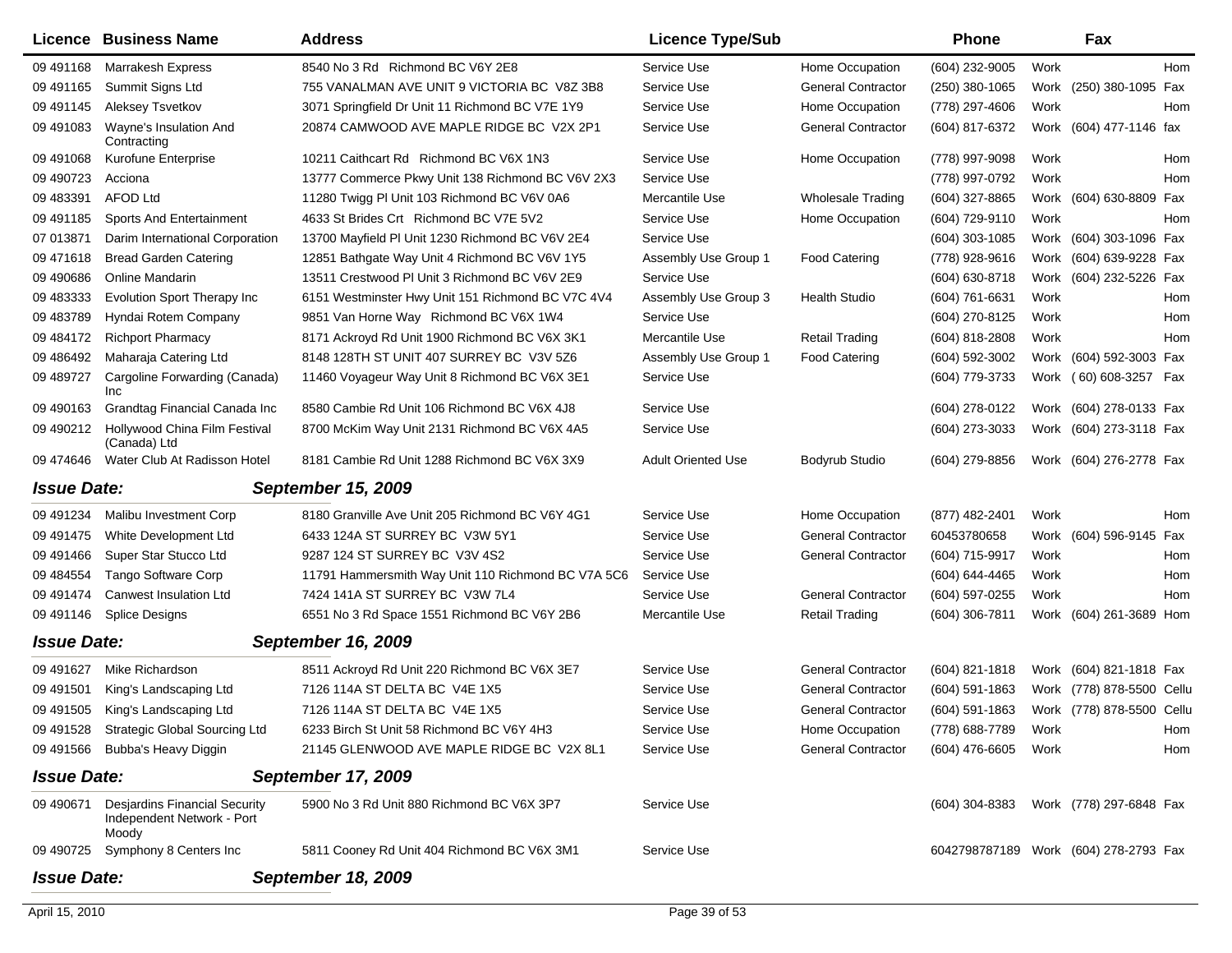|                    | Licence Business Name                          | <b>Address</b>                                                                       | <b>Licence Type/Sub</b> |                              | <b>Phone</b>   |      | Fax                       |     |
|--------------------|------------------------------------------------|--------------------------------------------------------------------------------------|-------------------------|------------------------------|----------------|------|---------------------------|-----|
| 09 473975          | Clover Beauty & Wellness Studio                | 6451 Buswell St Unit 150 Richmond BC V6Y 3T8                                         | Service Use             |                              | (604) 273-8688 | Work |                           | Hom |
| 09 49 2006         | The Paint Booth Guy                            | 143 E 8TH AVE NEW WESTMINSTER BC V3L 4J8                                             | Service Use             | <b>General Contractor</b>    | (604) 341-6739 | Work |                           | Hom |
| 09 49 2065         | <b>Maxton Minerals Consulting</b>              | 7575 Alderbridge Way Unit 1008 Richmond BC V6X 4L3                                   | Service Use             | Home Occupation              | (604) 282-6609 |      | Work (604) 282-6609 Fax   |     |
| 09 49 2112         | Eruin Friesen                                  | 1878 QUEEN ST ABBOTSFORD BC V2T 6J1                                                  | Service Use             | <b>General Contractor</b>    | (604) 852-1926 | Hom  |                           | Hom |
| 09 49 2045         |                                                | Colliers Maintenance Services Ltd 200 GRANVILLE ST UNIT 1910 VANCOUVER BC V6C<br>2R6 | Service Use             | Refrigeration<br>Contractor  | (604) 681-4111 |      | Work (604) 302-1272 Fax   |     |
| 09 49 20 28        | Colliers Maintenance Services Ltd              | 200 GRANVILLE ST UNIT 1910 VANCOUVER BC V6C<br>2R6                                   | Service Use             | <b>Gas Contractor</b>        | (604) 681-4111 |      | Work (604) 302-1272 Fax   |     |
| 09 491766          | S & D Electric Ltd                             | 15521 91 AVE SURREY BC V3R 9E6                                                       | Service Use             | <b>Electrical Contractor</b> | (778) 878-2694 | Work |                           | Hom |
| 09 49 1472         | Pragmaticus International<br>Immigration       | 5811 Cooney Rd Unit 305 Richmond BC V6X 3M1                                          | Service Use             |                              | (604) 708-4694 |      | Work (778) 319-5787 Cellu |     |
| 09 490066          | <b>Richmond Midwifery Service</b>              | 8100 Granville Ave Richmond BC V6Y 3T6                                               | Service Use             |                              | (604) 488-7412 |      | Work (604) 244-5455 Fax   |     |
| 09 490279          | Hannawear Sales Inc                            | 11871 Horseshoe Way Unit 2109 Richmond BC V7A 5H5                                    | Service Use             |                              | (604) 241-2090 |      | Work (604) 943-2090 Fax   |     |
| 09 491811          | <b>Blue Walter Trading Ltd</b>                 | 7260 Lindsay Rd Unit 302 Richmond BC V7C 3M6                                         | Service Use             | Home Occupation              | (778) 588-1154 |      | Work (778) 996-6119 Cellu |     |
| <b>Issue Date:</b> |                                                | <b>September 21, 2009</b>                                                            |                         |                              |                |      |                           |     |
| 09 485245          | Elite Acutherapy & Herbology<br>Centre Inc     | 8279 Saba Rd Unit 180 Richmond BC V6Y 4B6                                            | Service Use             |                              | (778) 297-1289 |      | Work (778) 297-1289 Fax   |     |
| <b>Issue Date:</b> |                                                | <b>September 22, 2009</b>                                                            |                         |                              |                |      |                           |     |
| 09 490 443         | Vancity Tiles And Stones Ltd                   | 3020 No 5 Rd Richmond BC V6X 2T5                                                     | Mercantile Use          | <b>Retail Trading</b>        | (604) 304-8693 |      | Work (604) 304-8655 Fax   |     |
| 09 492339          | Jones Plumbing & Heating                       | 302 PRINCESS ST NEW WESTMINSTER BC V3L LV5                                           | Service Use             | <b>Plumbing Contractor</b>   | (604) 831-7209 | Work |                           | Hom |
| 09 49 24 28        | Jason Roofing Ltd                              | 11671 Oldfield Ave Richmond BC V6X 1M3                                               | Service Use             | <b>General Contractor</b>    | (604) 278-0375 | Work |                           | Hom |
| 09 484988          | <b>BCI Digiphoto Technology Inc</b>            | 13520 Crestwood PI Unit 9 Richmond BC V6V 2G3                                        | Service Use             |                              | (604) 273-5586 |      | Work (604) 273-5589 Fax   |     |
| 09 492340          | Jones Plumbing & Heating                       | 302 PRINCESS ST NEW WESTMINSTER BC V3L LV5                                           | Service Use             | <b>Gas Contractor</b>        | (604) 831-7209 | Work |                           | Hom |
| <b>Issue Date:</b> |                                                | <b>September 23, 2009</b>                                                            |                         |                              |                |      |                           |     |
| 09 492350          | <b>Creative Analytics Inc</b>                  | 8171 Luton Rd Richmond BC V6Y 2H1                                                    | Service Use             | Home Occupation              | (604) 715-5736 | Work |                           | Hom |
| 09 49 2731         | Harjinder S Dhillon                            | 3691 Scratchley Cr Richmond BC V6X 3T2                                               | Service Use             | <b>General Contractor</b>    | (604) 309-4933 | Work |                           | Hom |
| 09 49 2546         | C N Furnace & Duct Cleaning Ltd                | 13358 58B AVE SURREY BC V3X 3K5                                                      | Service Use             | <b>Gas Contractor</b>        | (604) 875-8937 | Work |                           | Hom |
| 09 49 25 25        | <b>Shalas Cleaning Services</b>                | 3851 Blundell Rd Unit 25 Richmond BC V7C 4P7                                         | Service Use             | Home Occupation              | (604) 271-5852 |      | Work (604) 271-5852 Fax   |     |
| 09 492386          | <b>Precision Mechanical Solutions</b>          | 3711 Hunt St Richmond BC V7E 2M2                                                     | Service Use             | Home Occupation              | (604) 841-8581 |      | Work (604) 271-8581 Fax   |     |
| 09 49 2285         | Susan McDonald                                 | 13707 105 AVE SURREY BC V3T 2A1                                                      | Service Use             | Home Occupation              | (604) 585-7772 | Work |                           | Hom |
| 09 49 14 73        | <b>Blue Loyal International Trading</b><br>Inc | 11980 Hammersmith Way Unit 1105 Richmond BC V7A<br>0A4                               | Mercantile Use          | <b>Wholesale Trading</b>     | (604) 272-8809 |      | Work (60) 427-2899        | Fax |
| 09 491445          | <b>Excellence In Driving Awareness</b>         | 11980 Hammersmith Way Unit 1115 Richmond BC V7A<br>0A4                               | Assembly Use Group 3    | <b>Education Institution</b> | (778) 847-4021 | Work |                           |     |
| 09 477357          | <b>Mobile Korner Solutions</b>                 | 9040 Blundell Rd Unit 180 Richmond BC V6Y 1K3                                        | Mercantile Use          | <b>Retail Trading</b>        | (778) 245-2355 |      | Work (604) 928-3587 Cellu |     |
| 09 487568          | Medisys Insurance Medical<br>Services LP       | 10451 Shel bridge Way Unit 140 Richmond BC V6X 2W8                                   | Service Use             |                              | (604) 238-2690 |      | Work (604) 238-2699 Fax   |     |
| <b>Issue Date:</b> |                                                | <b>September 24, 2009</b>                                                            |                         |                              |                |      |                           |     |
| 09 492252          | <b>ESF Holdings Inc</b>                        | 1009 ALPINE PL PORT MOODY BC V3H 3Y5                                                 | Service Use             | <b>General Contractor</b>    | (604) 722-3138 |      | Work (604) 469-8648 Fax   |     |
| 09 49 2733         | <b>Executive Firearms Training</b>             | 5600 Andrews Rd Unit 124 Richmond BC V7E 6N1                                         | Service Use             | Home Occupation              | (604) 240-6422 | Work |                           | Hom |
| 09 492732          | Pipeline Mechanical Inc                        | PO BOX 2624 SQUAMISH BC V8B 0B7                                                      | Service Use             | <b>Plumbing Contractor</b>   | (604) 892-3010 |      | Work (604) 892-3070 Fax   |     |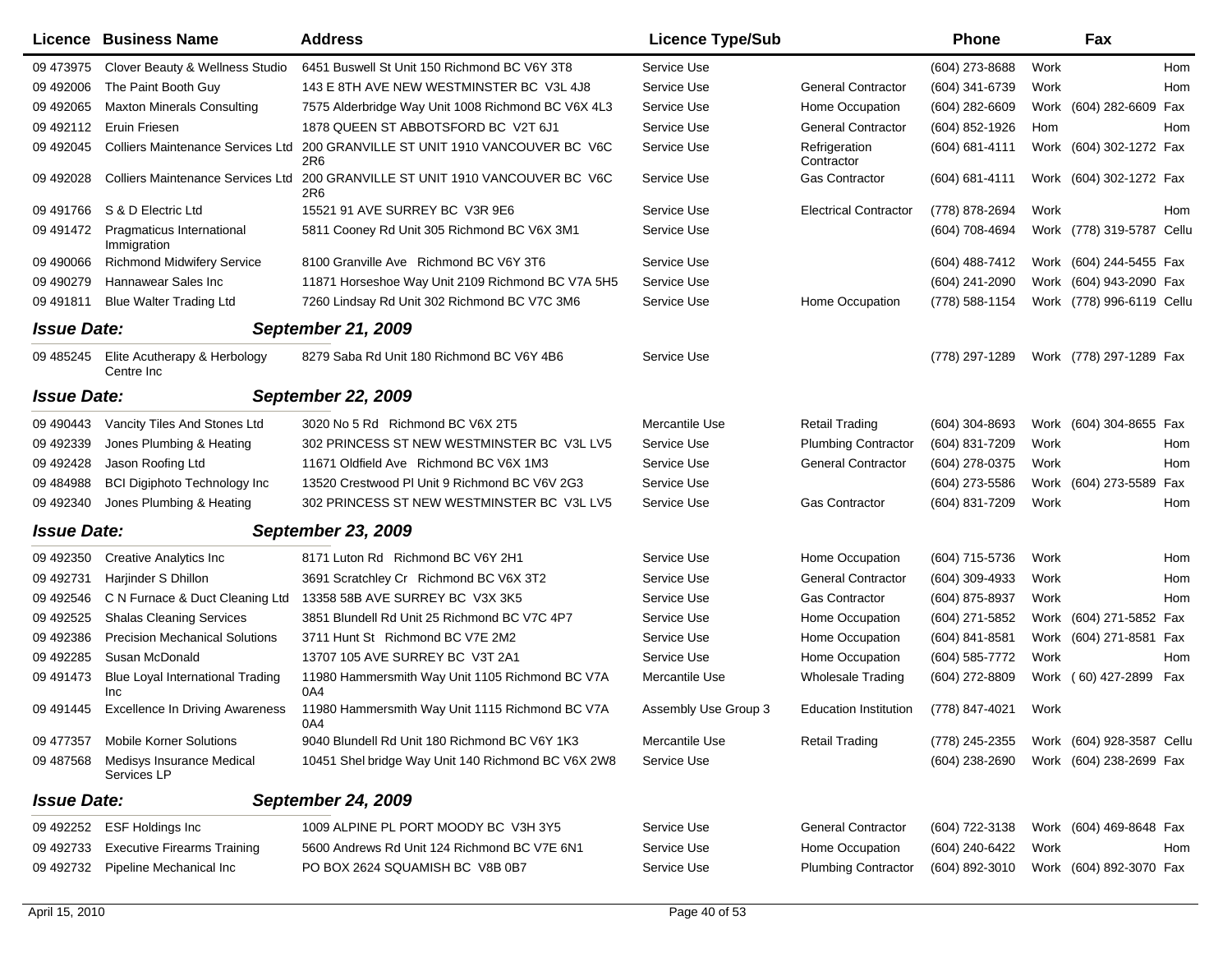|                    | Licence Business Name                         | <b>Address</b>                                    | <b>Licence Type/Sub</b> |                                      | <b>Phone</b>                           |      | Fax                     |            |
|--------------------|-----------------------------------------------|---------------------------------------------------|-------------------------|--------------------------------------|----------------------------------------|------|-------------------------|------------|
| <b>Issue Date:</b> |                                               | <b>September 28, 2009</b>                         |                         |                                      |                                        |      |                         |            |
| 07 367089          | <b>Centre Electric Ltd</b>                    | 3757 Jacombs Rd Unit 125 Richmond BC V6V 2R3      | Service Use             | <b>Electrical Contractor</b>         | $(604) 682 - 4880$                     |      | Work (604) 247-3328 Fax |            |
| 09 479394          | <b>Oakes Travel Consulting</b>                | 11231 Schooner Crt Richmond BC V7E 4L1            | Service Use             | <b>Travel Agency</b>                 | (604) 271-2356                         | Work |                         | <b>Hom</b> |
| 09 483709          | Pacific Asia Immigration<br>Consulting Inc.   | 8680 Cambie Rd Unit 251 Richmond BC V6X 4K1       | Service Use             |                                      | (604) 295-1078                         |      | Work (604) 232-0148 Fax |            |
| 09 485707          | Prime Meridian Coach Ltd                      | 4400 Hazelbridge Way Unit 820 Richmond BC V6X 3R8 | Vehicle for Hire        | Vehicle For Hire<br>Office           | (604) 278-0123                         |      | Work (604) 278-0135 Hom |            |
| 09 486634          | Prime Meridian Coach Ltd                      | 4400 Hazelbridge Way Unit 820 Richmond BC V6X 3R8 | Vehicle for Hire        | Class E - Private Bus                | (604) 278-0123                         |      | Work (604) 278-0135 Hom |            |
| <b>Issue Date:</b> |                                               | <b>September 29, 2009</b>                         |                         |                                      |                                        |      |                         |            |
| 09 493426          | Violet Hill Fashion Boutique                  | 4960 Garry St Richmond BC V7E 2V3                 | Service Use             | Home Occupation                      | (250) 415-3986                         | Work |                         |            |
| 09 493633          | <b>Hytec Water</b>                            | 325 YATES RD KELOWNA BC V1V 1P2                   | Service Use             |                                      | (604) 628-2105                         |      | Work 86675-616          | Fax        |
| 09 493627          | <b>Stonewerks</b>                             | 18235 SHETLAND PL SURREY BC V3S 5C5               | Service Use             | <b>General Contractor</b>            | (778) 574-7625                         | Work | (604) 576-1359 Fax      |            |
| 09 493626          | Zip Cartage                                   | 9180 Hemlock Dr Unit 709 Richmond BC V6Y 4J5      | Service Use             | <b>Delivery Services</b>             | (778) 297-3779                         | Work |                         | Hom        |
| 09 493446          | Xier Trading Ltd                              | 10360 Freshwater Dr Richmond BC V7E 4H7           | Service Use             | Home Occupation                      | (778) 297-1273                         | Work |                         | Hom        |
| 09 49 2686         | Coast to Coast Roof Ltd                       | 7772 WINDSOR ST VANCOUVER BC V5X 4A5              | Service Use             | <b>General Contractor</b>            | (604) 897-3614                         | Work |                         | <b>Hom</b> |
| 09 492471          | <b>Street Jeanswear</b>                       | 6060 Minoru Blvd Unit 2214 Richmond BC V6Y 2V7    | Mercantile Use          | <b>Retail Trading</b>                | (604) 278-2262                         | Work | (604) 278-3645 Fax      |            |
| 09 490 668         | Auscan Managment Corporation                  | 8888 Odlin Cr Unit 3010 Richmond BC V6X 3Z8       | Service Use             |                                      | (604) 515-3031                         | Work | (604) 523-6322 Fax      |            |
| 09 493546          | Ahman Loc Line Of Clothing Inc                | 6588 Barnard Dr Unit 5 Richmond BC V7C 5R8        | Service Use             | Home Occupation                      | (778) 999-9006                         | Work | (604) 274-8754 Fax      |            |
| <b>Issue Date:</b> |                                               | <b>September 30, 2009</b>                         |                         |                                      |                                        |      |                         |            |
| 09 493709          | <b>Triwest Financial Corporation</b>          | 6251 Graybar Rd Unit 150 Richmond BC V6W 1H3      | Service Use             |                                      | (604) 270-2003                         |      | Work (604) 270-2771 Fax |            |
| 09 493965          | <b>MMD</b>                                    | 3031 E 27TH AVE VANCOUVER BC V5R 1P1              | Service Use             | <b>General Contractor</b>            | (778) 987-5188                         | Work |                         | Hom        |
| 09 494096          | <b>Payne Pacific Contracting</b>              | 20217 74 TH LANGLEY BC V2Y 3C7                    | Service Use             | <b>General Contractor</b>            | (778) 278-3676                         | Work | (604) 613-2582 Cellu    |            |
| 09 493914          | LS International Technologies<br>(Canada) Ltd | 7288 Heather St Unit 102 Richmond BC V6Y 4L4      | Service Use             | Home Occupation                      | $(604)$ 278-1678                       |      | Work (604) 278-1678 Fax |            |
| 09 493908          | Lava Electric Ltd                             | 7022 131 ST SURREY BC V3W 6M9                     | Service Use             | <b>Electrical Contractor</b>         | (778) 882-7312                         | Work |                         | Hom        |
| 09 493787          | Saber Sign Service                            | 20078 27TH AVE LANGLEY BC V2Z 1X2                 | Service Use             | <b>General Contractor</b>            | $(604) 866 - 8511$                     | Work |                         | Hom        |
| 09 493586          | <b>Bay City Projects</b>                      | 18114 96TH AVE SURREY BC V4N 4A8                  | Service Use             | <b>General Contractor</b>            | (604) 328-7144                         | Work | (604) 581-8587 Fax      |            |
| 09 49 2635         | King's Auto Spa                               | 4451 No 3 Rd Unit 220 Richmond BC V6X 3A7         | Service Use             |                                      | (604) 279-5566                         | Work | (604) 279-5533 Fax      |            |
| 09 490624          | Sean's Produce Farm                           | 13340 Blundell Rd Richmond BC V6W 1B5             | Mercantile Use          | Roadside Stand                       | (604) 690-4815                         | Work |                         | Hom        |
| 08 417973          | Well N Wine Bar                               | 6511 Buswell St Richmond BC V6Y 3B5               | Assembly Use Group 2    | Neighbourhood<br><b>Public House</b> | (604) 276-2343                         | Work |                         | Hom        |
| 09 477571          | P-Ball Enterprises Ltd                        | 3651 Moncton St Unit 290 Richmond BC V7E 3A5      | Service Use             |                                      | (778) 319-0172                         | Work |                         | Hom        |
|                    | 09 493665 Terry Immigration Company           | 5811 Cooney Rd Unit 305 Richmond BC V6X 3M1       | Service Use             |                                      | (604) 722-2945 Work (778) 371-2735 Fax |      |                         |            |
| <b>Issue Date:</b> |                                               | October 1, 2009                                   |                         |                                      |                                        |      |                         |            |
|                    | 09 494102 D M Jones & Associates Inc          | 1338 6TH AVE SUITE 101 VANCOUVER BC V6H 1A7       | Service Use             |                                      | (604) 639-0439                         |      | Work (604) 629-0586 Fax |            |
|                    | 09 494112 Joyce Hu Photography                | 7680 Sunnymede Cr Richmond BC V6Y 1H2             | Service Use             | Home Occupation                      | (604) 272-4248                         |      | Work (604) 272-4248 Fax |            |
|                    | 09 494189 West Coast Home Projects            | 5234 MAPLE CRES LADNER BC V4K 1E9                 | Service Use             | <b>General Contractor</b>            | (604) 992-9776                         | Work |                         | Hom        |
|                    | 09 494213 Y Kang Contracting                  | 5779 BIRNEY AVE UNIT 302 VANCOUVER BC V6S OA3     | Service Use             | <b>General Contractor</b>            | (604) 278-8045                         |      | Work (604) 278-8095 Fax |            |
| <b>Issue Date:</b> |                                               | October 2, 2009                                   |                         |                                      |                                        |      |                         |            |
|                    | 09 493789 Winsun Development Co Ltd           | 4940 No 3 Rd Unit 213 Richmond BC V6X 3A5         | Service Use             |                                      | (604) 276-0125                         |      | Work (604) 276-0129 Fax |            |
| April 15, 2010     |                                               |                                                   | Page 41 of 53           |                                      |                                        |      |                         |            |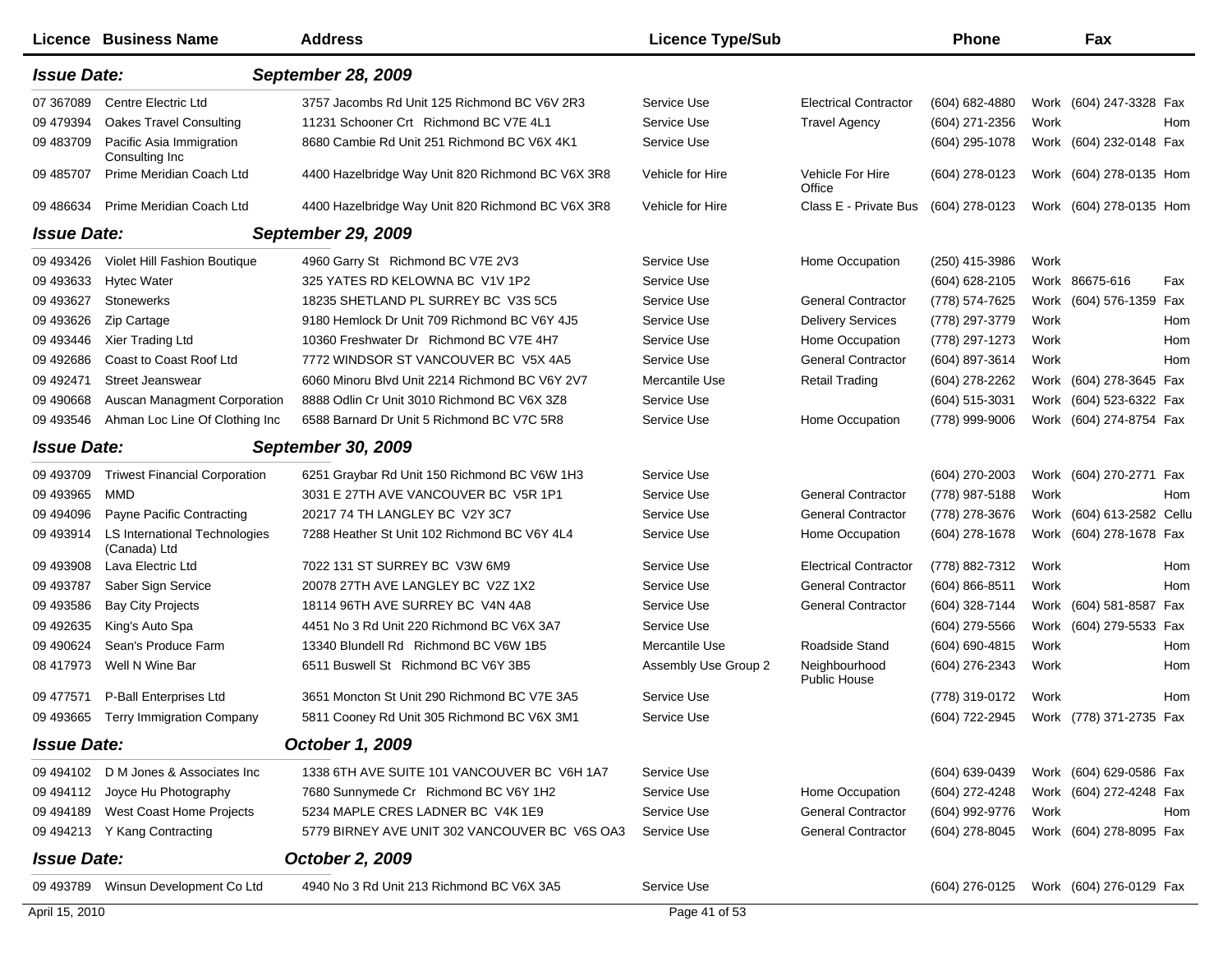|                    | <b>Licence Business Name</b>                 | <b>Address</b>                                                 | <b>Licence Type/Sub</b>         |                                               | <b>Phone</b>     |      | Fax                     |            |
|--------------------|----------------------------------------------|----------------------------------------------------------------|---------------------------------|-----------------------------------------------|------------------|------|-------------------------|------------|
| 09 49 4387         | Diamond Parking/DPS Parking<br>#4390         | 4140 No 3 Rd Richmond BC V6X 2C2                               | Service Use                     | <b>Parking Enforcement</b><br><b>Business</b> | (604) 681-8797   | Work | (604) 684-0329 Fax      |            |
| 09 494349          | Beaudry & Father Handyman<br>Services        | 7915 Goldstream Dr Richmond BC V7A 1L8                         | Service Use                     | <b>General Contractor</b>                     | (604) 272-0553   | Work |                         | Hom        |
| 09 494348          | <b>Tilt Axis Studio</b>                      | 6888 Alderbridge Way Unit 509 Richmond BC V6X 0A7              | Service Use                     | Home Occupation                               | (604) 603-2226   | Work |                         | Hom        |
| 09 49 4291         | <b>KD</b> Installations                      | PO BOX 71095 MAPLE HURST PLACE BURLINGTON<br><b>ON L7J 4J8</b> | Service Use                     | <b>General Contractor</b>                     | (905) 637-1876   |      | Work (905) 637-6804 Fax |            |
| 09 494011          | Sweet Nail Inc                               | 3779 Sexsmith Rd Unit 2128 Richmond BC V6X 3Z9                 | Service Use                     |                                               | (604) 276-2996   |      | Work (604) 583-4978 Fax |            |
| 09 494046          | Peninsula Enterprises Ltd                    | 2900 Smith St Unit 7 Richmond BC V6X 2Z6                       | Mercantile Use                  | <b>Wholesale Trading</b>                      | (604) 821-0933   | Work |                         | Hom        |
| <b>Issue Date:</b> |                                              | October 5, 2009                                                |                                 |                                               |                  |      |                         |            |
| 09 49 45 25        | <b>Distressed Edges Scrapbook</b><br>Company | 11760 4th Ave Richmond BC V7E 3H6                              | Service Use                     | Home Occupation                               | (604) 271-9409   |      | Work (604) 271-9409 Fax |            |
| <b>Issue Date:</b> |                                              | October 6, 2009                                                |                                 |                                               |                  |      |                         |            |
| 09 49 4541         | Sy Accounting                                | 3511 Steveston Hwy Richmond BC V7E 2J4                         | Service Use                     | Home Occupation                               | $(604)$ 338-6656 | Work |                         | <b>Hom</b> |
| 09 49 4750         | <b>Kel-X Direct Services Ltd</b>             | 5200 Miller Rd Unit 131 Richmond BC V7B 1K5                    | Service Use                     | <b>Delivery Services</b>                      | (604) 861-4678   |      | Work (604) 247-0654 Fax |            |
| 09 49 4697         | <b>Custom Cooling Solutions Ltd</b>          | 20445 62ND AVE UNIT 204 LANGLEY BC V3A 5E6                     | Service Use                     | <b>Gas Contractor</b>                         | (604) 539-9533   |      | Work (604) 539-9588 Fax |            |
| 09 49 46 25        | <b>Charlie's Electric Company</b>            | 2896 KEETS DR COQUITLAM BC V3C 6J2                             | Service Use                     | <b>Electrical Contractor</b>                  | (604) 945-7218   |      | Work (604) 945-7218 Fax |            |
| 09 49 4566         | Ar-Man Construction &<br>Development Ltd     | 1323 RAMA AVE NEW WESTMINSTER BC V3M 6T5                       | Service Use                     | <b>General Contractor</b>                     | (604) 618-6454   |      | Work (604) 278-1462 Fax |            |
| 09 49 4466         | <b>Glowble Stationery</b>                    | 8871 Lansdowne Rd Unit 1402 Richmond BC V6X 3X8                | Service Use                     | Home Occupation                               | (778) 688-8325   | Work |                         | Hom        |
| 09 494445          | Jin-Hua Landscaping &<br>Gardening           | 10451 Odlin Rd Richmond BC V6X 1E3                             | Service Use                     | <b>General Contractor</b>                     | (604) 760-8032   | Work |                         | Hom        |
| 08 013217          | Virgin Mobile                                | 6060 Minoru Blvd Richmond BC V6Y 2V7                           | Mercantile Use                  | <b>Retail Trading</b>                         | (604) 247-1153   | Work |                         | <b>Hom</b> |
| 07 380232          | Van Cheong Tea Inc                           | 14273 Knox Way Unit 128 Richmond BC V6V 2Z4                    | Mercantile Use                  | <b>Wholesale Trading</b>                      | (604) 244-0813   |      | Work (604) 244-0823     | Fax        |
| 09 49 4757         | Sun-Tech Contracting Ltd                     | 9095 140 ST SURREY BC V3V 5Y8                                  | Service Use                     | <b>Electrical Contractor</b>                  | (604) 780-8324   | Work |                         | Hom        |
| 09 494520          | T & S Insulation & Siding Ltd                | 12365 82 AVE SURREY BC V3W 3E5                                 | Service Use                     | <b>General Contractor</b>                     | (604) 614-8080   |      | Work (778) 565-2446 Fax |            |
| <b>Issue Date:</b> |                                              | October 7, 2009                                                |                                 |                                               |                  |      |                         |            |
| 09 49 1586         | Ultimate Shine Auto Spa Inc                  | 5791 Minoru Blvd Unit 120 Richmond BC V6X 2B1                  | Service Use                     |                                               | (604) 278-0998   | Work |                         | Hom        |
| 09 49 4968         | Nutech Detergent MFG Ltd                     | 10191 Bissett Dr Richmond BC V7A 4K8                           | Service Use                     | Home Occupation                               | (604) 271-2678   |      | Work (604) 271-2678 Fax |            |
| 09 494206          | Paradigm Shift Martial Arts<br>Studio Inc    | 3760 Moncton St Unit 110 Richmond BC V7E 3A6                   | Assembly Use Group 3            | <b>Health Studio</b>                          | (604) 880-0259   |      | Work (604) 304-0382 Fax |            |
| 09 494110          | Kin's Management Ltd                         | 12151 Horseshoe Way Richmond BC V7A 4V4                        | Service Use                     |                                               | (604) 272-2551   |      | Work (604) 272-3001 Fax |            |
| 09 49 4107         | Kin's Holdings Ltd                           | 12151 Horseshoe Way Richmond BC V7A 4V4                        | Service Use                     |                                               | (604) 272-2551   |      | Work (604) 272-3001 Fax |            |
| 09 493606          | ClearOne Sports Ltd                          | 4351 No 3 Rd Unit 100 Richmond BC V6X 3A7                      | Service Use                     |                                               | (604) 278-0221   |      | Work (604) 278-2001 Fax |            |
| 09 491345          | Park Rd Liquor Store                         | 8088 Park Rd Richmond BC V6Y 1T1                               | Mercantile Use                  | <b>Retail Trading</b>                         | (604) 317-9400   | Work |                         | Hom        |
| 09 482530          | Chirps Children's Boutique                   | 9040 Blundell Rd Unit 155 Richmond BC V6Y 1K3                  | Mercantile Use                  | <b>Retail Trading</b>                         | (604) 270-7272   |      | Work (604) 278-7280 Fax |            |
| 09 479 468         | <b>BIS Photo</b>                             | 8003 Anderson Rd Richmond BC V6Y 1S1                           | Service Use                     |                                               | (604) 247-0949   | Work |                         | Hom        |
| 09 463467          | Holt Renfrew And Company Ltd                 | 2931 Viking Way Unit 7 Richmond BC V6V 1Y1                     | Industrial/Manufacturing<br>Use |                                               | (604) 681-3121   |      | Work (604) 681-3337 Fax |            |
| 09 453060          | <b>HBC Logistics</b>                         | 7277 Nelson Rd Richmond BC V6W 1G3                             | Service Use                     |                                               | (604) 249-3000   |      | Work (604) 249-3056 Fax |            |
| 08 440996          | C C Med Spa Ltd                              | 4400 Hazelbridge Way Unit 340 Richmond BC V6X 3R8              | Service Use                     |                                               | $(604)$ 278-6696 | Work |                         | Fax        |
| 08 440995          | C C Med Spa Ltd                              | 4400 Hazelbridge Way Unit 340 Richmond BC V6X 3R8              | Service Use                     |                                               | (604) 278-6696   | Work |                         | Fax        |
| 09 489525          | Swarovski Canada Limited                     | 6551 No 3 Rd Unit 1574 Richmond BC V6Y 2B6                     | Mercantile Use                  | <b>Retail Trading</b>                         | (604) 248-1610   |      | Work (604) 248-1611 Fax |            |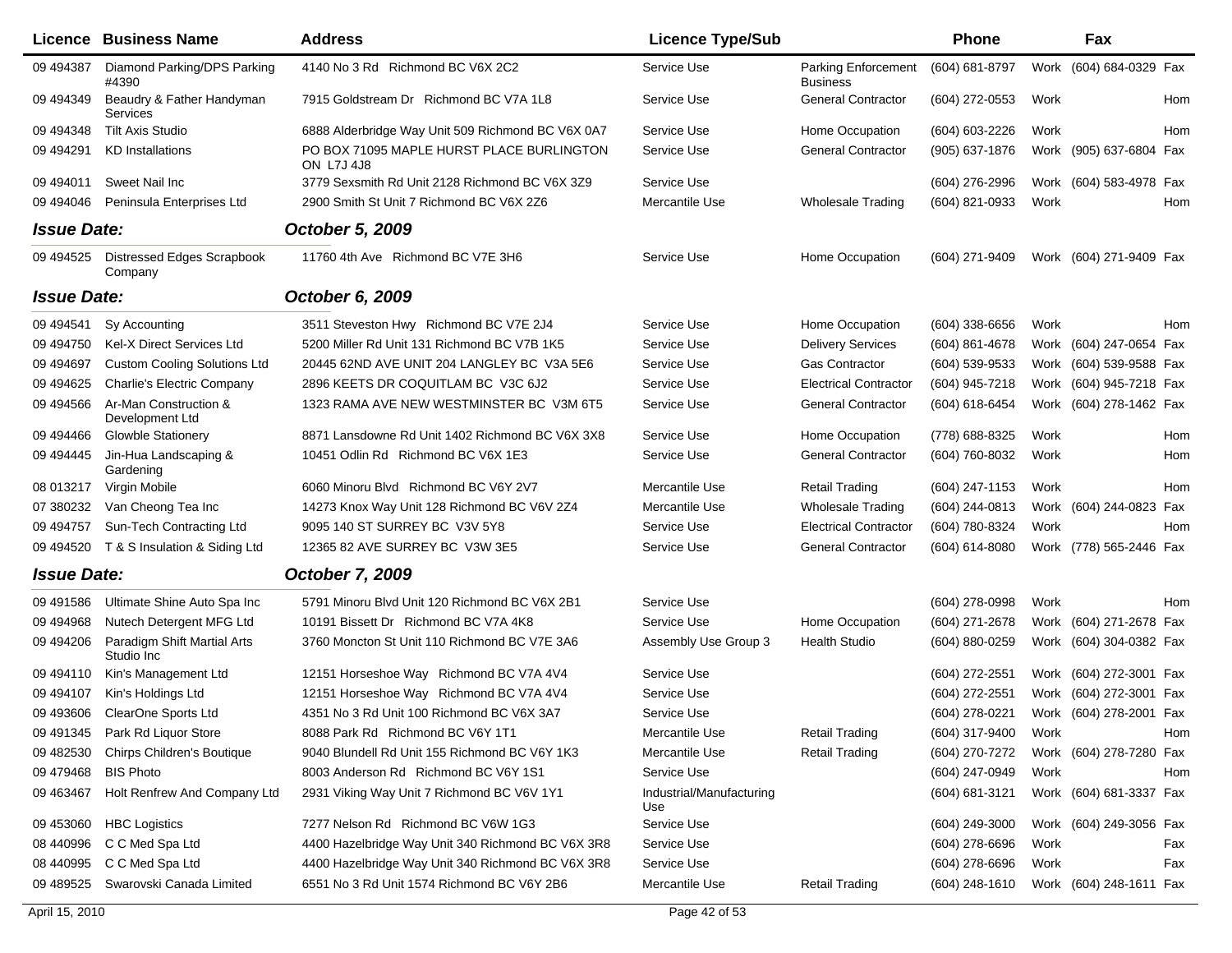|                    | <b>Licence Business Name</b>                                | <b>Address</b>                                     | <b>Licence Type/Sub</b> |                                                       | Phone                                  |      | Fax                       |     |
|--------------------|-------------------------------------------------------------|----------------------------------------------------|-------------------------|-------------------------------------------------------|----------------------------------------|------|---------------------------|-----|
|                    | 09 494103 KFM Investments Ltd                               | 12151 Horseshoe Way Richmond BC V7A 4V4            | Service Use             |                                                       | (604) 272-2551                         |      | Work (604) 272-3001 Fax   |     |
| <b>Issue Date:</b> |                                                             | October 8, 2009                                    |                         |                                                       |                                        |      |                           |     |
| 09 467554          | Haute-Monde Hair Salon Ltd                                  | 8531 Alexandra Rd Unit 123 Richmond BC V6X 1C3     | Service Use             |                                                       | $(604)$ 318-0011                       |      | Work (604) 438-2627 Fax   |     |
| 09 49 4789         | Hing Sui Contractor                                         | 1711 E 59TH AVE VANCOUVER BC V5P 2H2               | Service Use             | <b>General Contractor</b>                             | (604) 783-9509                         |      | Work (604) 783-9509 Cellu |     |
| 09 49 4389         | <b>Aura Office Environments</b>                             | 9111 Van Horne Way Richmond BC V6X 1W2             | Mercantile Use          | <b>Wholesale Trading</b>                              | (604) 247-2300                         |      | Work (604) 247-2301 Fax   |     |
| 09 49 4386         | Piaget Optical Ltd                                          | 4540 No 3 Rd Unit 1050 Richmond BC V6X 4E4         | Mercantile Use          | <b>Retail Trading</b>                                 | (604) 279-9900                         |      | Work (604) 279-9900 Fax   |     |
| 09 49 40 99        | James Hu Barrister & Solicitor                              | 6081 No 3 Rd Unit 826 Richmond BC V6Y 2B2          | Service Use             |                                                       | (604) 821-2966                         |      | Work (604) 821-2968 Fax   |     |
| 09 474601          | Pearl Castle                                                | 6060 Minoru Blvd Unit 1782 Richmond BC V6Y 2V7     | Assembly Use Group 1    | <b>Food Service</b><br>Establishment                  | (604) 763-8287                         | Work |                           | Hom |
| 09 491630          | <b>Grand Sun Enterprise Ltd</b>                             | 4351 No 3 Rd Unit 168 Richmond BC V6X 3A7          | Mercantile Use          | <b>Retail Trading</b>                                 | (778) 297-6006                         |      | Work (778) 297-6008 Fax   |     |
| <b>Issue Date:</b> |                                                             | October 13, 2009                                   |                         |                                                       |                                        |      |                           |     |
| 09 49 5391         | JLP Plumbing & Heating                                      | 7032 BERKELEY ST VANCOUVER BC V5S 2J8              | Service Use             | <b>Plumbing Contractor</b>                            | (604) 880-7032                         | Work |                           | Hom |
| 09 49 5348         | Wesen Investments Group Inc                                 | 6080 Minoru Blvd Unit 3 Richmond BC V6Y 4A7        | Service Use             | Home Occupation                                       | (778) 896-6846                         |      | Work (604) 454-0715 Fax   |     |
| 09 495306          | Mike Lillis Contracting                                     | 3221 Broadway St Richmond BC V7E 2X4               | Service Use             | <b>General Contractor</b>                             | (604) 789-0792                         |      | Work (604) 275-1005 Fax   |     |
| 09 462723          | General Box Manufacturing                                   | 12080 Horseshoe Way Richmond BC V7A 4V5            | Service Use             |                                                       | (604) 278-8598                         |      | Work (604) 278-8592 Fax   |     |
| 09 49 4513         | King Feet                                                   | 4940 No 3 Rd Unit 132 Richmond BC V6X 3A5          | Service Use             | <b>Therapeutic Touch</b><br>Treatments                | (604) 278-4300                         |      | Work (604) 278-4300 Fax   |     |
| 09 49 5271         | RodRozen Designs                                            | 1188 W PENDER ST UNIT 2602 VANCOUVER BC V6E<br>0A2 | Service Use             |                                                       | (604) 716-7561                         |      | Work (604) 716-7561 Cellu |     |
| <b>Issue Date:</b> |                                                             | October 14, 2009                                   |                         |                                                       |                                        |      |                           |     |
| 09 485005          | <b>M&amp;R</b> Environmental Ltd                            | 11280 Twigg PI Unit 118 Richmond BC V6V 0A6        | Mercantile Use          | <b>Wholesale Trading</b>                              | (604) 324-8775                         |      | Work (604) 876-0575 Fax   |     |
| 09 495398          | <b>Servcards Publishing</b>                                 | 6233 London Rd Unit 1 Richmond BC V7E 3S3          | Service Use             | Home Occupation                                       | (604) 773-2085                         | Work |                           | Hom |
| 09 495399          | Shawn Doyle Handyman for Hire<br>Ltd                        | 2200 208TH ST LANGLEY BC V2Z 2A6                   | Service Use             | <b>General Contractor</b>                             | (604) 767-2016                         | Work |                           | Hom |
| 09 49 540 3        | <b>JMC Business Solutions Ltd</b>                           | 23321 Gilley Rd Richmond BC V6V 1E6                | Service Use             | Home Occupation                                       | (604) 780-2908                         | Work |                           | Hom |
| 09 495566          | Aura Art Ltd                                                | 11020 Williams Rd Unit 73 Richmond BC V7A 1J1      | Service Use             | Home Occupation                                       | (604) 767-3677                         |      | Work (778) 297-6336 Fax   |     |
| 09 49 5567         | 0844830 BC Ltd                                              | 31488 KING RD ABBOTSFORD BC V2T 5Z3                | Service Use             | <b>General Contractor</b>                             | (604) 832-3892                         | Work |                           | Hom |
| 09 49 5608         | Sears Indoor Clean Air Services                             | 1570 BOOTH AVE COQUITLAM BC V3K 1B9                | Service Use             | <b>Gas Contractor</b>                                 | (604) 321-5959                         |      | Work (604) 321-5909 Fax   |     |
| 09 49 5665         | Vetterbuilt Homes Ltd                                       | PO BOX 431 ENDERBY BC V0E 1V0                      | Service Use             | <b>General Contractor</b>                             | (250) 833-8215                         | Work |                           | Hom |
| <b>Issue Date:</b> |                                                             | October 15, 2009                                   |                         |                                                       |                                        |      |                           |     |
| 09 495846          | <b>Griffin Investigation &amp; Security</b><br>Services Ltd | BOX 511 STN MAIN CHILLIWACK BC V2P 2P2             | Service Use             | Private Investigation<br>Agency                       | (604) 703-0888                         |      | Work (604) 703-0844 Fax   |     |
|                    | 09 494547 Landmark Sign Ltd                                 | 1250 GLENSHIRE DR VICTORIA BC V9C 3W7              | Service Use             | <b>General Contractor</b>                             | (250) 478-8610 Work (250) 478-8631 Fax |      |                           |     |
| <b>Issue Date:</b> |                                                             | October 16, 2009                                   |                         |                                                       |                                        |      |                           |     |
| 09 495986          | Diamond Parking/DPS Parking<br>#4381                        | 8180 Granville Ave Richmond BC V6Y 4G1             | Service Use             | Parking Enforcement (604) 687-8797<br><b>Business</b> |                                        |      | Work (604) 684-0329 Fax   |     |
| 09 495866          | <b>Riverdale Construction Ltd</b>                           | 7651 Dampier Dr Richmond BC V7C 4M3                | Service Use             | <b>General Contractor</b>                             | (604) 240-5491                         |      | Work (604) 295-3952 Fax   |     |
| 09 49 5667         | Sprinkl-Tech Installations Inc                              | 3168 7TH AVE VANCOUVER BC V6K 2A1                  | Service Use             | Sprinkler Contractor                                  | (604) 618-2413                         |      | Work (604) 733-5606 Fax   |     |
| 09 48 6488         | Digital World Learning Centre Ltd                           | 4400 Hazelbridge Way Unit 420 Richmond BC V6X 3R8  | Assembly Use Group 3    | <b>Education Institution</b>                          | (604) 249-1010                         | Work |                           | Hom |
| 09 49 5434         | Canplastic Manufacturing Inc                                | 2931 Viking Way Unit 8 Richmond BC V6V 1Y1         | Service Use             |                                                       | (604) 244-8876                         |      | Work (604) 244-8816 Fax   |     |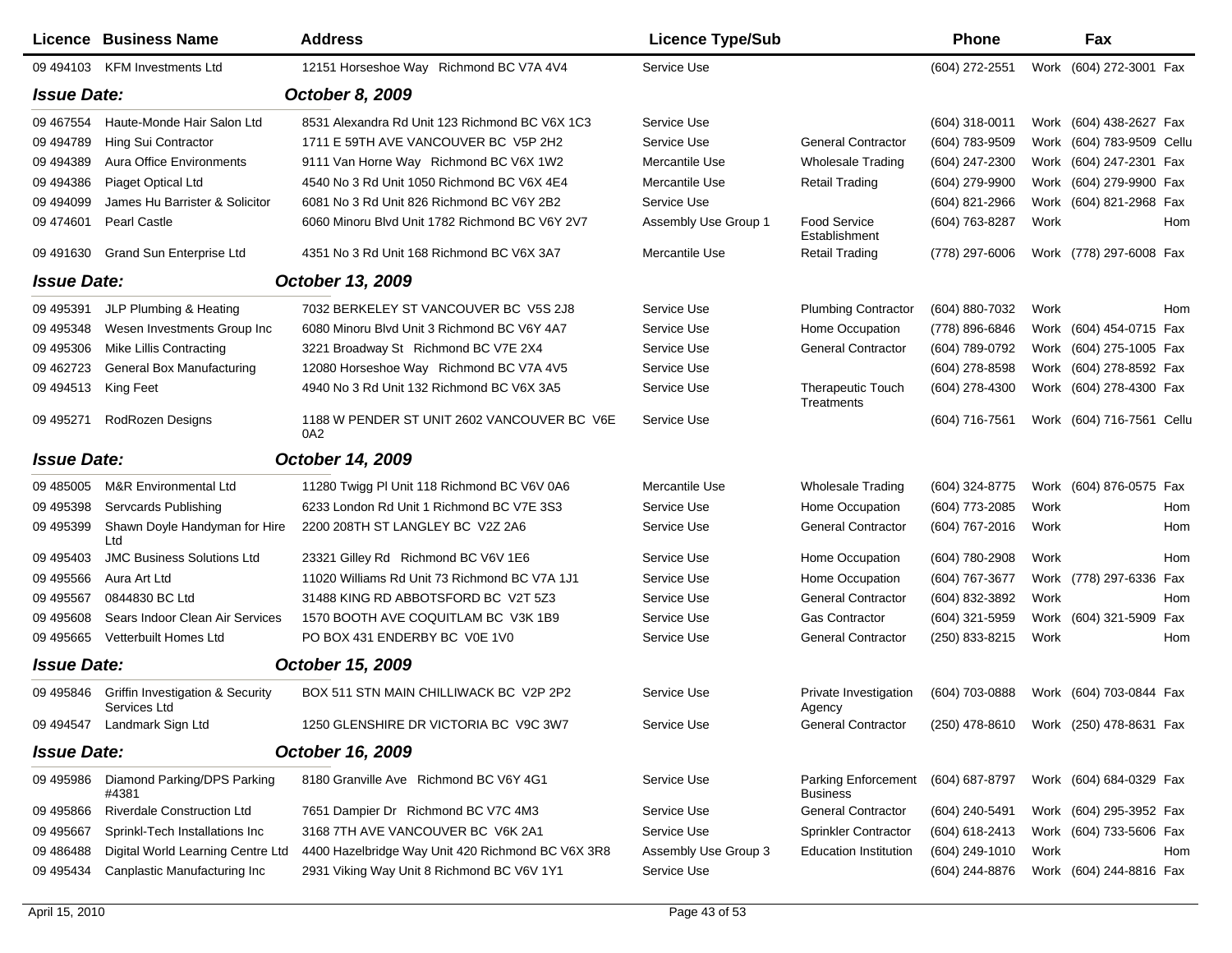|                    | Licence Business Name                              | <b>Address</b>                                                 | <b>Licence Type/Sub</b>         |                                             | <b>Phone</b>     |        | Fax                     |     |
|--------------------|----------------------------------------------------|----------------------------------------------------------------|---------------------------------|---------------------------------------------|------------------|--------|-------------------------|-----|
| <b>Issue Date:</b> |                                                    | October 20, 2009                                               |                                 |                                             |                  |        |                         |     |
| 09 49 6087         | Sukhdev Dhingra                                    | 10280 McLeod Crt Richmond BC V6X 3L2                           | Service Use                     | <b>General Contractor</b>                   | (778) 628-1224   |        | Work (604) 284-1776 Fax |     |
| 09 49 5627         | <b>SK Mobile</b>                                   | 4151 Hazelbridge Way Unit 2280 Richmond BC V6X 4J7             | Mercantile Use                  | <b>Retail Trading</b>                       | (778) 297-4465   | Work   |                         | Hom |
| 09 49 620 6        | Aggreko Canada Inc                                 | ATTN: TAX DEPRT 4607 W ADMIRAL DOYLE DR NEW<br>IBERIA LA 70560 | Service Use                     | <b>General Contractor</b>                   | (337) 369-2227   | Work   |                         | Hom |
| 09 49 6186         | Horizon Landscape Contractors                      | 4104 232 ST LANGLEY BC V2Z 2K2                                 | Service Use                     | <b>General Contractor</b>                   | (604) 533-9757   | Work   |                         | Hom |
| 09 49 6185         | <b>Bourne Electric Ltd</b>                         | 6371 Coltsfoot Dr Richmond BC V7C 2J5                          | Service Use                     | <b>Electrical Contractor</b>                | $(604)$ 916-3996 | Cellul |                         | Hom |
| 09 49 6180         | <b>Hypersecu Information Systems</b><br><b>Inc</b> | 7100 Lynnwood Dr Unit 23 Richmond BC V7C 5S8                   | Service Use                     | Home Occupation                             | (604) 272-5673   |        | Work (604) 272-9700 Fax |     |
| 09 496172          | Mann Jhuty Platinum<br><b>Construction Group</b>   | 9451 Desmond Rd Richmond BC V7E 1R1                            | Service Use                     | <b>General Contractor</b>                   | (778) 863-0434   | Work   |                         | Hom |
| 09 49 6171         | Smith & Sons Developments Inc                      | 16429 10 TH AVE SURREY BC V4A 8R3                              | Service Use                     | <b>General Contractor</b>                   | (604) 536-5684   |        | Work (604) 536-5694 Fax |     |
| 09 48 69 66        | Anything Goes Store                                | 4151 Hazelbridge Way Unit 1030 Richmond BC V6X 4J7             | Mercantile Use                  | <b>Retail Trading</b>                       | (604) 295-9356   | Work   |                         | Hom |
| 09 49 5611         | Disternet Technology Inc                           | 3751 Shell Rd Unit 160 Richmond BC V6X 2W2                     | Service Use                     |                                             | (778) 297-5828   |        | Work 77829795826        | Fax |
| 09 49 5401         | <b>Cypress Coach Lines</b>                         | 5400 Airport Rd Unit 101 Richmond BC V7B 1B4                   | Vehicle for Hire                | Vehicle For Hire<br>Office                  | (604) 637-7669   |        | Work (866) 637-2010 Fax |     |
| 09 495396          | Calendar Club                                      | 6060 Minoru Blvd Richmond BC V6Y 2V7                           | Mercantile Use                  | <b>Retail Trading</b>                       | (778) 836-1637   |        | Work (604) 596-5583 Fax |     |
| 09 49 539 5        | Calendar Club                                      | 6551 No 3 Rd Richmond BC V6Y 2B6                               | Mercantile Use                  | <b>Retail Trading</b>                       | (778) 836-1637   |        | Work (604) 596-5583 Fax |     |
| 09 49 0503         | Cafe De Hickory                                    | 7031 Westminster Hwy Unit 175 Richmond BC V6X 1A3              | Assembly Use Group 1            | Food Service<br>Establishment, Take-<br>Out | (604) 272-1300   | Work   |                         |     |
| 09 489252          | Play All                                           | 8531 Alexandra Rd Unit 118 Richmond BC V6X 1C3                 | Mercantile Use                  | <b>Retail Trading</b>                       | (778) 322-0706   | Work   |                         | Hom |
| 09 49 6154         | Just Khushi Artistry Inc                           | 3951 Bargen Dr Richmond BC V6X 2S2                             | Service Use                     | Home Occupation                             | (778) 846-4258   | Work   |                         | Hom |
| <b>Issue Date:</b> |                                                    | October 21, 2009                                               |                                 |                                             |                  |        |                         |     |
| 09 484597          | Koryo Korean BBQ                                   | 6551 No 3 Rd Unit 1710 Richmond BC V6Y 2B6                     | Assembly Use Group 1            | <b>Food Service</b><br>Establishment        | (778) 297-5859   | Work   |                         | Hom |
| 09 485445          | Parker Clothing Manufacturing<br>Limited           | 12830 Clarke PI Unit 245 Richmond BC V6V 2H5                   | Industrial/Manufacturing<br>Use |                                             | (604) 255-0832   | Work   |                         | Hom |
| 09 490084          | <b>ALS Laboratories</b>                            | 11191 Coppersmith PI Richmond BC V7A 5H1                       | Service Use                     |                                             | (604) 241-3166   |        | Work (604) 241-3126 Fax |     |
| 09 493949          | Little Paws Animal Clinic Ltd                      | 12011 2nd Ave Unit 130 Richmond BC V7E 3L6                     | Service Use                     |                                             | (604) 731-9416   | Work   |                         | Hom |
| <b>Issue Date:</b> |                                                    | October 26, 2009                                               |                                 |                                             |                  |        |                         |     |
| 08 013219          | Star Gazer Enterprises Ltd                         | 11938 Bridgeport Rd Unit 220 Richmond BC V6X 1T2               | Service Use                     |                                             | (778) 237-6311   | Work   |                         | Hom |
| 09 49 5748         | Ivy Cheung & Co                                    | 8700 McKim Way Unit 3013 Richmond BC V6X 4A5                   | Service Use                     |                                             | (604) 303-2499   |        | Work (604) 303-2498 Fax |     |
| 09 49 5430         | Connection International<br><b>Enterprises Ltd</b> | 8833 Odlin Cr Unit 205 Richmond BC V6X 3Z7                     | Service Use                     |                                             | (604) 295-7159   |        | Work (604) 266-8776 Fax |     |
| 09 492446          | Jammicron Technology Corp                          | 22131 Fraserwood Way Richmond BC V6W 1J5                       | Service Use                     |                                             | $(604)$ 331-0586 |        | Work (604) 331-0587 Fax |     |
| 09 495230          | May's Music And Art Center                         | 8888 Odlin Cr Unit 3095 Richmond BC V6X 3Z8                    | Assembly Use Group 3            | <b>Education Institution</b>                | (604) 763-8398   | Work   |                         | Hom |
| <b>Issue Date:</b> |                                                    | October 27, 2009                                               |                                 |                                             |                  |        |                         |     |
| 09 477650          | A-1 Insulators Inc                                 | 1665 MCKENZIE RD ABBOTSFORD BC V2S 8J6                         | Service Use                     | <b>General Contractor</b>                   | (604) 864-2343   |        | Work (604) 864-2359 Fax |     |
| 09 497533          | <b>Hector Construction</b>                         | 8031 Colonial Dr Unit 101 Richmond BC V7C 5B7                  | Service Use                     | <b>General Contractor</b>                   | (604) 561-7477   | Work   |                         | Hom |
| 09 497489          | <b>Baker Electric Ltd</b>                          | 5300 ADMIRAL WAY UNIT 40 LADNER BC V4K 5G6                     | Service Use                     | <b>Electrical Contractor</b>                | (604) 940-2022   |        | Work (604) 940-2033 Fax |     |
| 09 497226          | Prem's Multi Service Ltd                           | 31342 NADEAU PL ABBOTSFORD BC V2T 5E9                          | Service Use                     | Gas Contractor                              | (778) 552-3938   |        | Work (604) 854-5102 Fax |     |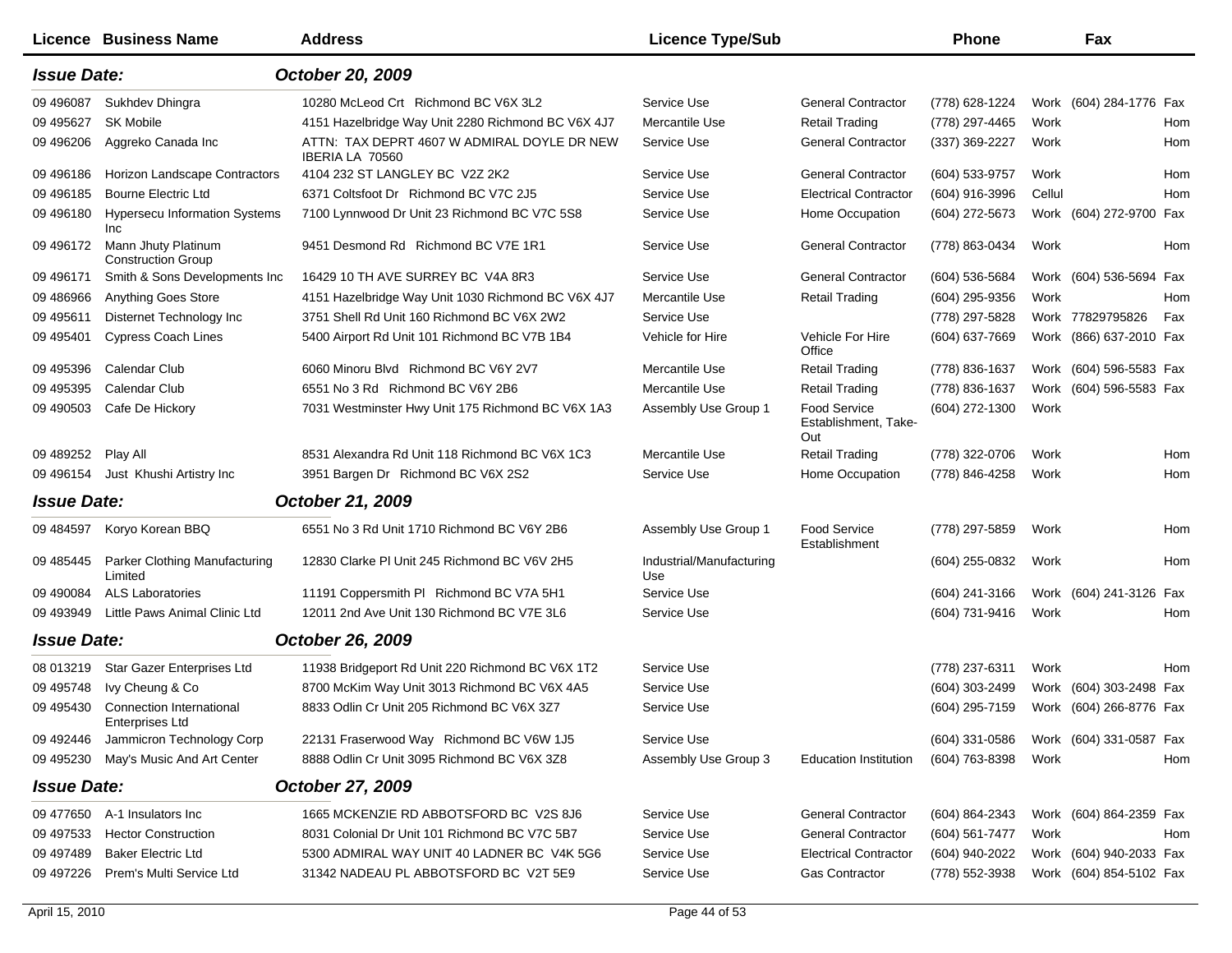|                    | Licence Business Name                                 | <b>Address</b>                                                           | <b>Licence Type/Sub</b>         |                                                    | <b>Phone</b>     |      | Fax                                    |            |
|--------------------|-------------------------------------------------------|--------------------------------------------------------------------------|---------------------------------|----------------------------------------------------|------------------|------|----------------------------------------|------------|
| 09 497447          | <b>Hygene Consultants</b>                             | 17802A 66TH AVE UNIT 102 CLOVERDALE BC V3S 7X1                           | Service Use                     |                                                    | (604) 575-1122   |      | Work (604) 575-1152 Fax                |            |
| 09 497545          | <b>Tadco Electric Ltd</b>                             | 2795 E 45TH AVE VANCOUVER BC V5R 3C3                                     | Service Use                     | <b>Electrical Contractor</b>                       | (604) 710-0892   |      | Work (604) 298-1297 Fax                |            |
| 09 497428          | TBI Technology Consulting                             | 9331 Boyd Crt Richmond BC V6Y 3N9                                        | Service Use                     | Home Occupation                                    | (778) 898-2640   | Work |                                        | Hom        |
| 09 497369          | All Lift Warehouse Systems Inc                        | 692 BABIN ST DIEPPE NB E1A 5M1                                           | Service Use                     | <b>General Contractor</b>                          | (506) 858-8367   |      | Work (506) 855-0255 Fax                |            |
| 09 497245          | <b>CHMG</b>                                           | 8791 Moore Rd Richmond BC V6Y 2H9                                        | Service Use                     | Home Occupation                                    | (604) 272-2885   | Work |                                        | Hom        |
| 09 497028          | <b>Starway Enterprises Ltd</b>                        | 6888 Alderbridge Way Unit 805 Richmond BC V6X 0A7                        | Service Use                     | Home Occupation                                    | (604) 303-8189   | Hom  | (604) 303-8189 Fax                     |            |
| 09 497008          | E-Tron Electric Ltd                                   | 3634 NICOMEN PL ABBOTSFORD BC V3G 1J1                                    | Service Use                     | <b>Electrical Contractor</b>                       | (604) 854-5854   | Work | (604) 854-5834                         | Fax        |
| 09 49 6968         | Beverly's Speech and Language<br>Services             | 6300 London Rd Unit 1 Richmond BC V7E 6V6                                | Service Use                     | Home Occupation                                    | (604) 241-2291   | Work |                                        | Hom        |
| 09 49 6667         | Kingfisher Plumbing And Heating<br>Inc                | 980 W 22ND AVE UNIT 306 VANCOUVER BC V5Z 2A1                             | Service Use                     | <b>Plumbing Contractor</b>                         | (604) 626-8083   | Work |                                        | Hom        |
| 09 49 6607         | Multitech Contracting 2000 Inc                        | 511 MILWAY AVE CONCORD ON L4K 3V4                                        | Service Use                     | <b>General Contractor</b>                          | (905) 660-2353   |      | Work (905) 660-8390 Fax                |            |
| 09 47 6791         | Pan & Fang Traditional Chinese<br>Medicine Clinic Ltd | 8460 Alexandra Rd Unit 145 Richmond BC V6X 3L4                           | Service Use                     | <b>Therapeutic Touch</b><br>Treatments             | (604) 263-3139   |      | Work (604) 263-3139 Fax                |            |
| 09 476789          | Pan & Fang Traditional Chinese<br>Medicine Clinic Ltd | 8460 Alexandra Rd Unit 145 Richmond BC V6X 3L4                           | Mercantile Use                  | <b>Retail Trading</b>                              | (604) 263-3139   |      | Work (604) 263-3139 Fax                |            |
| 09 497127          | <b>Central Columbia Construction</b><br>Ltd           | 8446 171 A ST SURREY BC V4N 0A9                                          | Service Use                     | <b>General Contractor</b>                          | (604) 518-8183   |      | Work (778) 571-1682 Fax                |            |
| 09 49 666          | Acacia Harwood Specialty<br>Services Co               | 8720 Rosedene Crt Richmond BC V7A 2P9                                    | Service Use                     | <b>General Contractor</b>                          | (604) 248-6141   | Work |                                        | Hom        |
| <b>Issue Date:</b> |                                                       | October 28, 2009                                                         |                                 |                                                    |                  |      |                                        |            |
| 09 49 8345         | Heng Wang Construction Ltd                            | 5929 IMPERIAL ST BURNABY BC V5J 1G4                                      | Service Use                     | <b>General Contractor</b>                          | (604) 433-1382   | Work |                                        | <b>Hom</b> |
| 09 49 8225         | <b>Lights Up Vancouver</b>                            | 3926 Georgia St Richmond BC V7E 2S3                                      | Service Use                     | <b>General Contractor</b>                          | (778) 686-7575   | Work |                                        | Hom        |
| <b>Issue Date:</b> |                                                       | October 30, 2009                                                         |                                 |                                                    |                  |      |                                        |            |
| 09 49 8787         | Dr A K Nunrha Inc                                     | 3880 Grant McConachie Way Richmond BC V7B 0A5                            | Service Use                     |                                                    | (604) 276-2121   |      | Work (604) 276-2129 Fax                |            |
| 09 49 8768         | Tim Hortons - DTB Level 3                             | 3880 Grant McConachie Way Richmond BC V7B 0A5                            | Assembly Use Group 1            | <b>Food Service</b><br>Establishment, Take-<br>Out | (604) 231-3731   |      | Work (604) 231-3732 Fax                |            |
| 09 49 8749         | <b>Elegant Woodworking</b>                            | 8767 GREENALL AVE BURNABY BC V5J 3M9                                     | Service Use                     | <b>General Contractor</b>                          | (604) 264-1084   |      | Work (604) 264-1084 Fax                |            |
| 09 49 8748         | Diamond Parking/DPS Parking<br>#4301                  | 9451 Granville Ave Richmond BC V6Y 1P9                                   | Service Use                     | <b>Parking Enforcement</b><br><b>Business</b>      | (604) 681-8797   |      | Work (604) 684-0329 Fax                |            |
| 09 49 8747         | Geopacific Consultants Ltd                            | 1200 WEST 73RD AVE UNIT 215 VANCOUVER BC V6P<br>6G5                      | Service Use                     | <b>General Contractor</b>                          | (604) 439-0922   |      | Work (604) 439-9189 Fax                |            |
| 09 498605          | Millenia Architecture Corp                            | 1456 MARINE DR UNIT 2 WEST VANCOUVER BC V7T<br>1B7                       | Service Use                     | <b>General Contractor</b>                          | (604) 921-7266   |      | Work (604) 921-7244 Fax                |            |
| 09 495146          | Dessert Kitchen                                       | 8580 Alexandra Rd Unit 2000 Richmond BC V6X 4B3                          | Assembly Use Group 1            | <b>Food Service</b><br>Establishment               | (604) 767-2666   | Work |                                        | Hom        |
|                    |                                                       | 09 498547 McKellar Plumbing & Heating Ltd 11087 157 ST SURREY BC V4N 1B9 | Service Use                     | <b>Plumbing Contractor</b>                         |                  |      | (604) 880-4242 Work (604) 583-7732 Fax |            |
| <b>Issue Date:</b> |                                                       | <b>November 2, 2009</b>                                                  |                                 |                                                    |                  |      |                                        |            |
| 09 489584          | Croft Tissue Co Ltd                                   | 11568 Eburne Way Unit 143 Richmond BC V6V 2G7                            | Industrial/Manufacturing<br>Use |                                                    | $(604)$ 464-5005 | Work |                                        |            |
| 09 498857          | ABS Plumbing Inc                                      | 26026 24TH AVE LANGLEY BC V4W 2L3                                        | Service Use                     | <b>General Contractor</b>                          | (604) 857-9543   |      | Work (604) 857-9543 Fax                |            |
| 09 498848          | <b>Taurus Renovations Ltd</b>                         | 1204 DORAN RD NORTH VANCOUVER BC V7K 1M7                                 | Service Use                     | <b>General Contractor</b>                          | (604) 767-3338   |      | Work (604) 998-1554 Fax                |            |
| 09 49 827          | <b>KDS Construction Ltd</b>                           | 16250 20TH AVE SURREY BC V3S 9M8                                         | Service Use                     | <b>General Contractor</b>                          | (604) 535-8152   |      | Work (604) 535-8132 Fax                |            |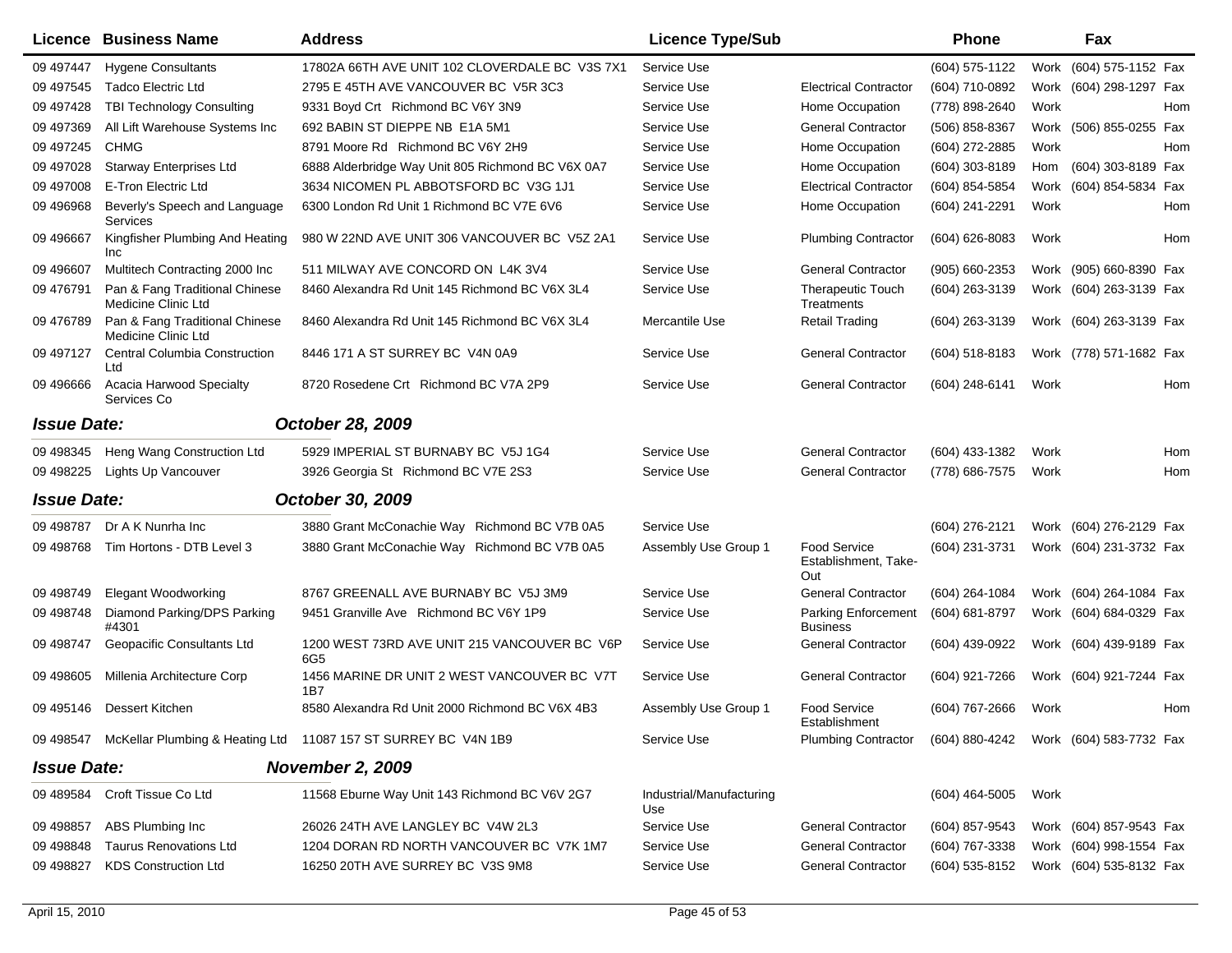|                    | <b>Licence Business Name</b>                     | <b>Address</b>                                                 | <b>Licence Type/Sub</b> |                                            | Phone          |      | Fax                       |     |
|--------------------|--------------------------------------------------|----------------------------------------------------------------|-------------------------|--------------------------------------------|----------------|------|---------------------------|-----|
| 09 498830          | Mission Mechanical Systems Ltd                   | 2280 TYNER ST UNIT 8 PORT COQUITLAM BC V3C<br>2Z1              | Service Use             | <b>Plumbing Contractor</b>                 | (604) 945-0636 |      | Work (604) 945-0637 Fax   |     |
| 09 49 8847         | <b>Property Flow Investments</b>                 | 4888 Steveston Hwy Richmond BC V7E 2K3                         | Service Use             | Home Occupation                            | (778) 389-9874 | Work |                           | Hom |
| <b>Issue Date:</b> |                                                  | <b>November 3, 2009</b>                                        |                         |                                            |                |      |                           |     |
| 09 49 90 85        | Philworks Roofing And<br><b>Restorations Ltd</b> | 8465 116A ST NORTH DELTA BC V4C 7H7                            | Service Use             | <b>General Contractor</b>                  | (778) 218-3308 | Work |                           | Hom |
| 09 499130          | TDM Excavating & Contracting<br>Ltd              | 7827 123A ST SURREY BC V3W 3W1                                 | Service Use             | <b>General Contractor</b>                  | (604) 418-9994 |      | Work (604) 593-9775 Fax   |     |
| 09 499065          | Terry's Professional Driver<br>Training          | 6616 NELSON RD UNIT 301 BURNABY BC V5H 3J8                     | Vehicle for Hire        | Class K -<br>DriverTraining Vehicle        | (604) 725-2770 | Work |                           | Hom |
| 09 498968          | <b>Brushworks Signs</b>                          | 5113 BYRNE RD RD UNIT 105 BURNABY BC V5J 3H6                   | Service Use             | <b>General Contractor</b>                  | (604) 439-1820 |      | Work (604) 439-1374 Fax   |     |
| 09 498854          | Amac West Trading Co                             | 5860 Dover Cr Unit 103 Richmond BC V7C 5S6                     | Service Use             | Home Occupation                            | (604) 304-4404 |      | Work (604) 783-3166 Cellu |     |
| 09 498846          | Got Dirt Ltd                                     | 9080 147TH ST SURREY BC V3R 3V7                                | Service Use             | <b>Delivery Services</b>                   | (604) 999-3478 | Work |                           | Hom |
| 09 49 5265         | Vegas Vacations Ltd                              | 5300 No 3 Rd Unit 320 Richmond BC V6X 2X9                      | Service Use             | <b>Travel Agency</b>                       | (604) 214-9888 |      | Work (604) 214-9809 Fax   |     |
| <b>Issue Date:</b> |                                                  | <b>November 4, 2009</b>                                        |                         |                                            |                |      |                           |     |
| 09 49 9165         | Touchstone Marble And Tile Ltd                   | 4067 MARINE DR BURNABY BC V5J 3E3                              | Service Use             | <b>General Contractor</b>                  | (604) 677-2418 |      | Work (604) 433-2418 Fax   |     |
| 09 493620          | Maai Living                                      | 11568 Eburne Way Unit 111 Richmond BC V6V 2G7                  | <b>Mercantile Use</b>   | <b>Wholesale Trading</b>                   | (604) 562-0783 | Work |                           | Hom |
| <b>Issue Date:</b> |                                                  | <b>November 5, 2009</b>                                        |                         |                                            |                |      |                           |     |
| 09 49 2630         | Expc Technology Inc                              | 8338 Capstan Way Unit 1203 Richmond BC V6X 4B5                 | Mercantile Use          | <b>Retail Trading</b>                      | (778) 297-1682 | Work |                           | Hom |
| 09 49 2631         | VIS Information                                  | 8338 Capstan Way Unit 1203 Richmond BC V6X 4B5                 | Service Use             |                                            | (604) 273-1608 | Work |                           | Hom |
| 09 498853          | Bath & Body Works (Canada)<br>Corp               | 6551 No 3 Rd Unit 1814 Richmond BC V6Y 2B6                     | <b>Mercantile Use</b>   | <b>Retail Trading</b>                      | (604) 295-8052 | Work |                           | Hom |
| <b>Issue Date:</b> |                                                  | <b>November 9, 2009</b>                                        |                         |                                            |                |      |                           |     |
| 09 49 9795         | New Manila Driving School                        | 8311 Steveston Hwy Unit 10 Richmond BC V7A 1M4                 | Vehicle for Hire        | Vehicle For Hire<br>Office                 | (778) 891-2782 | Work |                           | Hom |
| 09 499827          | Ty's Snow Service                                | 3740 Georgia St Richmond BC V7E 2S2                            | Service Use             | <b>General Contractor</b>                  | (604) 862-5988 | Work |                           | Hom |
| 09 49 9797         | New Manila Driving School                        | 8311 Steveston Hwy Unit 10 Richmond BC V7A 1M4                 | Vehicle for Hire        | Class K -<br><b>DriverTraining Vehicle</b> | (778) 891-2782 | Work |                           | Hom |
| 09 49 9548         | MW Home Remodelling                              | 4560 Garry St Richmond BC V7E 2V3                              | Service Use             | <b>General Contractor</b>                  | (604) 277-4560 | Work |                           | Hom |
| 09 499350          | Tian Feng International Trade Ltd                | 7171 Steveston Hwy Unit 18 Richmond BC V7A 5K4                 | Service Use             | Home Occupation                            | (778) 896-7760 | Work |                           | Hom |
| 09 499346          | Gateway Pacific Enterprises Ltd                  | 4140 No 3 Rd Unit 250 Richmond BC V6X 2C2                      | Service Use             |                                            | (604) 241-4822 |      | Work (604) 241-9796 Fax   |     |
| 09 499806          | Loon Bay Network Inc                             | 8700 Ackroyd Rd Unit 309 Richmond BC V6X 3G2                   | Service Use             | Home Occupation                            | (604) 284-3304 | Work |                           | Hom |
| 09 49 9785         | <b>Arconesh Mechanical</b>                       | 215 12TH ST UNIT 402 NEW WESTMINSTER BC V3M<br>4H4             | Service Use             | <b>Plumbing Contractor</b>                 | (778) 863-1376 |      | Work (778) 397-0412 Fax   |     |
| <b>Issue Date:</b> |                                                  | <b>November 10, 2009</b>                                       |                         |                                            |                |      |                           |     |
| 09 499833          | New Villa Holdings Ltd                           | 10280 No 6 Rd Richmond BC V6W 1E7                              | Service Use             | <b>General Contractor</b>                  | (604) 812-7370 |      | Work (604) 812-7370 Cellu |     |
| 09 500166          | Project Blueprint Ltd                            | 554 CLARK DR VANCOUVER BC V5L 3H7                              | Service Use             | <b>General Contractor</b>                  | (604) 484-5533 |      | Work (604) 255-5365 Fax   |     |
| 09 500092          | Dallas Watt Demo Ltd                             | 20033 70TH AVE UNIT 149 LANGLEY BC V2Y 3A2                     | Service Use             | <b>General Contractor</b>                  | (604) 834-8185 |      | Work (604) 530-7690 Fax   |     |
| 09 500086          | A & J Gas Services Ltd                           | 17439 64TH A AVE SURREY BC V3S 3K9                             | Service Use             | Gas Contractor                             | (604) 328-2669 |      | Work (604) 575-9795 Fax   |     |
| 09 500029          | Cascadia Tower Inc                               | 1455 BELLEVUE AVE UNIT 210 WEST VANCOUVER<br><b>BC V7T 1C3</b> | Service Use             | <b>General Contractor</b>                  | (604) 986-7177 |      | Work (877) 853-8911 Fax   |     |
|                    | 09 500026 N Wallace & Company Ltd                | 17675 66TH AVE UNIT 8 SURREY BC V3S 7X1                        | Service Use             | <b>General Contractor</b>                  | (604) 576-0999 |      | Work (604) 576-0982 Fax   |     |
| April 15, 2010     |                                                  |                                                                | Page 46 of 53           |                                            |                |      |                           |     |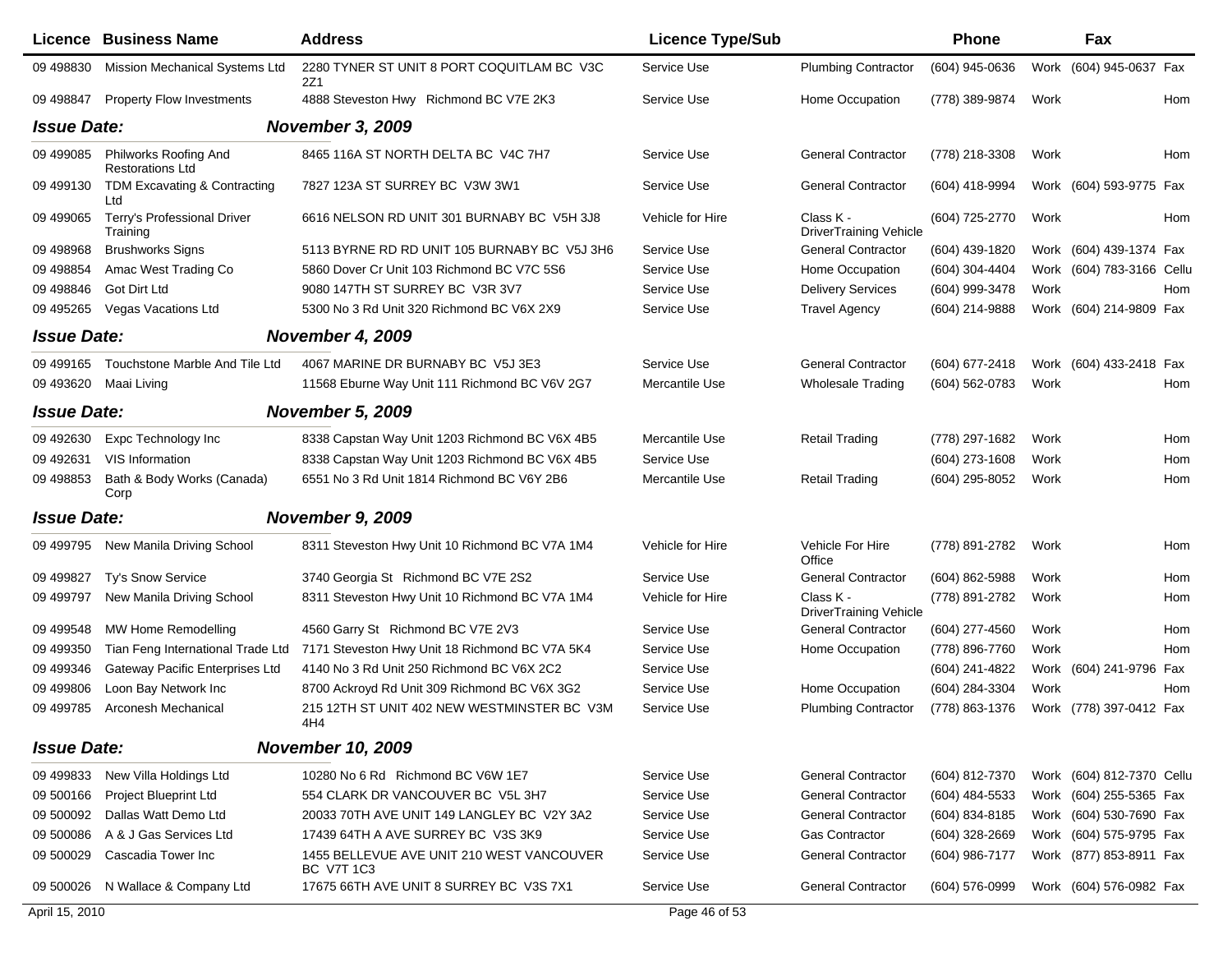|                    | <b>Licence Business Name</b>                               | <b>Address</b>                                                     | <b>Licence Type/Sub</b> |                                 | Phone              |        | Fax                                    |
|--------------------|------------------------------------------------------------|--------------------------------------------------------------------|-------------------------|---------------------------------|--------------------|--------|----------------------------------------|
| 09 499912          | <b>Emperio Trading Company</b>                             | 4711 Blair Dr Unit 36 Richmond BC V6X 4E6                          | Service Use             | Home Occupation                 | (604) 537-5755     |        | Work (604) 272-2628 Fax                |
| 09 499840          | M R J Mechanical                                           | 27359 29A AVE ALDERGROVE BC V4W 3J7                                | Service Use             | <b>Gas Contractor</b>           | $(604) 690 - 1984$ |        | Work (604) 856-9727 Fax                |
| 09 484514          | Leonne International Finance<br><b>Investment Company</b>  | 8580 Cambie Rd Unit 204 Richmond BC V6X 4J8                        | Service Use             |                                 | (604) 788-1228     |        | Work (604) 278-0718 Fax                |
| 08 408622          | Queen Beauty                                               | 8368 Capstan Way Unit 1303 Richmond BC V6X 4B4                     | Service Use             |                                 | (604) 304-0123     | Work   | Hom                                    |
| 09 499848          | Ablaze Heating & Cooling Ltd                               | 920 RAYMOND AVE PORT COQUITLAM BC V3B 2M5                          | Service Use             | <b>Gas Contractor</b>           | (778) 384-8433     |        | Work (778) 285-1215 Fax                |
| 09 480389          | Happy Accessories Ltd                                      | 6884 No 3 Rd Richmond BC V6Y 2C4                                   | Mercantile Use          | <b>Retail Trading</b>           | (778) 846-9910     | Cellul | Hom                                    |
| 09 49 6167         | Alltime Watch & Jewellery                                  | 6380 No 3 Rd Unit 3 Richmond BC V6Y 2B3                            | Mercantile Use          | <b>Retail Trading</b>           | (604) 638-9830     | Work   | Hom                                    |
| 09 49 9532         | <b>International Crowd Management</b><br>Inc               | 6881 RUSSELL AVE BURNABY BC V5J 4R8                                | Service Use             | Private Investigation<br>Agency | (604) 688-0070     |        | Work (604) 688-0970 Fax                |
| 09 49 9571         | The Little Contractor                                      | 9460 Chapmond Cr Richmond BC V7E 1M5                               | Service Use             | <b>General Contractor</b>       | (604) 329-8337     |        | Work (604) 275-7220 Fax                |
| 09 499607          | All Time Heating Plumbing & Air<br><b>Conditioning Ltd</b> | 1172 SALTER ST NEW WESTMINSTER BC V3M 6W7                          | Service Use             | <b>Gas Contractor</b>           | (778) 892-0361     |        | Work (778) 892-0361 Fax                |
| 09 499 617         | Vortices Consulting Ltd                                    | 10460 No 3 Rd Unit 25 Richmond BC V7A 4W5                          | Service Use             | Home Occupation                 | (604) 231-1964     |        | Work (604) 505-9823 Cellu              |
| <b>Issue Date:</b> |                                                            | <b>November 12, 2009</b>                                           |                         |                                 |                    |        |                                        |
| 09 500325          | Champ Way Decoration<br>Company                            | 30 ELLESMORE AVE S BURNABY BC V5B 3S6                              | Service Use             | <b>General Contractor</b>       | (604) 889-6850     | Work   | Hom                                    |
| 09 500309          | Badesha Electrical Ltd                                     | 13443 78TH AVE UNIT 103 SURREY BC V3W 0A8                          | Service Use             | <b>Electrical Contractor</b>    | (778) 565-3317     |        | Work (866) 531-7525 Fax                |
| 09 500169          | My Flowershop                                              | 5115 Garden City Rd Unit 1220 Richmond BC V6X 4H6                  | Service Use             | Home Occupation                 | (604) 889-6676     | Work   | Hom                                    |
| <b>Issue Date:</b> |                                                            | <b>November 13, 2009</b>                                           |                         |                                 |                    |        |                                        |
| 09 499890          |                                                            | Q & F Canada Graffiti Enterprises 6551 No 3 Rd Richmond BC V6Y 2B6 | Mercantile Use          | <b>Retail Trading</b>           | (604) 339-3831     | Work   | Hom                                    |
| 09 500595          | Ultimate Hockey & Mainland<br>Hockey                       | 3500 144TH ST UNIT 85 SURREY BC V4P 3J6                            | Service Use             |                                 | (604) 542-8880     |        | Work (604) 542-2898 Fax                |
| 09 500388          | <b>UTRUST Accounting Services</b>                          | 7011 Blundell Rd Unit 203 Richmond BC V6Y 1J5                      | Service Use             | Home Occupation                 | (778) 297-6076     | Work   | Hom                                    |
| 09 500345          | TetherScript                                               | 3851 Francis Rd Unit 117 Richmond BC V7C 1J6                       | Service Use             | Home Occupation                 | (604) 277-5320     | Work   | Hom                                    |
| 09 49 6031         | Hway Financial Services Inc                                | 8351 Alexandra Rd Unit 250 Richmond BC V6X 3P3                     | Service Use             |                                 | (604) 636-1777     |        | Work (604) 279-1711 Fax                |
| 09 478803          | Quantum Learning Academy                                   | 8181 Cambie Rd Unit 5530 Richmond BC V6X 3X9                       | Assembly Use Group 3    | <b>Education Institution</b>    | (604) 279-1119     |        | Work (604) 279-1119 Fax                |
| 09 49 6027         | 777 Health Inc                                             | 8351 Alexandra Rd Unit 250 Richmond BC V6X 3P3                     | Service Use             |                                 | (604) 238-1777     |        | Work (604) 279-1711 Fax                |
| 09 498686          | First Education Academy Ltd                                | 8136 Park Rd Unit 218 Richmond BC V6Y 1T1                          | Service Use             |                                 | (604) 630-2413     |        | Work (604) 618-9721 Cellu              |
| <b>Issue Date:</b> |                                                            | <b>November 16, 2009</b>                                           |                         |                                 |                    |        |                                        |
| 09 500610          | Azure Essence                                              | 8740 Rosemary Ave Richmond BC V7A 2K9                              | Service Use             | Home Occupation                 | (778) 297-1995     | Work   | Hom                                    |
| 09 500639          | <b>JMV Woodworks Ltd</b>                                   | 31087 PEARDONVILLE RD UNIT M ABBOTSFORD BC<br><b>V2T 6K4</b>       | Service Use             | <b>General Contractor</b>       | (604) 852-2358     |        | Work (604) 852-2808 Fax                |
|                    | 09 500614 Marcis Consulting                                | 24660 56TH AVE LANGLEY BC V2Z 1C1                                  | Service Use             | General Contractor              |                    |        | (604) 724-8544 Work (604) 856-6353 Fax |
| 09 500609          | Azure Essence                                              | 7220 Ash St Richmond BC V6Y 2S1                                    | Service Use             | Home Occupation                 | (604) 241-0249     | Work   | Hom                                    |
| 09 500550          | Maxima Hazmat Removal                                      | 4391 SKEENA ST VANCOUVER BC V5R 2L6                                | Service Use             | <b>General Contractor</b>       | (604) 417-8263     |        | Work (604) 568-8094 Fax                |
| 09 500506          | Vossen Mobile Maintenance &<br>Repair                      | 3088 Francis Rd Unit 56 Richmond BC V7C 5V9                        | Service Use             | Home Occupation                 | (604) 345-4766     | Work   | Hom                                    |
| 09 500465          | Northview Installation                                     | 16656 77TH AVE SURREY BC V4N 0L3                                   | Service Use             | <b>General Contractor</b>       | (604) 763-1307     |        | Work (604) 574-5443 Fax                |
| 09 500371          | Intalok China Enterprises Ltd                              | 3188 Garden City Rd Richmond BC V6X 2J6                            | Service Use             | Home Occupation                 | (604) 263-2615     | Work   | Hom                                    |
| 09 500621          | <b>SW Audio Visual</b>                                     | 401 INDUSTRIAL AVE UNIT 9 VANCOUVER BC V6 A<br>2P8                 | Service Use             | <b>General Contractor</b>       | (778) 327-5878     | Work   | Hom                                    |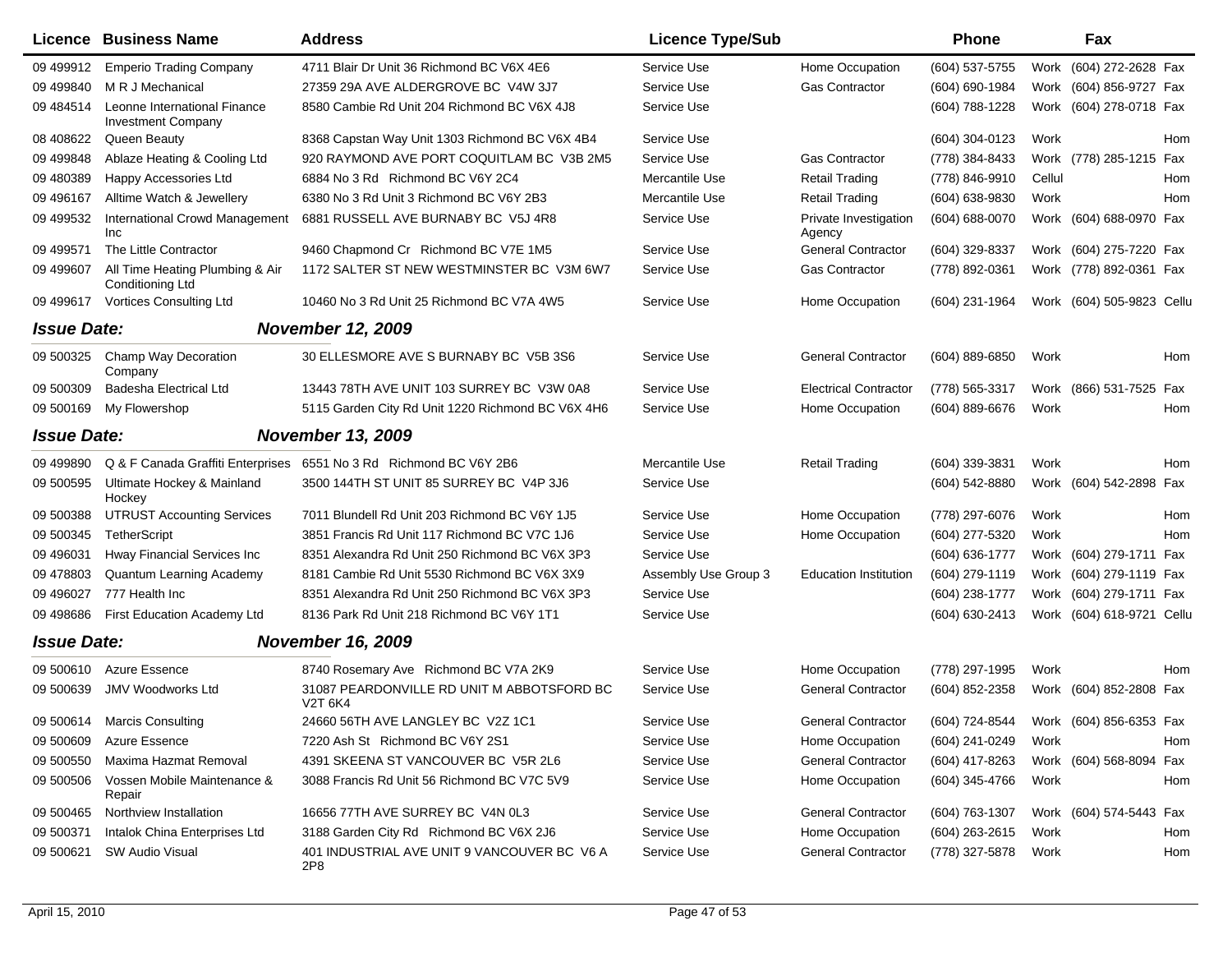|                    | Licence Business Name                                              | <b>Address</b>                                               | <b>Licence Type/Sub</b> |                             | <b>Phone</b>        | Fax                     |     |
|--------------------|--------------------------------------------------------------------|--------------------------------------------------------------|-------------------------|-----------------------------|---------------------|-------------------------|-----|
| <b>Issue Date:</b> |                                                                    | <b>November 17, 2009</b>                                     |                         |                             |                     |                         |     |
| 09 477049          | Arla Foods Inc                                                     | 12980 Mitchell Rd Unit 115 Richmond BC V6V 1M8               | Mercantile Use          | <b>Wholesale Trading</b>    | (604) 437-8561      | Work (604) 437-8566 Fax |     |
| 09 500646          | Fixit Plumbing and Heating                                         | 13990 74TH AVE UNIT 25 SURREY BC V3W 7E6                     | Service Use             | <b>Plumbing Contractor</b>  | (604) 596-2841      | Work                    | Hom |
| 09 500685          | Dunbar Masonry & Construction<br>Ltd                               | 8696 BARNARD ST UNIT 101 VANCOUVER BC V6P<br>5G <sub>5</sub> | Service Use             | <b>General Contractor</b>   | (604) 874-7777      | Work (604) 266-3042 Fax |     |
| 09 500805          | Lions View Chimney & Fireplace                                     | 3463 TRIUMPH ST VANCOUVER BC V5K 1T9                         | Service Use             | <b>General Contractor</b>   | (604) 218-7249      | Work                    | Hom |
| <b>Issue Date:</b> |                                                                    | <b>November 18, 2009</b>                                     |                         |                             |                     |                         |     |
|                    | 09 500895 Hua Fu Enterprises Ltd                                   | 3622 Semlin Dr Richmond BC V7C 5R6                           | Service Use             | Home Occupation             | $(604)$ 279-8656    | Work (604) 279-8656 Fax |     |
| <b>Issue Date:</b> |                                                                    | <b>November 19, 2009</b>                                     |                         |                             |                     |                         |     |
| 09 480931          | T & T Supermarket Inc                                              | 22031 Fraserwood Way Richmond BC V6W 1J5                     | Mercantile Use          | <b>Wholesale Trading</b>    | (778) 383-0580      | Work (778) 383-0587 Fax |     |
| 09 501687          | <b>MDA Systems Ltd</b>                                             | 13800 Commerce Pkwy Richmond BC V6V 2J3                      | Service Use             |                             | (604) 278-3411      | Work                    | Hom |
| 09 501665          | <b>MDA Products Ltd</b>                                            | 13800 Commerce Pkwy Richmond BC V6V 2J3                      | Service Use             |                             | (604) 278-3411      | Work                    | Hom |
| 09 501605          | Vancouver TS Construction<br>Company                               | 10186 155 ST UNIT 112 SURREY BC V3R OR6                      | Service Use             | <b>General Contractor</b>   | (604) 725-9139      | Work                    | Hom |
| 09 501089          | J P General Contracting                                            | 9500 ERKCKSON DR UNIT 407 COQUITLAM BC V3J<br>1M8            | Service Use             | <b>General Contractor</b>   | (778) 867-2800      | Work                    |     |
| <b>Issue Date:</b> |                                                                    | <b>November 23, 2009</b>                                     |                         |                             |                     |                         |     |
| 09 481010          | Solo Hair Salon Ltd                                                | 8300 Capstan Way Unit 1068 Richmond BC V6X 4B7               | Service Use             |                             | (778) 297-6977      | Work (604) 821-1700 Fax |     |
| 09 502085          | 604ANYTIME                                                         | 8700 Ackroyd Rd Unit 123 Richmond BC V6X 3G2                 | Service Use             | Home Occupation             | (604) 269-8463      | Work                    | Hom |
| 09 502145          | C I S Homes Ltd                                                    | 969 W 48TH AVE VANCOUVER BC V5Z 2L7                          | Service Use             | <b>General Contractor</b>   | (604) 727-3082      | Work                    | Hom |
| 09 502325          | Meccabuild Developments Inc                                        | 8100 Saba Rd Unit 310 Richmond BC V6Y 4H1                    | Service Use             | Home Occupation             | (604) 671-8881      | Work                    | Hom |
| 09 502385          | <b>Agent K Trading Group</b>                                       | 3111 Beckman PI Unit 51 Richmond BC V6X 3R3                  | Service Use             | Home Occupation             | (604) 720-9222      | Work                    | Hom |
| 09 502405          | <b>Imand Kalve</b>                                                 | 6100 Woodwards Rd Unit 18 Richmond BC V7E 6G7                | Service Use             | <b>General Contractor</b>   | (604) 315-6635      | Work                    | Hom |
| 09 502465          | <b>Luzuka Painting Contractors</b>                                 | 1755 ROBSON SLOU UNIT 321 VANCOUVER BC V6G<br>3B7            | Service Use             |                             | (604) 649-0507      | Work                    | Hom |
| 09 502487          | <b>Great Yan Company</b>                                           | 10771 Auburn Dr Unit 43 Richmond BC V7A 4X7                  | Service Use             | Home Occupation             | (604) 338-8382      | Cellul                  | Hom |
| 09 502589          | <b>Boniface Consulting</b><br><b>Occupational Therapy Services</b> | 2915 PANORAMA DR NORTH VANCOUVER BC V7G<br>2A4               | Service Use             |                             | (604) 986-9615      | Work (604) 986-9613 Fax |     |
| <b>Issue Date:</b> |                                                                    | <b>November 24, 2009</b>                                     |                         |                             |                     |                         |     |
| 09 502695          | Canada Fortune Networking Co                                       | 6233 Katsura St Unit 13 Richmond BC V6Y 4K1                  | Service Use             | Home Occupation             | (604) 282-1351      | Work                    | Hom |
| 09 502847          | <b>Barking Hippo</b>                                               | 6300 London Rd Unit 61 Richmond BC V7E 6V6                   | Service Use             | Home Occupation             | (604) 277-1737      | Work                    | Hom |
|                    | 09 502594 Dia Mando Designs                                        | 9308 Keefer Ave Unit 24 Richmond BC V6Y 4K9                  | Service Use             | Home Occupation             | (778) 892-6568 Work |                         | Hom |
|                    | 09 502595 C & T Fire Protection                                    | 11831 232ND ST MAPLE RIDGE BC V2X 6S8                        | Service Use             | <b>Sprinkler Contractor</b> | (604) 345-2213      | Work                    | Hom |
|                    | 09 502605 Daimara Services Inc                                     | 5738 Eastman Dr Richmond BC V7E 6H3                          | Service Use             | Home Occupation             | (604) 241-4895 Work |                         | Hom |
| <b>Issue Date:</b> |                                                                    | <b>November 25, 2009</b>                                     |                         |                             |                     |                         |     |
| 09 49 4586         | Toto Fashion Boutique Ltd                                          | 6551 No 3 Rd Unit 1638 Richmond BC V6Y 2B6                   | Mercantile Use          | <b>Retail Trading</b>       | $(604)$ 636-1818    | Work (604) 636-1818 Fax |     |
| 09 501765          | Oasis Water Filtration Co                                          | 3700 No 3 Rd Richmond BC V6X 3X2                             | Mercantile Use          | <b>Retail Trading</b>       | (604) 649-7018      | Work                    | Hom |
| 09 500619          | Character House Enterprise Ltd                                     | 3700 No 3 Rd Richmond BC V6X 3X2                             | Mercantile Use          | <b>Retail Trading</b>       | (604) 231-8139      | Work (604) 231-8139 Fax |     |
| 09 500613          | A & J Building Supplies Inc                                        | 11511 Bridgeport Rd Unit 212 Richmond BC V6X 1T4             | Service Use             |                             | (778) 297-6961      | Work (778) 297-6972 Fax |     |
|                    |                                                                    |                                                              |                         |                             |                     |                         |     |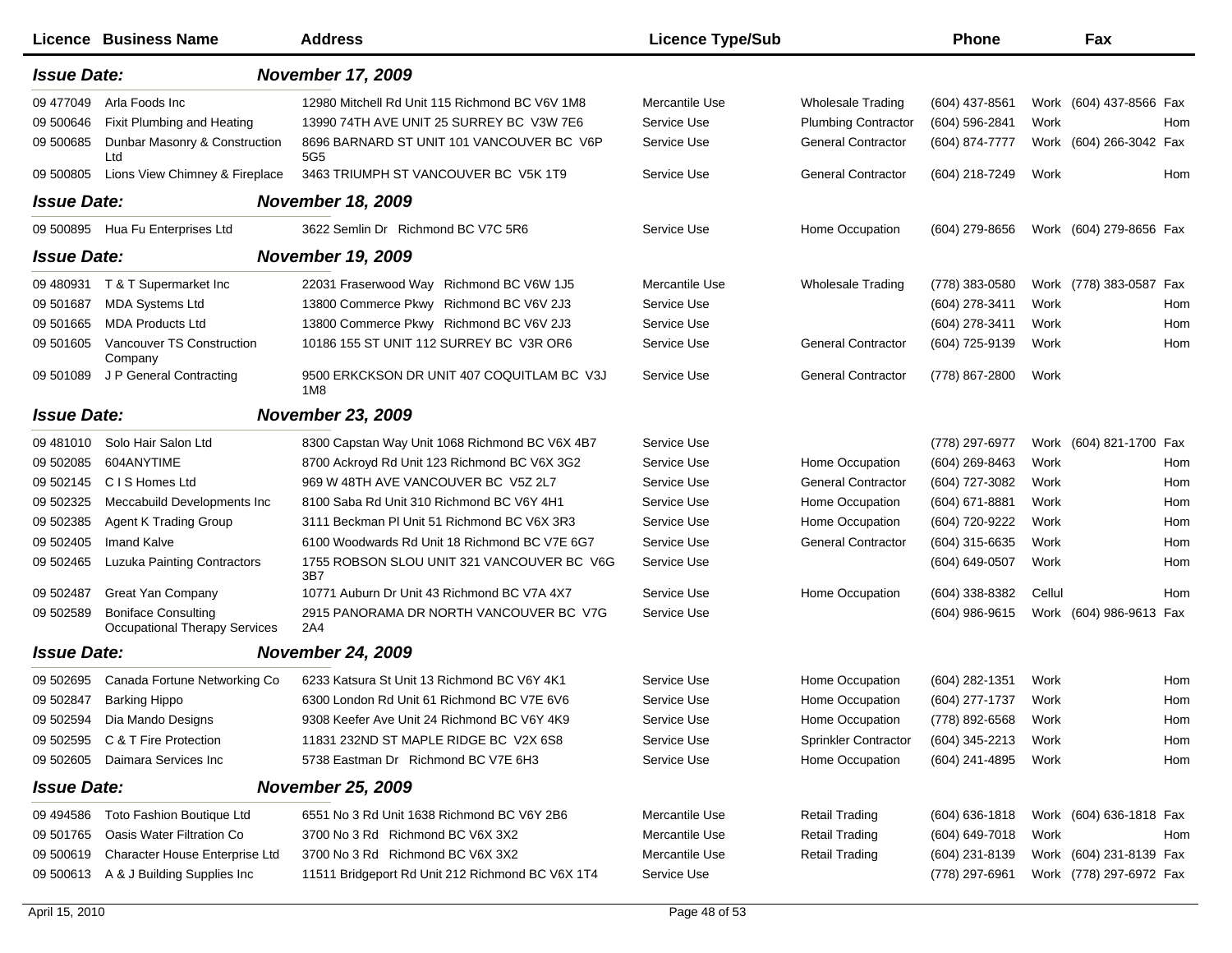|                    | <b>Licence Business Name</b>                   | <b>Address</b>                                     | <b>Licence Type/Sub</b> |                                                       | Phone            |      | Fax                       |     |
|--------------------|------------------------------------------------|----------------------------------------------------|-------------------------|-------------------------------------------------------|------------------|------|---------------------------|-----|
| 09 49 6208         | R W & Co                                       | 6551 No 3 Rd Unit 1740 Richmond BC V6Y 2B6         | Mercantile Use          | <b>Retail Trading</b>                                 |                  | Work |                           | Hom |
| 09 503065          | <b>Emerald Green Building Services</b><br>Ltd  | 14945 25A AVE SURREY BC V4P 1N7                    | Service Use             | <b>Gas Contractor</b>                                 | (604) 538-6060   | Work |                           | Hom |
| 09 502506          | <b>Pistos Counselling Service</b>              | 5811 Cooney Rd Unit 305 Richmond BC V6X 3M1        | Service Use             |                                                       | (604) 207-6527   |      | Work (604) 207-0565 Fax   |     |
| <b>Issue Date:</b> |                                                | <b>November 27, 2009</b>                           |                         |                                                       |                  |      |                           |     |
| 09 503207          | LionLight Photography                          | 8060 Colonial Dr Unit 205 Richmond BC V7C 4V1      | Service Use             | Home Occupation                                       | (778) 322-8148   |      | Work (778) 322-8148 Cellu |     |
| 09 503576          | Harjit & Sons Enterprise                       | 5526 Cornwall Dr Richmond BC V7C 5M8               | Service Use             | <b>General Contractor</b>                             | (604) 512-1191   |      | Work (604) 270-6483 Fax   |     |
| 09 503577          | <b>Pwitter Manhas</b>                          | 1489 W48TH AVE VANCOUVER BC V6M 2P1                | Service Use             | <b>General Contractor</b>                             | $(604)$ 306-1226 | Hom  |                           | Hom |
| 09 503547          | T T Yau                                        | 11100 No 1 Rd Unit 11 Richmond BC V7E 1S5          | Service Use             | Home Occupation                                       | (604) 232-3369   | Work |                           | Hom |
| 09 503485          | <b>MJD Glass Installations Inc.</b>            | 45787 YALE RD CHILLIWACK BC V2P 2N5                | Service Use             | <b>General Contractor</b>                             | (604) 792-7718   |      | Work (604) 792-7017 Fax   |     |
| 09 503386          | Camcom CCTV & Data Cabling<br>Solutions Inc    | 9775 188TH ST UNIT 308 SURREY BC V4N 3N2           | Service Use             | <b>Electrical Contractor</b>                          | (604) 513-0306   |      | Work (604) 513-5044 Fax   |     |
| 09 503309          | York Sheet Metal Ltd                           | 3925 MYRTLE ST BURNABY BC V5C 4G3                  | Service Use             | <b>General Contractor</b>                             | (604) 432-7299   |      | Work (604) 432-7897 Fax   |     |
| 09 503125          | Canyoung Trade Ltd                             | 3071 Hunt St Richmond BC V7E 2L3                   | Service Use             | Home Occupation                                       | (604) 248-6581   |      | Work (604) 277-8192 Fax   |     |
| 09 503067          | RJ Plumbing & Heating                          | 7242 122A ST SURREY BC V3W 9T3                     | Service Use             | <b>Plumbing Contractor</b>                            | (778) 991-7251   |      | Work (604) 590-6171 Fax   |     |
| 09 489924          | Canadian Cutting & Coring Ltd                  | 7960 River Rd Richmond BC V6X 1X7                  | Service Use             | <b>General Contractor</b>                             | (604) 420-5250   |      | Work (250) 658-2850 Fax   |     |
| 09 488596          | Intelli Design & Technology Inc                | 8766 McKim Way Unit 2150 Richmond BC V6X 4G4       | Service Use             |                                                       | (778) 297-7108   |      | Work (778) 297-7109 Fax   |     |
| 09 481594          | Melody Fashion Co Ltd                          | 4311 Hazelbridge Way Unit 1735 Richmond BC V6X 3L7 | Mercantile Use          | <b>Retail Trading</b>                                 | (604) 278-7706   | Work |                           | Hom |
| 07 013872          | Canada Grand Technology Inc                    | 7680 Granville Ave Unit 702 Richmond BC V6Y 4B9    | Service Use             | Home Occupation                                       | (778) 297-7997   | Work |                           | Hom |
| 09 503145          | <b>Bhullar Sports Academy</b>                  | 6660 Sidaway Rd Richmond BC V6W 1H1                | Service Use             | Home Occupation                                       | (604) 725-2701   |      | Work (604) 278-2925 Fax   |     |
| 09 478879          | TPI Travel (Canada)                            | 8899 Odlin Cr Richmond BC V6X 3Z7                  | Service Use             | <b>Travel Agency</b>                                  | (604) 276-2221   |      | Work (604) 276-2262 Fax   |     |
| <b>Issue Date:</b> |                                                | <b>November 30, 2009</b>                           |                         |                                                       |                  |      |                           |     |
| 09 503126          | <b>Photo Magic</b>                             | 5300 No 3 Rd Richmond BC V6X 2X9                   | Mercantile Use          | <b>Retail Trading</b>                                 | (604) 724-5400   |      | Work (604) 677-5833 Fax   |     |
| 09 503581          | Floor-I                                        | 7511 Garden City Rd Unit 1 Richmond BC V6Y 2N7     | Service Use             | <b>General Contractor</b>                             | (778) 688-1453   |      | Work (604) 285-1453 Fax   |     |
| 09 503579          | <b>GNW Moving Ltd</b>                          | 7288 Heather St Unit 60 Richmond BC V6Y 4L4        | Service Use             | Home Occupation                                       | (604) 779-7826   | Work |                           | Hom |
| 09 503546          | Bella Pierre Vivo Per Lei                      | 6551 No 3 Rd Richmond BC V6Y 2B6                   | Mercantile Use          | <b>Retail Trading</b>                                 | $(604)$ 568-3585 |      | Work (604) 568-3585 Fax   |     |
| 09 503507          | I Ness Nature Treatment Inc                    | 6551 No 3 Rd Richmond BC V6Y 2B6                   | Mercantile Use          | <b>Retail Trading</b>                                 | (604) 836-5294   | Work |                           | Hom |
| <b>Issue Date:</b> |                                                | <b>December 1, 2009</b>                            |                         |                                                       |                  |      |                           |     |
| 09 503621          | International Gold & Jewelry<br><b>Brokers</b> | 9260 Bridgeport Rd Richmond BC V6X 1S1             | Mercantile Use          | <b>Retail Trading</b>                                 | (604) 723-0050   | Work |                           | Hom |
| <b>Issue Date:</b> |                                                | <b>December 2, 2009</b>                            |                         |                                                       |                  |      |                           |     |
|                    | 09 503993 Diamond Rental Inc                   | 4518 S 500 SALT LAKE CITY UT 84123 USA             | Service Use             | <b>General Contractor</b>                             | (801) 262-2080   |      | Work (801) 281-4654 Fax   |     |
| 09 503991          | Diamond Parking/DPS #4701                      | 8231 Cambie Rd Richmond BC V6X 1J8                 | Service Use             | Parking Enforcement<br><b>Business</b>                | (604) 681-8797   | Work |                           | Hom |
| 09 503990          | Diamond Parking/DPS #4392                      | 6068 No 3 Rd Richmond BC V6Y 4M7                   | Service Use             | <b>Parking Enforcement</b><br><b>Business</b>         | (604) 681-8797   |      | Work (604) 684-0329 Fax   |     |
| 09 503611          | Nest Builders Ltd                              | 8334 128TH ST UNIT 208 SURREY BC V3W 0G2           | Service Use             | <b>General Contractor</b>                             | (604) 618-0547   | Work |                           | Hom |
| 09 503989          | Diamond Parking/DPS Parking<br>#4710           | 8120 General Currie Rd Richmond BC V6Y 3V8         | Service Use             | <b>Parking Enforcement</b><br>Business                | (604) 681-8797   |      | Work (604) 684-0329 Fax   |     |
| 09 503992          | Diamond Parking/DPS Parking<br>#4160           | 7080 River Rd Richmond BC V6X 1X5                  | Service Use             | Parking Enforcement (604) 681-8797<br><b>Business</b> |                  |      | Work (604) 684-0329 Fax   |     |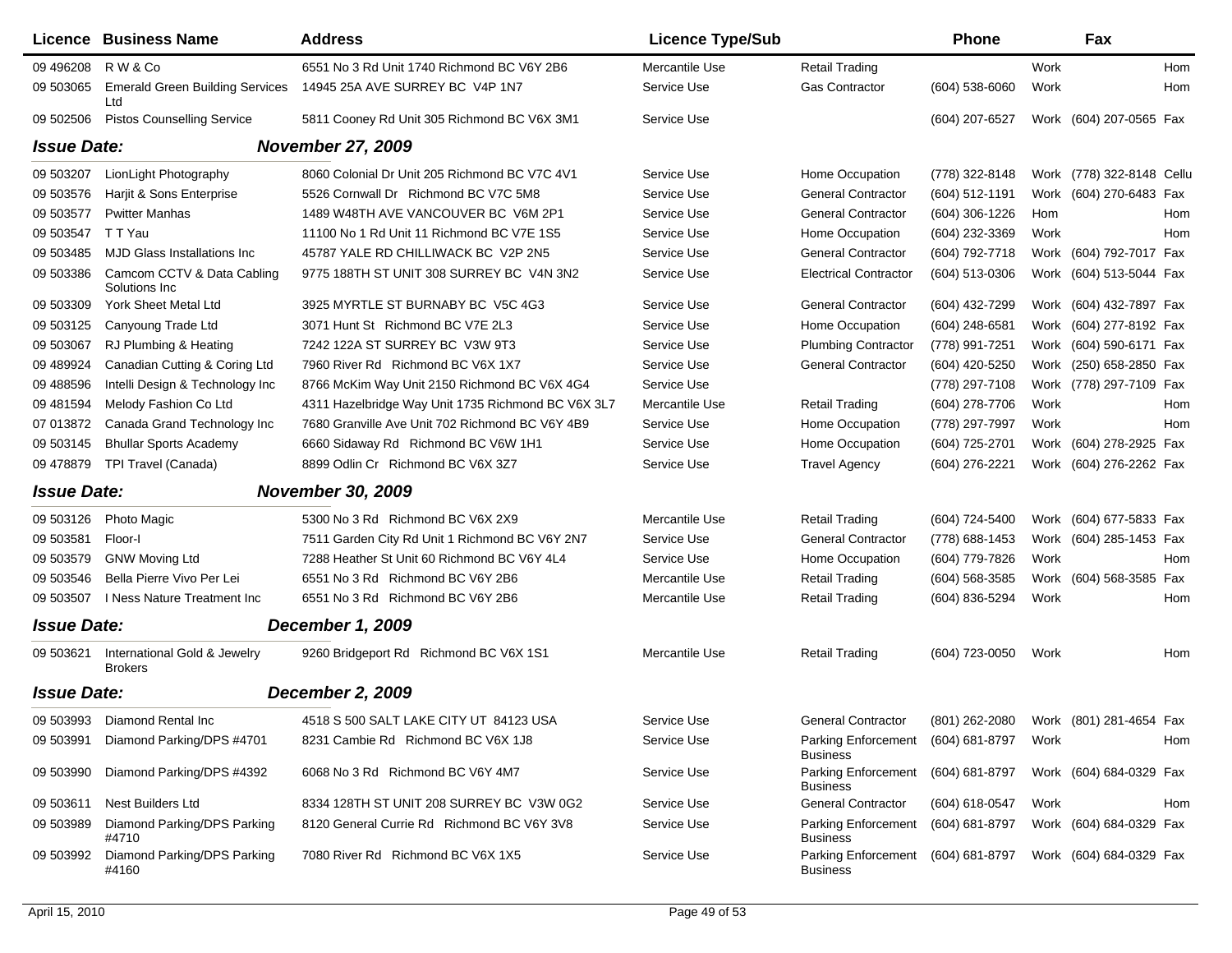|                    | <b>Licence Business Name</b>                                     | <b>Address</b>                                     | <b>Licence Type/Sub</b>         |                                                    | <b>Phone</b>                           |      | Fax                       |     |
|--------------------|------------------------------------------------------------------|----------------------------------------------------|---------------------------------|----------------------------------------------------|----------------------------------------|------|---------------------------|-----|
| <b>Issue Date:</b> |                                                                  | <b>December 3, 2009</b>                            |                                 |                                                    |                                        |      |                           |     |
| 09 504123          | <b>Intrepid Security Ltd</b>                                     | 8334 128 ST UNIT 211 SURREY BC V3W 4G2             | Service Use                     | Private Investigation<br>Agency                    | $(604)$ 599-0959                       |      | Work (604) 599-0289 Fax   |     |
| 09 504523          | <b>Marilou Cleaning Services</b>                                 | 6833 Livingstone PI Unit 8 Richmond BC V7C 5T1     | Service Use                     | Home Occupation                                    | (778) 889-4238                         | Work |                           | Hom |
| 09 504505          | <b>High Definition Painting</b>                                  | 7331 Heather St Unit 25 Richmond BC V6Y 4M3        | Service Use                     | <b>General Contractor</b>                          | (778) 859-9779                         | Work |                           | Hom |
| 09 504481          | Objx Development Inc                                             | 11501 King Rd Richmond BC V7A 3B5                  | Service Use                     | Home Occupation                                    | (604) 710-0917                         |      | Work (604) 710-0917 Cellu |     |
| 09 504444          | C K Canada Constructions Ltd                                     | 163 SEA AVE BURNABY BC V5B 3W8                     | Service Use                     | <b>General Contractor</b>                          | (604) 320-1512                         | Work |                           | Hom |
| 09 504187          | CD & HT International Culture &<br><b>Education Incorporated</b> | 7471 Blundell Rd Unit 101 Richmond BC V6Y 1J6      | Service Use                     | Home Occupation                                    | (778) 718-0219                         | Work |                           | Hom |
| 09 503987          | <b>AUTOSENSE Driving School</b>                                  | 6351 Camsell Cr Richmond BC V7C 2M4                | Vehicle for Hire                | Class K -<br><b>DriverTraining Vehicle</b>         | (604) 244-3064                         | Work |                           | Hom |
| 09 503985          | <b>AUTOSENSE Driving School</b>                                  | 6351 Camsell Cr Richmond BC V7C 2M4                | Service Use                     | <b>Driver Training</b><br>School                   | (604) 244-3064                         | Work |                           | Hom |
| 09 502918          | Viva Health Products Ltd                                         | 12300 Horseshoe Way Unit 123 Richmond BC V7A 4Z1   | Industrial/Manufacturing<br>Use |                                                    | (604) 277-8482                         |      | Work (604) 277-8483 Fax   |     |
| 09 485757          | Bodhi Mind Canada Society                                        | 4400 Hazelbridge Way Unit 210 Richmond BC V6X 3R8  | Assembly Use Group 3            | <b>Education Institution</b>                       | (604) 635-4508                         | Work |                           | Hom |
| 09 484600          | North American Wildlife Art<br>Gallery Ltd                       | 8888 Odlin Cr Unit 1050 Richmond BC V6X 3Z8        | Mercantile Use                  | <b>Retail Trading</b>                              | (778) 297-6567                         |      | Work (778) 838-8666 Cellu |     |
| 09 484249          | <b>Brother International Corporation</b><br>(Canada) Ltd         | 7411 Nelson Rd Unit 105 Richmond BC V6W 1G3        | Service Use                     |                                                    | (604) 278-8644                         |      | Work (604) 278-6799 Fax   |     |
| 09 480472          | New Century Sheet Metal                                          | 8860 Beckwith Rd Unit 130 Richmond BC V6X 1V5      | Industrial/Manufacturing<br>Use |                                                    | (604) 214-4488                         |      | Work (604) 214-4499 Fax   |     |
| 09 504402          | Tropi Cai Cleaning Canada                                        | 4711 Blair Dr Unit 32 Richmond BC V6X 4E6          | Service Use                     | Home Occupation                                    | (604) 295-5770                         | Work |                           | Hom |
| <b>Issue Date:</b> |                                                                  | <b>December 7, 2009</b>                            |                                 |                                                    |                                        |      |                           |     |
| 09 49 9727         | Linda Warren                                                     | 8291 Ackroyd Rd Unit 150 Richmond BC V6X 3K5       | Service Use                     | <b>Registered Massage</b><br><b>Therapy Clinic</b> | (604) 247-2225                         |      | Work (604) 247-2226 Fax   |     |
| 09 472436          | Hi-To Seafood Express Ltd                                        | 2460 Viscount Way Richmond BC V6V 1N1              | Mercantile Use                  | <b>Wholesale Trading</b>                           | (778) 991-7338                         | Work |                           | Hom |
| 09 487028          | Life Tree Healthcare Centre Ltd                                  | 8700 McKim Way Unit 3218 Richmond BC V6X 4A5       | Service Use                     |                                                    | (778) 829-6819                         | Work |                           | Hom |
| 09 487247          | Luck's Gourmet                                                   | 8700 McKim Way Unit 2088 Richmond BC V6X 4A5       | Assembly Use Group 1            | <b>Food Service</b><br>Establishment, Take-<br>Out | (778) 297-1300                         | Work |                           | Hom |
| 09 494088          | <b>Starry Night Foot Reflexology</b>                             | 9231 Beckwith Rd Richmond BC V6X 1V7               | Service Use                     | <b>Therapeutic Touch</b><br>Treatments             | (778) 297-5399                         |      | Work (778) 297-5499 Fax   |     |
| <b>Issue Date:</b> |                                                                  | <b>December 8, 2009</b>                            |                                 |                                                    |                                        |      |                           |     |
| 09 504853          | Diamond Parking Ltd/DPS                                          | 8120 Park Rd Richmond BC V6Y 1T1                   | Service Use                     | Parking Enforcement<br><b>Business</b>             | (604) 681-8797                         |      | Work (604) 684-0329 Fax   |     |
|                    | Parking #4708<br>09 504649 Vanco Fire Protection Ltd             | 1316 OXFORD ST COQUITLAM BC V3B 4G2                | Service Use                     | General Contractor                                 | (604) 944-0421 Work (604) 944-0422 Fax |      |                           |     |
| <b>Issue Date:</b> |                                                                  | <b>December 9, 2009</b>                            |                                 |                                                    |                                        |      |                           |     |
| 09 504819          | Elden Bentley Petroleum Ltd                                      | 15236 36TH ST UNIT 151 SURREY BC V3S 2B3           | Service Use                     | <b>General Contractor</b>                          | (778) 297-9302                         |      | Work (778) 294-1777 Fax   |     |
| 09 50 5235         | Anital Home Fashion                                              | 5500 Arcadia Rd Unit 116 Richmond BC V6X 3P5       | Service Use                     | Home Occupation                                    | (604) 232-9460                         | Work |                           | Hom |
| 09 50 5140         | Ping A Tech Ltd                                                  | 3800 Garry St Richmond BC V7E 2T5                  | Service Use                     | Home Occupation                                    | (604) 241-1181                         | Work |                           | Hom |
| 09 504940          | Any Time Plumbing Heating<br>Drainage & Gas Fitting Ltd          | 8737 161 ST UNIT 13 SURREY BC V4N 5G3              | Service Use                     | <b>Plumbing Contractor</b>                         | (604) 841-2809                         | Work |                           | Hom |
| 09 503921          | <b>Tokyo Station</b>                                             | 4311 Hazelbridge Way Unit 1810 Richmond BC V6X 3L7 | Mercantile Use                  | <b>Retail Trading</b>                              | (604) 279-0281                         | Work |                           | Hom |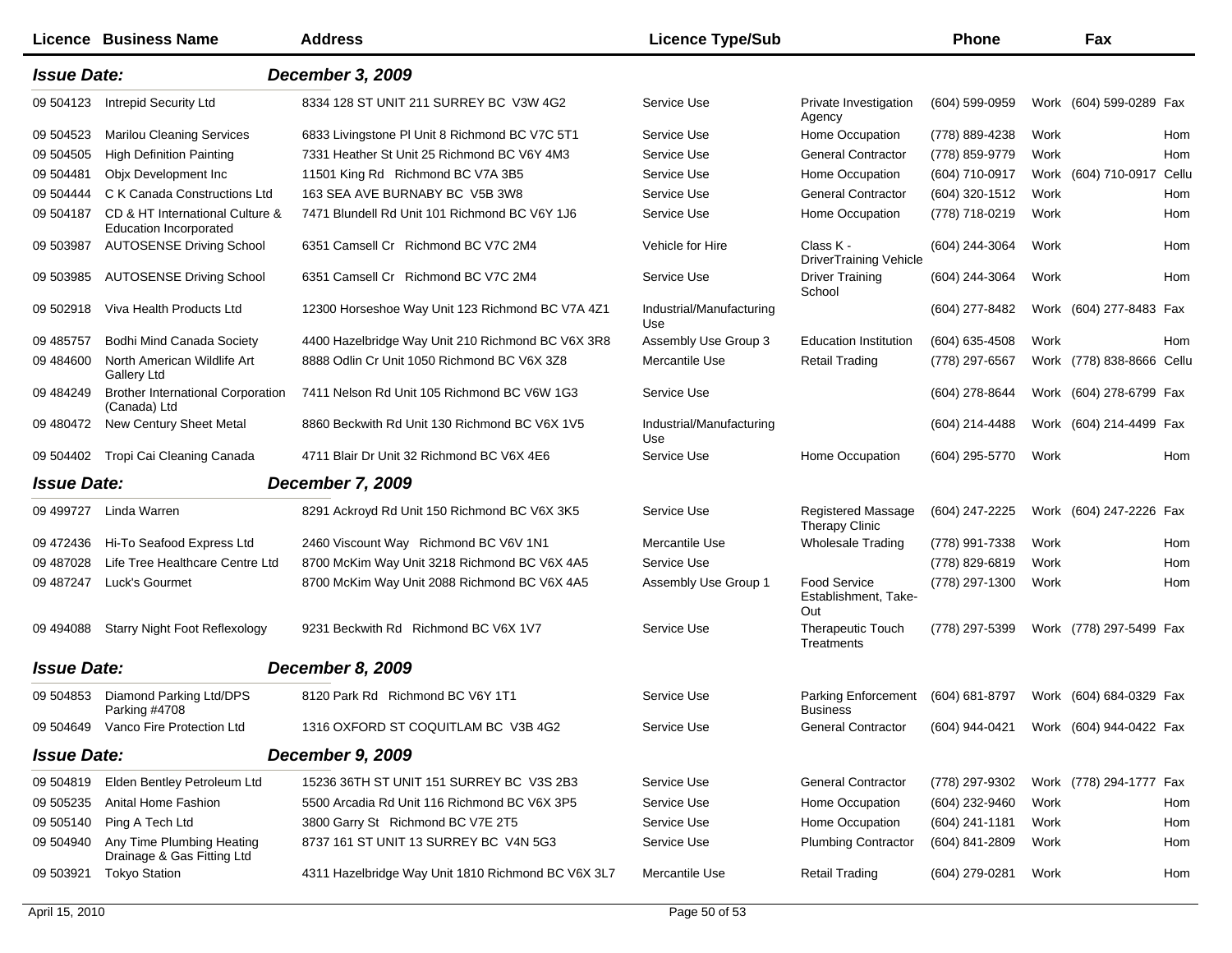|                    | <b>Licence Business Name</b>                              | <b>Address</b>                                                     | <b>Licence Type/Sub</b> |                               | <b>Phone</b>       |        | Fax                       |     |
|--------------------|-----------------------------------------------------------|--------------------------------------------------------------------|-------------------------|-------------------------------|--------------------|--------|---------------------------|-----|
| 09 503721          | <b>XD Holdings</b>                                        | 4151 Hazelbridge Way Unit 1250 Richmond BC V6X 4J7                 | Mercantile Use          | <b>Retail Trading</b>         | (604) 349-8800     | Work   |                           | Hom |
| 09 503589          | Henry's Repair Centre                                     | 8700 McKim Way Unit 2128 Richmond BC V6X 4A5                       | Service Use             |                               | (604) 345-6790     |        | Work (604) 345-6790 Fax   |     |
| 09 500010          | Goldeneye Construction Inc                                | 8171 Ackroyd Rd Unit 6060 Richmond BC V6X 3K1                      | Service Use             | <b>General Contractor</b>     | (604) 626-9936     | Cellul |                           | Hom |
| 09 49 4510         | Zoom Rentals                                              | 8651 Beckwith Rd Richmond BC V6X 1V4                               | Service Use             |                               | (604) 910-7368     |        | Work 18888497656          | Fax |
| 09 49 413          | Allure Fashion And Image                                  | 4311 Hazelbridge Way Unit 1620 Richmond BC V6X 3L7                 | Service Use             |                               | (604) 279-2384     | Work   |                           | Hom |
| 09 49 4109         | Allure Fashion And Image                                  | 4311 Hazelbridge Way Unit 1620 Richmond BC V6X 3L7                 | Mercantile Use          | <b>Retail Trading</b>         | (604) 279-2384     | Work   |                           | Hom |
| 09 49 40 58        | <b>Starry Night Restaurant</b>                            | 9231 Beckwith Rd Richmond BC V6X 1V7                               | Assembly Use Group 1    | Food Service<br>Establishment | (778) 297-5399     |        | Work (778) 297-5499 Fax   |     |
| 09 50 50 55        | <b>Advance Mechanical</b>                                 | 18063 60TH AVE SURREY BC V3S 1V5                                   | Service Use             | <b>Plumbing Contractor</b>    | (778) 227-7808     | Work   |                           | Hom |
| <b>Issue Date:</b> |                                                           | December 11, 2009                                                  |                         |                               |                    |        |                           |     |
| 09 504703          | Lincoln Heating Inc                                       | PO BOX 45001 RPO DUNBAR VANCOUVER BC V6S<br>2M8                    | Service Use             | <b>Gas Contractor</b>         | (604) 708-3030     | Work   |                           | Hom |
| 09 505662          | <b>Triton Transport Ltd</b>                               | 20331 DUNCAN WAY LANGELY BC V3A 7N3                                | Service Use             |                               | (604) 530-5124     |        | Work ( ) 60-4231          | Fax |
| 09 50 5661         | Imperial Law Group                                        | 12275 Buchanan St Richmond BC V7E 6T8                              | Service Use             | Home Occupation               | (604) 729-6601     |        | Work (604) 909-1716 Fax   |     |
| 09 50 5634         | Easy Study Education<br><b>Consultant And Services Co</b> | 11711 Steveston Hwy Unit 14 Richmond BC V7A 1N8                    | Service Use             | Home Occupation               | (604) 767-5015     | Work   |                           | Hom |
| 09 505638          | Kellog Development Co                                     | 493 W 38TH AVE VANCOUVER BC V5Y 2N7                                | Service Use             | <b>General Contractor</b>     | (604) 562-8339     |        | Work (604) 321-4588 Fax   |     |
| 09 50 5665         | <b>Fitness Essentials Personal</b><br>Training Inc        | 4271 Woodhead Rd Richmond BC V6X 1J1                               | Service Use             | Home Occupation               | (604) 628-7054     |        | Work (604) 528-0343 Fax   |     |
| 09 50 5033         | <b>Syntech Consulting Ltd</b>                             | 5811 Cooney Rd Unit 305 Richmond BC V6X 3M1                        | Service Use             |                               | (604) 207-6529     | Work   |                           | Hom |
| 09 504736          | Canipac International Trading Inc                         | 9800 Odlin Rd Unit 42 Richmond BC V6X 0C2                          | Service Use             | Home Occupation               | (604) 618-0960     |        | Work (604) 322-5298 Fax   |     |
| 09 499893          | Lin's Moving Ltd                                          | 5481 No 3 Rd Richmond BC V6X 2C7                                   | Service Use             |                               | (778) 297-5151     |        | Work (604) 271-5518 Fax   |     |
| 09 499837          | Cios Communications Group Inc                             | 6081 No 3 Rd Unit 914 Richmond BC V6Y 2B2                          | Service Use             |                               | (888) 681-2467     | Work   |                           | Hom |
| 09 499834          | Direct Drive Auto Service                                 | 12191 Hammersmith Way Unit 1120 Richmond BC V7A<br>5H <sub>2</sub> | Service Use             |                               | (604) 375-6783     | Work   |                           | Hom |
| 09 497548          | The Queen Of Jeans Corp                                   | 6551 No 3 Rd Unit 1106 Richmond BC V6Y 2B6                         | Mercantile Use          | Retail Trading                | 6047782971372 Work |        |                           | Hom |
| 09 49 2113         | <b>BCBGMAXAZRIA</b>                                       | 6551 No 3 Rd Unit 1430 Richmond BC V6Y 2B6                         | Mercantile Use          | Retail Trading                | (604) 248-0210     |        | Work (604) 248-0341 Fax   |     |
| 07 401405          | Ginseng Spirit Trading Co Ltd                             | 8888 Odlin Cr Unit 1065 Richmond BC V6X 3Z8                        | Mercantile Use          | <b>Wholesale Trading</b>      | (604) 717-1366     |        | Work (604) 522-8312 Fax   |     |
| 07 381561          | <b>Great Mountain Geinseng</b>                            | 4151 Hazelbridge Way Unit 1480 Richmond BC V6X 4J7                 | Mercantile Use          | <b>Retail Trading</b>         | (604) 304-1328     | Work   |                           | Hom |
| 09 505656          | Makx Tech High Performance<br>Sport Apparel               | 8600 No 3 Rd Unit 1 Richmond BC V6Y 2E8                            | Service Use             | Home Occupation               | (778) 889-8737     | Work   |                           | Hom |
| 09 499990          | Dr Sarah K Monahan                                        | 7031 Westminster Hwy Unit 285 Richmond BC V6X 1A3                  | Service Use             |                               | $(604)$ 821-1960   |        | Work (604) 821-1964 Fax   |     |
| <b>Issue Date:</b> |                                                           | <b>December 14, 2009</b>                                           |                         |                               |                    |        |                           |     |
|                    | 09 505703 Cucheran & Associates                           | 3567 MCKINLEY DR ABBOTSFORD BC V2S 8M7                             | Service Use             | <b>General Contractor</b>     | (778) 808-9887     |        | Work (604) 852-2854 Fax   |     |
|                    | 09 505762 Elicca International                            | 9371 Hemlock Dr Unit 201 Richmond BC V6Y 4K6                       | Service Use             | Home Occupation               | (778) 297-1199     |        | Work (604) 728-4557 Cellu |     |
|                    | 09 505733 Hnoss Jewelry                                   | 6211 No 3 Rd Unit 115 Richmond BC V6Y 2B4                          | Mercantile Use          | <b>Retail Trading</b>         | (604) 377-1966     | Work   |                           | Hom |
| 09 50 5719         | Mogo Wear                                                 | 8440 Garden City Rd Richmond BC V6Y 2P3                            | Service Use             | Home Occupation               | (604) 618-2128     | Work   |                           | Hom |
| 09 505702          | Tek Vending                                               | 5591 Pearl Crt Richmond BC V7C 5E5                                 | Service Use             | Home Occupation               | (604) 725-3672     |        | Work (604) 272-7315 Fax   |     |
| 09 484029          | The Richmond Party & Gift Store                           | 4800 No 3 Rd Unit 137 Richmond BC V6X 3A6                          | Mercantile Use          | <b>Retail Trading</b>         | (604) 272-8181     |        | Work (604) 272-8184 Fax   |     |
| 09 505664          | Supreme Trucking Ltd                                      | 16160 Blundell Rd Richmond BC V6W 0A2                              | Service Use             |                               | $(604)$ 278-6640   |        | Work (604) 278-6650 Fax   |     |
| 09 50 5728         | MMPL                                                      | 7500 Abercrombie Dr Unit 202 Richmond BC V6Y 3J9                   | Service Use             | Home Occupation               | (604) 284-0285     | Work   |                           | Hom |
| 09 505636          | Water World Irrigation                                    | 3013 REECE AVE COQUITLAM BC V3C 2L1                                | Service Use             | <b>General Contractor</b>     | (604) 836-3013     | Work   |                           | Hom |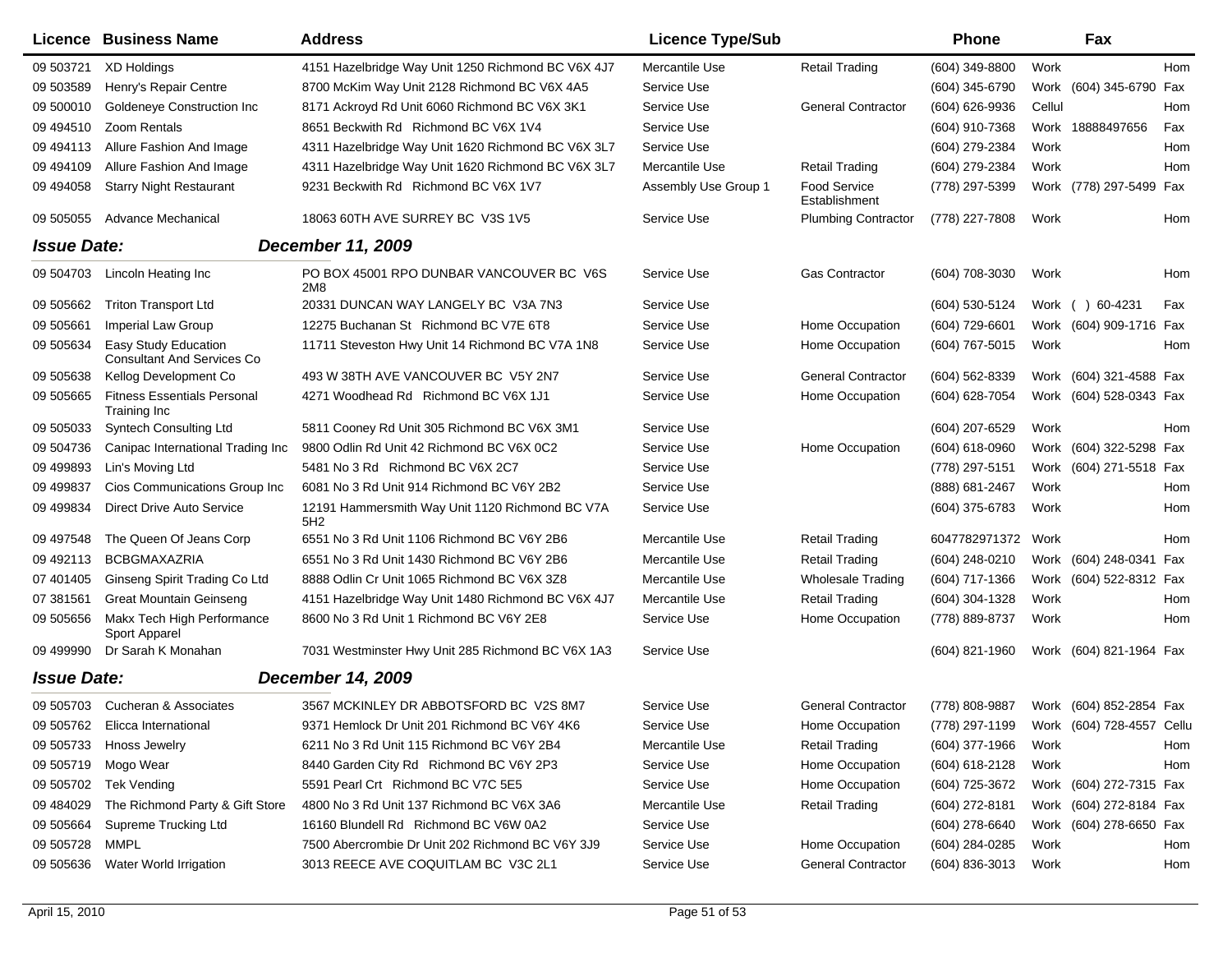|                    | <b>Licence Business Name</b>                              | <b>Address</b>                                     | <b>Licence Type/Sub</b> |                                             | <b>Phone</b>     |      | Fax                       |     |
|--------------------|-----------------------------------------------------------|----------------------------------------------------|-------------------------|---------------------------------------------|------------------|------|---------------------------|-----|
| 09 500637          | Starbucks Coffee - Sheraton<br>Vancouver Airport Hotel    | 7551 Westminster Hwy Richmond BC V6X 1A3           | Assembly Use Group 1    | Food Service<br>Establishment, Take-<br>Out | (604) 273-7878   |      | Work (604) 278-0188 Fax   |     |
| 09 50 569 6        | AirXchange Mechanical Inc                                 | 5588 PATTERSON AVE UNIT 206 BURNABY BC V5H<br>0A7  | Service Use             | Gas Contractor                              | (778) 847-4164   |      | Work (604) 565-2913 Fax   |     |
| <b>Issue Date:</b> |                                                           | <b>December 16, 2009</b>                           |                         |                                             |                  |      |                           |     |
| 09 499726          | Thai Square Food Court                                    | 3700 No 3 Rd Unit 1080 Richmond BC V6X 3X2         | Assembly Use Group 1    | Food Service<br>Establishment               | (778) 869-9994   | Work |                           | Hom |
| 09 50 5748         | <b>Mentor Hair Salon</b>                                  | 6211 No 3 Rd Unit 110 Richmond BC V6Y 2B4          | Service Use             |                                             | (778) 297-6100   |      | Work (604) 608-3849 Fax   |     |
| 09 495105          | Christian Communication Inc of<br>Canada                  | 8888 Odlin Cr Unit 2085 Richmond BC V6X 3Z8        | Mercantile Use          | <b>Retail Trading</b>                       | (604) 273-2999   |      | Work (604) 273-0090 Fax   |     |
| 08 436217          | Gold's Gym Richmond                                       | 14380 Triangle Rd Richmond BC V6W 1B1              | Assembly Use Group 3    | <b>Health Studio</b>                        | (604) 244-4653   |      | Work (604) 821-4653 Fax   |     |
| 09 506138          | Canada Furnace Heating And Air<br><b>Conditioning Ltd</b> | 20071 113B AVE MAPLE RIDGE BC V2X 0Z2              | Service Use             | Gas Contractor                              | (604) 460-9969   |      | Work (604) 465-9964 Fax   |     |
| <b>Issue Date:</b> |                                                           | <b>December 17, 2009</b>                           |                         |                                             |                  |      |                           |     |
| 09 506262          | F Y Contracting                                           | 4933 Fisher Dr Unit 34 Richmond BC V6X 3Z2         | Service Use             | <b>General Contractor</b>                   | (604) 241-8365   |      | Work (604) 241-8365 Fax   |     |
| 09 013642          | <b>Mobile Korner Solutions</b>                            | 8260 Westminster Hwy Unit 2345 Richmond BC V6X 3Y2 | Mercantile Use          | <b>Retail Trading</b>                       | (778) 245-2355   |      | Work (604) 928-3587 Cellu |     |
| 09 506317          | <b>Vector Corrosion Technologies</b><br>Ltd               | 669 RIDLEY PL UNIT 208 DELTA BC V3M 6Y8            | Service Use             | <b>General Contractor</b>                   | (604) 540-8184   |      | Work (604) 540-8104 Fax   |     |
| 09 50 6401         | <b>M&amp;M Education Consulting</b>                       | 9000 Granville Ave Unit 12 Richmond BC V6Y 1P8     | Service Use             | Home Occupation                             | (604) 779-3112   | Work |                           | Hom |
| 09 50 6268         | Clover Plumbing & Heating Ltd                             | 18324 63A AVE SURREY BC V3S 8A8                    | Service Use             | <b>Gas Contractor</b>                       | (604) 817-6735   |      | Work (604) 575-1897 Fax   |     |
| 09 506266          | RNR Tile & Stone Ltd                                      | 4181 MCCONNELL DR BURNABY BC V5A 3J7               | Service Use             | <b>General Contractor</b>                   | (604) 415-9090   |      | Work (604) 415-9181 Fax   |     |
| 09 506264          | <b>Fast Trash Removal</b>                                 | 5925 FORGLEN DR BURNABY BC V5H 2L4                 | Service Use             |                                             | (604) 782-5139   | Work |                           | Hom |
| 09 506083          | Pham Xuan Ham (Phong Su<br>Newspaper)                     | 2320 No 4 Rd Richmond BC V6X 2L5                   | Service Use             | Home Occupation                             | $(604)$ 303-6360 | Work |                           | Hom |
| 09 50 6018         | City Living Homes Ltd                                     | 7575 Alderbridge Way Unit 1108 Richmond BC V6X 4L3 | Service Use             | <b>General Contractor</b>                   | (604) 725-2590   | Work |                           | Hom |
| 09 505842          | <b>Farid Mechanical Ltd</b>                               | 12258 64TH AVE SURREY BC V3W 1W7                   | Service Use             | <b>Plumbing Contractor</b>                  | (604) 825-5184   | Work |                           | Hom |
| 09 49 2287         | Xiu Juan Liang                                            | 8260 Westminster Hwy Unit 2240 Richmond BC V6X 3Y2 | Mercantile Use          | <b>Retail Trading</b>                       | (778) 862-0812   |      | Work (778) 862-0812 Cellu |     |
| 09 49 6235         | Chef Hung Taiwanese Beef<br>Noodle                        | 4151 Hazelbridge Way Unit 2800 Richmond BC V6X 4J7 | Assembly Use Group 1    | Food Service<br>Establishment               | (604) 295-9357   |      | Work (604) 295-9358 Fax   |     |
| 09 50 6098         | Coast Staging & Events Ltd                                | 2848 19TH AVE VANCOUVER BC V6L 1E5                 | Service Use             | <b>General Contractor</b>                   | (604) 837-9502   |      | Work (604) 877-0053 Fax   |     |
| <b>Issue Date:</b> |                                                           | <b>December 21, 2009</b>                           |                         |                                             |                  |      |                           |     |
| 09 503027          | Tian Tian Gau Nian House                                  | 8888 Odlin Cr Unit 2230 Richmond BC V6X 3Z8        | Assembly Use Group 1    | Food Service<br>Establishment               | (778) 987-8852   | Work |                           | Hom |
| 09 506685          | Triple Tee Software Company                               |                                                    | Service Use             | Home Occupation                             |                  | Work |                           | Hom |
| 09 506658          | Panorama City Construction<br>Corporation                 | 4818 SELKIRK ST VANCOUVER BC V6H 3A3               | Service Use             | <b>General Contractor</b>                   | (604) 724-5812   |      | Work (604) 222-8485 Fax   |     |
| 09 50 6519         | Amazing Grace Trading Ltd                                 | 10040 Defoe St Richmond BC V7E 4G3                 | Service Use             | Home Occupation                             | (604) 727-6798   |      | Work (604) 727-6798 Cellu |     |
| 09 501946          | Spa Versante                                              | 8280 Lansdowne Rd Unit 120 Richmond BC V6X 0B2     | Assembly Use Group 3    | <b>Health Studio</b>                        | (604) 278-0779   |      | Work (604) 278-0774 Fax   |     |
| 09 500846          | Spa Versante                                              | 8280 Lansdowne Rd Unit 130 Richmond BC V6X 0B2     | Service Use             |                                             | (604) 278-0779   |      | Work (604) 278-0774 Fax   |     |
| 07 379393          | <b>Rising Sun Restaurant Supplies</b><br>Ltd              | 2051 No 6 Rd Richmond BC V6V 1P3                   | Mercantile Use          | <b>Wholesale Trading</b>                    | (604) 278-3373   |      | Work (604) 278-3374 Fax   |     |
| 09 50 6644         | <b>BW Electric</b>                                        | 12728 21A AVE SURREY BC V4A 6P2                    | Service Use             | <b>Electrical Contractor</b>                | (604) 765-4591   |      | Work (604) 676-2635 Fax   |     |